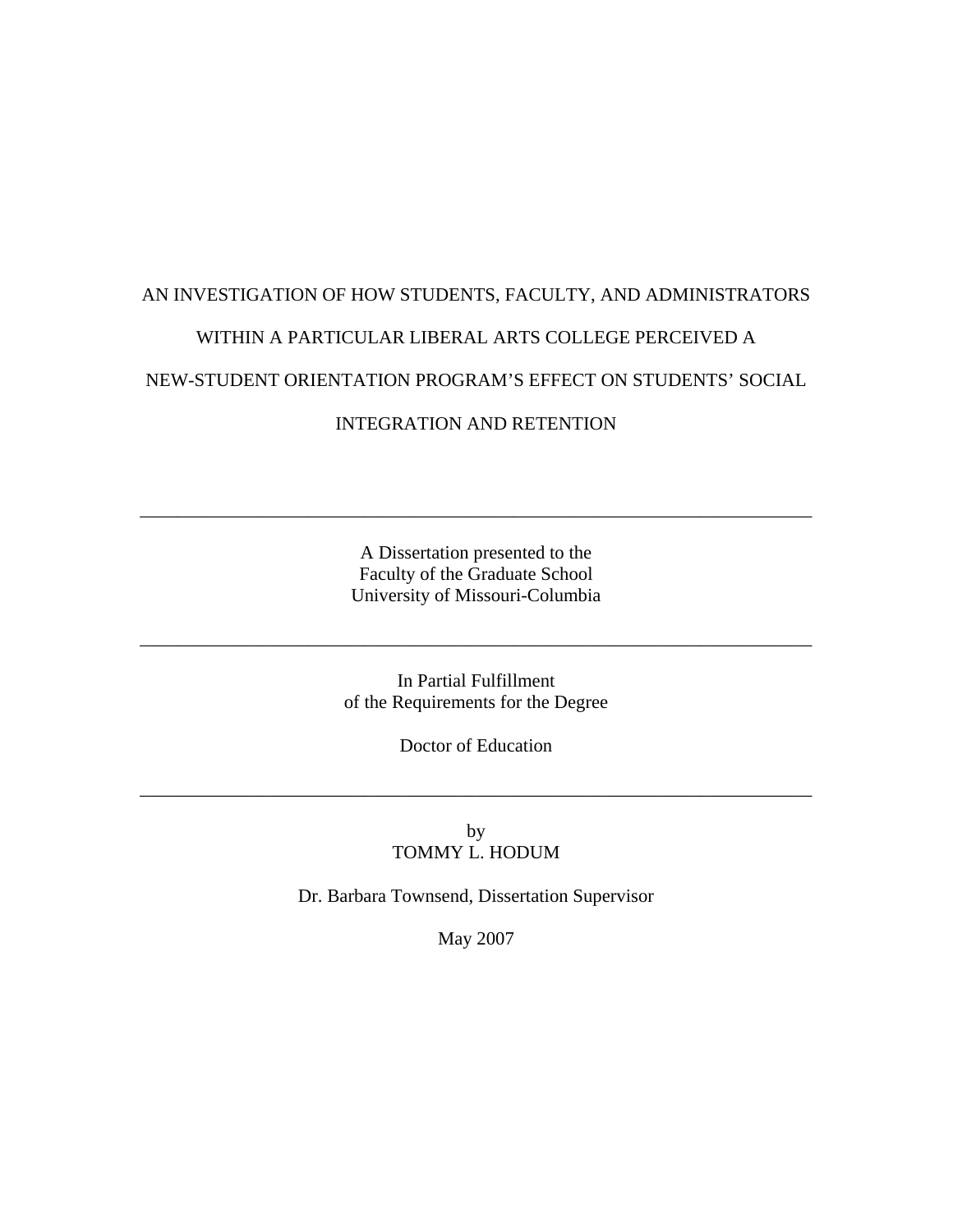© Copyright by Tommy L. Hodum, 2007 All Rights Reserved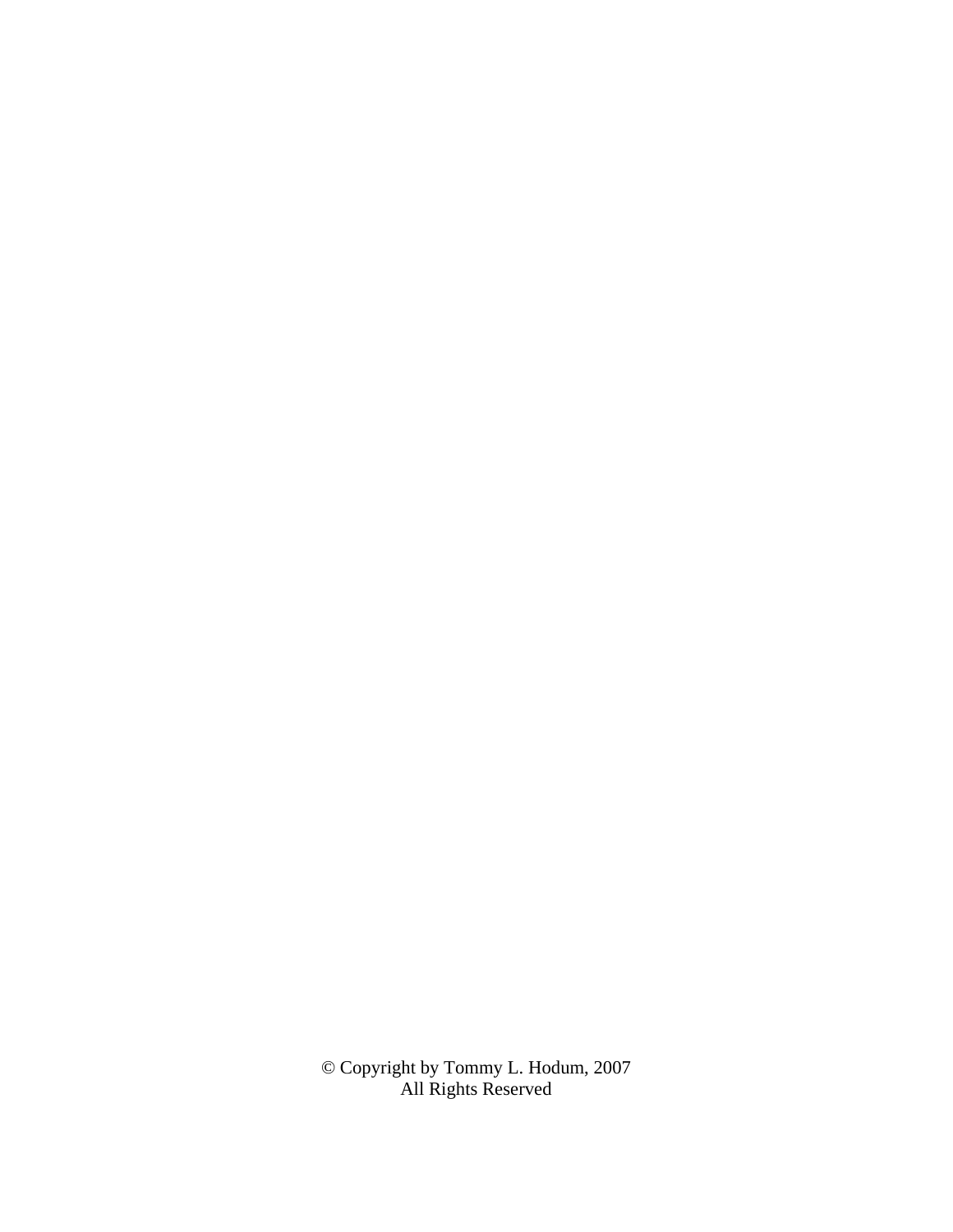The undersigned, appointed by the dean of the Graduate School, have examined the dissertation entitled,

# AN INVESTIGATION OF HOW STUDENTS, FACULTY, AND ADMINISTRATORS

# WITHIN A PARTICULAR LIBERAL ARTS COLLEGE PERCEIVED A

# NEW-STUDENT ORIENTATION PROGRAM'S EFFECT ON STUDENTS' SOCIAL

# INTEGRATION AND RETENTION

presented by Tommy L. Hodum

a candidate for the degree of Doctor of Education,

and hereby certify that, in their opinion, it is worthy of acceptance.

Dr. Barbara K. Townsend

Dr. Kathy Scroggs

Dr. Joe Donaldson

Dr. Karen S. Cockrell

Dr. Peggy Placier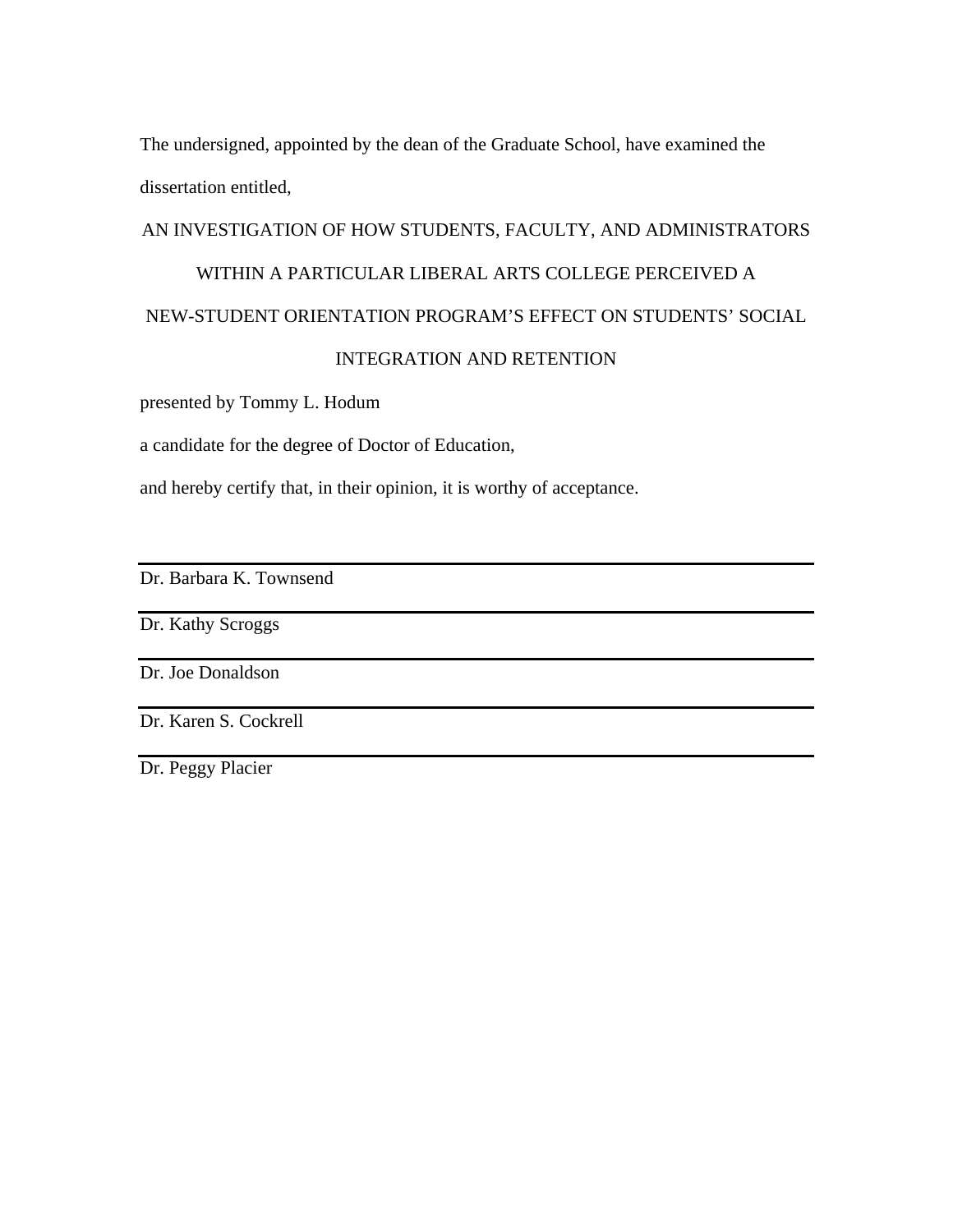#### ACKNOWLEDGEMENTS

 I have been blessed to know the admonition from God's word, "But if any of you lacks wisdom, let him ask of God, who gives to all generously and without reproach, and it will be given to him" (James 1:5). God has helped me to accomplish this task by giving me the assistance that I have needed. First, I am thankful for my wonderful dissertation advisor, Dr. Barbara Townsend. By her professionalism, knowledge, and unwavering insistence on a well done dissertation, I am able to say, "I feel good about the finished product." I am also extremely appreciative for my doctoral committee: Dr. Karen Cockrell, Dr. Joe Donaldson, Dr. Peggy Placier, and Dr. Cathy Scroggs. Their input and suggestions were invaluable.

 I also want to thank my co-workers in ministry who have carried additional responsibilities during the process of my finishing this dissertation. I am blessed to be part of a great team. Their prayers, encouragement, and willingness to assist during my absence and sometimes unannounced interruptions will always be remembered.

 Finally, my family deserves a very special Thank You. My wife, Sandy, and our wonderful daughters, Charity and Christina, have endured the difficulties a family can encounter when trying to multitask with major projects. Sandy's love, steadiness, and encouragement never wavered. For their love and continued support I will always be thankful. Truly I have been blessed!

ii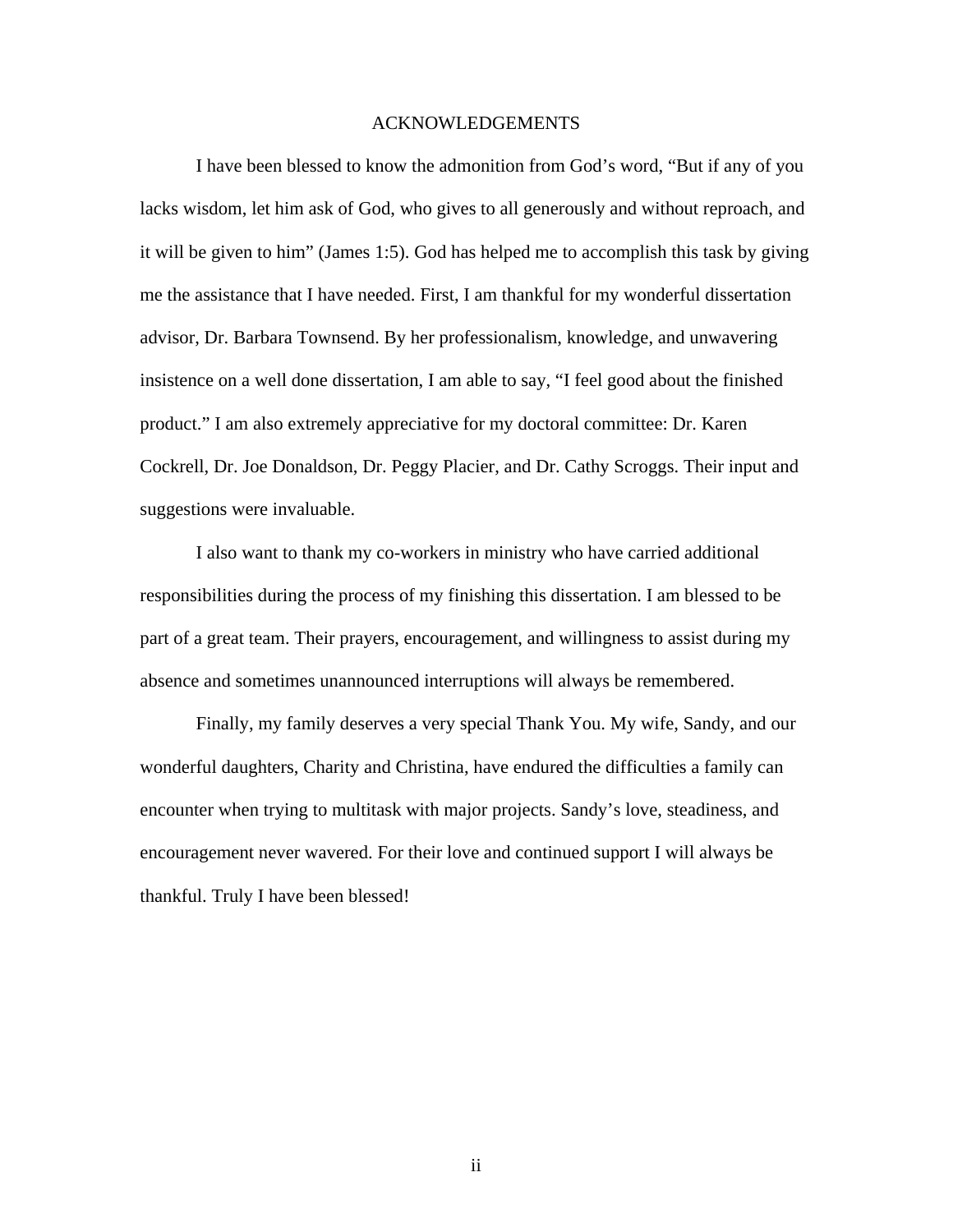| .12 |
|-----|
|     |
|     |
|     |
|     |
|     |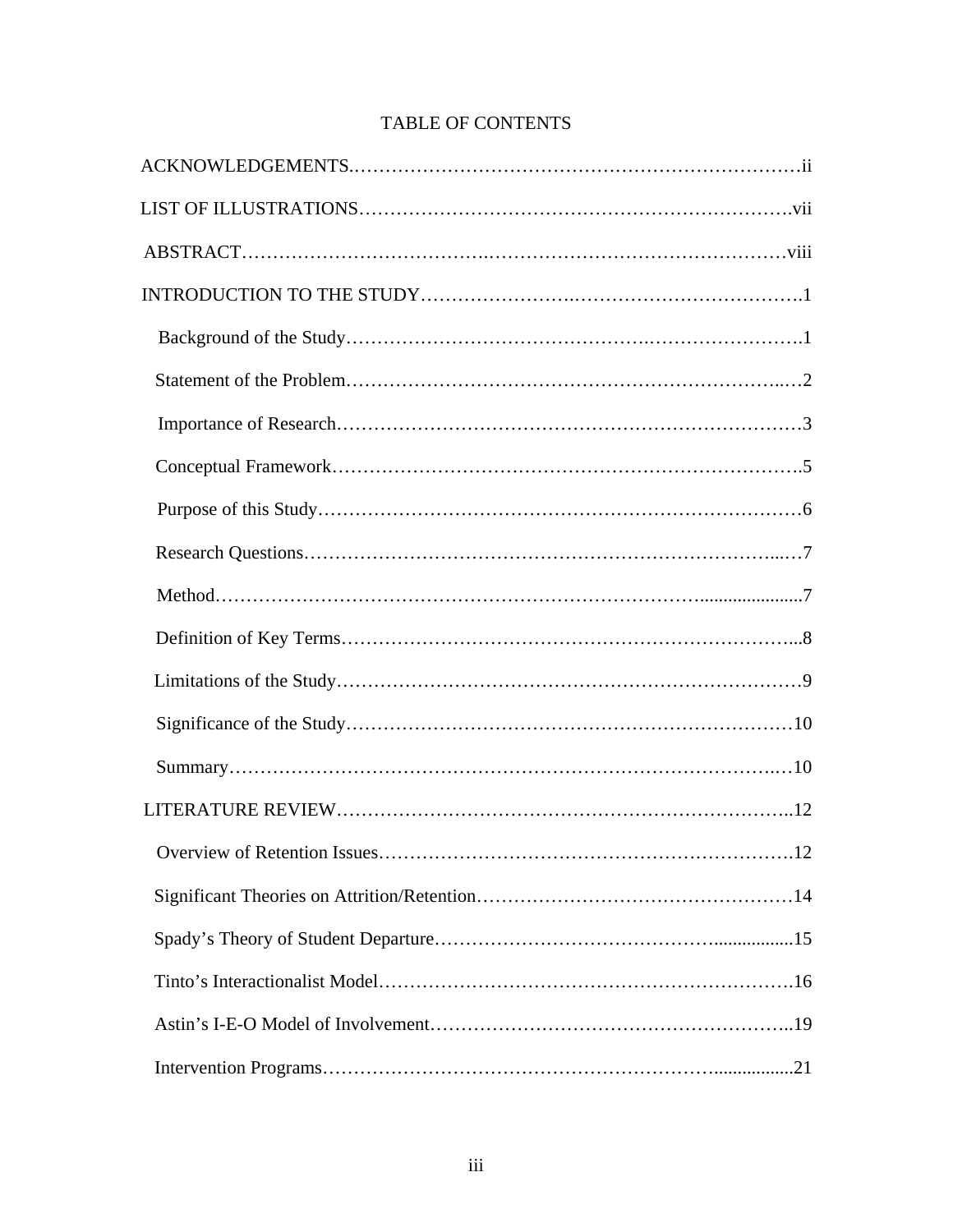| $Design. \dots 30$                                         |  |
|------------------------------------------------------------|--|
|                                                            |  |
|                                                            |  |
|                                                            |  |
|                                                            |  |
|                                                            |  |
|                                                            |  |
|                                                            |  |
| $Introduction \dots 199$                                   |  |
|                                                            |  |
|                                                            |  |
| Responses of Students' Who Dropped out of Summit College50 |  |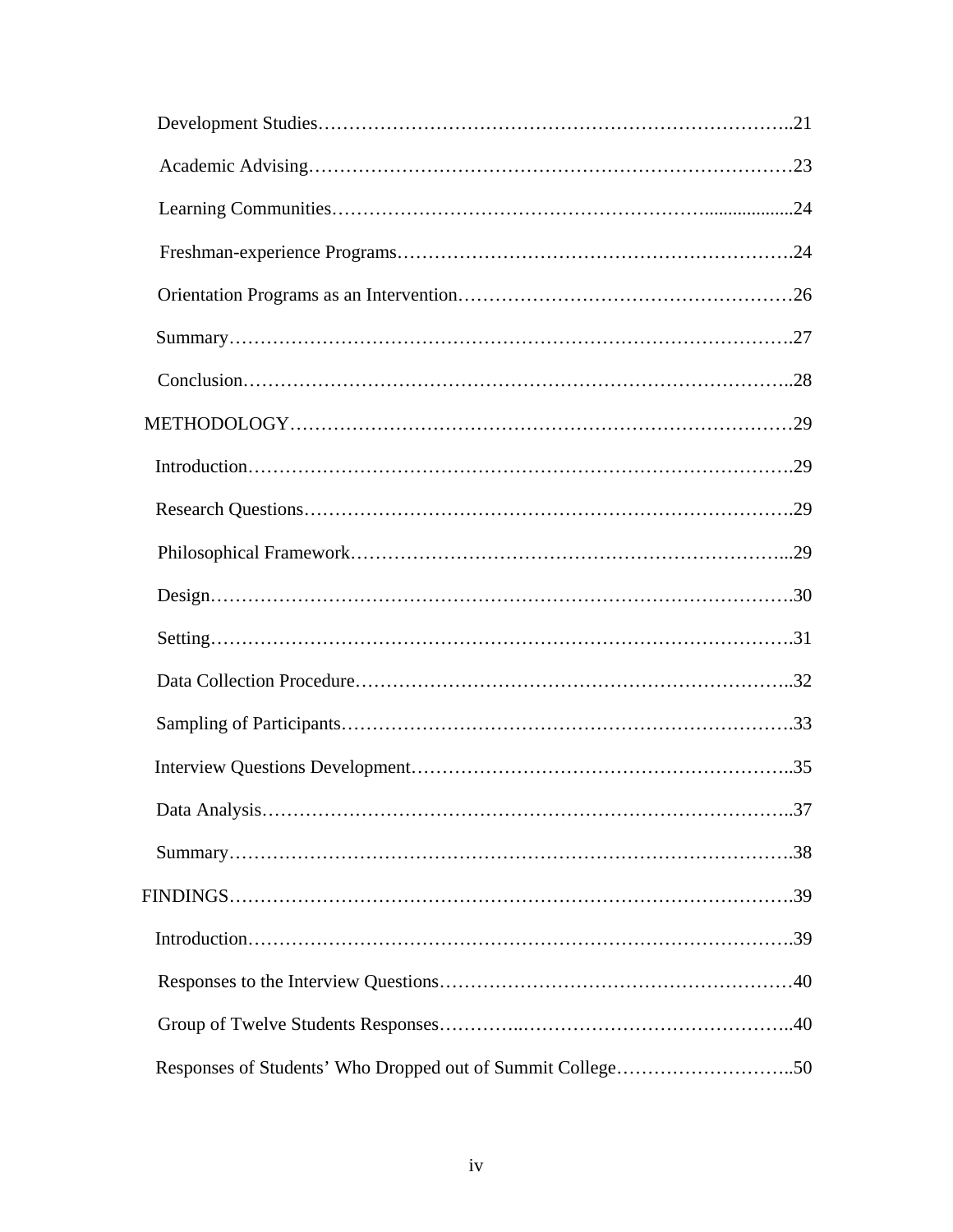| SUMMARY, SUGGESTIONS, IMPLICATIONS, CONCLUSION87 |
|--------------------------------------------------|
|                                                  |
|                                                  |
|                                                  |
|                                                  |
|                                                  |
|                                                  |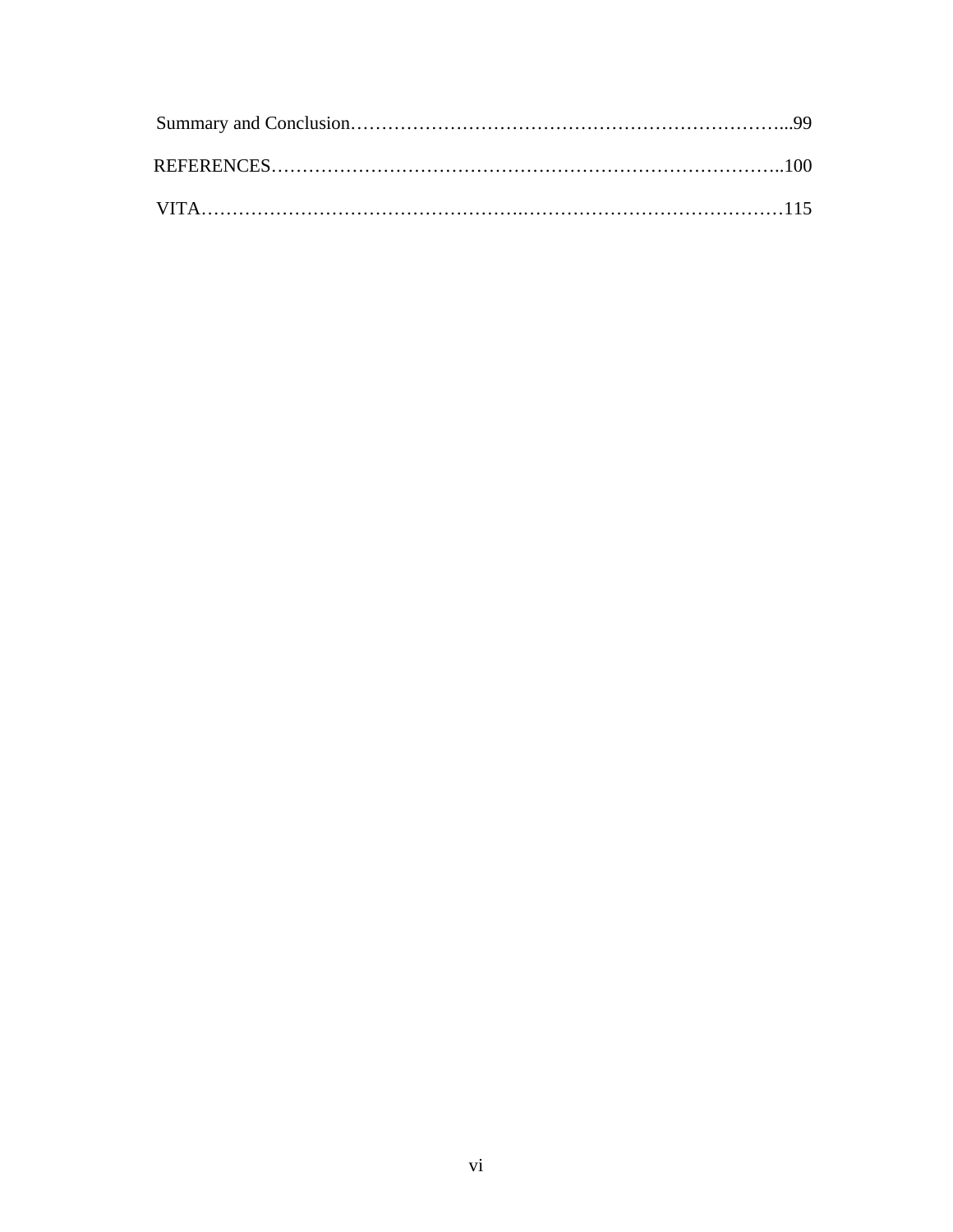# LIST OF ILLUSTRATIONS

| Illustration | Page |
|--------------|------|
|              |      |
|              |      |
|              |      |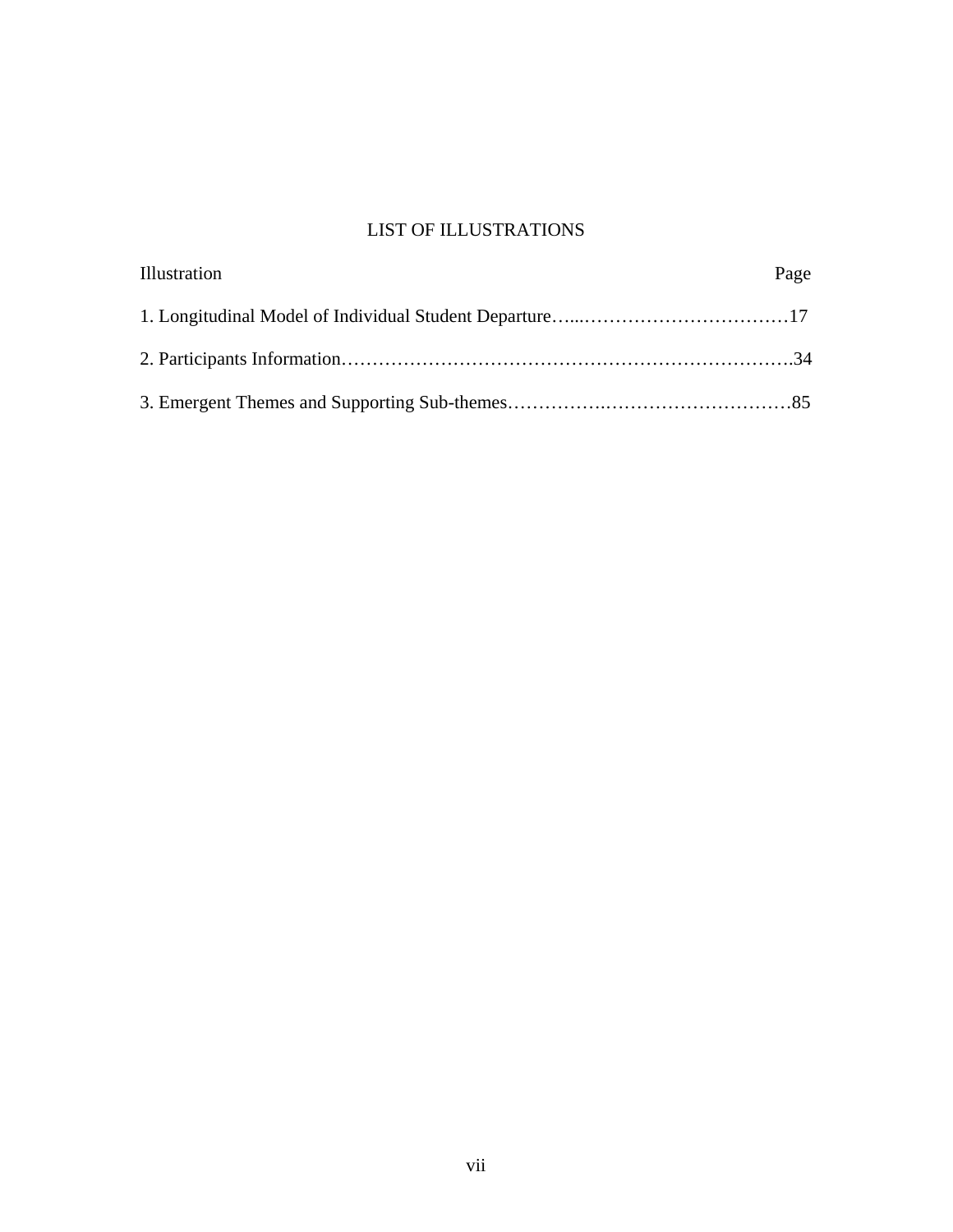# ABSTRACT

 Because of the difficulties new students may encounter upon starting college, an orientation program's ability to address students' needs could potentially persuade them in their decision to persist or leave. The purpose of this study was to investigate how students, faculty, and administrators within a particular liberal arts college perceived a new-student orientation program's effect on students' social integration and retention.

 Findings indicated a majority of interviewed students had a positive experience during the orientation program. The environment provided, the orientation activities, and required participation in the orientation were the topics derived from respondents' comments linking students to social interaction. The orientation program provided this environment by facilitating interaction among new students, establishing a surrogate family for new students, and fostering long-term friendships among students.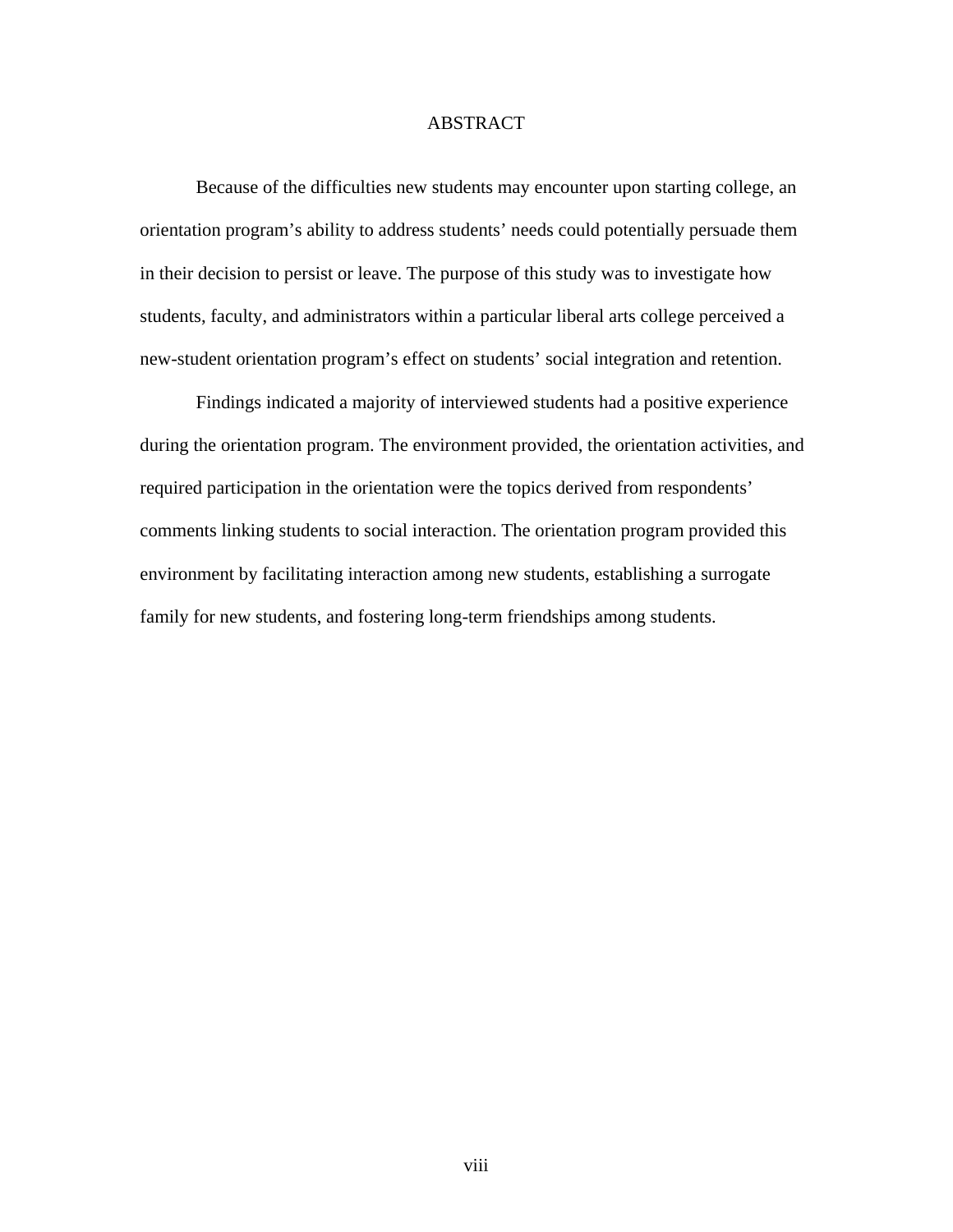#### **CHAPTER ONE**

# INTRODUCTION TO THE STUDY

"We were concerned about why they left when we should have focused on what would have encouraged them to stay." (Hodum, 2005)

#### Background of the Study

 Student attrition is not a new phenomenon in higher education. Edgerton and Toops (1929) and McNeely (1937) were early researchers conducting empirical inquiry into retention. Tinto (1982) reported that the rate of student attrition has held constant between 40 - 45% for more than 100 years. Few problems in higher education have received as much attention as student departure. Over time, several institutional and individual variables have been researched as to their effect on retention (Braxton, Sullivan, & Johnson, 1997). Even with a long history of awareness and numerous research studies, there was still so much we did not know about student retention (Tinto, 1993). The unsolved puzzle of retention forced this focus upon finding the missing piece(s).

 Upcraft and Gardner (1989) and Tinto (1993) emphasized the dilemma higher education faces in assisting new students' transition effectively into a different academic, social, and personal environment. ACT's Ferguson stated, "Students tend to drop out because their expectations of college—academically, socially, or both—don't match up with the reality once they get there" (2004, p. 2). The failure to retain students was most evident during the first year and many individuals dropped out within the first six weeks (Elkins, Braxton, & James, 2000; Levitz & Noel, 1989).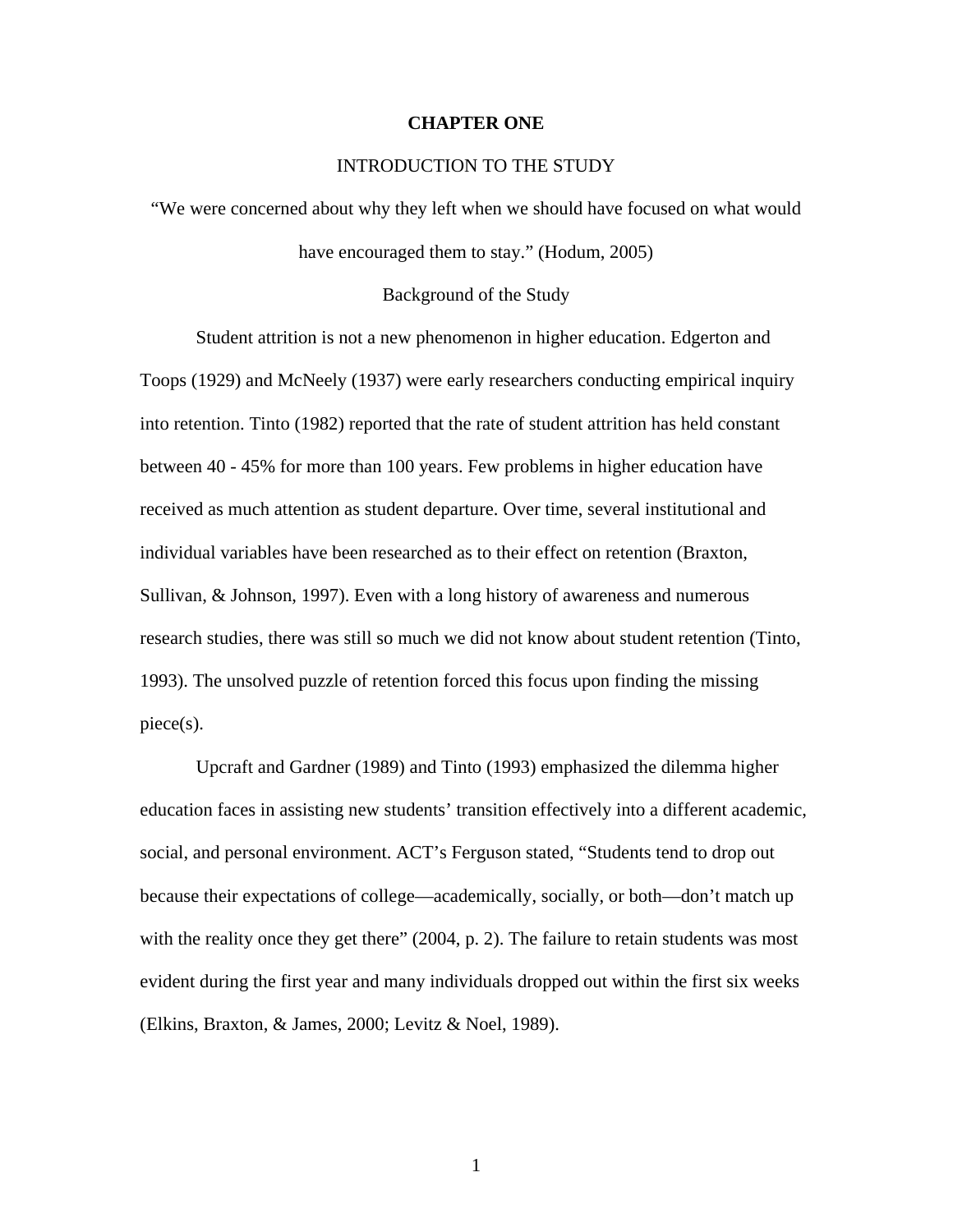#### Statement of the Problem

 Student retention is a major problem in higher education affecting students, institution, and society. Of the 1.5 million students who departed institutions of higher learning in 1993, 74% will never complete a two-year or a four-year degree (Tinto, 1993). Braxton, Hirschy, and McClendon (2004) reported that failure to retain students has resulted in 50% of students leaving higher education early. According to the American College Testing Program (2004), 31.7% of students attending four-year colleges or universities leave between Fall-to-Fall semesters. At the institutional level, Lau (2003) found institutions with a major problem of student attrition reaping a loss of finances and lower graduation rates. Also, according to Tinto (1993), "Some institutions, primarily the smaller tuition-driven colleges, have teetered on the brink of financial collapse" (p. 2) because of low student retention rates. Various public colleges were under state mandates to enhance one-year retention and six-year graduation rates (Ryan & Glen, 2004). Implementation of intervention programs such as developmental studies, academic advising, learning communities, and freshmen experience programs specifically new student orientation programs—have been attempted in institutional efforts to address this problem.

 Higher education institutions were not the only stakeholders who lost due to poor student retention rates. America suffered with a weakened ability to be competitive in the world economy due to insufficiently educated workers (ACT, 2004). Baum and Payea (2004) stressed that student attrition was problematic for all involved because they linked students' future productivity and potential to contribute to society to college attendance.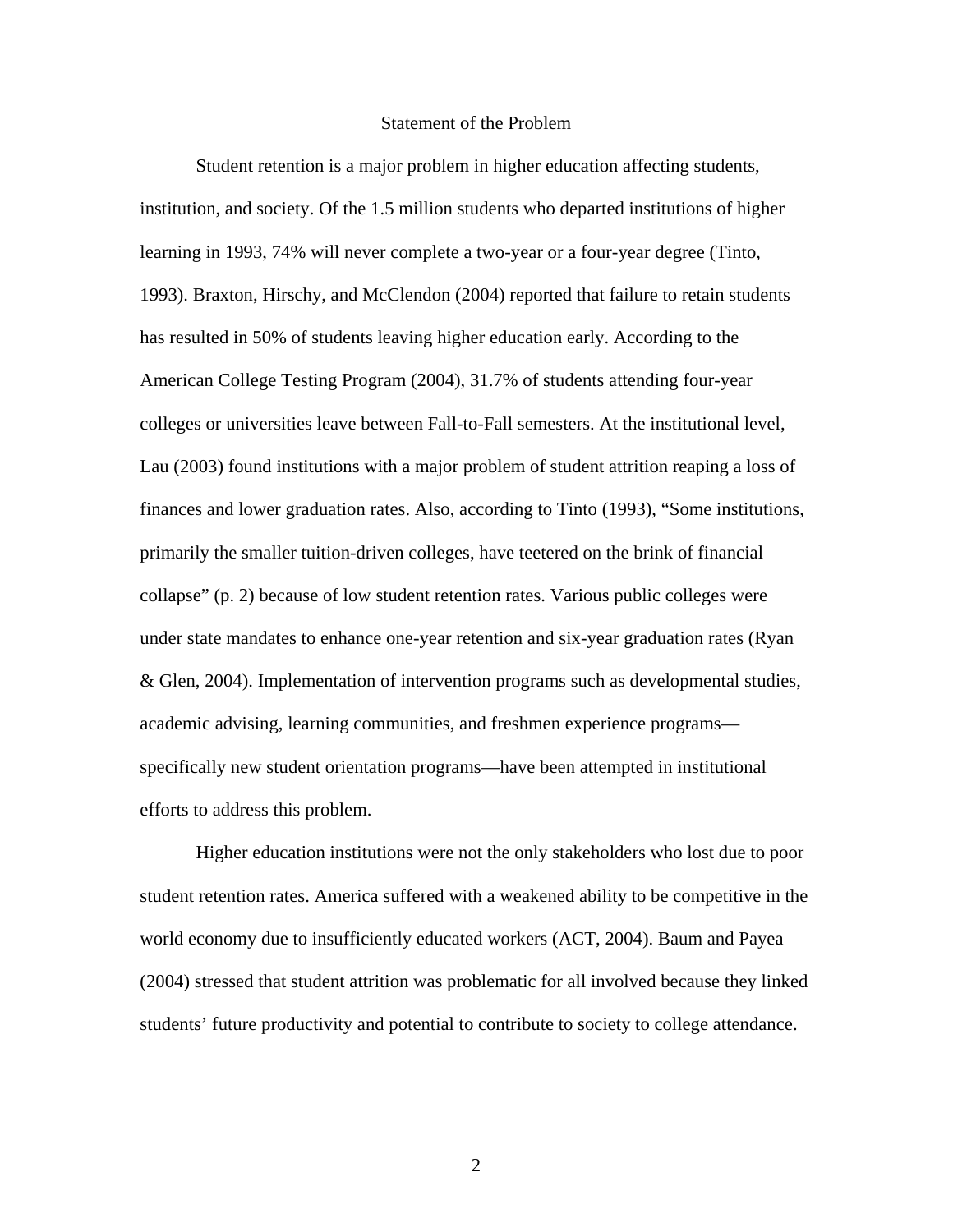Institutions of higher education lost and our nation suffered loss, but ultimately the students who leave higher education paid the heaviest price for early departure.

## Importance of Research

 Continued research on the retention problem in higher education was necessary for numerous reasons. According to Burr, Burr, and Novak (1999) retention studies should have helped stakeholders foresee and classify the greatest needs that an everchanging student population had when entering college. The University of Arizona Student Retention Report (1998) stressed the importance of retention research by concluding that retention research: (a) provides colleges with data that can be used to modify and influence policy, (b) provides recruiters with insight into which students match the particular school's environment, (c) provides colleges with the opportunity to share pertinent information with prospective and current students, and (d) facilitates the identification of initiatives that help students succeed. The importance of new retention research was found in answering two old retention questions that continually yielded different findings: (1) How are those students who stayed different from those who left? (2) What were the main influences encouraging students to stay (Li & Killian, 1999)?

 Extensive research on individual student characteristics has examined the impact of age (Lanni, 1997; Windham, 1995), gender (Mohammadi, 1994; Aquino, 1990), ethnicity (Aquino, 1990; Wall, Lessie, & Brown, 1996), student employment (Windham, 1995; Lanni, 1997), high school academic experience, type of college attended, generation of student (St. John, 1990), and other notable variables. Although Astin's (1970) research listed 146 input characteristics of students and Tinto (1975) determined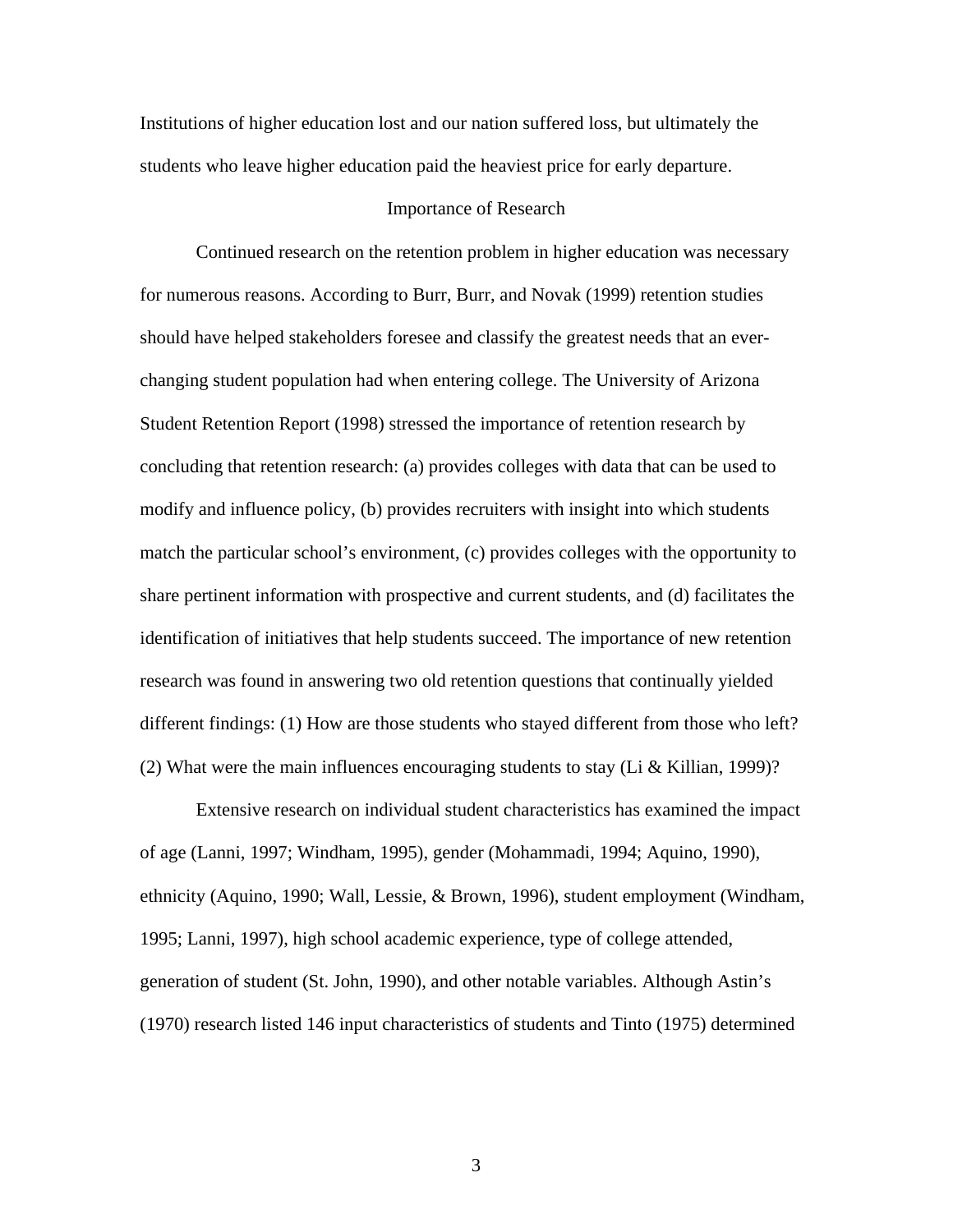students' individual skills and background characteristics that influence retention, both argued that institutional variables play a significant or larger role in retention.

 The National Center for Education Statistics (1997) reported that different types of institutions—two-year and four-year, public and private, commuter and residential—have varying retention rates. Institutional variables that researchers have examined include structural and organizational features of the institution (Pascarella, 1985), organizational determinants such as housing (Warner, 1994), communication rules, institutional quality (Bean, 1980), and intervention programs (Brawer, 1996). Institutional intervention programs that promote academic and social integration have received a lot of attention recently (Pascarella & Terenzini, 2005; Ryan & Glenn, 2004; Lau, 2003; and Habley & McClanahan, 2004).

 One of the specific interventions that has been studied was the orientation program. Research on orientation programs has endeavored to understand students' transition to college (Woosley, 2003), issues of involvement, social and academic integration (Allen & Nelson, 1989; Berger & Braxton, 1998; Berger & Milem, 1999), as well as other aspects directly known to impact new-student retention (Pascarella  $\&$ Terenzini, 2005). Pascarella, Terenzini, and Wolfe (1986) and Holmes, Ebbers, Robinson, and Mugenda (2000) maintained that new-student orientation programs had a statistically significant indirect effect on student persistence when the programs promoted students' social integration.

 Social integration that could result from an orientation program was important to the research regarding retention of students because, "other things being equal, the greater the contact among students, the more likely individuals are to establish social and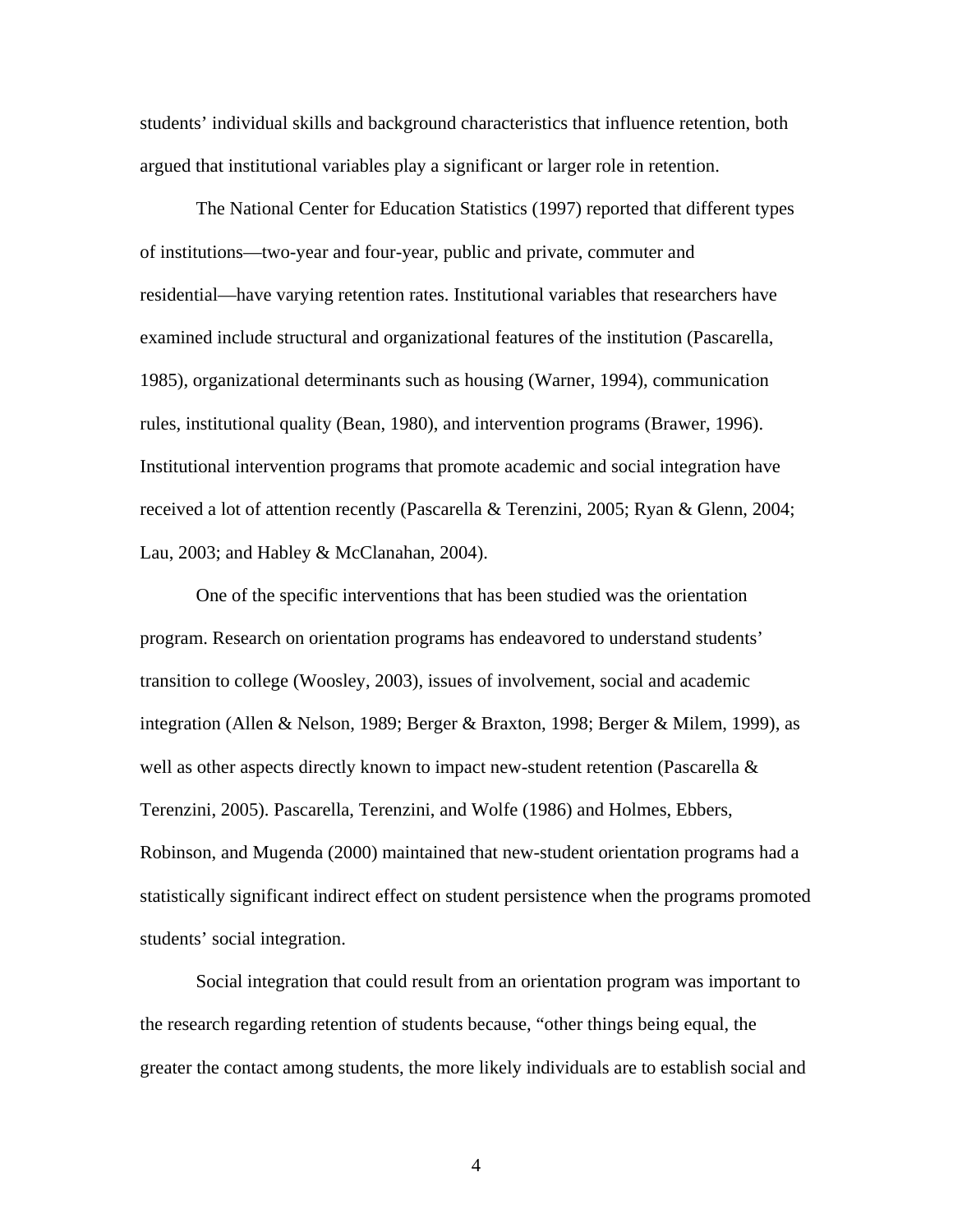intellectual membership in the social communities of the college and therefore the more likely they are to remain in college" (Tinto, 1993, p. 118). Tinto also argued that just because social interaction was established, does not mean all students were retained, yet when social integration was missing, the prevalence for attrition to occur increased.

#### Conceptual Framework

 Lau (2003) and Pace (1980) have argued that ultimately the success of higher education retention depends on the student. However, Gardner has argued, "in spite of all we know from three decades of research on student retention, colleges are still inclined to hold students largely responsible for their retention, while dramatically minimizing the institutional role in this problem" (ACT, 2004, p. 3). Research has shown that a desire to commit, persist, and make the necessary effort to be involved was contingent upon social integration (Tinto, 1993). This perspective was partially included in Astin's (1994) Theory of Student Involvement, where he held that student involvement was the key to retention. This theory contained two significant factors: students interacting with student peers and with the faculty (Robinson, Burns, & Gaw, 1996).

 Although different in name, Astin's theory contained similar aspects of Tinto's Interactionalist Theory of College Student Departure. Braxton (2000) has concluded that Tinto's theory was the classical standard and the most influential model of retention. Part of Tinto's (1975) model was the realization that "students' background characteristics (gender, race, high school marks, and family income, etc.) determined how a student would relate and commit to the post-secondary lifestyle" (McCance & Vanlier, n.d., p. 2). Tinto's (1993) model not only included the consideration of those background characteristics, but suggested that students' goal commitments were directly related to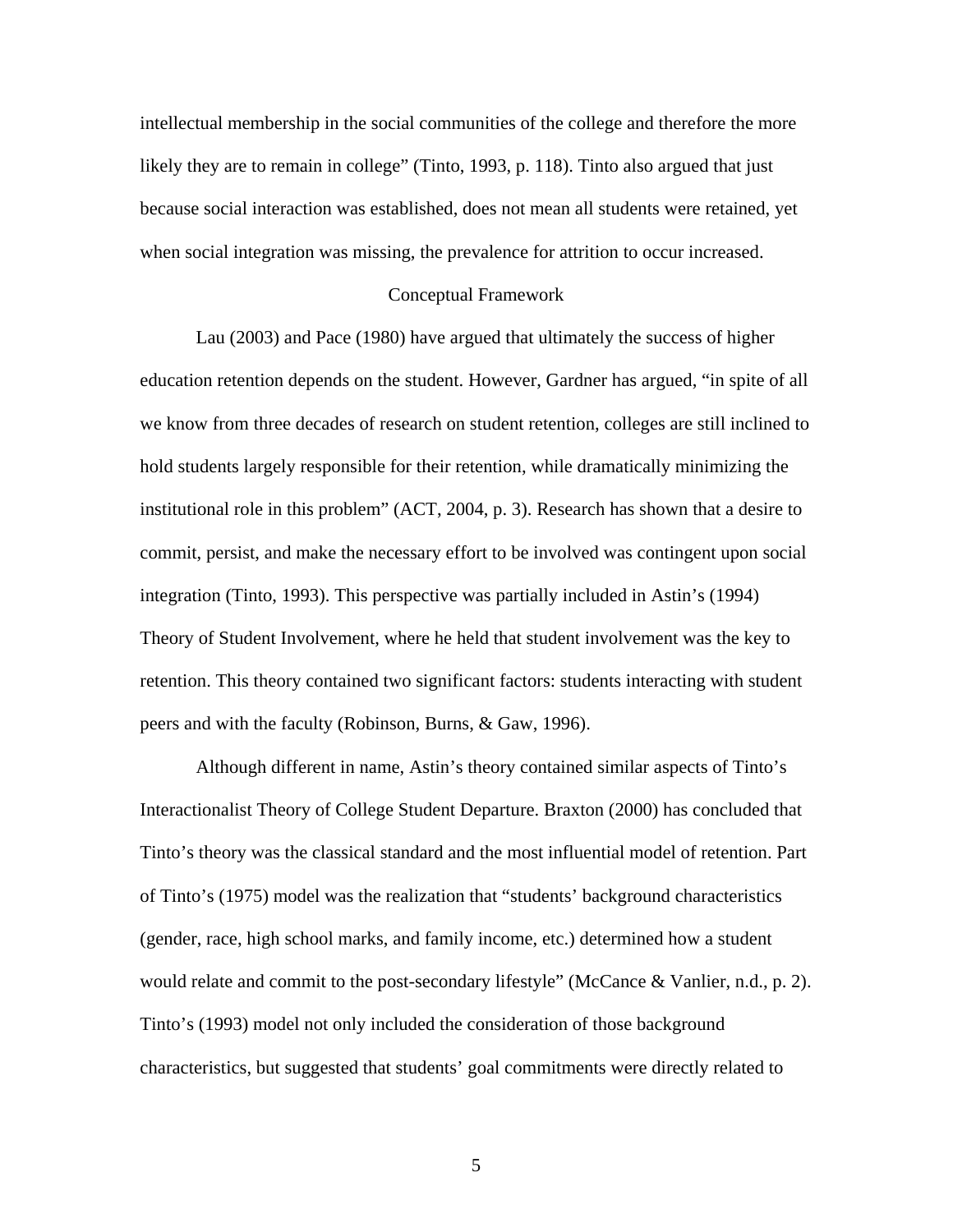students' integration into academic life and that students' institutional commitment was directly related to students' integration into the social life of the college.

 This study was based on Tinto's theoretical Model of College Student Departure (1975, 1987, 1993) and includes the understanding that orientation programs are one institutional effort used to integrate students into the academic and social environment of the institution ("Student Retention . . . ," 1998). According to Braxton, Sullivan, and Johnson (1997) there were thirteen propositions derived from Tinto's Interactionalist Model. The ninth proposition was, "The greater the level of social integration, the greater the level of subsequent commitment to the institution" (p. 123).

#### Purpose of this Study

 Although Tinto's Interactionalist Model has attracted great attention, internal consistency of his theory required empirical assessment in yet unresearched institutional settings. In single-institution studies, Tinto's proposition about the impact of social integration on student institutional commitment has received strong empirical support when studied at residential universities and moderate empirical support when studied at commuter universities (Braxton, Sullivan, & Johnson, 1997). However, no studies of this proposition had yet been conducted at a liberal arts college.

 "While many students soon adjust, others have great difficulty either in separating themselves from past associations and/or in adjusting to the academic and social life of college" (Tinto, 1993, p. 163). Because of the difficulties new students may encounter upon starting college, an orientation program's ability to address students' needs could potentially persuade them in their decision to persist or leave. Therefore, the purpose of this study was to investigate how students, faculty, and administrators within a particular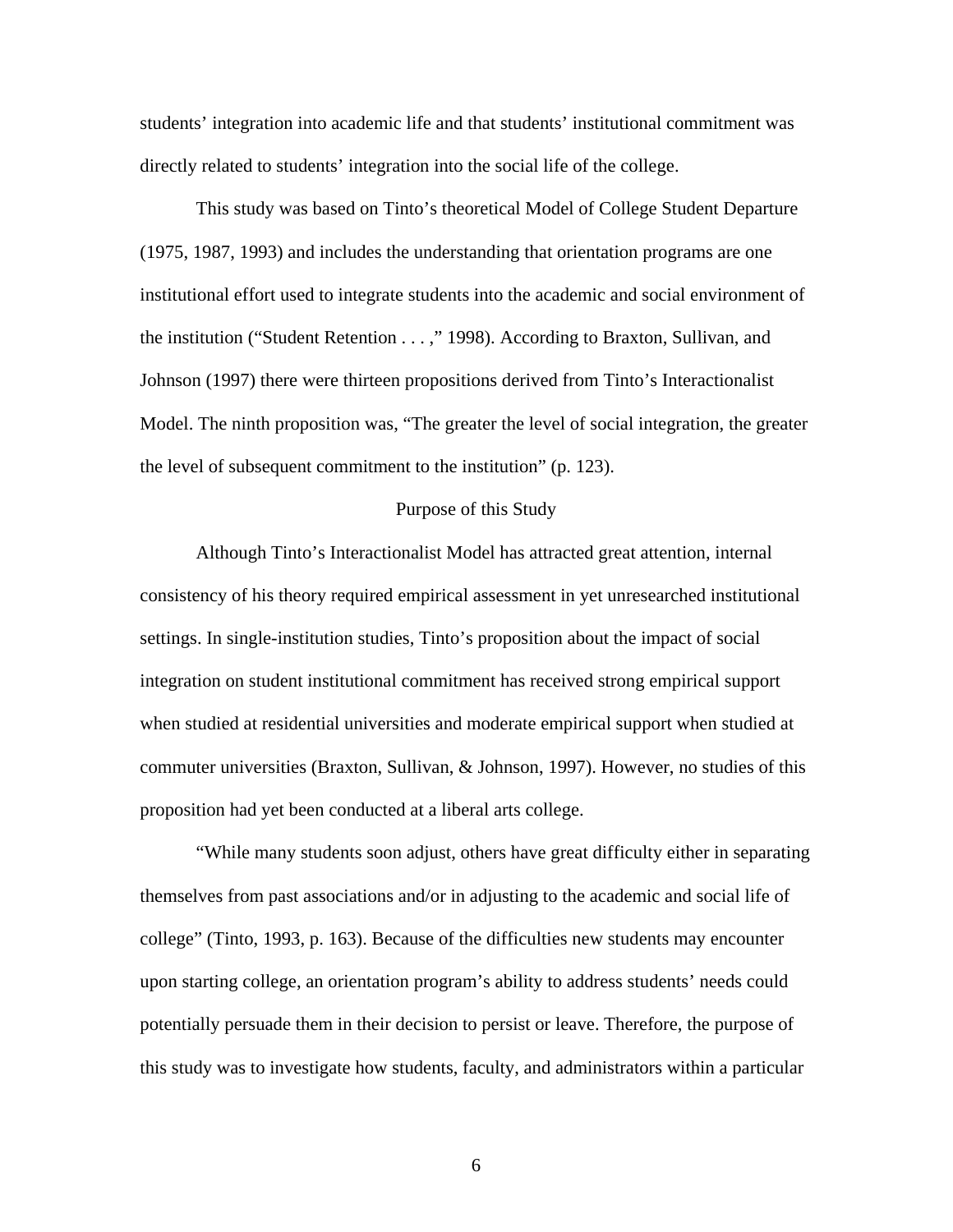liberal arts college perceived a new-student orientation program's effect on students' social integration and retention.

#### Research Questions

In this study the following primary questions will be examined:

- 1. What characteristics of a new-student orientation program are perceived to promote socialization?
- 2. What characteristics of a new-student orientation program are perceived to have an influence on student retention?

## Method

 This case study sought to understand the meaning behind students' experience in a student orientation program in relation to their subsequent experience in the college. According to Gall, Borg, and Gall (1996), "researchers generally do case studies for one of three purposes: to produce detailed descriptions of a phenomenon, to develop possible explanations of it, or to evaluate the phenomenon" (p. 549). Creswell (1998) defined this phenomenology as "studying the problem by entering the field of perception of participants, seeing how they experience, live and display the phenomenon, and looking for the meaning of the participants' experience" (p. 31). The advantage of a case study was the ability to "inform readers of the motives, values, beliefs, and interpretations of events of an individual who has participated in those events" (Thomas & Brubaker, 2000, p. 104).

 Participants in the study were at a small, not for profit, private baccalaureate general college that has a religious affiliation. The participants were purposefully sampled from the following categories: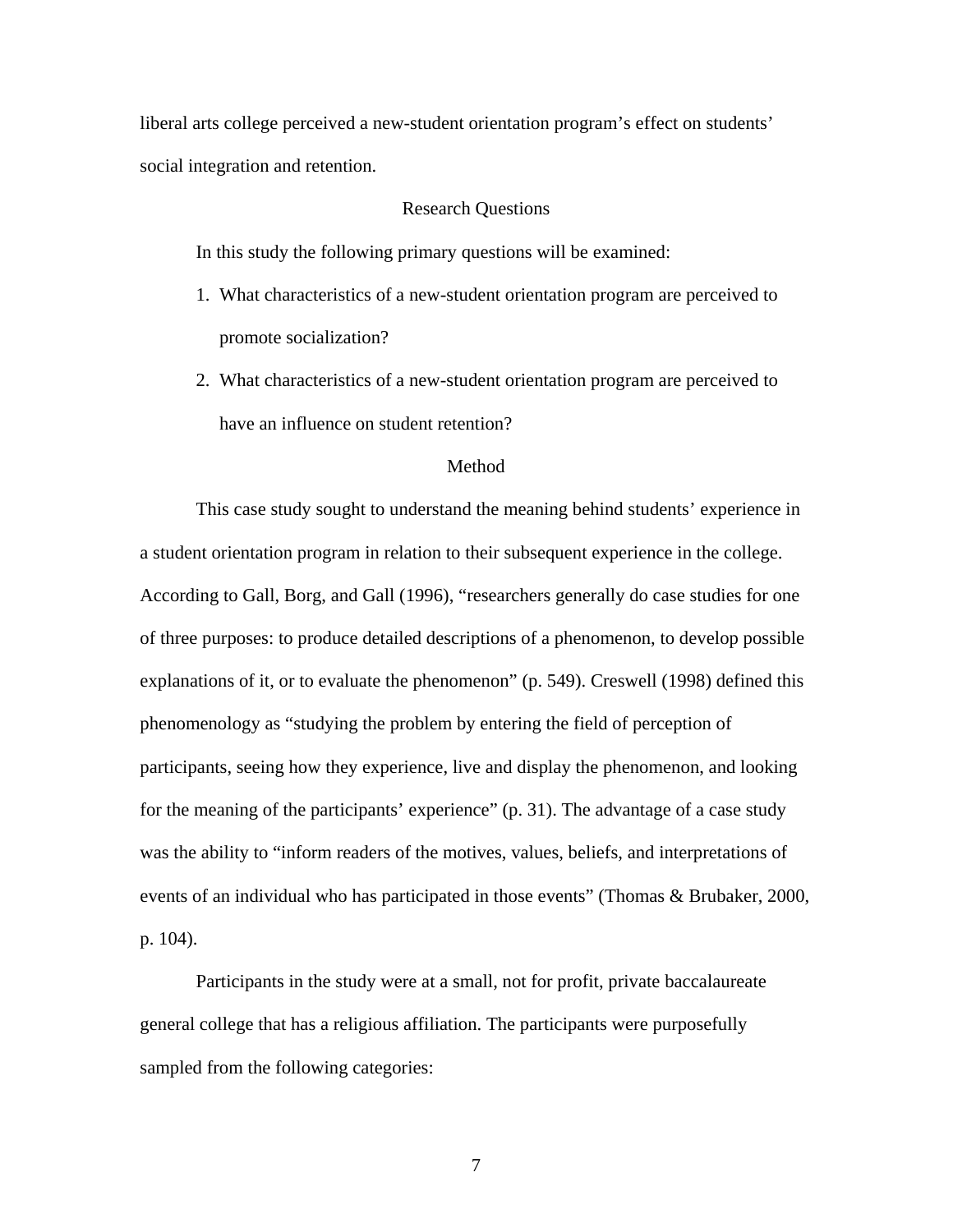- 1. Students who participated in the 2002-2005 orientations and students who participated but dropped out of the college (one from each year). A total of sixteen students were interviewed.
- 2. Four faculty/administrators that designed participation in or are knowledgeable about the orientation program were interviewed.
- 3. Four additional nonparticipants from the faculty and administration employed during two successive years under review were also interviewed.

Data collection included in-depth semi-structured interviews, detailed field notes reflecting observations, and an examination of relevant artifacts.

# Definition of Key Terms

 Terms often developed multiple meanings because individuals applied a definition based upon their personal experience or worldview. To aid in clarification, the following terms were defined:

- 1. *Academic integration* includes a number of factors that influence students' ability to become a part of a scholastic college environment. Some examples of these factors are grade point average, students' satisfaction with faculty, participation in study groups, and academic advising ("Student Retention . . . ," 1998).
- 2. *Attainment* reaching a desired goal.
- 3. *Attrition* a school's loss of students.
- 4. *Dropouts* students who leave a particular school and do not return.
- 5. *Graduation rates* the percentage of students who graduate from an institution.
- 6. *Matriculation* to enroll as a student at a school.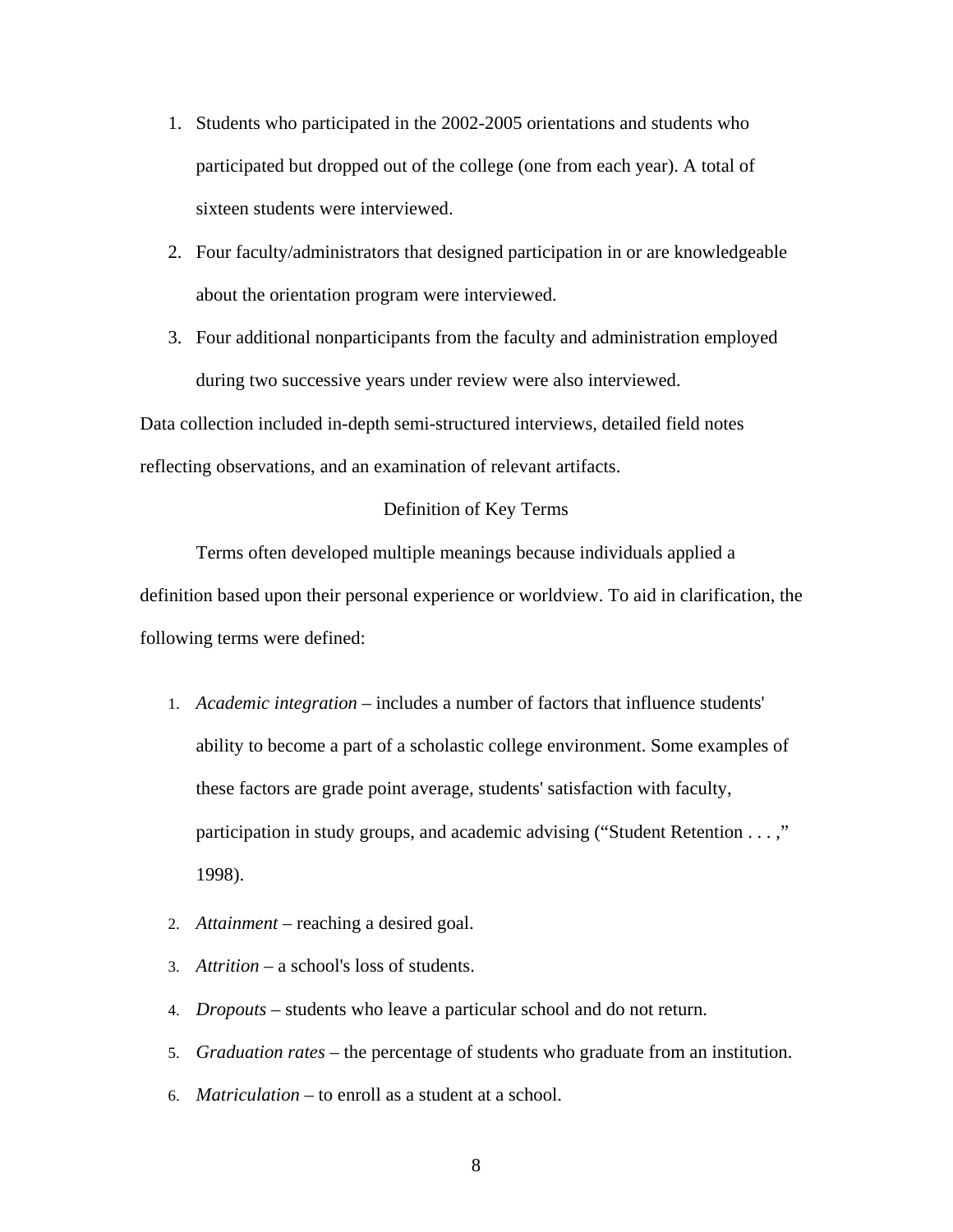- 7. *Persistence* a student's post-secondary education continuation behavior that leads to graduation.
- 8. *Retention* re-enrollment of students at an institution they attended the previous year.
- 9. *Social integration* refers to formal and informal social interactions that students experience at the university "resulting from personal affiliations and from day-today interactions among different members of society" (Tinto, 1993, p. 101). "Social integration refers to the extent of congruency between the individual student and the social system of a college or university" (Braxton, Sullivan, & Johnson, 1997, p. 111).
- 10. *Transfer*  movement of a student and his or her academic records and credits from one institution to another institution.

# Limitations of the Study

 The limitations of this study were associated with the methodology used by the field researcher in gathering and analyzing information and were as follows:

- 1. This type of study utilized subjective assessment of qualitative data.
- 2. More data could have been gathered from a larger sample. Other data could have been gathered with a different data collection tool.
- 3. The racial composition of students was limited by the small group of minorities attending this college. Most views were those of Caucasian students.
- 4. Due to institutional type and size, students' demographics, and the specific orientation program used, as well as the qualitative nature of this study, its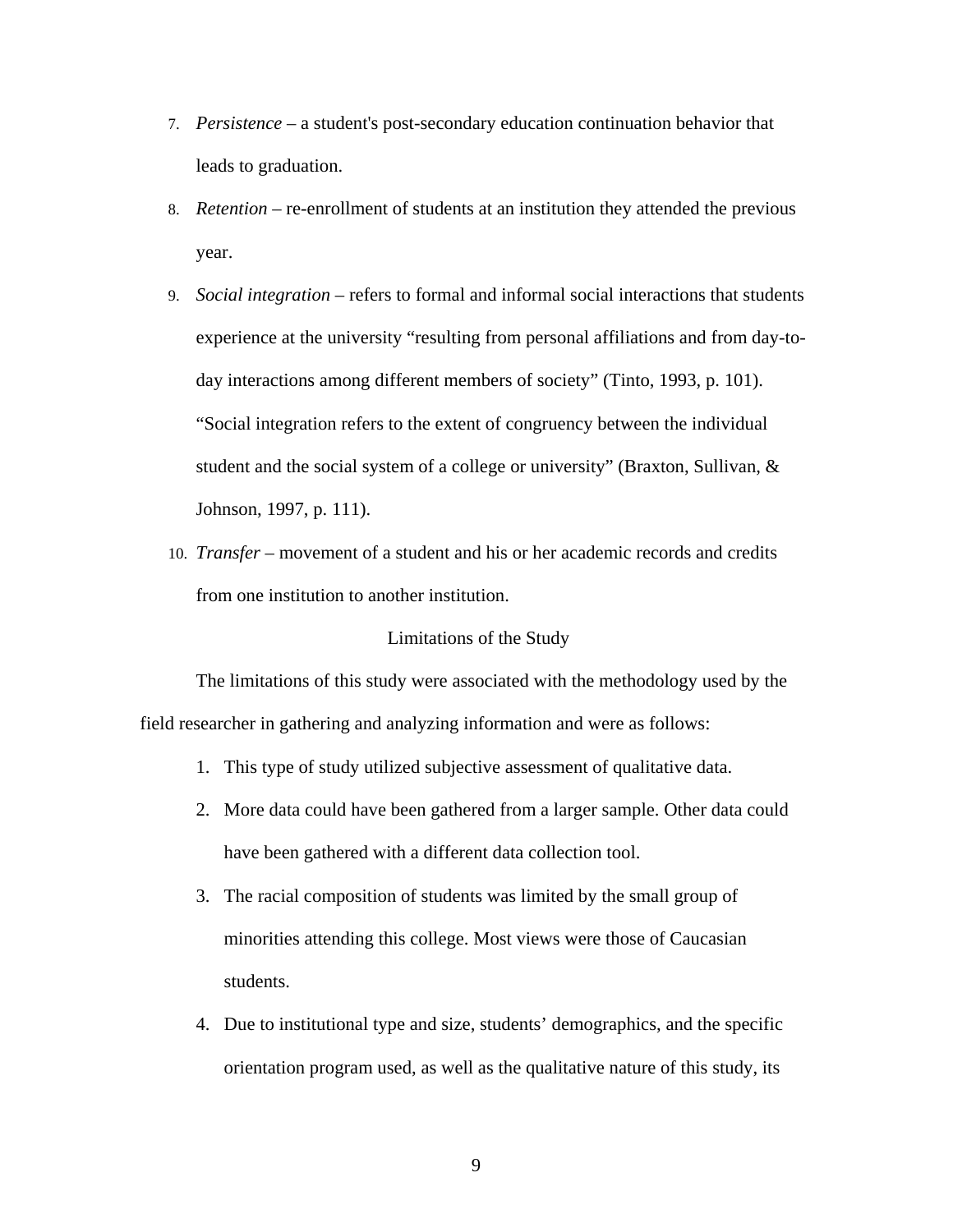findings could best be suggestive for similar institutions, student bodies, and orientation programs.

## Significance of Study

 This study was important because it addressed a void in existing research, enhanced the knowledge base surrounding student retention, and offered additional implications for future research. The empirical testing surrounding Tinto's proposition about the impact of social integration was addressed at a liberal arts institution. Although a wealth of research existed regarding retention—the round peg, this information did not completely fill the round hole of attrition. Key aspects garnered from the examination of another new-student orientation program could assist those seeking to improve, develop, or research other orientation programs. Retention of all students entering higher education was unrealistic. However, "a significant portion of student attrition might be prevented through timely and carefully planned institutional interventions" (Pascarella & Terenzini, 1980, p. 61). In practical terms, this study was significant because it addressed the concern educators must have in order to retain more students until completion of their program of study.

#### Summary

 This dissertation was organized into six chapters. Chapter One provided the introduction to the study, including a brief literature review, a statement of the problem, significance of the research, conceptual framework, purpose, research questions, methods, and definition of key terms. The limitations of the study, significance, and summary conclude the first chapter. In Chapter Two, the literature review focuses on the following: (a) an overview of retention research, (b) significant theories about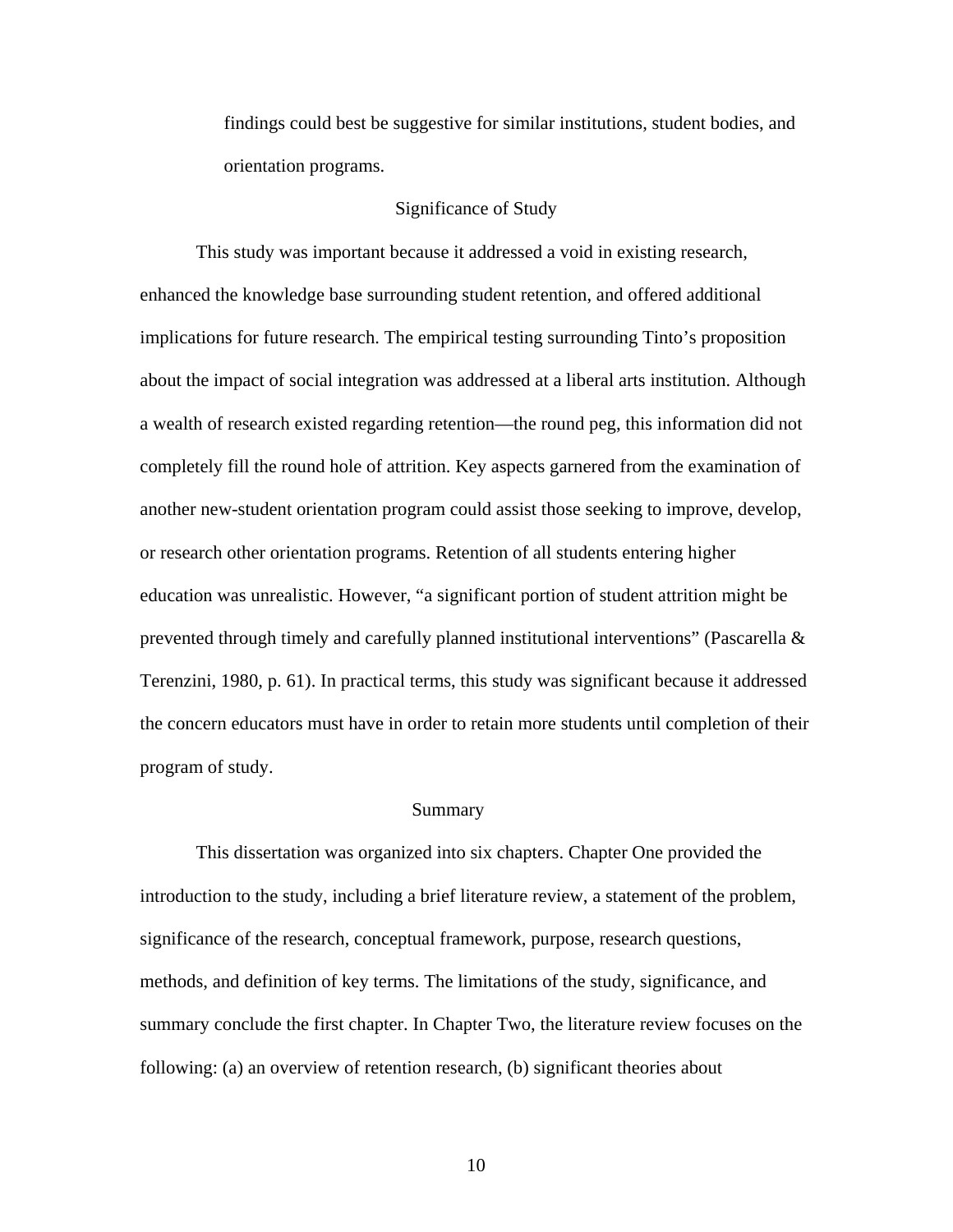attrition/retention, (c) intervention programs, and (d) orientation programs. A description of the research design and methodology are presented in Chapter Three. Chapter Four contains the findings and Chapter Five presents analysis of findings. Chapter Six includes the implications for research and practice, and the conclusion.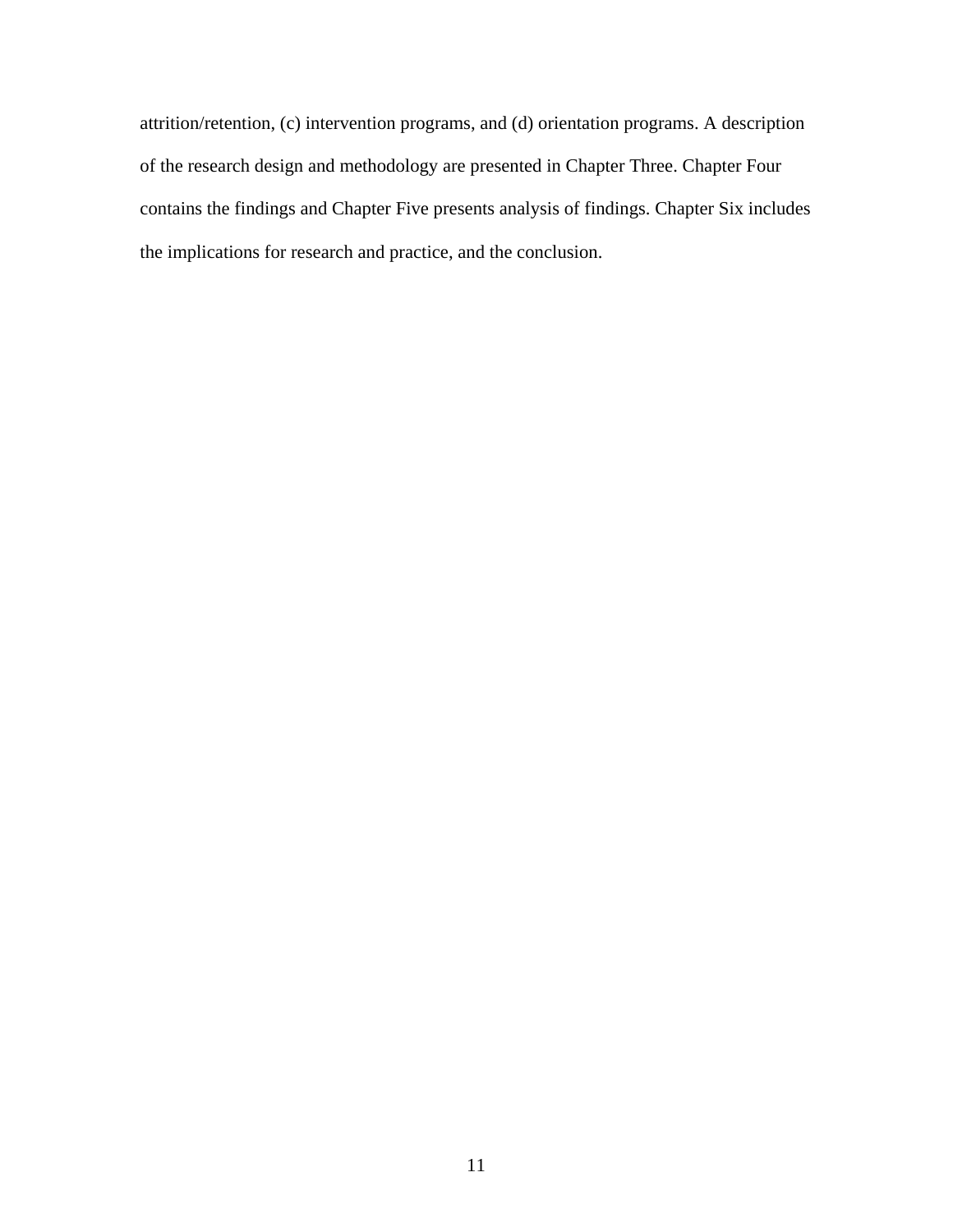#### **CHAPTER TWO**

## LITERATURE REVIEW

 The review of the literature comprises four sections. I began with an overview of the problem of retention in higher education. Secondly, I reviewed the literature on three notable theories about attrition/retention while focusing on Tinto's integration model. Next, specific intervention programs that research has determined facilitate retention were reviewed. Finally, I reviewed the literature on orientation programs as an intervention in student attrition.

#### Overview of Retention Issues

 There has been no shortage of research on student retention in higher education. The literature spans from Johnson's (1926), *Predicting Success in College at Time of Entrance* to Pascarella and Terenzini's (2005), *How College Affects Students*, and beyond*.* Historically, empirical research has yielded considerable insight into understanding why some students leave college and why some students stay. According to Habley and McClanahan (2004), Lau (2003), Naretto (1995), and Betts (2003), some researched variables that contributed to attrition were: difficulties in a residential hall, unacceptable social atmosphere, inadequate student involvement in campus life, problems with the curriculum, poor student-institution fit, part-time student status, and lack of sufficient financial aid. Research conducted by the National Center for Educational Statistics (1997), Cabrere, Nora, and Castaneda (1993), St. John (1990), and Thomas (1990) have indicated that academic advising, student academic integration, college GPA, institutional commitment to the student, continuous enrollment, attendance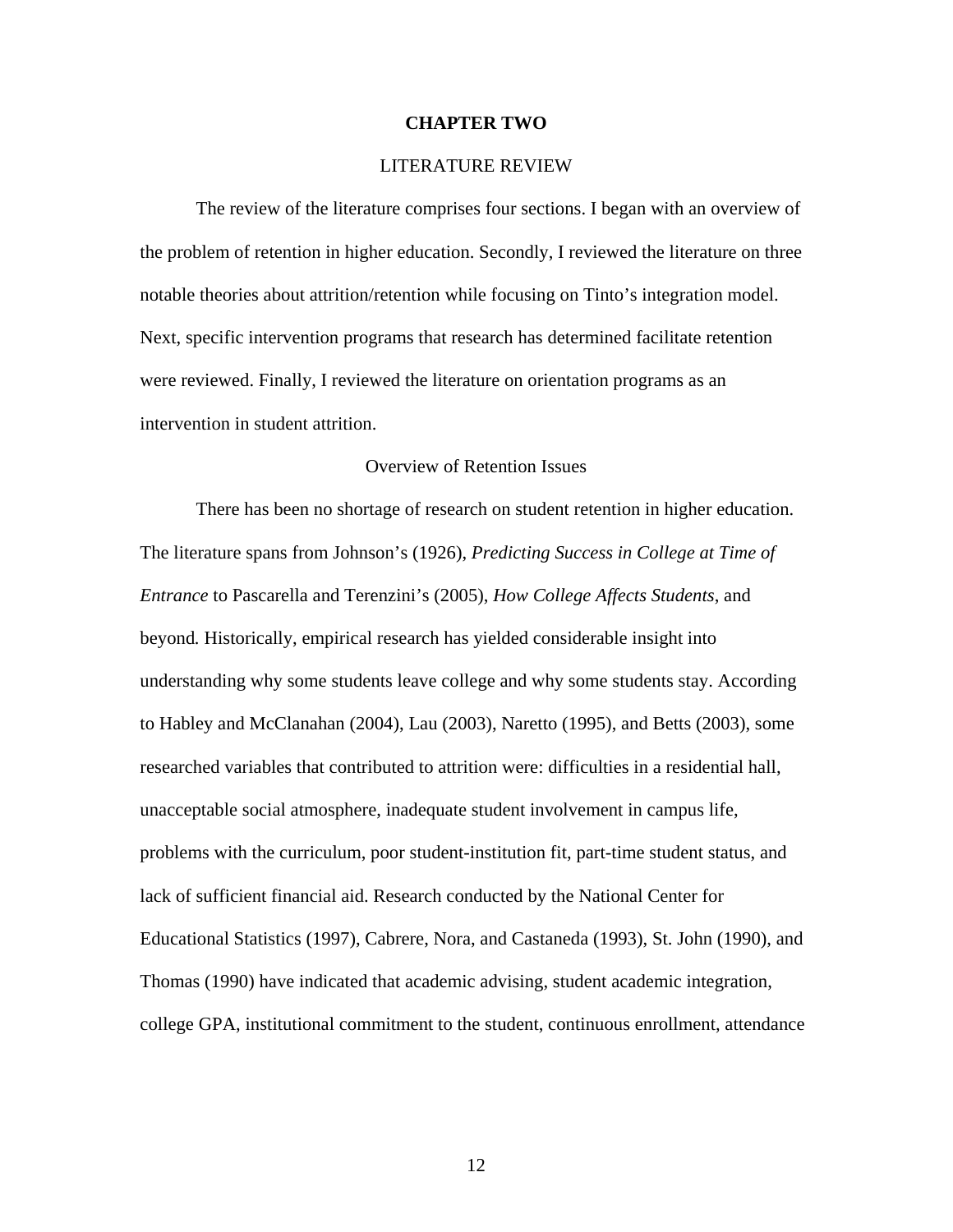at a four-year institution, ACT test scores, family income, and full-time enrollment are some factors that can increase retention.

 With this knowledge of negative and positive variables, it would have seemed that the retention problem had been solved. On the contrary, educational research indicated that student retention remains a very complex problem (Cooper, 2002) that has many pieces of the puzzle yet to be unraveled (Braxton, 2000). It has not been solved, but we have gained a greater understanding due to previously conducted research. Yet "successful retention efforts are difficult to mount, if only because of our continuing inability to make sense of the variable character of student departure" (Tinto, 1993, p. 2).

 Researchers and stakeholders continue to be concerned because they still have unanswered questions: Why did almost one third (31.7%) of the freshmen attending all categories of higher education institutions not return to their initial institution for their sophomore year (ACT, 2004)? Why were just over half (52.1%) of those attending a four-year college completing their bachelor's studies in five years or less (ACT, 2004)? Elkins, Braxton, and James (2000) and Upcraft and Gardner (1989) reported that since most students leave college during their first year and most within the first six weeks, the integration and retention of new students must be the focus of college student success efforts. With current completion rates at four-year BA/BS public colleges and all categories of two-year colleges at the lowest level in more than twenty years, this concern over retention rates was warranted (Habley and McClanahan, 2004).

 This low point has occurred even though "obtaining a college degree has never been more important" ("*Higher Education*," 2003, p. 1). According to Levin (1972) and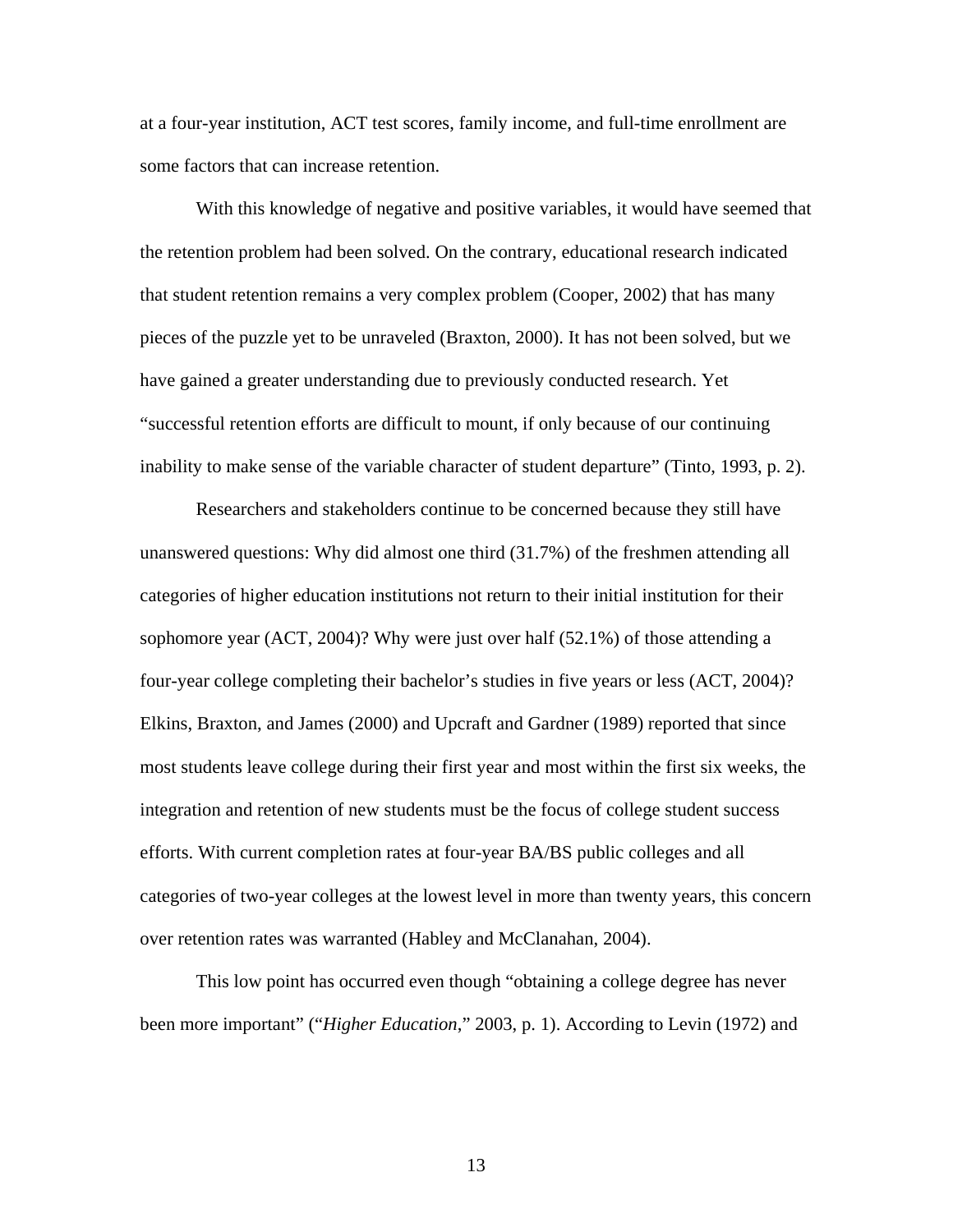Baum and Payea (2004), higher education provided numerous benefits to both individuals and society:

There is a correlation between higher levels of education and higher earnings for all racial/ethnic groups and for both men and women. The income gap between high school graduates and college graduates has increased significantly over time. Any college experience produces a measurable benefit when compared with none, but benefits of completing a bachelor's degree or higher are significantly greater. Higher levels of education also correspond to lower levels of unemployment and poverty, generating decreased demand on public budgets. College graduates have lower smoking rates, more positive perceptions of personal health, and lower incarceration rates than individuals who have not graduated from college. Higher levels of education also correlate with higher levels of civic participation. (p. 7)

Retention not only impacts college students, but also can contribute positively to the society that we are all part of by increasing the number of college graduates.

### Significant Theories on Attrition/Retention

 Although retention was first defined in the literature as a problem in the 1920s (Minnesota University, 1924), McNeely's (1937) *College Student Mortality* was the first to study variables like time to completion and institution size as they relate to retention. Ironically, these early studies, to a large extent, did not supply the main underpinning for the prevalent research on student retention. That honor belongs to Emile Durkheim (1951), a French sociologist. Durkheim theorized that suicide was the product of a lack of relationship between individuals and society. "Durkheim demonstrated that the rate of suicide in a society was associated with the degree of social integration and not with race,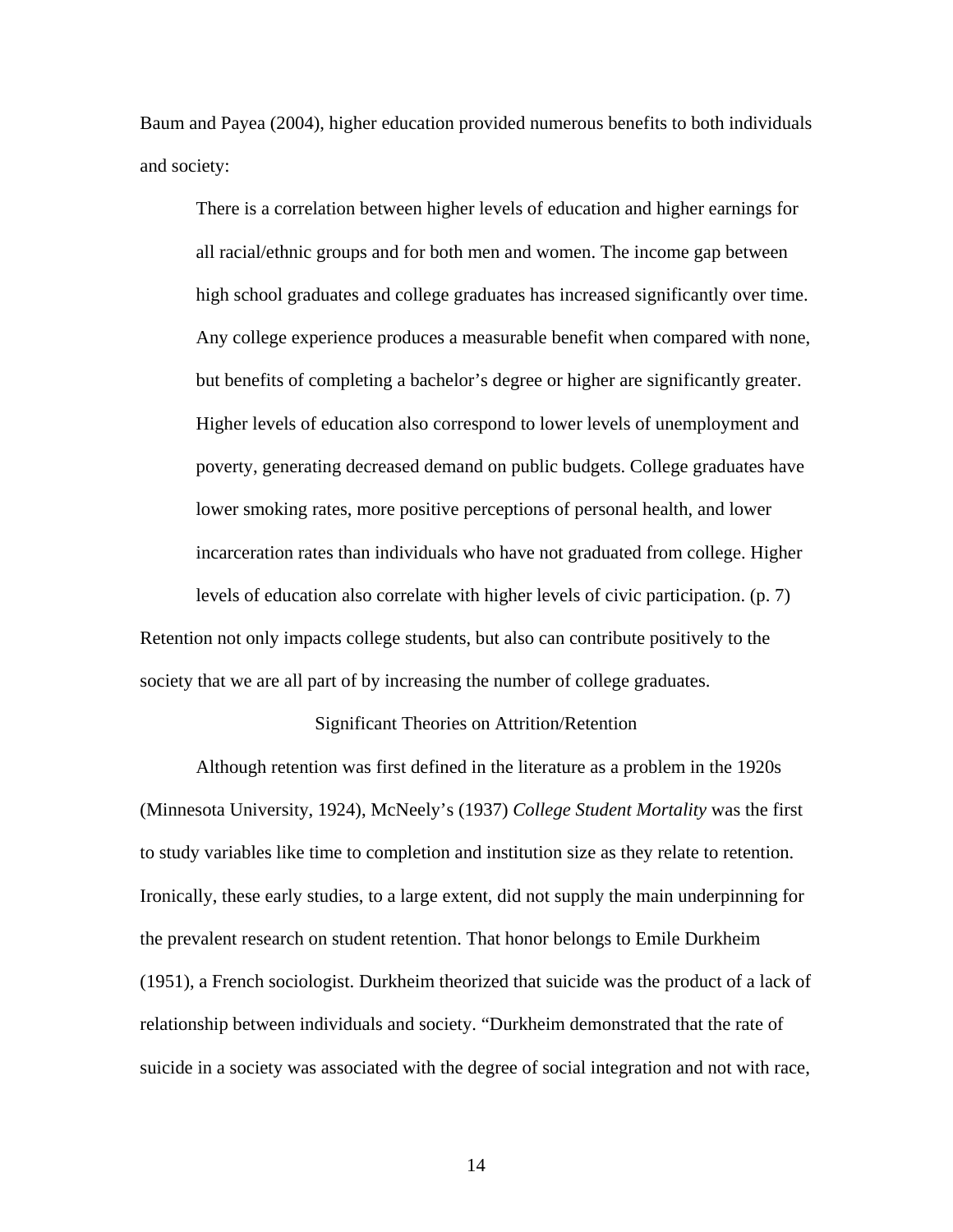heredity, cosmic or psychological factors" (Hassan, 1998, p. 168). According to Lester (1992), Durkheim's theoretical framework posited that suicide varies inversely with the degree to which an individual socially integrated with his social group. Durkheim's sociological framework of suicide provided the foundation upon which Spady (1970, 1971) and Tinto (1975, 1993) established their conceptual frameworks for student attrition/retention.

# *Spady's Theory of Student Departure (1970, 1971)*

 Spady (1970, 1971) believed that although research had been conducted on attrition/retention, it was not theory based. To develop a theory about student departure, Spady (1970) utilized the correlation between Durkheim's conceptual framework regarding suicide and his model for students leaving college. According to Summers (2003),

Spady perceived a parallel process occurring in college students who dropped out, albeit not as drastic as suicide. Students who did not share values and orientations similar to other students, did not interact socially with other students, and generally did not feel compatible with the social system of college were more likely to drop out. (p. 2)

 Spady's studies concluded that student attrition occurs because of a difficulty or absence of compatibility existing between the student's satisfaction and institutional commitment, normative congruence, academic potential, previous educational history, friendship support, intellectual development, grade performance, social integration, and family background (Armstrong, 1994). Summers (2003) and Armstrong credited Spady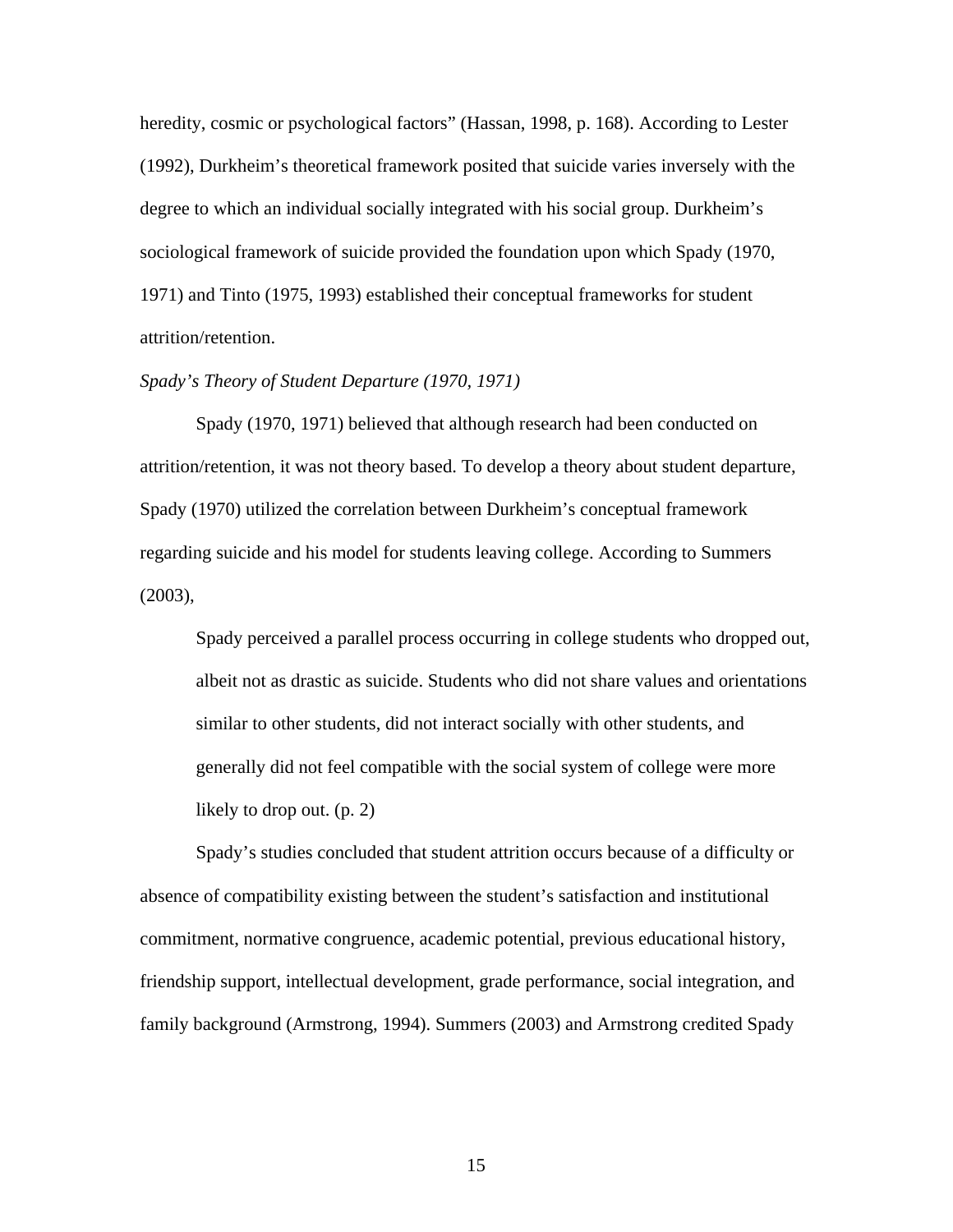with being the earliest and one of the best-known researchers regarding the problem of attrition/retention.

## *Tinto's Interactionalist Model (1975, 1987, 1993)*

 Tinto (1975, 1987, 1993) has been credited with refining, developing, linking, extending, and adapting Durkheim's suicide model and Spady's sociological dropout model in the development of his Interactive Model of Student Departure (Thomas, 2000; Summers, 2003; Habley & McClanahan, 2004; Pascarella, Terenzini & Wolfle, 1986; Pascarella & Terenzini, 2005). According to Braxton (1999), Pascarella and Terenzini (2005), Braxton, Sullivan and Johnson (1997), The Lilly Project (2000), and Braxton and Hirschy (2004), Tinto's conceptual model of student departure was the most popular, influential, and used construct in guiding retention research. Tinto's Student Integration Model provided one of the two comprehensive frameworks on college departure decisions (Cabrera, Nora, & Castaneda, 1993).

 Tinto (1975, 1993) theorized that student attrition is a longitudinal process that happens because students are weakly linked to the academic and social systems of the institution (figure 1). Tinto's model suggested that a student's individual skills and background characteristics determine how well a student will adjust and commit to the college setting. Broadly understood, Tinto's model emphasized that the initial commitment of a student to the institution was related to a process of interactions between trait variables ("skills, financial resources, prior educational experiences and dispositions" p. 113) and the academic and social groups within an institution. A student's commitment could be cultivated through facilitating academic and social integration.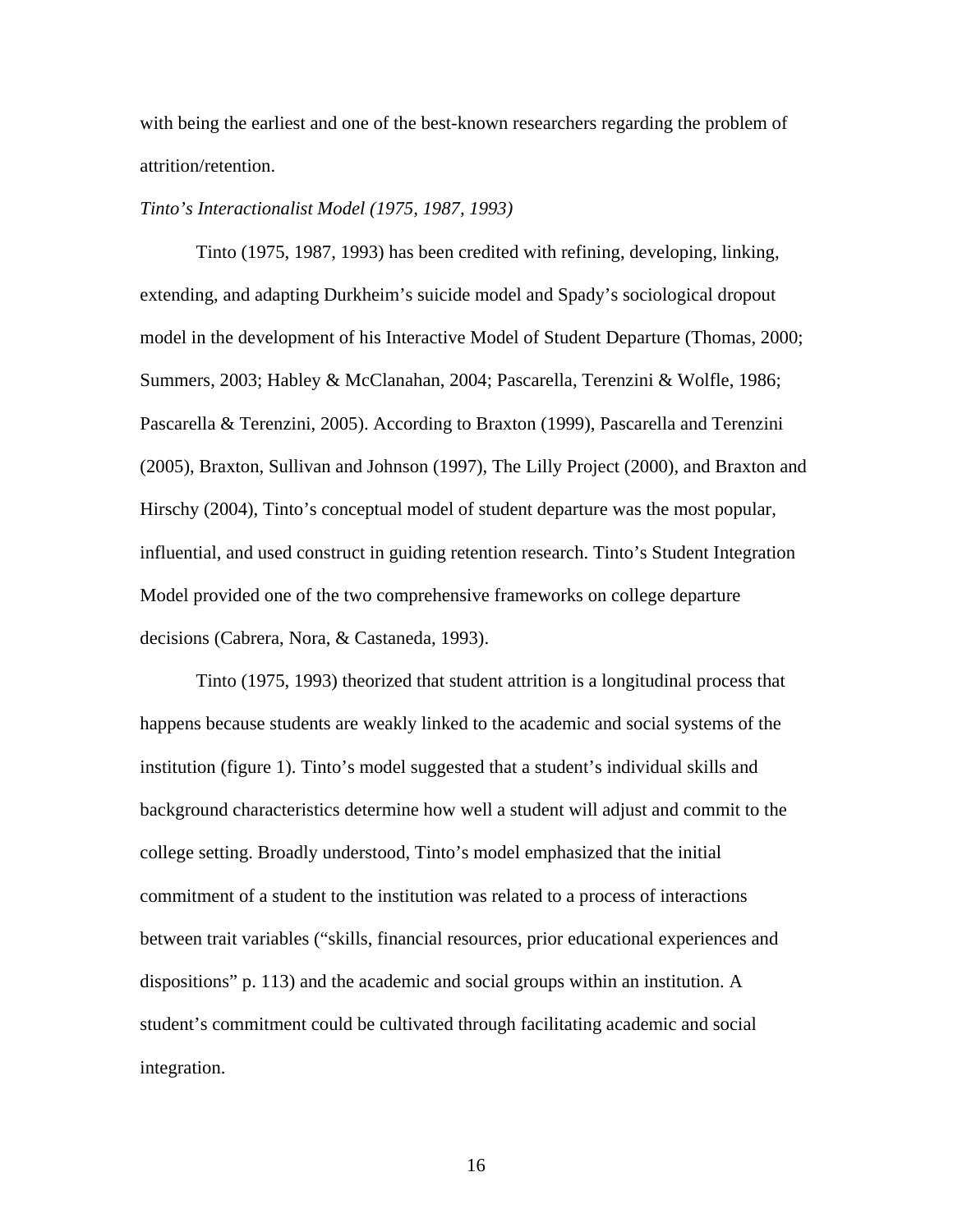### Figure 1.

Longitudinal Model of Individual Student Departure (Tinto 1975, 1987, 1993)



According to Kuh and Love (2000), Tinto's

academic integration represents the extent to which students are doing reasonably well in their classes, perceive their classes to be relevant and have practical value, and are satisfied with their majors. Social integration refers to students' levels of social and psychological comfort with their colleges' milieus, association with or acceptance by affinity groups, and sense of belonging that provides the security needed to join with others in common causes, whether intellectual or social. (p. 197)

 Tinto (1987, 1993), in expanding his student departure theory endeavored to create additional understanding of student anomie, personal unrest, alienation, and uncertainty. To accommodate this, Tinto linked Van Gennep's (1960) *Rites of Passage* to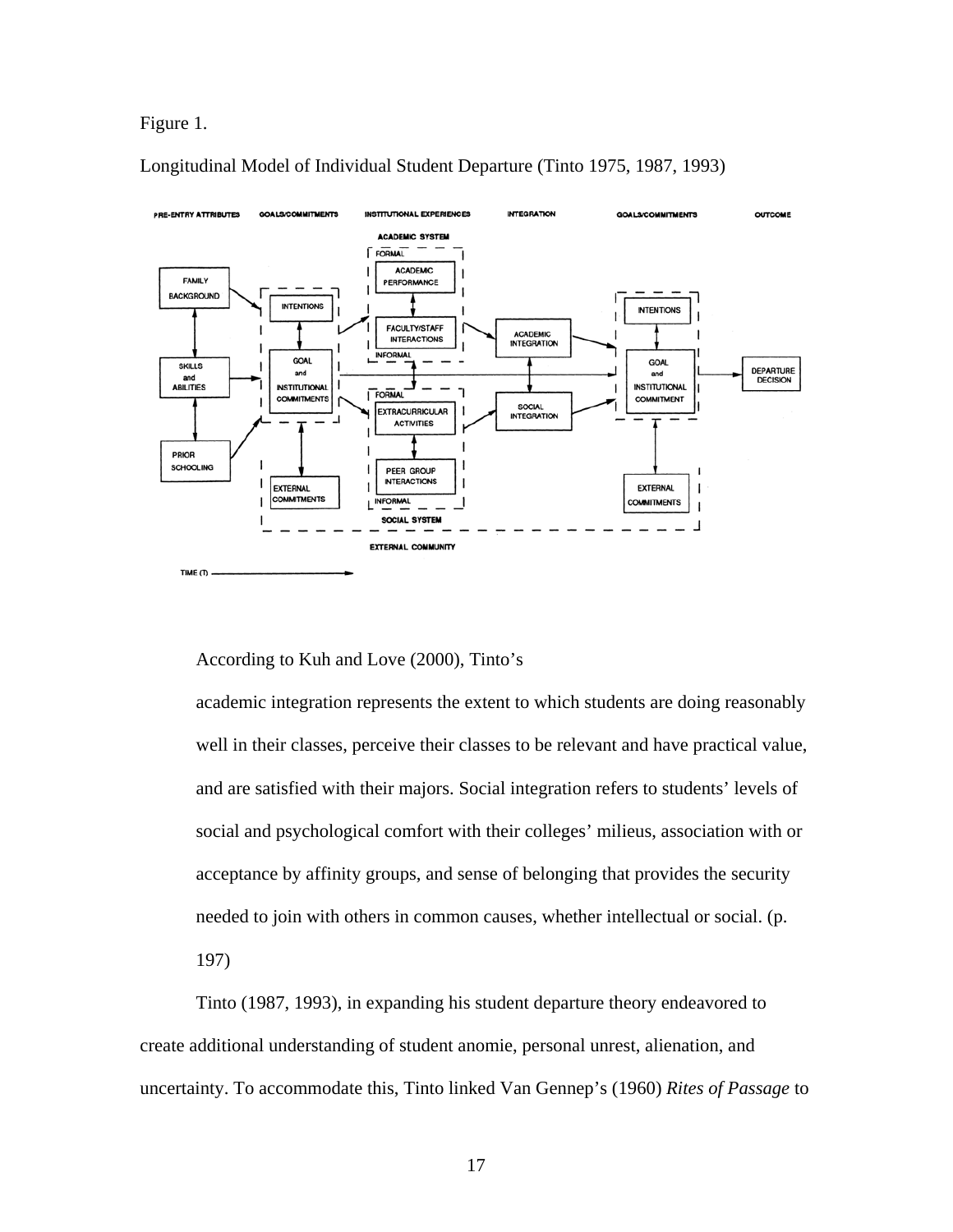his adjusted model that now included a separation phase, transition phase, and incorporation phase. Tinto connected these phases to the process through which college students establish membership in the communities (retention) or to the case of student departure (attrition) (Elkins, Braxton, & James, 2000).

In presenting his model, Tinto maintained,

It is possible to envision the process of student persistence as functionally similar to that of becoming incorporated into the life of human communities generally and that this process, especially in the first year of college, is marked by stages of passage, through which individuals must typically pass in order to persist in college. (p. 94)

Tinto (1993) postulated that when a student departs from an institution, that departure results from a longitudinal process of interactions between the student, specific attributes, intentions and commitments to members of the academic and social system. "Though the presence of interaction does not by itself guarantee persistence, the absence of interaction almost always enhances the likelihood of departure" (Tinto, p. 117). Tinto believed that constructive integration helped students to have higher goals and thus strengthen commitments to those goals and the institution they were attending.

 In Braxton, Sullivan, and Johnson's (1997) *Appraising Tinto's Theory of College Student Departure,* the authors presented the thirteen primary propositions derived from Tinto's longitudinal theoretical model. The researchers found strong empirical backing for some propositions and only partial or frail support for others. Proposition nine: "The greater the degree of social integration, the greater the level of subsequent commitment to the institution" (p. 112) received aggregate support. Tinto (1975) posited, "Informal peer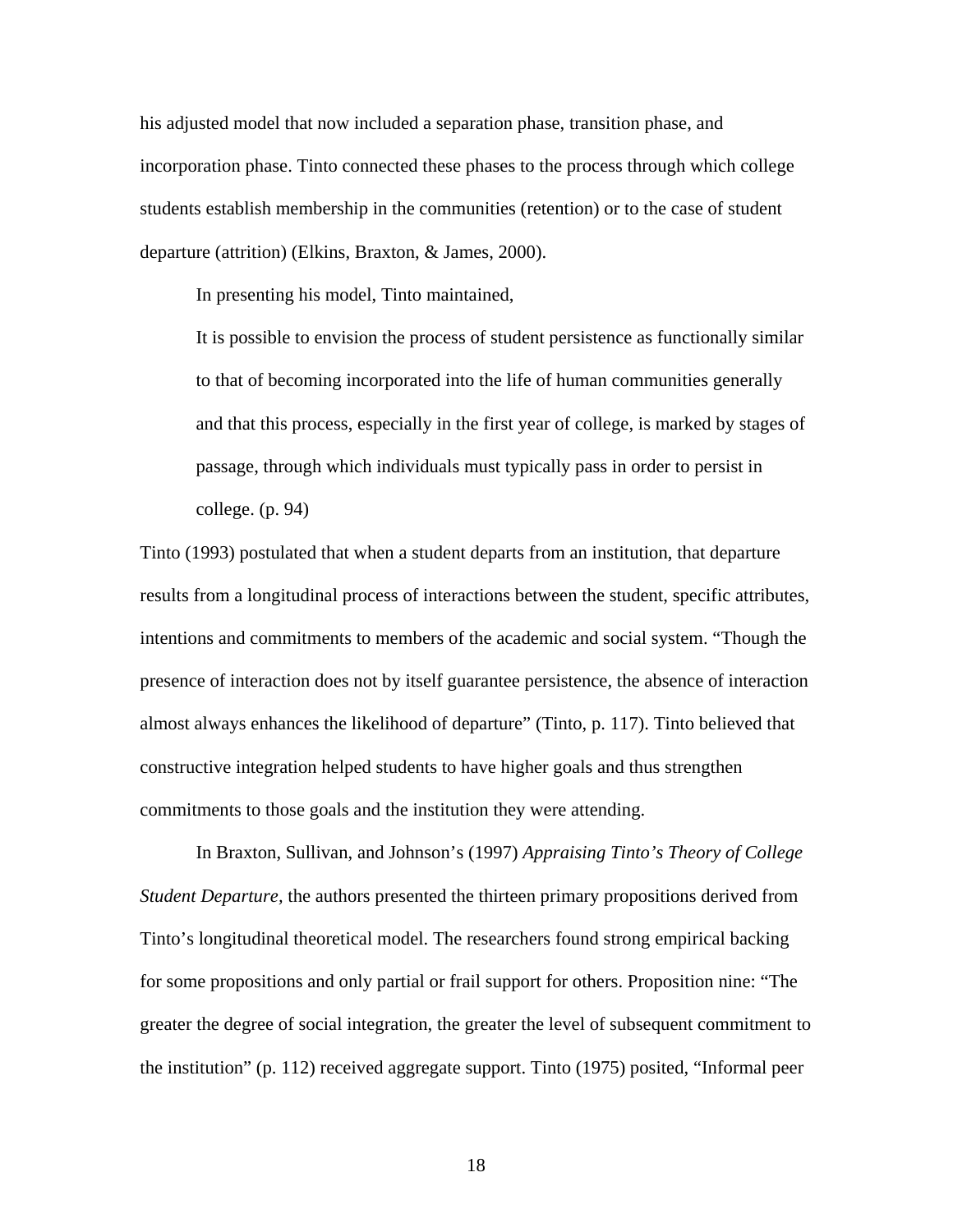group associations, extracurricular activities, and interactions with faculty and administrators are mechanisms of social integration" (p. 107). However, the support for Tinto's theory as it relates to the institutional type of liberal arts colleges remained an open question for research (Braxton, Hirschy, & McClendon, 2004). Braxton, Sullivan, and Johnson state, "These possible shortcomings in Tinto's theory do not provide adequate grounds for dismissing it; instead, these gaps point to opportunities for creating stronger theory" (p. 136).

#### *Astin's I-E-O Model of Involvement*

 Astin (1970) was also one of the early scholars who built a theoretical framework about attrition/retention. According to Pascarella and Terenzini (2005), "Astin proposed one of the first, most durable, and influential college impact models, the now familiar input-environment-outcome (I-E-O) model" (p. 53). Astin was determined to discover measurable variables as they relate to reducing attrition. Astin (1993) developed the I-E-O model to evaluate under what conditions student's respond to different environmental influences. Astin's model used the 146 inputs (characteristics of the student at the time of initial enrollment) that are a standard part of retention studies (Tinto, 1987; Pascarella, 1985). Crissman (1999) stated that Astin's model also used 192 environmental variables that he classified into seven categories: "institutional characteristics, students' peer characteristics, faculty characteristics, curriculum, financial aid, place of residence, and student involvement" (p. 21). Input variable(s) plus environmental variable(s) equaled an outcome. Astin (1984) classified 82 outcomes that result from students characteristics interacting with the college environment.

Astin's (1984) Involvement theory contained the following five postulates: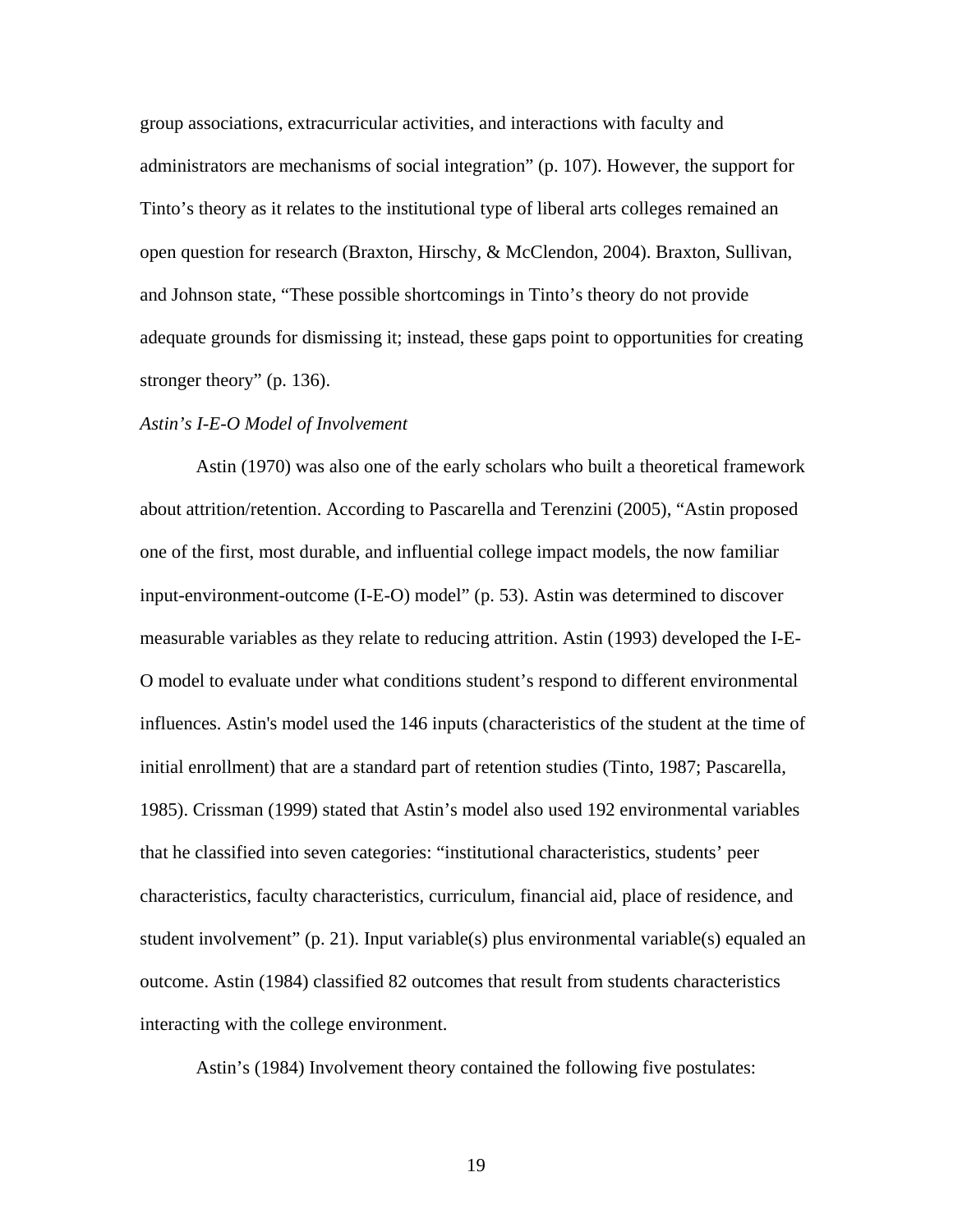- 1. Involvement refers to the investment of physical and psychological energy in various objects. The objects may be highly generalized (the student's overall college experience) or very specific (preparation for a chemistry test).
- 2. Regardless of its object, involvement occurs along a continuum; that is, different students manifest different degrees of involvement in a given subject (e.g., some like and study math much more than others do), and the same student can manifest different degrees of involvement in different objects at different times (e.g., one week may be highly involved in, say, homecoming activities, and another week may be focused on studying for mid-term exams).
- 3. Involvement has both quantitative and qualitative features. The extent of a student's involvement in academic work, for example, can be measured quantitatively (how many hours were spent in study) and qualitatively how well the student understands the material studied.
- 4. The amount of student learning and personal development associated with any educational program is directly proportional to the quality and quantity of student involvement in that program.
- 5. The effectiveness of any educational policy or program is directly related to its capacity to increase student involvement. (p. 298)

Astin (1970, 1985, 1993) revealed that the more students were involved with their institution, the higher the probability of student retention.

 Jacobi (1991) stressed that Astin's Input-Environment-Outcome Model and Tinto's Student Integration Model had common characteristics and were often used interchangeably. However, Jacobi also emphasized that Astin's I-E-O model focused on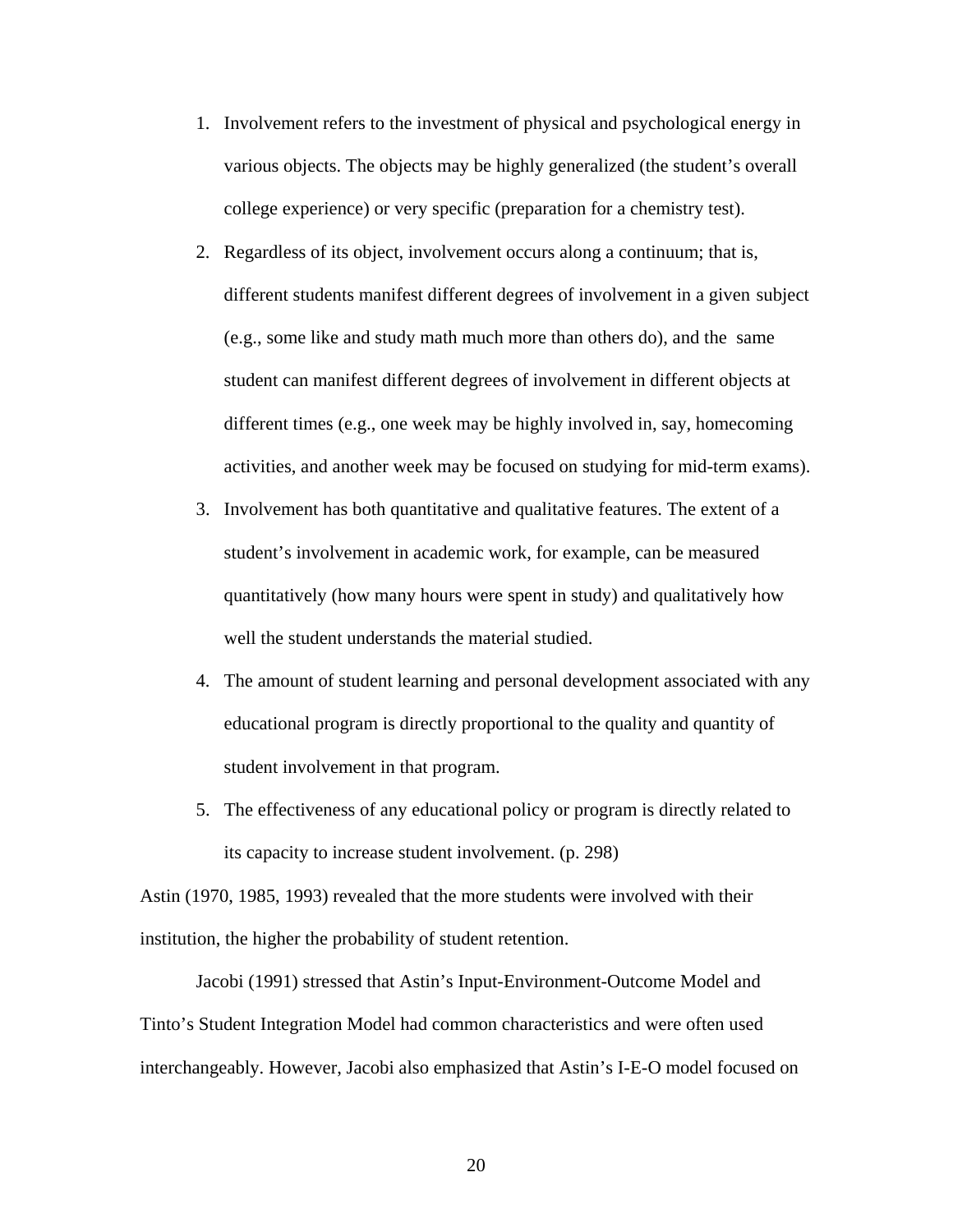student behavior, with attitude and affect being secondary concerns. In contrast, she explained how Tinto's Integration Model focused on students' attitudes and feelings about their experience with behavior being a secondary concern.

## Intervention Programs

While student behavior was an integral piece to the retention puzzle, "institutions" must continually assess their actions with an eye toward improvement" (Tinto, 1993, p. 152). According to Pascarella and Terenzini (2005), "as pressures have grown on public and private institutions to increase retention and degree completion, so has the research examining the effectiveness of programmatic interventions designed to promote outcomes" (p. 398). Intervention strategies provided alternative perspectives of attrition/retention that had the potential to significantly influence students (Brawer, 1996). McIntire, Pumroy, Burgee, Alexander, Gerson, and Saddoris (1992) maintained that a single intervention program was inadequate to deal with the numerous academic and social integration issues related to retention. So what were some interventions that research discovered worked in specific situations? Although there were numerous noteworthy intervention programs, in this section I reviewed only four that current research has examined for effectiveness: (1) developmental studies, (2) academic advising, (3) learning communities, and (4) freshman experience programs. "These interventions vary considerably in content, structure, and duration making synthesis of the research on their effectiveness difficult" (Pascarella & Terenzini, p. 398).

#### *Developmental Studies*

 Developmental studies and other remedial education programs have a long history. Programs have existed since 1849 to help under-prepared college students and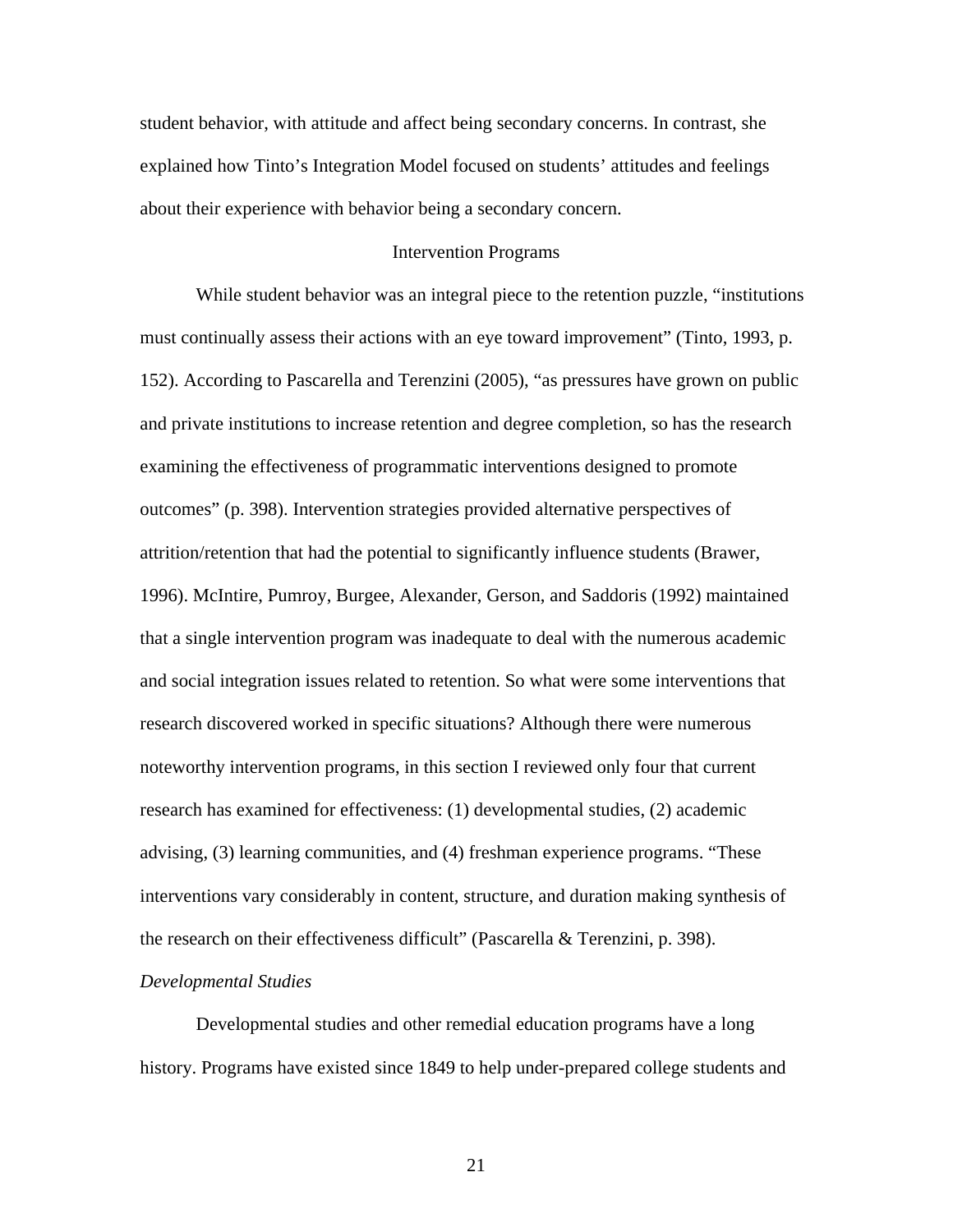yet research has struggled to establish their effectiveness (Brier, 1984). However, Kulik, Kulik, and Shwalb (1983), Walleri (1987), and Haeuser (1993) concluded that developmental education programs help college students persist. The Weissman, Silk, and Bulakowski (1997) study revealed that under-prepared students who took remedial courses experienced greater success and persisted longer than under-prepared students who did not take remedial classes. "Findings strongly support the formulation of intrusive policies that require under-prepared students to complete their developmental course work prior to or concurrently with enrollment in college level courses" (Castator  $\&$ Tollefson, 1996, p. 179). That research was validated by Weissman, Silk, and Bulakowski's research, which recommended the following:

- 1. Skill-deficient students should be required to remediate.
- 2. Skill-deficient students should be required to begin their programs of remediation upon initial enrollment.
- 3. Skill-deficient students should be allowed to take college-level courses before completing their programs of remediation as long as they are simultaneously working on remediating.
- 4. Language-deficient and triple-deficient students should be strongly encouraged to focus on their programs of remediation before beginning college-level courses. (p. 199)

In short, research supported developmental studies and other remedial programs as having a positive impact on students and their retention.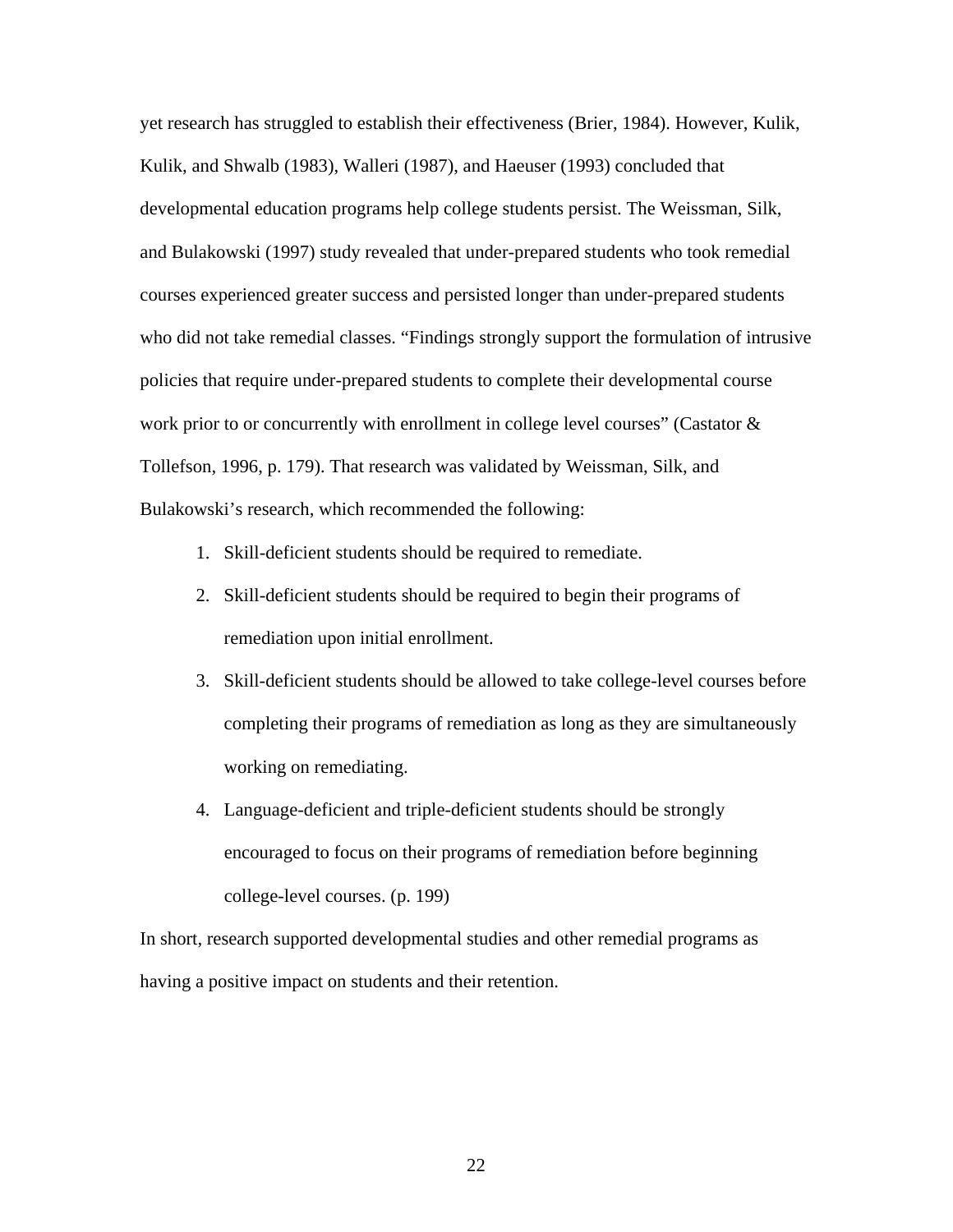### *Academic Advising*

 Noel (1985) argued that "academic advising is the only structured activity on the campus in which all students have the opportunity for one-to-one interaction with a concerned representative of the institution" (p. 17). Astin (1993) maintained that the retention of students was strongly influenced by meaningful interaction developed with staff, faculty, and peers. Studies indicated that poor integration with the college community, lack of clear academic or career goals, uncertainty, adjustment and isolation problems create the atmosphere for attrition to occur (Tinto, 1987). Thomas (1990) concluded that academic advising was the most important variable when considering persistence. Rendon's (1995) study collaborated those findings by concluding that constructive advisement between students and college personnel during their first term facilitated persistence. Research has shown that students who receive effective academic advising tend to feel positive about the institution and thus have an increased retention rate. (AASCU, 1997; Ward-Root & Hatch, 2003). Seidman (1991) determined that students receiving pre and post admissions advisement persisted 20% more often than students whom received no advisement. Additional studies by Beil (1990), Elliott and Healy (2001), Peterson, Wagner, and Lamb (2001), and Steele, Kennedy, and Gordon (1993) emphasized the importance of participation in advising programs. Noel and Saluri (1985) maintained,

It is the people who come face-to-face with students on a regular basis who provide the positive growth experiences for students that enable them to identify their goals and talents and learn how to put them to use. The caring attitude of college personnel is viewed as the most potent retention force on campus. (p. 17)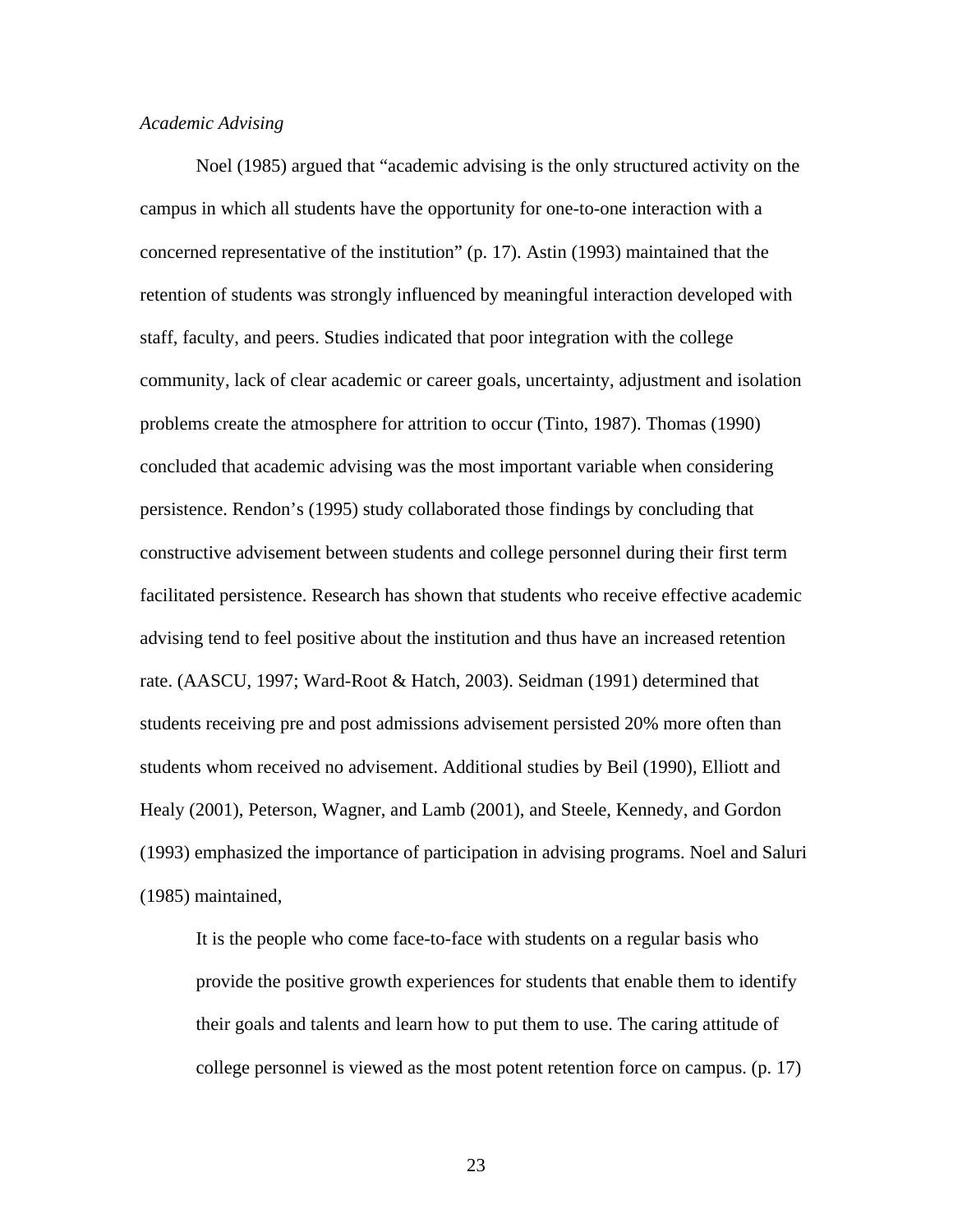## *Learning Communities*

 Learning communities were designed to allow students to become involved with smaller groups of students and teachers. Students involved in block scheduling and registration facilitated this process. As a cohort, they took specific classes together (Pascarella & Terenzini, 2005).

Such courses can be organized along curricular lines, common career interest, a vocational interest, residential living areas, and so on. These can be used to build a sense of group identity, cohesiveness, and uniqueness; to encourage; and to counteract the isolation that many students feel. (Astin, 1985, p. 161)

 Studies revealed students involved in learning communities had higher grade point averages (Tinto, 1997; MacGregor, 1991), developed better support networks (Astin, 1993), and usually were more involved in campus activities (Levine, 1999). The research indicated two important outcomes of learning communities: students involved in learning groups had a higher retention rate and students not prepared for college continued on to the next semester in equal rates to those better prepared (Levine, 1999). Those findings correlated with Tinto's (1993) research on freshman-experience programs providing "a higher rate of retention even for those students who were initially less wellqualified than students who did not participate in the program (p. 167).

#### *Freshman-experience Programs*

 Freshman-experience programs are multi-faceted programs that had a goal to encourage retention, academic success, and completion of program of study. According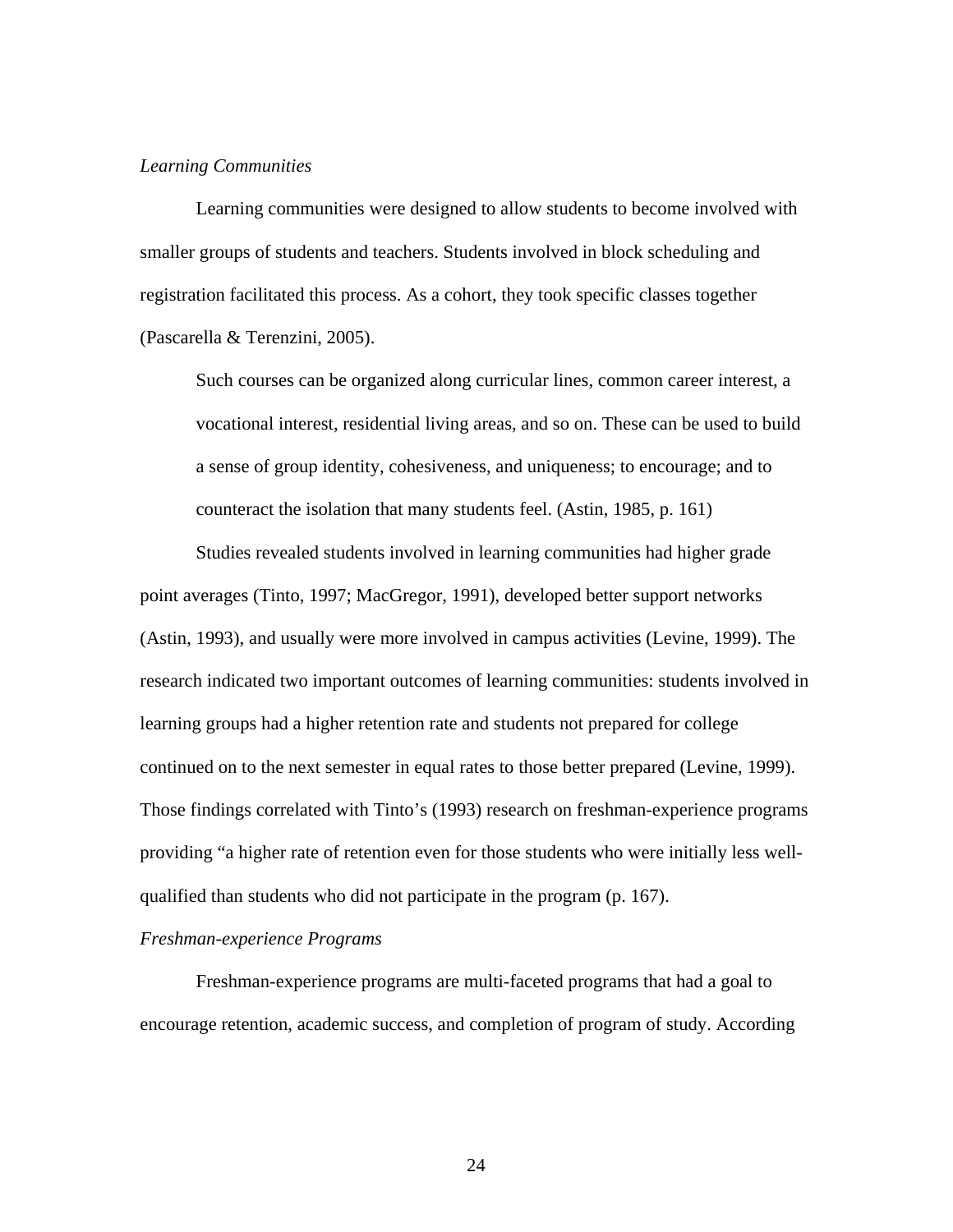to Barefoot (2000), by and large these programs had the following six overall researchbased objectives:

- 1. Increasing student-to-student interaction
- 2. Increasing faculty-to-student interaction, especially out of class
- 3. Increasing student involvement and time on campus
- 4. Linking the curriculum and the co-curriculum
- 5. Increasing academic expectations and levels of academic engagement
- 6. Assisting students who have insufficient academic preparation for college. (p. 14)

 Astin's (1993) research strongly supported the first objective by arguing that a student's peer group was the most powerful influence on a student's development. Davig and Spain (2003-2004) found support for Tinto's Model of integration in first-year seminars due to topics and activities supporting social networking and integration into the institution. According to Fidler (1991, 1999), Barefoot (1993), Boudreau and Kromrey (1994), Barefoot, Warnock, Dickson, Richardson, and Roberts (1998), Sidle and McReynolds (1999), Upcraft and Gardner (1989), and Pascarella and Terenzini (1991, 2005), research produced consistent evidence that student participants enrolled in freshman-year programs had a statistically positive advantage of persisting from the first to the second year and maintained higher grade point averages. "Research on freshmanexperience courses consistently indicated that they positively influence a variety of desired outcomes including retention, feelings of satisfaction, development of various cognitive skills, participation in extra-curricular activities, and academic performance" (Andreatta, 1998, p. 28).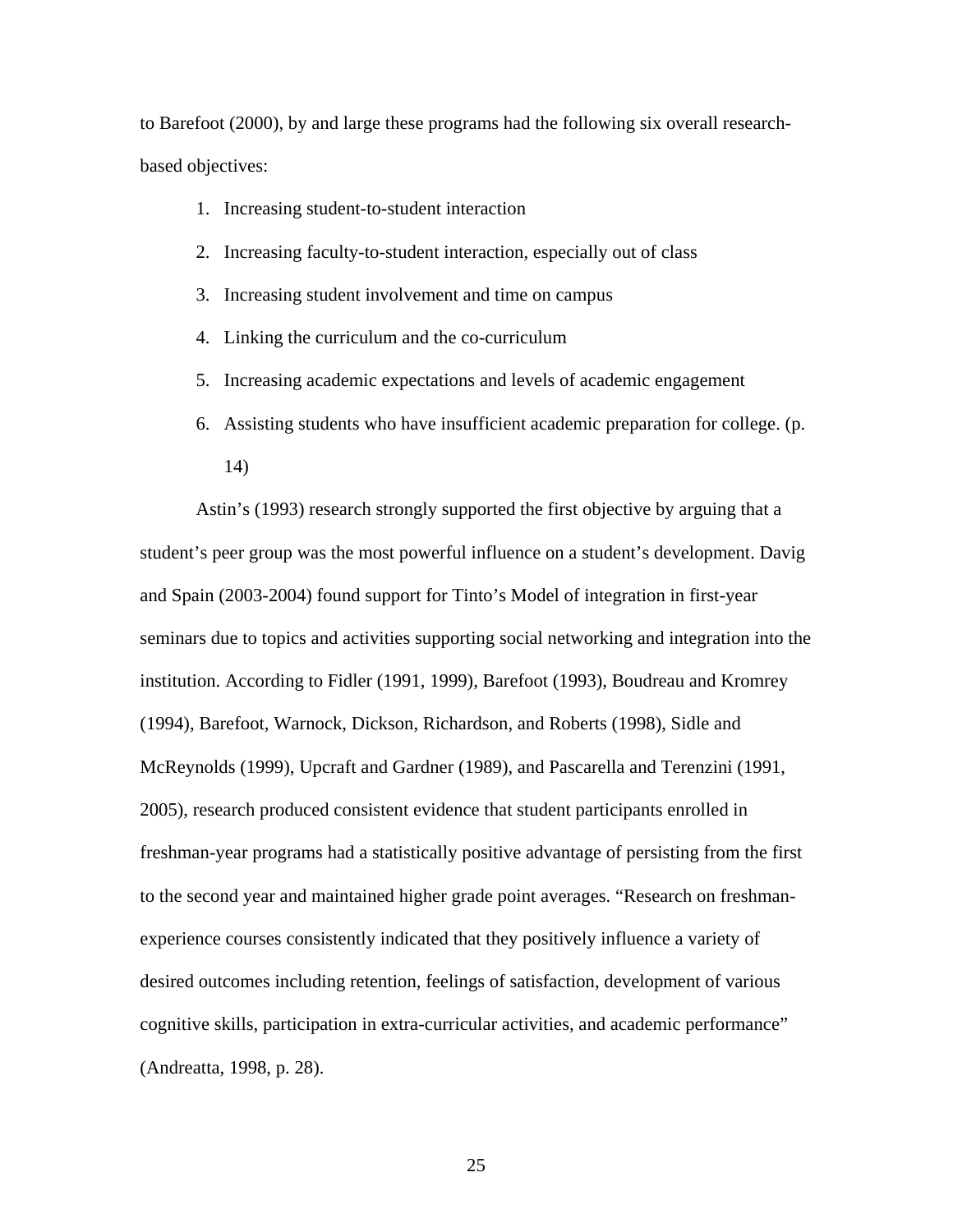#### *Orientation Programs as an Intervention*

 "For institutions, the freshman year is a period during which programs have the greatest impact on subsequent student development and persistence" (Tinto & Goodsell, 1993, p. 8). One type of first-year program was a new-student orientation. History records that Lee College, Kentucky, in 1882, Boston University in 1888, Harvard University in 1909, and Stanford University in 1910 all proposed programs to orient new students to institutions of higher learning (Barefoot & Gardner, 1993; Crissman, 1999). Although El- Khawas (1984) found 75% of America's colleges in the 1980s were involved in freshman orientation programs, Fidler and Fidler (1991) later found the number leveling off at 70%. According to Perigo and Upcraft (1989), "Orientation is defined as any effort to help freshmen make the transition from their previous environment to the collegiate environment and enhance their success" (p. 82). Moxley, Najor-Durack, and Dumbrigue (2001), Braxton, Hirschy, and McClendon (2004), Colton et al. (1999), Fidler (1991), and Tinto (1993) determined that orientation programs have a strategic part in students' transition from high school into college.

 Holmes, Ebbers, Robinson, and Mugenda (2000) argued that orientation helped build institutional integration and social networks. Orientation programs did this by having three basic goals: family support, personal success and integration into the institution, and academic success (Upcraft & Farnsworth, 1984). Colton et al. (1999), Fidler (1991), Tinto's (1993), Miller (1985), Horton (1987), and Stupka (1986) indicated the positive effects of orientation programs on retention. However, in Morgan's (1990) analysis of the National Orientation Directors' Association data bank, findings failed to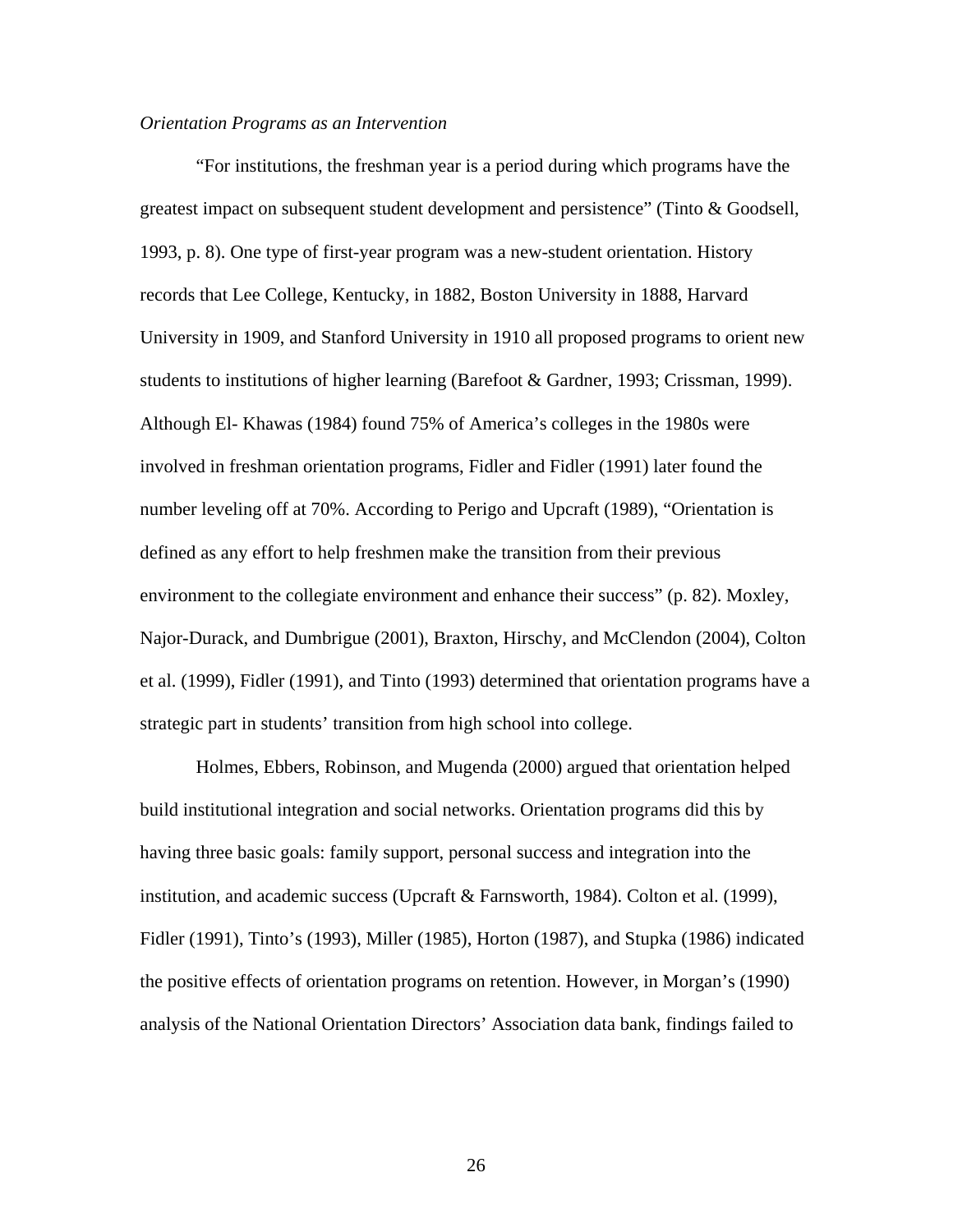support evidence "of a significant influence of orientation courses on the retention rates of North American public institutions" (p. 116).

 In summarizing this brief review of interventions, Kuh (2001-2002) recommended:

Just as no single experience has a profound impact on student development, the introduction of individual programs or policies will not by themselves change a campus culture and students' perceptions of whether the institution is supportive and affirming. Only a web of interlocking initiatives can over time shape an institutional culture that promotes student success. (pp. 30-31)

Because some interventions had not consistently shown statistically significant difference between participants and nonparticipants, "We need more information about what works, as well as tested models and tools for assessment. We need evidence - not assumptions and not tightly held beliefs based on our own experience" (Barefoot, 2000, p. 18).

#### Summary

 This review of the literature indicated that the problem of retention in higher education remained unanswered. However, the literature has documented existing theories regarding student retention/attrition. Spady's (1970, 1971), Tinto's (1975, 1987, 1993), and Astin's (1970, 1984) models provide the foundation for past, present, and future research. Validation and modification of these theories and development of new theory can only assist us in or quest for answering the retention/attrition question.

 Further, the responsibility of institutions of higher education to provide an atmosphere of integration received substantial support from the literature. Student integration was a key component known to facilitate retention. While most of the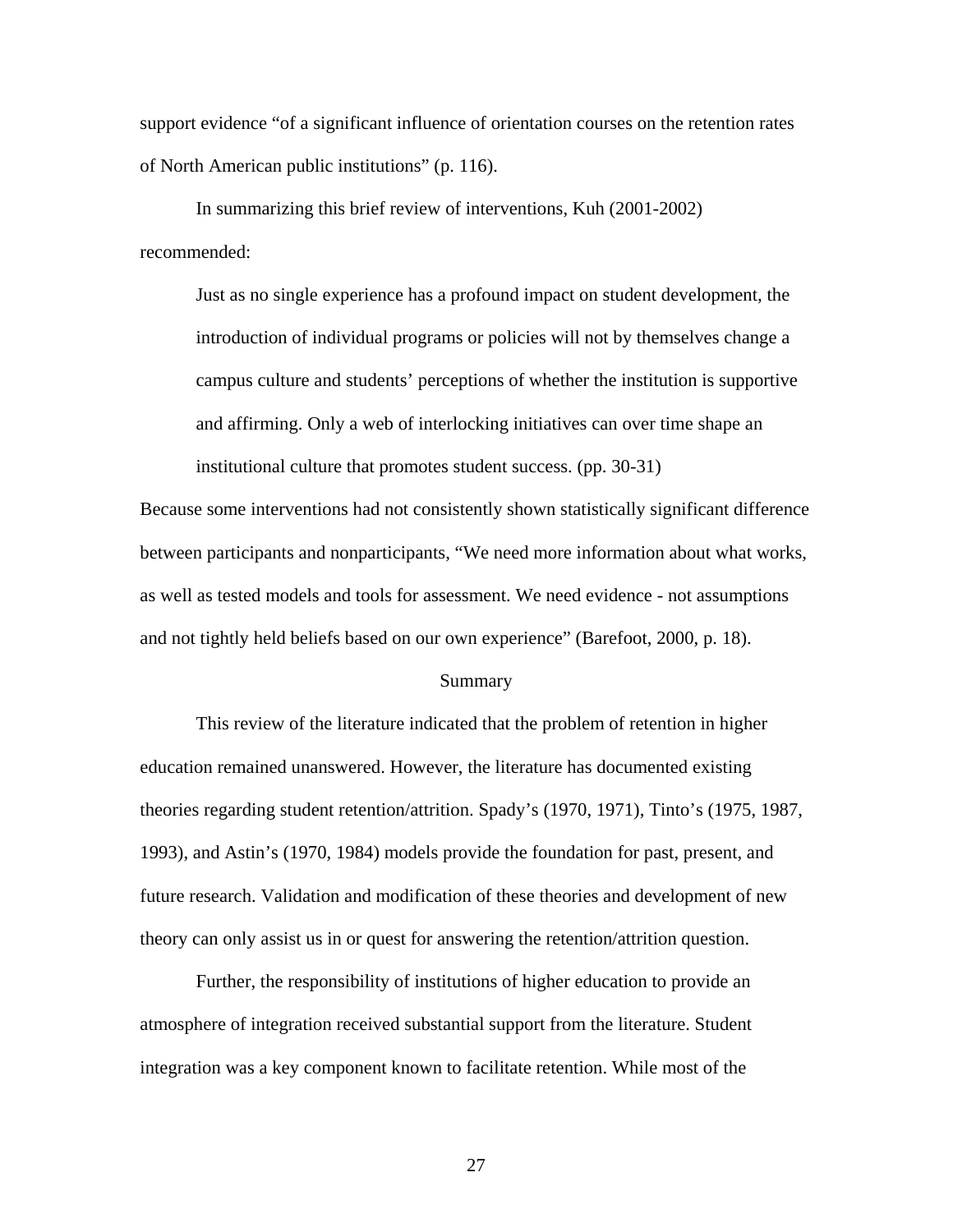literature focused on freshman-year programs as an intervention, numerous studies have supported other intervention programs that promoted social and academic integration. Such programs were known to contain a component that assisted students in being completers of a program of study rather than a dropout statistic. Orientation programs were one of the various intervention programs designed to help students succeed by persisting.

# Conclusion

 Gaps existed in the research utilizing Tinto's Model of Integration. Tinto himself stated, "Despite the mass of quantitative evidence on reasons for student departure, we do not fully understand, for example, how students perceive their own departure at varying points in their college careers" (1988, p. 450). Studies examining the validity of Tinto's proposition about the impact of social integration on student institutional commitment at liberal arts colleges were absent. Studies assessing the validity and overall impact of orientation programs facilitating social integration were limited. Therefore, there was a need to study the effect of orientation programs on student retention in liberal arts colleges.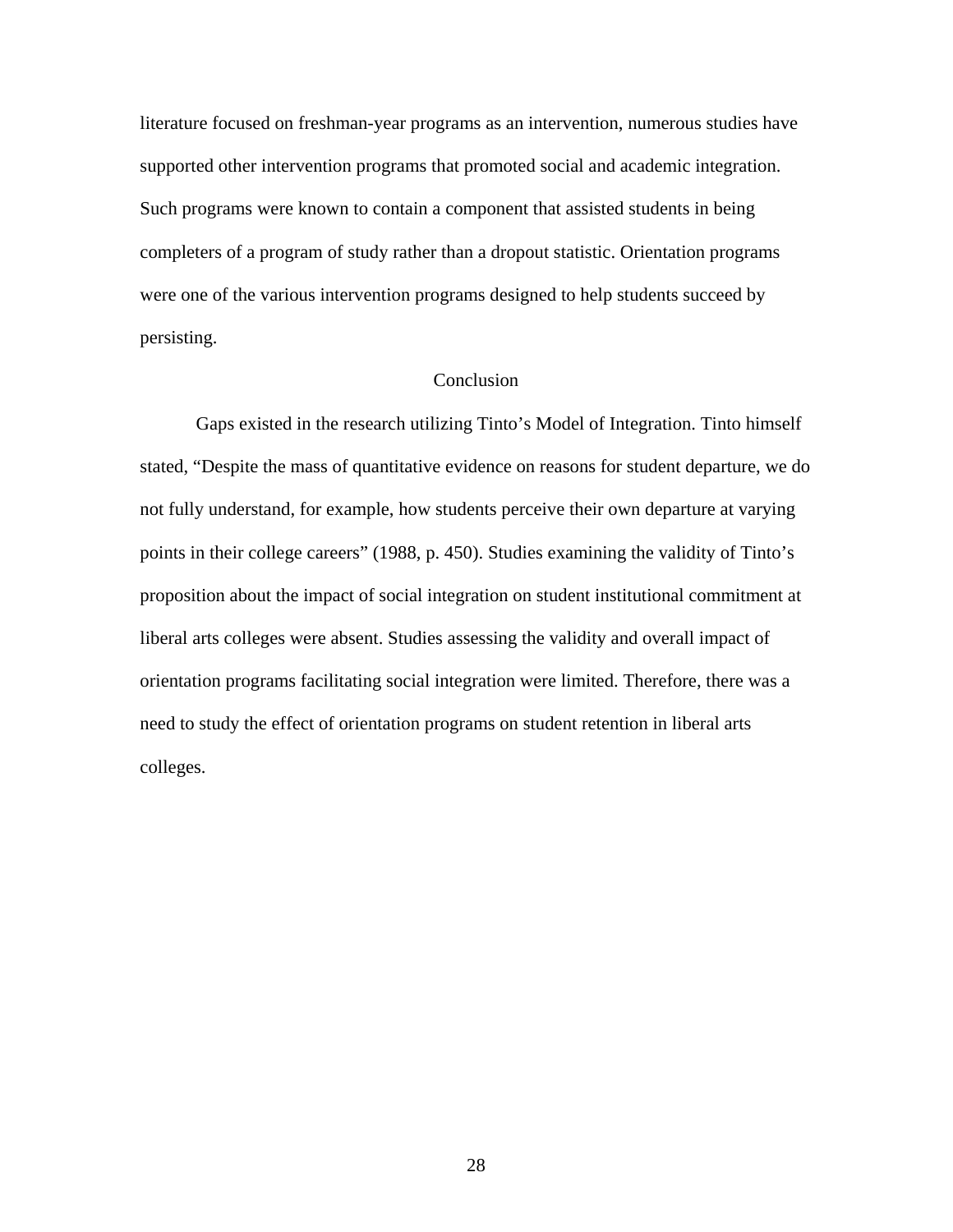# **CHAPTER THREE**

## **METHODOLOGY**

# **Introduction**

 The purpose of this study was to investigate how students, faculty, and administrators within a particular liberal arts college perceived a new-student orientation program's effect on students' social integration and retention. This chapter begins with a discussion of the research questions and philosophical framework of this study. The design, setting, data collection procedure, sampling of participants, and the development of interview questions are presented. The chapter concludes with a description of the data analysis procedure.

# Research Questions

This study was designed to answer two primary questions:

- 1. What characteristics of a new-student orientation program are perceived to promote socialization?
- 2. What characteristics of a new-student orientation program are perceived to have an influence on student retention?

#### Philosophical Framework

 This study used a naturalistic/constructivist paradigm. Constructivism was used because human experience, development, and interaction were researched in this study. Crabtree and Miller (1992) advocated this methodology by stating, "Knowledge of the inner lives of others, however, can be gained only by dialogue between people, in the course of which the meaning of utterances and actions are explored, refined and verified— the eye of the mind" (p. 238). I wanted to "inductively and holistically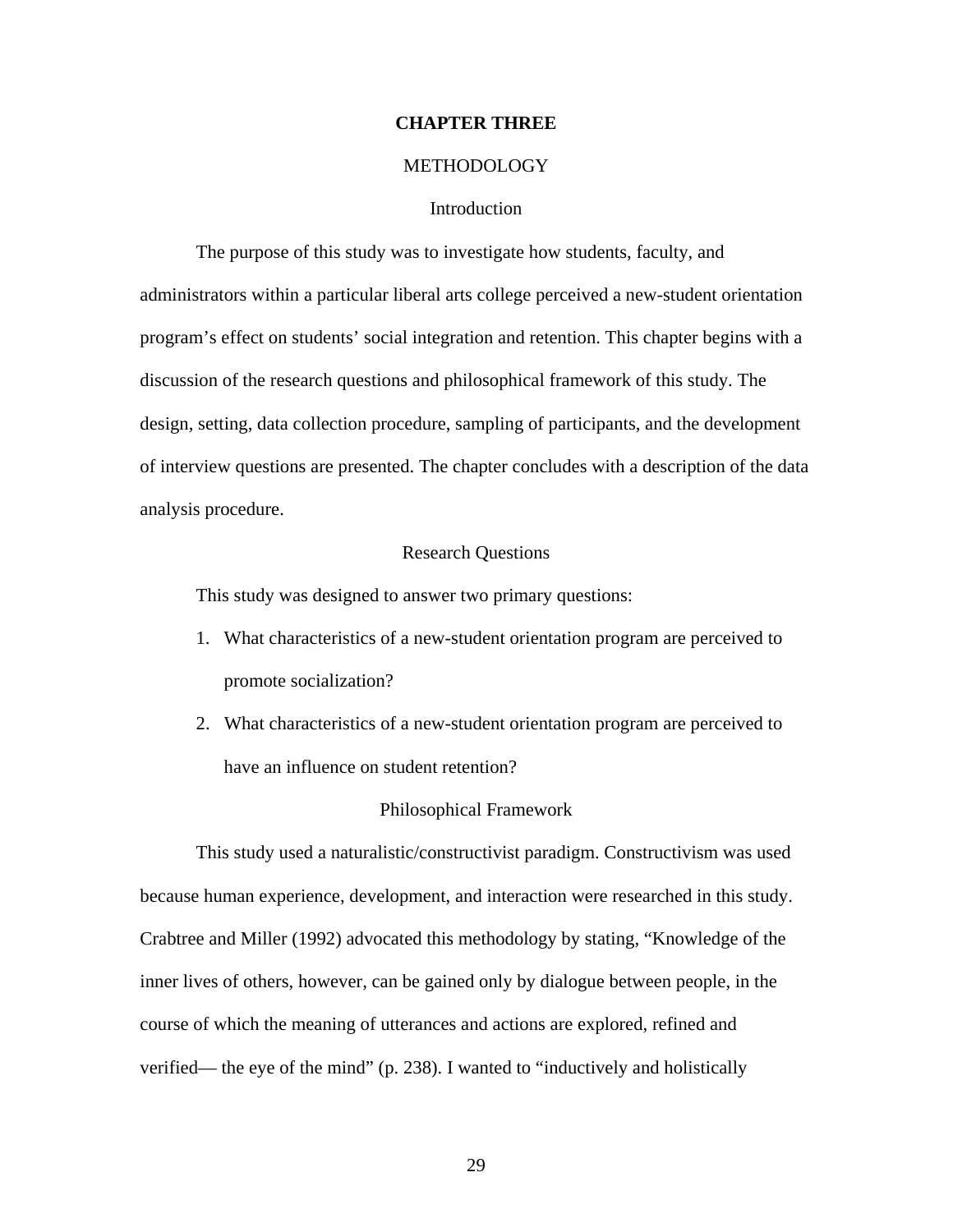understand human experience in [a] context-specific setting" (Patton, 1990, p. 37). This study described and interpreted the meanings given by individuals who have interacted with a new-student orientation program. Tinto's ninth proposition, as listed by Braxton, Sullivan, and Johnson (1997), was compared with the respondents' lived experiences and the validity of the proposition in this particular setting was reported.

#### Design

 This study used a qualitative approach described by Lincoln and Guba (1985) as a research method that allows a perception of the subject's lived experiences to be captured and then allows inductive analysis to discover like experiences and relationships. This qualitative study utilized a phenomenological approach that allowed me as a researcher to accumulate detailed and descriptive data on the influence of a specific new-student orientation program upon students. Crabtree and Miller (1992) stated that qualitative studies use "specific data collection methods, sampling procedures, and analysis styles . . . to create unique, question-specific designs that evolves throughout the research process" (p. 5). It was impossible to know the multiple realities of multiple respondents creating multiple outcomes before I began (Lincoln & Guba, 1985). Rather, as Crabtree and Miller (1992) stated, "the inquirer enters an interpretive circle . . . [is] faithful to the performance or subject, must be both apart from and part of the dance, and must always be rooted in context" (p. 10).

 Because of the research questions studied, I used interviewing as the primary method of inquiry to obtain the subjects' accounts of their perceptions of the orientation program. According to Crabtree and Miller, this research style asked: "(a) What is going on here? (b) What is the nature of the phenomenon? (c) What are the dimensions of the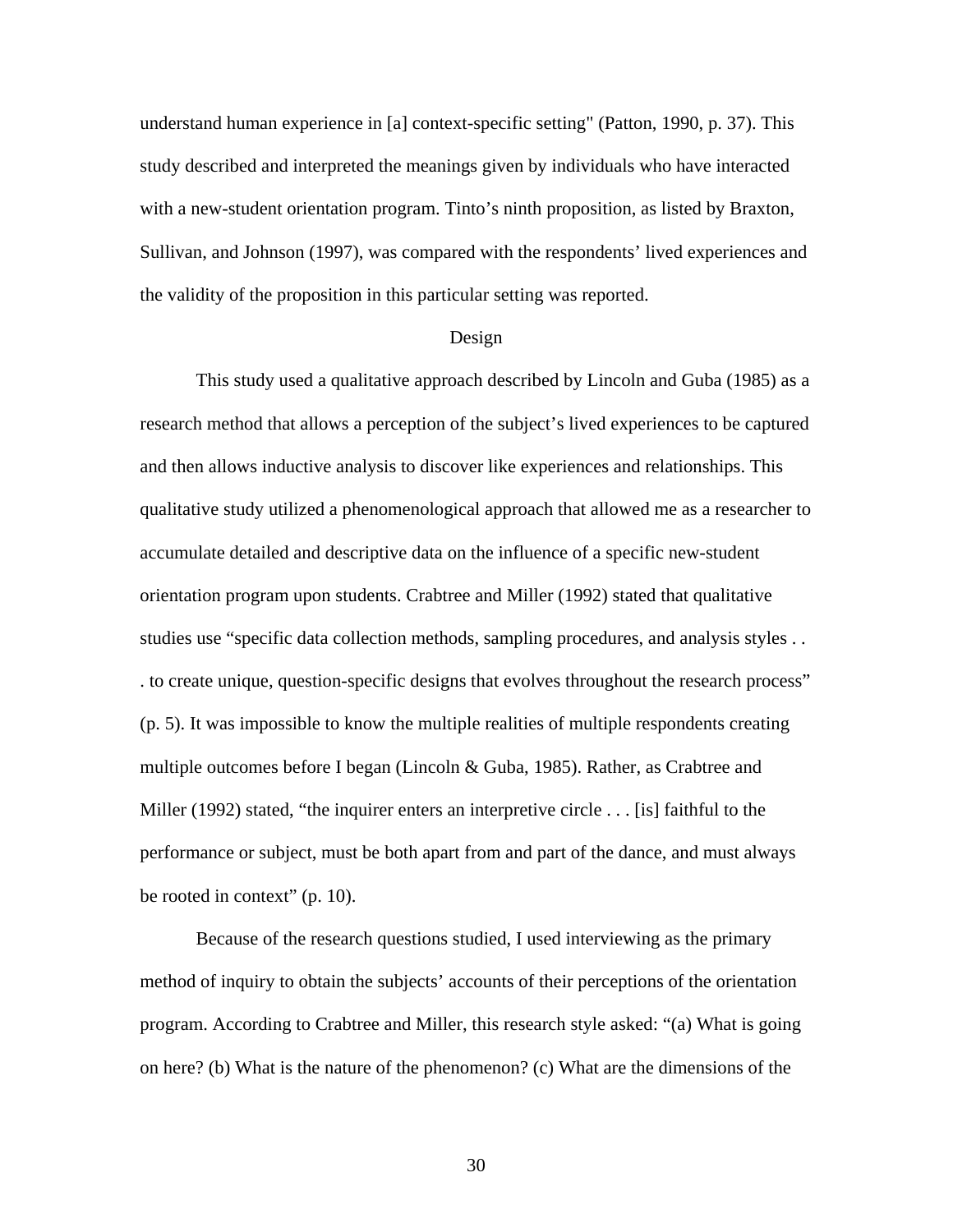concept? and (d) What variations exist?" (p. 7). I wanted to know and endeavored to understand the meaning behind students' experiences.

# Setting

 The college selected for the study was a private, church affiliated, highly selective, not-for-profit, baccalaureate general, residential college located in the south central part of the United States. In this study, the college was referred to as Summit College (SC). The mission of SC, as stated in the student handbook, was fivefold:

- 1. Academic Goal To provide a sound education, based in the liberal arts.
- 2. Vocational Goal To promote a strong work ethic, encouraging the development of good character and values.
- 3. Spiritual Goal To foster the Christian faith through the integration of faith with learning, living, and service.
- 4. Patriotic Goal To encourage an understanding of American heritage, civic responsibilities, love of country, and willingness to defend it.
- 5. Cultural Goal To cultivate an appreciation of fine arts, an understanding of the world, and adherence to high personal standards (2003-2005, p. 5).

At Summit College an emphasis on community exist rather than exploration of individual identity.

 Summit's orientation program is called Character Camp. Character Camp introduces all new students to character development and the importance of character in being successful at Summit. Two upperclassmen serve as an orientation Mom and Pop to a dozen incoming students. They spend ten days with their orientation family, teaching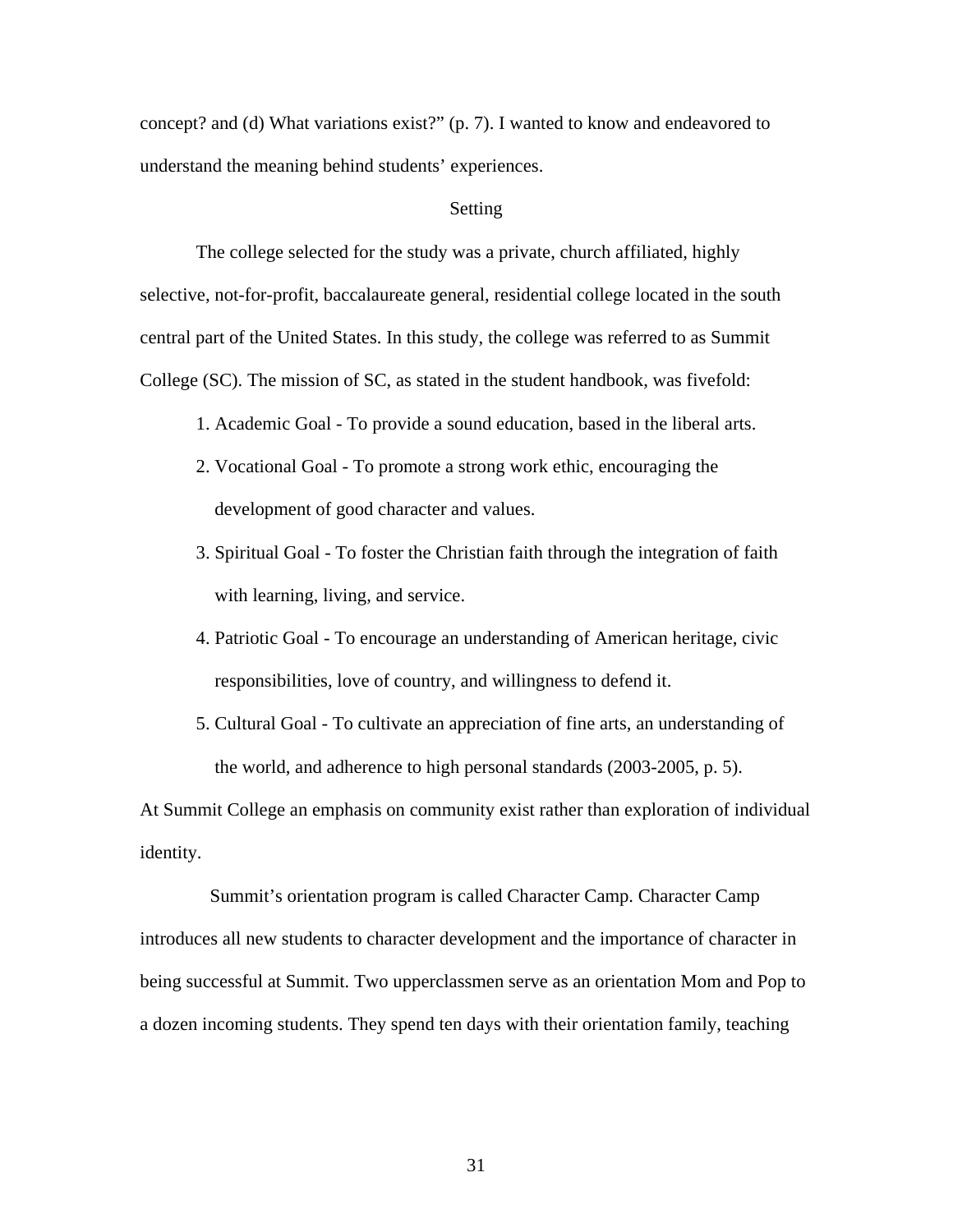them about the expectations of the college, locating buildings, how to use services oncampus, and visiting their work stations.

 Summit College offered 31 undergraduate majors to the 1,450 students enrolled in the fall of 2005. As of September 2005, 44% of the students were male and 56% were female. Students were of traditional college age: 18-22. The white, non-Hispanic student population accounted for 93% of enrolled students. Summit had 89 full-time instructors and 34 adjuncts with 60% holding a doctoral/terminal degree. The student-faculty ratio was 14:1. The 2003-2004 cost to attend SC was \$10,900. Through an extensive on campus work-study program, students work off their tuition. They also can work additional hours during the summer and during breaks to pay for their room and board. As of 1999, each semester new students are required to attend Character Camp as their orientation to campus. The duration of the program is seven to ten days. During Character Camp, students are inculcated into institutional expectations (2003-2005). Fall-to-Fall retention rates for Summit College for the years reviewed were: 76% for 2002-2003, 79% for 2003-2004, 86% for 2004-2005, and 81% for 2005-2006.

### Data Collection Procedure

 Data collection occurred during 2006. The reason this time frame was selected was because it facilitated the incorporation of an additional semester of students who attended orientation to be included in the study. In-depth interviews of currently enrolled students, faculty, and administrators were conducted on campus. In-depth interviews from previous orientation attendees who left SC before program completion were also conducted. Interviews were recorded and field notes of the observed reaction to questions being asked were taken. Transcription of the interviews was done as quickly as possible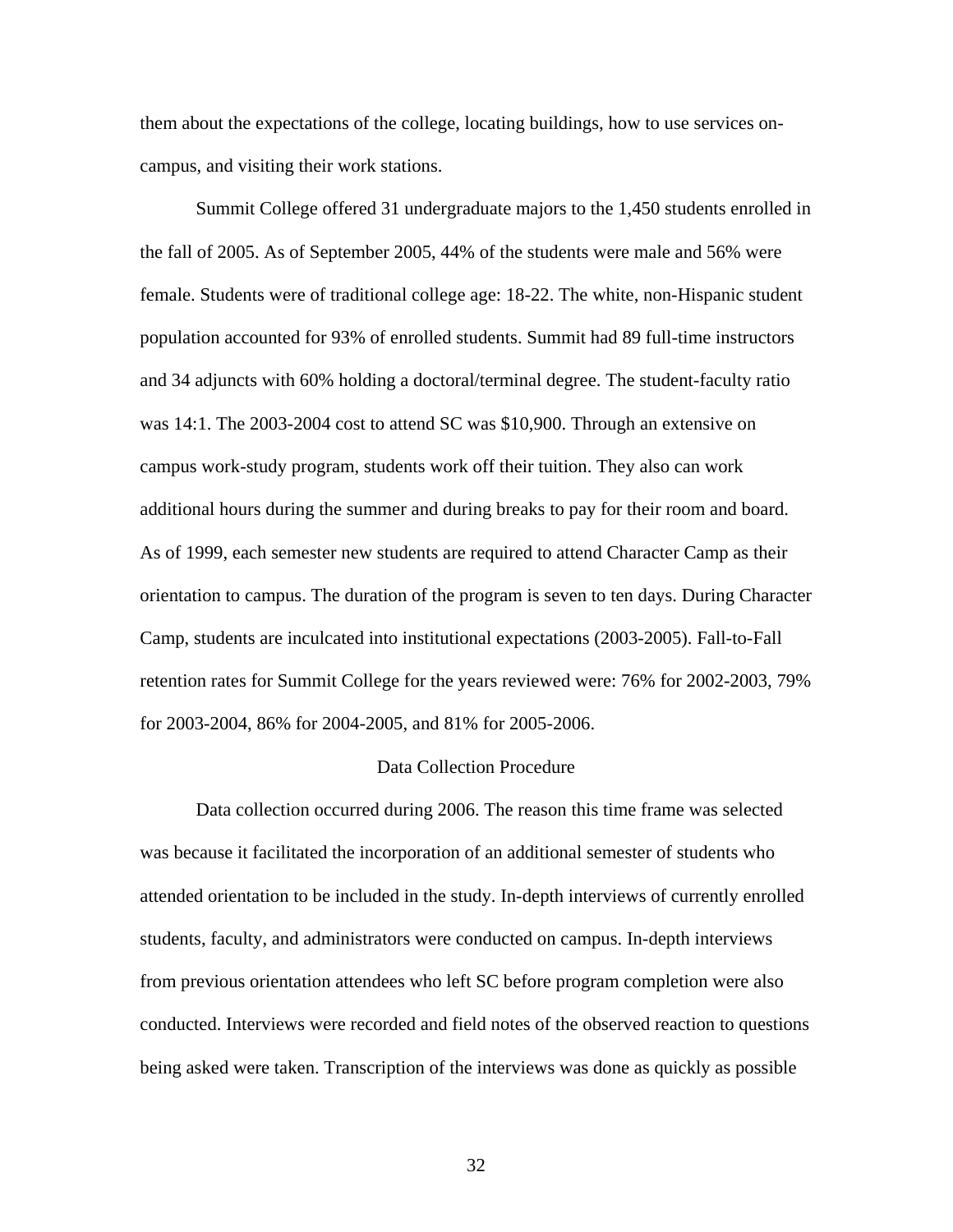with informant member-check feedback utilized for credibility. Measures to ensure confidentiality/anonymity of informant data and sources were also used. The specific procedures approved by the IRB were followed. Artifacts were gathered whenever possible. An external reader/auditor was used to check for dependability/confirmability of transcripts to the interviews.

# Sampling of Participants

 A purposeful sample was used in this study. According to Ertmer (1997), a phenomenological study depends on in-depth interviews, so it is extremely important for purposeful sampling to occur. The criterion for students included in the sampling depended upon previous participation in Character Camp. In the case with faculty or administrative participants, four interviewees' were required to have been involved with the program while the remaining four faculty and administration interviewees' only needed to have been employed during two successive years reviewed, 2002-2005. A total of twenty-four individual participants, a number commonly needed when seeking divergent or correlation responses, were interviewed (see Table 2). According to Crabtree and Miller (1992), "this purposeful sampling of individuals and the inclusion of conflicting, as well as complementary, accounts strengthens an ethnographic description" (p. 87).

 Twelve students who participated in the 2002-2005 Character Camp and four students who participated but dropped out of the college (one from each year) were the remainder of the purposeful sample. Some students currently enrolled received an initial verbal invitation followed up by a written informational explanation of the research purpose in their respective student lounges. The time for this activity was determined by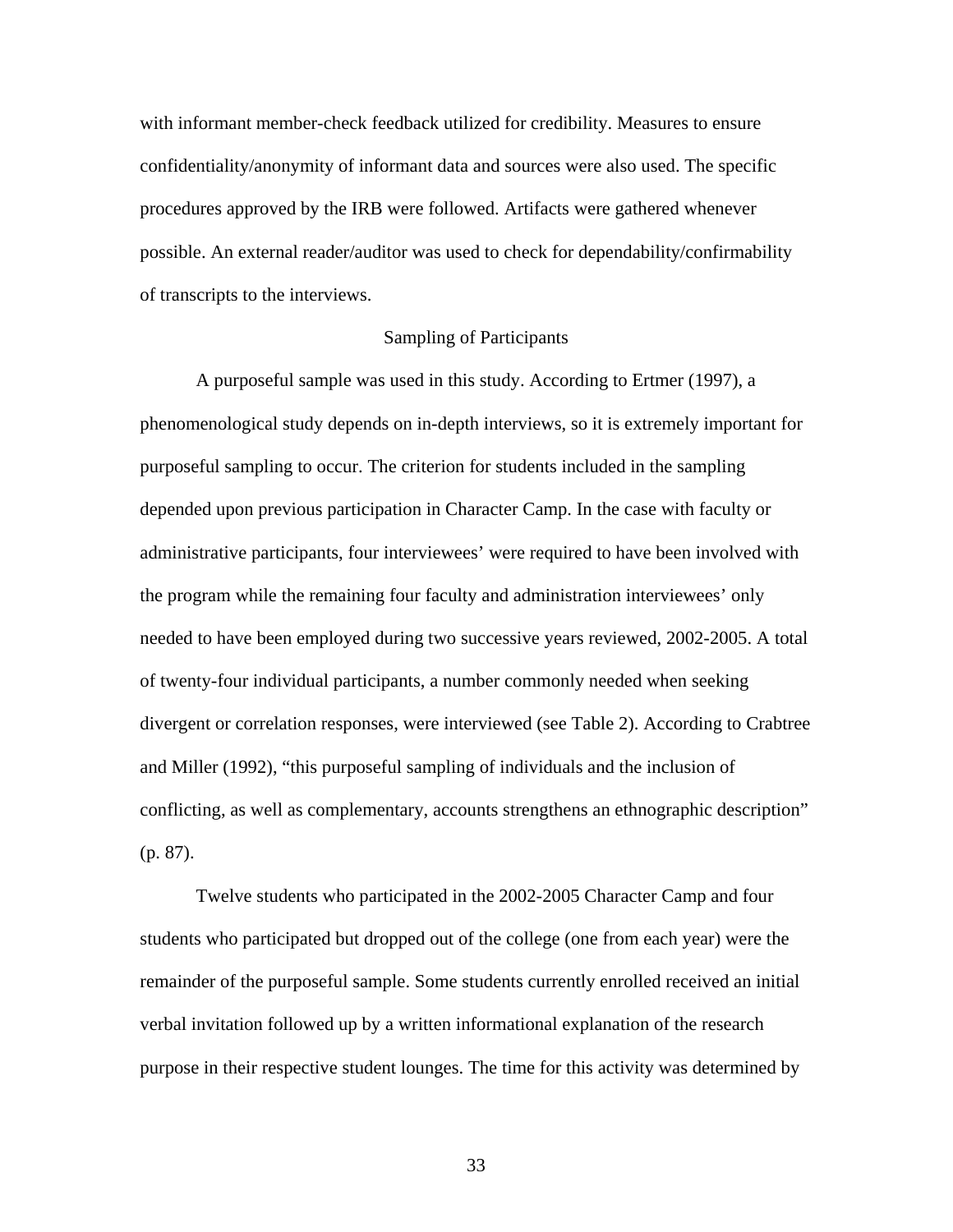# Table 2.

# Participant's Information

| <b>Interviewees Name</b>                    | Year they attended | Category                    |
|---------------------------------------------|--------------------|-----------------------------|
|                                             | Orientation        |                             |
|                                             |                    |                             |
| Kent, Kate, Howard, and                     | 2002               | <b>Students</b>             |
| William (DO)                                |                    |                             |
| Charlotte, Alan, Samuel,                    | 2003               | <b>Students</b>             |
| and John (DO)                               |                    |                             |
|                                             |                    |                             |
| Sarah, Irving, Margaret, and<br>Amelia (DO) | 2004               | <b>Students</b>             |
| Sally, Rebecca, Karen, and                  | 2005               | <b>Students</b>             |
| Robert (DO)                                 |                    |                             |
|                                             |                    |                             |
| Catharine, Elizabeth,                       | 2002-2005          | Administration participants |
| Martha and Charles                          |                    |                             |
|                                             |                    |                             |
| Martha                                      | 2004-2005          | Administration participant  |
| Charles                                     | 2003-2005          | Faculty participant         |
|                                             |                    |                             |
| Archibald, Richard,                         | 2002-2005          | All are faculty             |
| Marshall, and George                        |                    | nonparticipants             |
|                                             |                    |                             |

Note: DO signifies a student who dropped out from Summit College and did not return

the administration according to feasibility and access to the largest part of the student body.

Other students who were currently enrolled were selected and invited to years under review. An applicable inclusive list of students who left the institution prior to completion of program of study was provided by the college. Those students participate from an inclusive list of students who attended Character Camp during the received an invitation to participate. Those who responded received a follow-up with additional information. In this qualitative study, the validity of sampling "hinges to a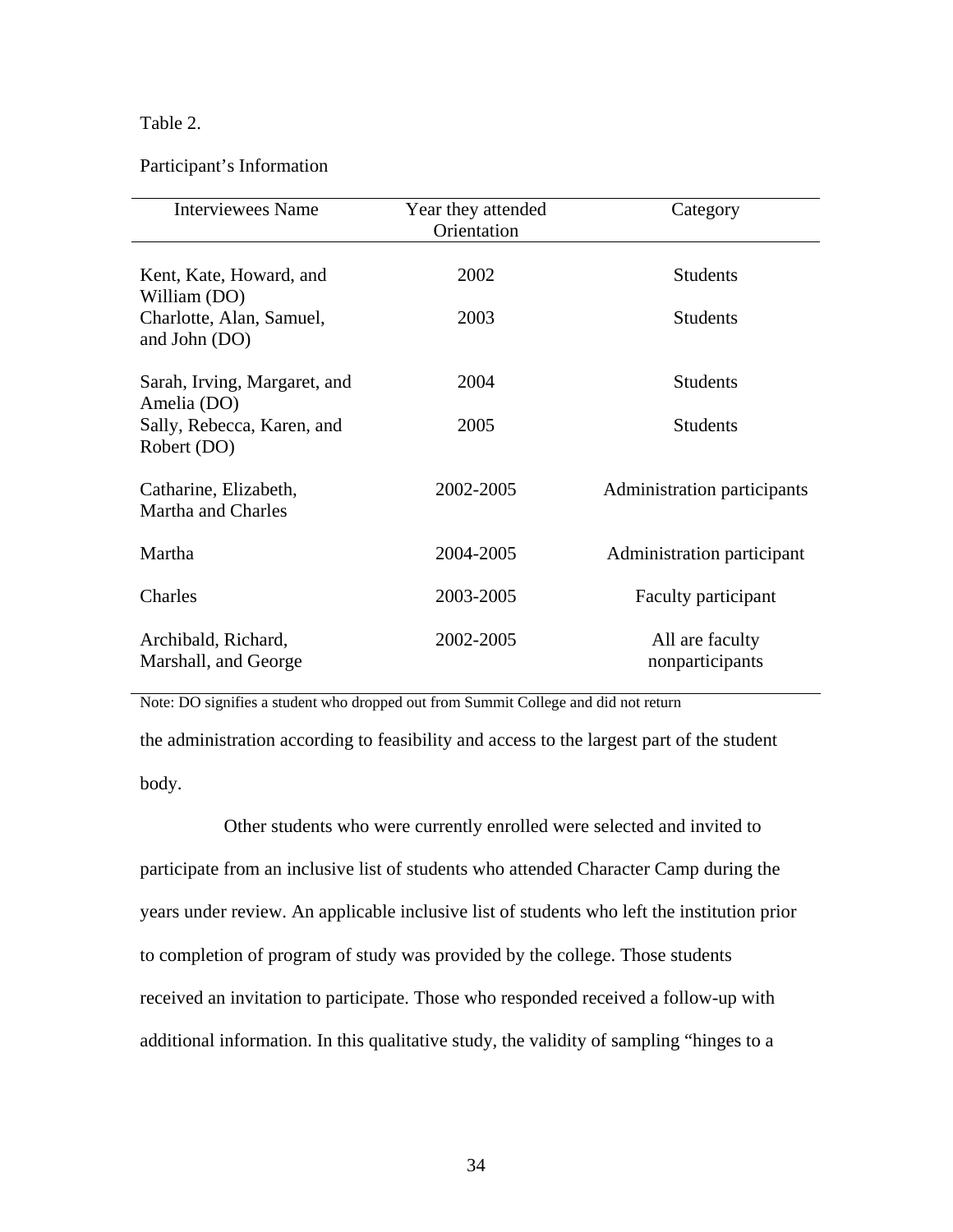greater extent on the skill, competence, and rigor of the researcher because the observ er or interviewer is the instrument" (Patton, 1997, p. 252). Faculty and administrative interviewees were selected from an inclusive list of faculty and administrative personnel provided by the college. An invitation to participate in this study was extended by a personal visit or a phone call. The first respondents provided the sample from which the faculty and administration interviews were acquired. An informed consent form, following the Institutional Review Board's criteria, was utilized informing all participants that their confidentiality was maintained.

# Interview Question Development

Questions were designed to be open-ended, thus allowing follow-up responses to increase the descriptive nature of the data. My goal was for participants to unreservedly instrument was conducted (Bogden & Biklen, 1998). A student who attended Character the research questions, literature review, and the specific orientation program being express their opinions and experiences regarding the questions being posed. Thus, predetermined responses that promote the researcher's bias were avoided (Patton, 1990). Patton's (1990) admonition to ask clear questions using participant language was followed. A field test of the interview protocol attempting to validate the interview Camp, but was not included in the purposeful sample, was interviewed to test the interview protocol. Using Patton's (1990) guidelines, the interview questions followed researched.

#### Student Personal Data:

- 1. What year of study are you in?
- 2. What is your major?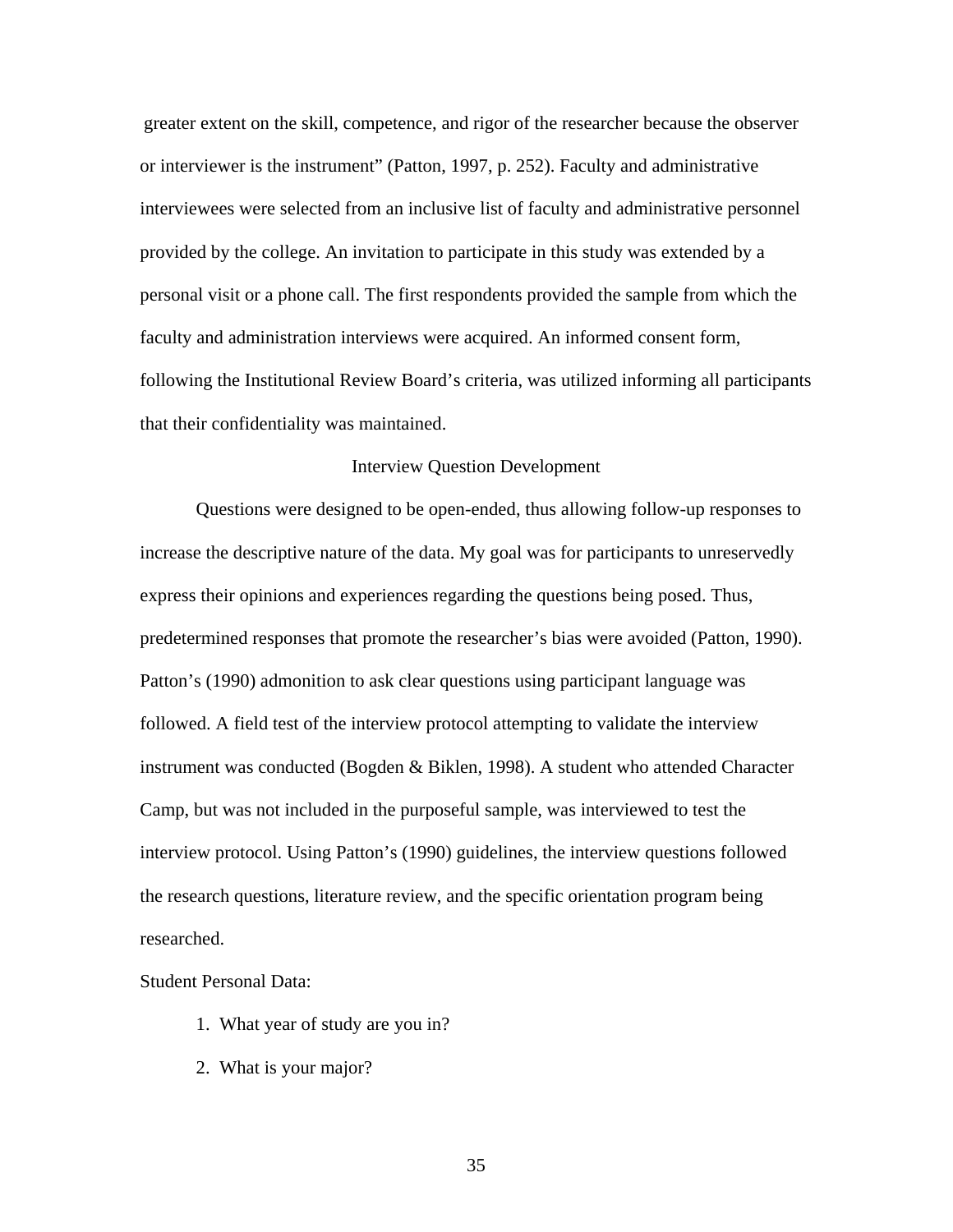- 3. How long have you been at SC?
- 4. When did you attend Character Camp?

Interaction with SC:

- 1. What experience(s) have had the most impact on your stay here at  $SC$ ?
- 2. Do you see SC as being different from what you thought it would be like?
	- 3. What do you remember about Character Camp?
	- 4. Were any goals for Character Camp mentioned?
- 5. How would you describe Character Camp as a whole?
- 6. How, if at all, did Character Camp impact your social experience here at SC?
	- 7. Are there ways Character Camp could be improved?
- 8. Have you ever thought about leaving SC?
- 9. What is the greatest need incoming students have at SC?

Student Personal Data of those who left SC:

Student Personal Data:

- 1. What year of study were you in when you attended SC?
- 2. What was your major?
	- 3. How long were you at SC?
- 4. When did you attend Character Camp?
- 5. Can you explain the circumstances surrounding why you did not return?

Interaction with SC:

- 1. What experience(s) most impacted your stay while at SC?
- 2. Do you see SC as being different from what you thought it would be like?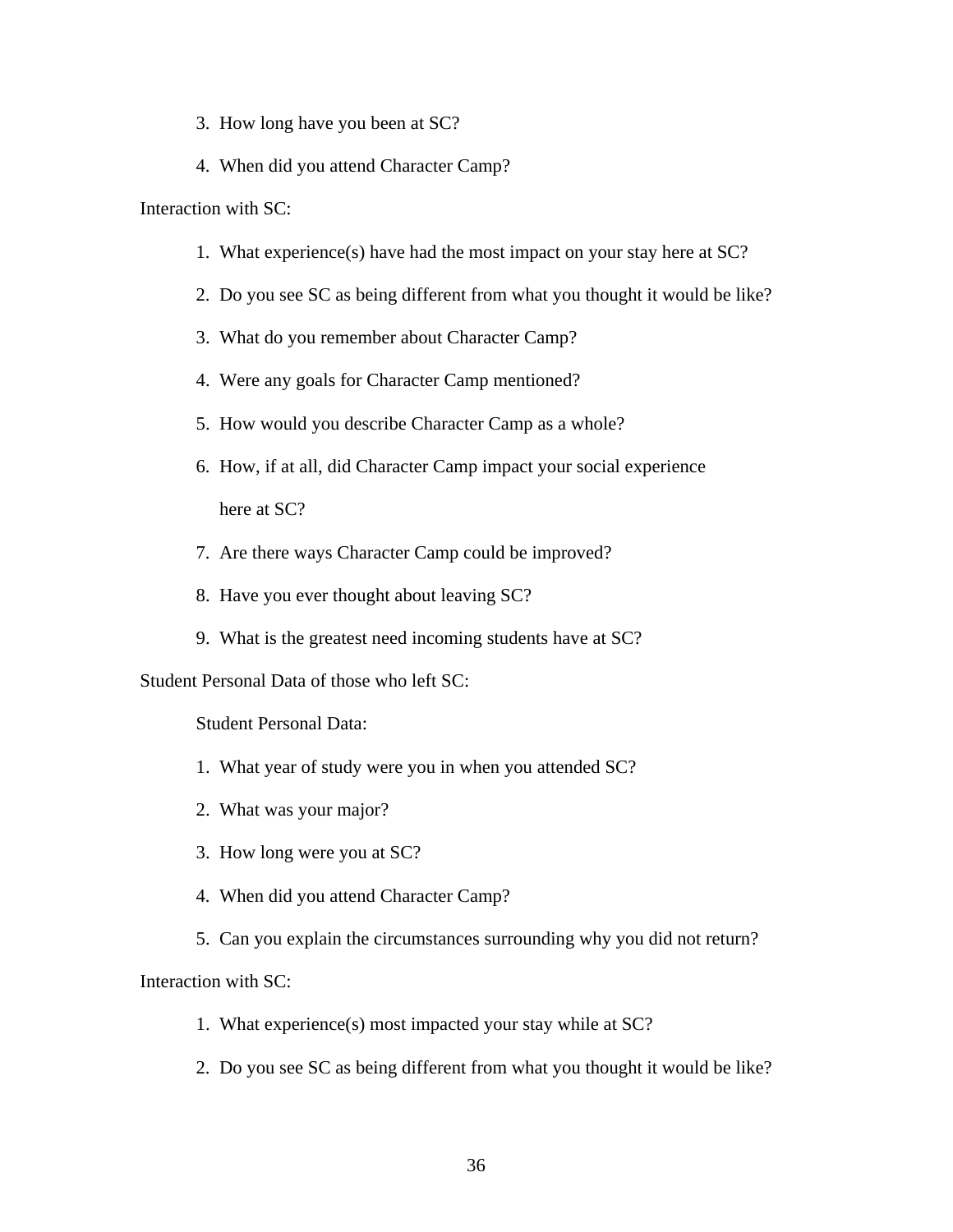- 3. What do you remember about Character Camp?
- 4. Were any goals for Character Camp mentioned?
- 5. How would you describe Character Camp as a whole?
- 6. How, if at all, did Character Camp impact your social experience at SC?
	- 7. How could Character Camp be improved?

College Administrators or Faculty data:

- 1. What do you teach or what specifically is your responsibility at SC?
- 2. How long have you been at SC?

Involvement with Orientation

- 1. What is SC doing to help students adjust to college?
- 2. How would you describe Character Camp as a whole?
	- 3. What are the goals for Character Camp?
- 4. How do you see Character Camp helping students complete their program of study?

### Data Analysis

Data analysis was ongoing throughout the study. After the interviews were completed and transcription was done, member check was conducted by asking interviews. Triangulation of the data was achieved by using multiple data sources, such as artifacts and current records, and independent analysis by the investigator (Bogdan  $\&$ participants if they wished to review and edit, if needed, the transcripts of their Bilken, 1998). In analyzing the interviews, a system of categorizing/coding was used in determining overriding concepts and findings. Codes were used to determine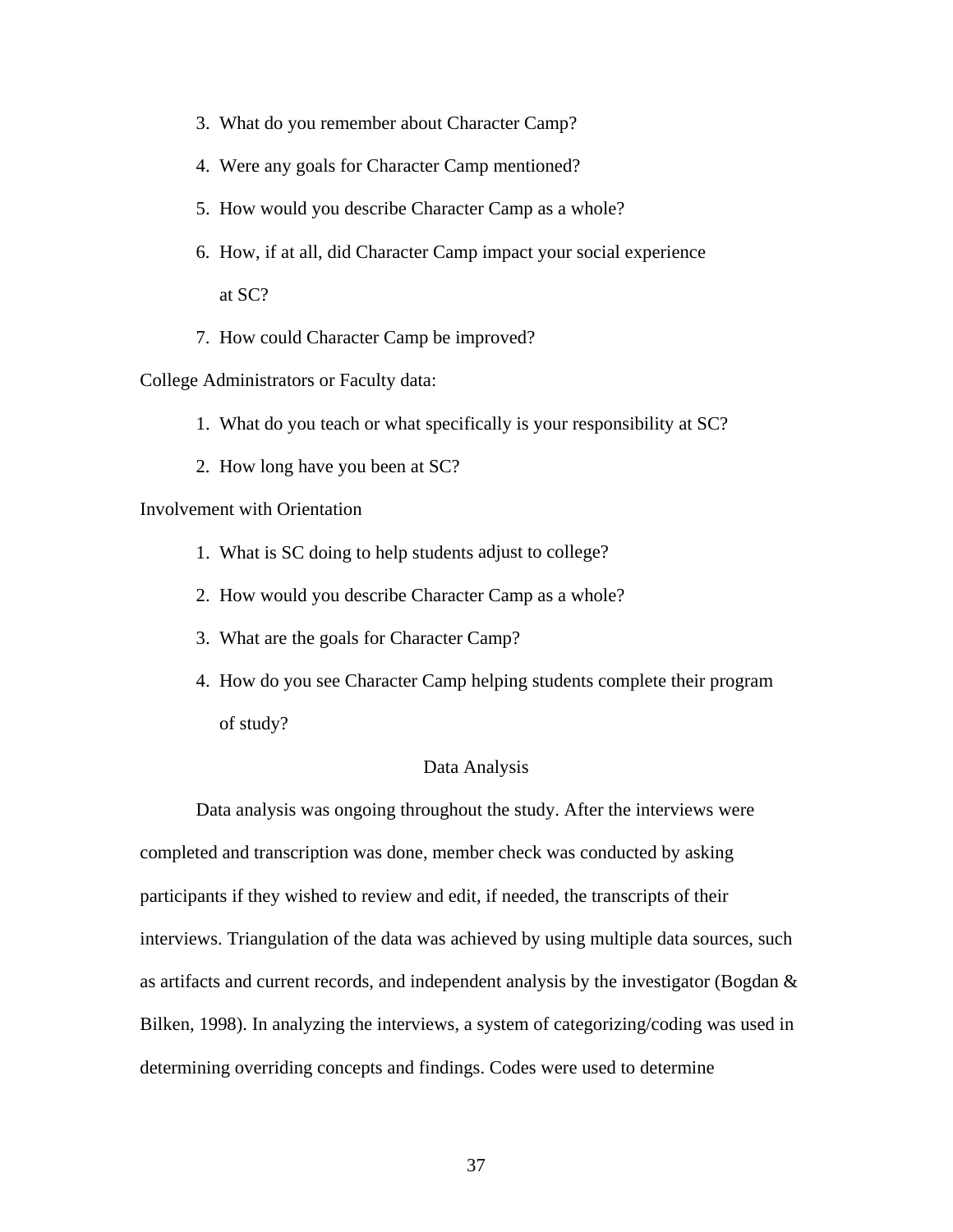characteristics that promoted social integration, characteristics that influence retention, changed or consistent preconceived ideas, and similar or opposite definitions o f a successful orientation program.

# Summary

 The research methodolog y included: research questions, philosophical framework, qualitative design, setting, data collection procedure, interview question development, and data analysis. Findings follow in Chapter Four,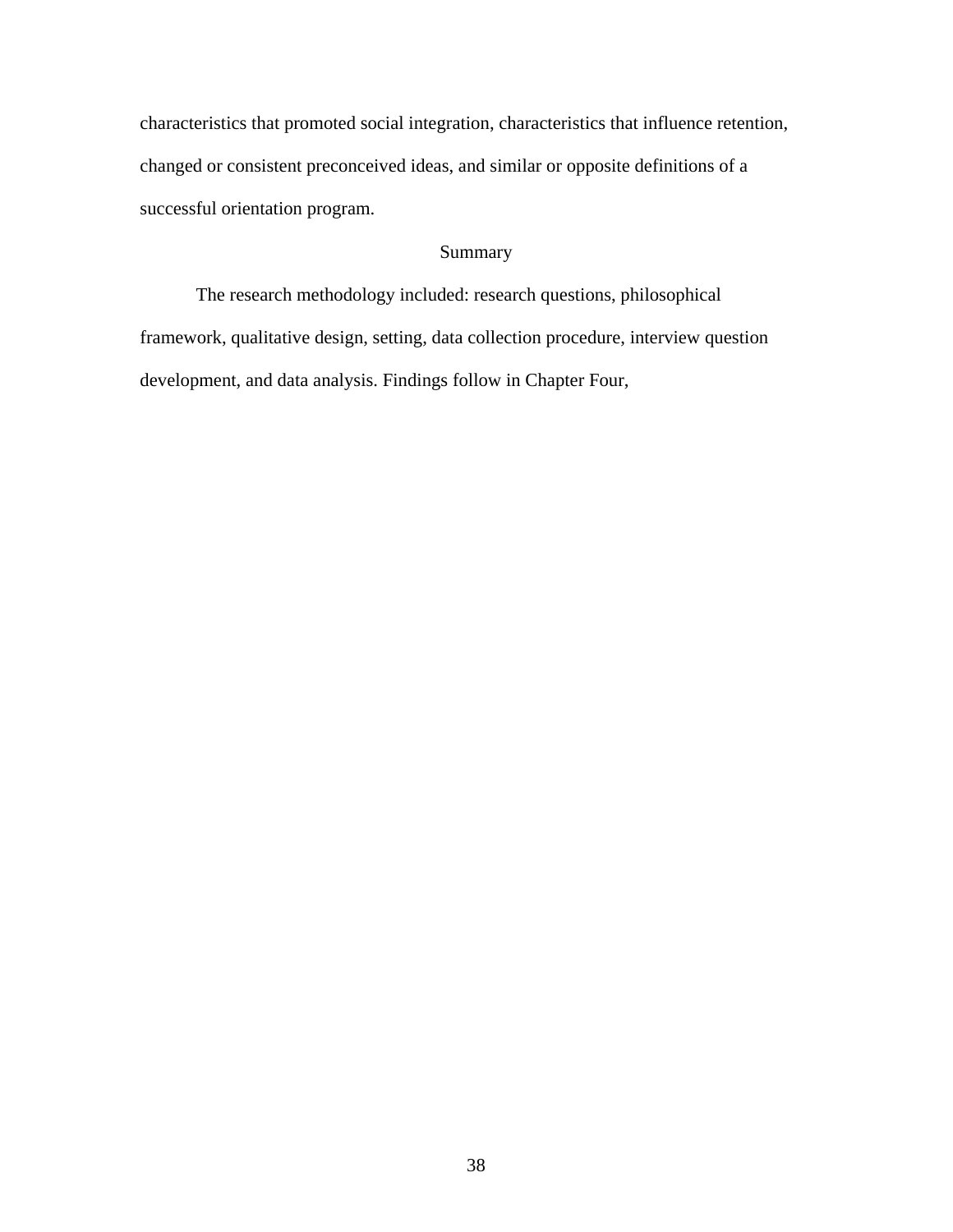# **CHAPTE R FOUR**

## **FINDINGS**

# **Introduction**

The purpose of this study was to investigate how students', faculty, and administrators within a particular liberal arts college perceived a new-student orientation program's effect on students' social integration and retention. In this chapter, findings 2002, 2003, 2004, or 2005 academic year; four additional students who participated in Character Camp during one of those years, but dropped out and did not return to Summit from 24 interviews with students, faculty, and administrators are presented. The 24 interviewees included: 12 students who participated in a Character Camp during the College; four faculty or administrators involved in Character Camp during the years reviewed; and four faculty who were employed at the college during two of the successive years reviewed, but did not participate in Character Camp.

designed to elicit participants' lived experiences. According to Patton, "An open-ended interview . . . asks the respondent to describe what is meaningful and salient without indicated the "qualitative approach seeks to capture what a program experience means to Interviews followed a written protocol with several open-ended questions being pigeonholed into standardized categories" (1997, p. 279). Moreover, Patton participants in their own words, through interviews, and in their day-to-day program settings, through observation" (1997, p. 273). Ultimately, the interviews in this study were conducted to understand the meaning behind participants' experiences.

attended Character Camp and graduated, or were currently enrolled were asked Three students from each academic year (2002, 2003, 2004, and 2005) who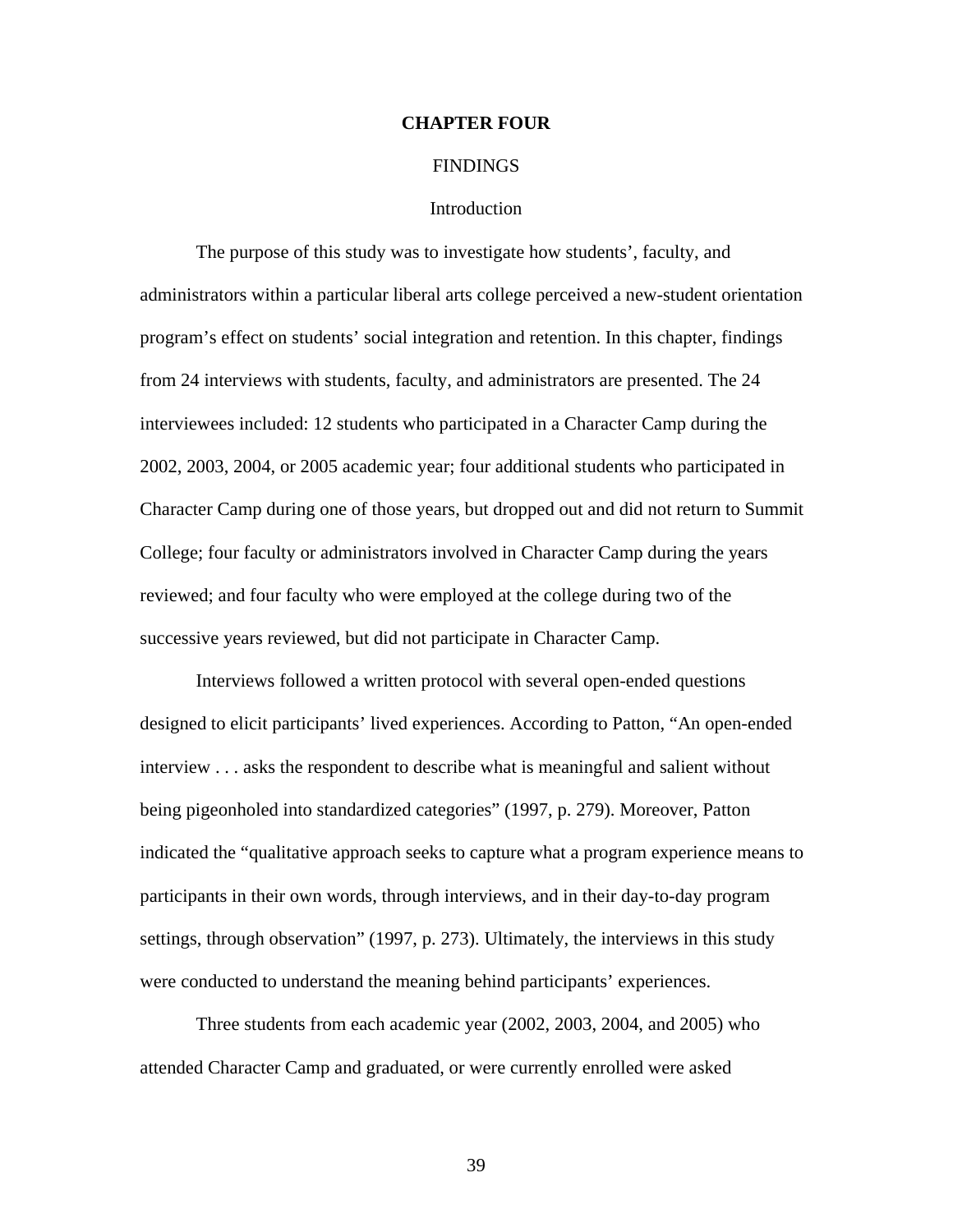approximately nine interview questions related to the two research questions. The first research question was what characteristics of a new-student orientation program are perceived to promote socialization? The second research question was what characteristics of a new-student orientation program are perceived to have an influenc e on student retention?

 Additionally, four students who attended Character Camp (one from each year reviewed), but droppe d out and did not return to Summit College were asked administrators and one faculty member involved in Character Camp were asked approximately four interview questions related to the research questions. Four additional faculty members who were employed during two successive school years, but did not approximately nine interview questions related to the research questions. Three participate in Character Camp during the years reviewed, were asked approximately four questions related to the research questions.

# Reponses to the Interview Questions

# **The Group of Twelve Students**

# *What experience(s) most impacted your stay while at Summit College?*

When asked what  $experience(s)$  had the most impact on their stay at Summit College, five students (one from each of the first three years and two from the last) Character Camp, we had a [orientation] family. We grew close to some of our siblings, and our parents. So those bonds—we're still friends and we always have friends to fall answered "their friends". A typical response was that of Rebecca who stated, "At back on during our whole stay here." In similar language, Howard answered, "All my friends who I look up to a lot, they were there to encourage me."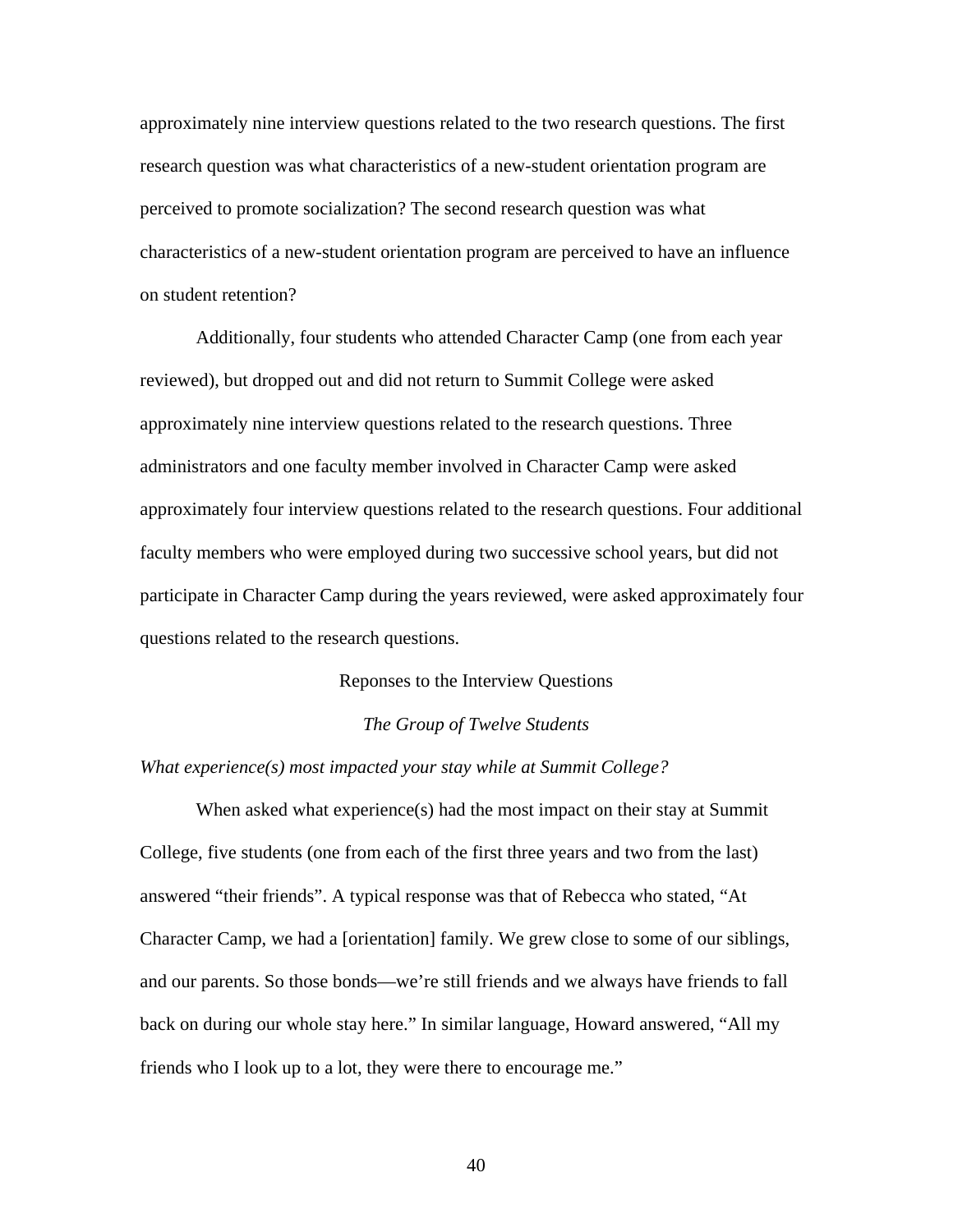Kate, Charlotte, Margaret, and Sarah indicated in their answers that the professo rs had a significant influence. Kate reported, "Definitely going to class was a big part of it, but building relationship with my professors. I think they had a really big impact on me." Sarah reported, "At a lot of colleges, the professors and students don't have a relationship. I feel that the professors really do care about the students here." On the other hand, Kent replied he did not believe anything academic had impacted him.

*Do you see Summit College as being different from what you thought it would be like?* 

When students were asked if they saw Summit College being different from what they thought it would be, five respondents said yes and five said no. In the affirmative, Kent stated:

saw coming in. I just kind of had a feel for it being like a very tight, very ruleatmosphere. Some people could find it stifling, but only because they are not big on being moral or something to that effect. The rules are just in line with morality Yeah, I guess I had some apprehensions about the rules and the strictness that I based and legalistic place, but that definitely dissipated when I just came and encountered [it]. It's just not like that. There are rules, but it's more of a grace so if you are big into morality, then you are going to have no problem with the rules for the most part.

Sally indicated her discovery of a different reality:

Yes, very [different]. Well, I didn't really want to come to this college, and I just thought—I don't know really what I thought. I did not think it would be fun at all. I thought it was just not the kind of people that I hung around; I thought they were all about school and very school-oriented. But once I got here, I realized what a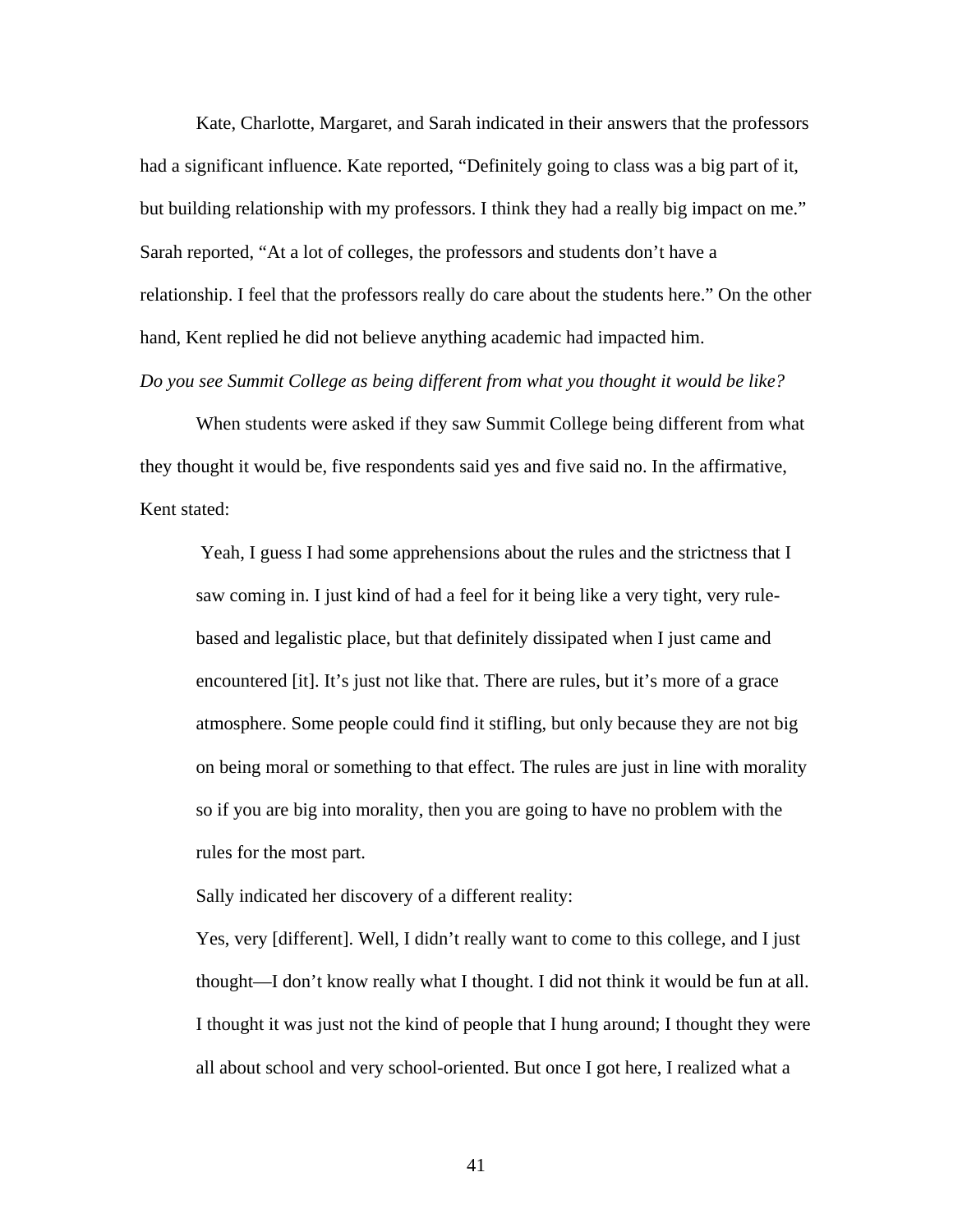great opportunity it really was. I could really relate to the people here and how welcomed we were and how much fun I had here. So much more fun than I ever had in high school.

In their responses, Samuel, Charlotte, Margaret, Rebecca, and Karen did not find Summit College very different from their expectations. Karen gave the typical response, "Not really [different]. I knew a lot of people who went here before I did. I already had an idea what to expect."

Howard stated, "I really didn't know what to expect. I thought college was going to be Howard and Alan answered that they thought college would be like high school. like high school. My high school was really big, and I wasn't super close to a lot of people." Alan reported:

I think I expected it to be kind of more like in high school, where I would be more in control and I would pick more of what I was going to do and I had this plan and how I was going to go through it.

*What d o you remember about Character Camp?* 

When students were asked what they remembered about Character Camp, seven respondents stated, "family." Alan, who worked at the college the 12 weeks prior to Character Camp, answered this way:

here I would have been like, "Whoa, this is awesome." My [orientation] family, If they would have had that [Character Camp] the first week that I came down the fellow freshmen that came in with me and my Character Camp parents were just awesome. It was a good experience and I think it helped kind of, you know,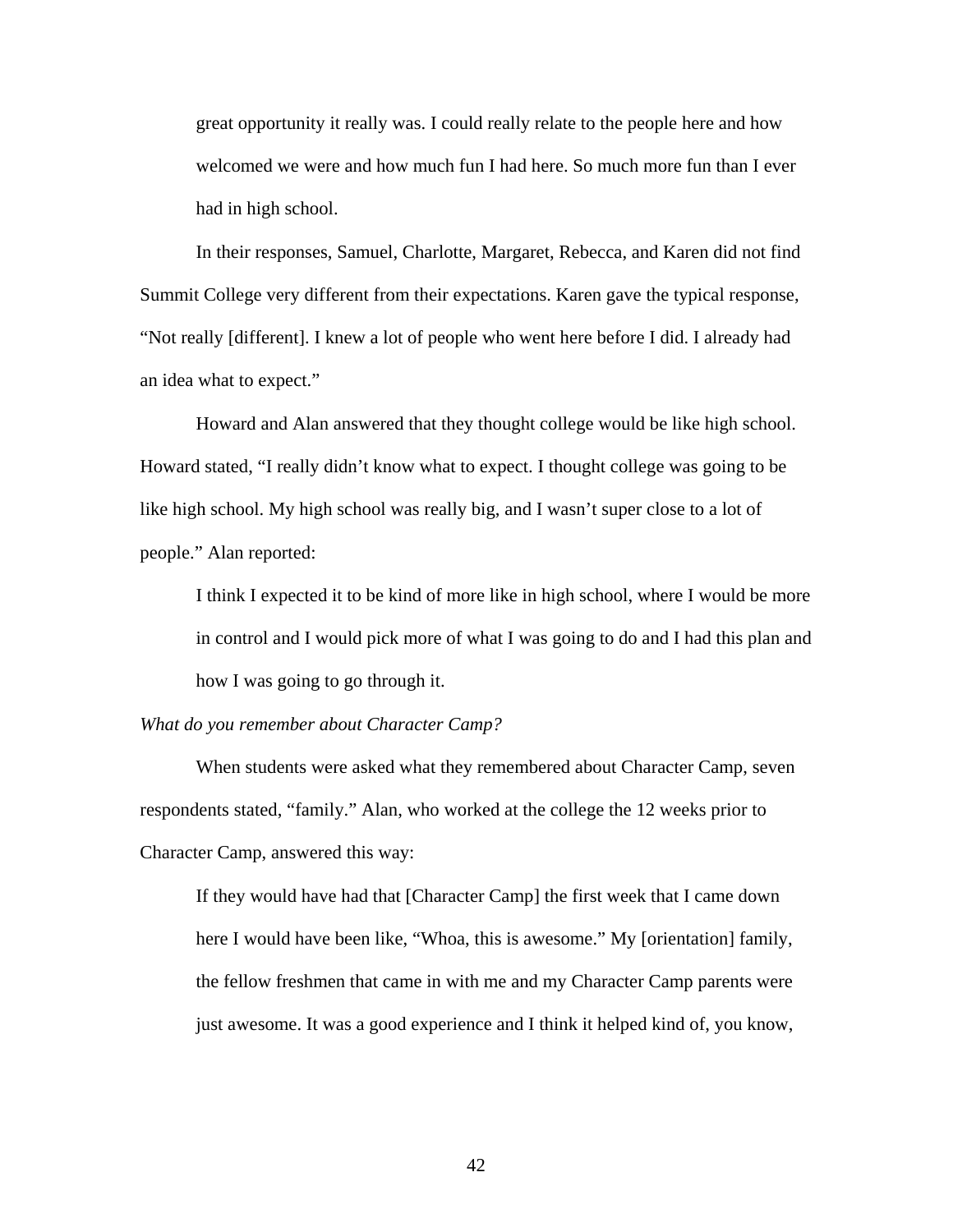helped since I was kind of burned out from the summer. It helped rejuvenate and encouraged me for the school year and college experience.

Sarah recalled being really nervous when she came to Character Camp and added: friends, but we lived three hours away, so I didn't come down that often. I got a icebreaker games, and everyone got to learn things about each other. It was really I had a great [orientation] mom and pop. They had contact with me before I came, which really helped. I didn't know anybody, besides my [biological] sister's letter from them, so I felt like I knew these two people for sure. And then I met my [orientation] family, brothers and sisters, and we had some really good great that we had to always sit together. We reserved tables for our [orientation] family. We were Character Camp number [X]—and there was always a reserved time for us, and we were always sitting together.

Besides remembering her orientation family talking about the school and really finding out what the college was all about, Sally described part of her Character Camp experience this way:

I probably remember the [orientation] family groups, all coming in together as time; it was really fun and interesting, and you really got to see how people want one big group and all going up and doing our roll call together. It took a lot of to be involved here and how fun it was.

Kate started her response by relating how she had arrived late for Character Camp. She then continued to describe how this impacted her interaction with her Character Camp family: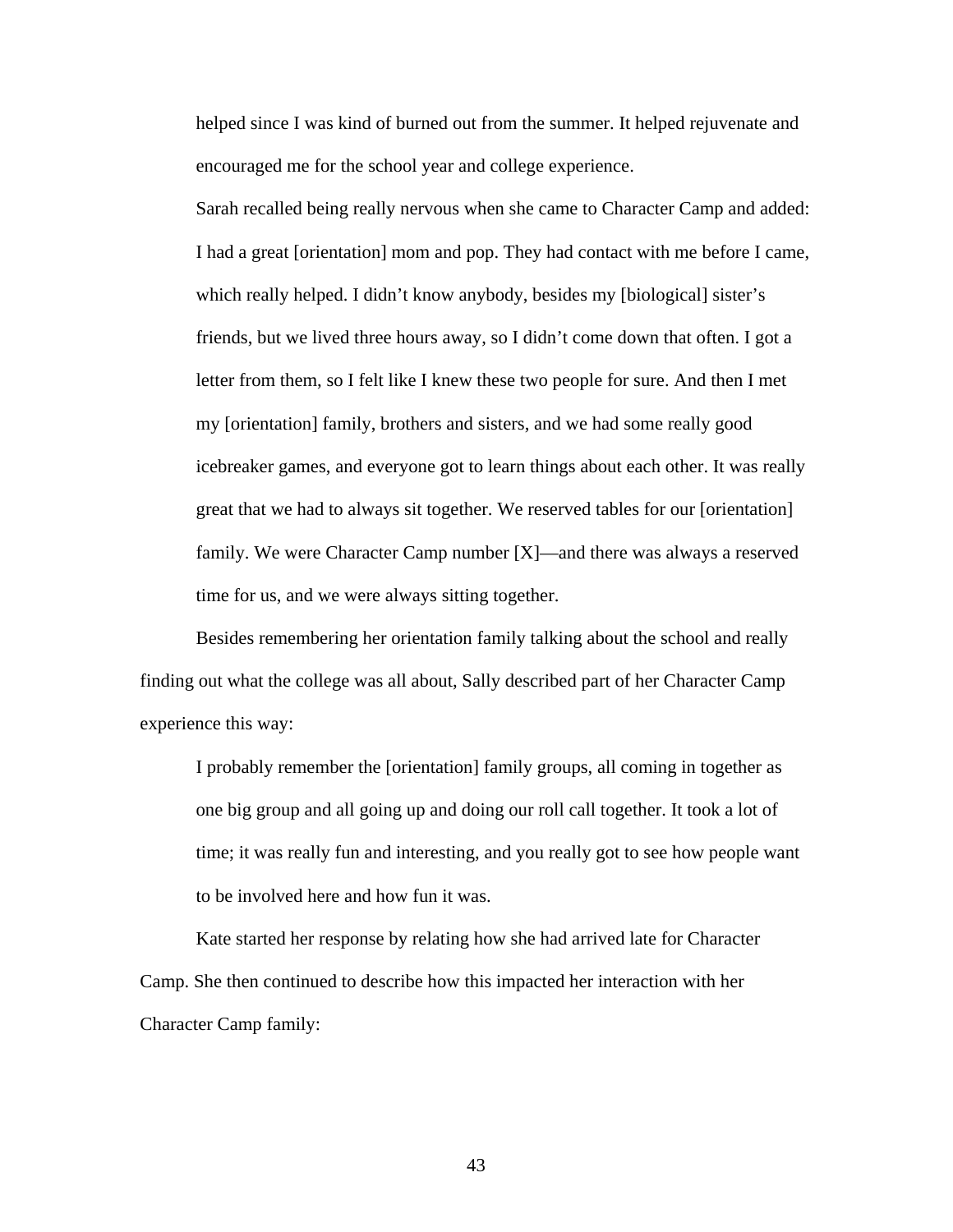I think that I remember most is my [orientation] family and just how really divided [we were]. I came into it a couple days late, and by the time I got there, I really saw that about four or five of the girls had paired together in a little group, and the rest of the girls had paired together, so it was like two different camps. For me, going in and trying to figure out how to be friends with everybody, that was interesting.

 Three of the students reported feeling awkward at the beginning of their Character Camp experience. Kent recalled:

I just remember sitting in the auditorium not knowing anyone, not a single person. I sat next to somebody I had never met before. So I was like, "Hey, my name is Kent," you know, and say hello to someone. I didn't really talk to them the whole rest of the college experience, but it was just kind of scary, not necessarily scary, but uh, just wondering like this is the beginning of something and I have no idea what's going to happen.

Samuel also remembered the uneasiness he felt with the new surroundings: You didn't know anybody and you are just in this room with 300 strangers and you get put into [orientation] families. It's still a little awkward, of course as anything would be, but the thing was, that once you got to meet your [orientation] family then it definitely got better, because you could open up more. Definitely [the start of orientation was] awkward . . . being in your own bubble with 300 other people.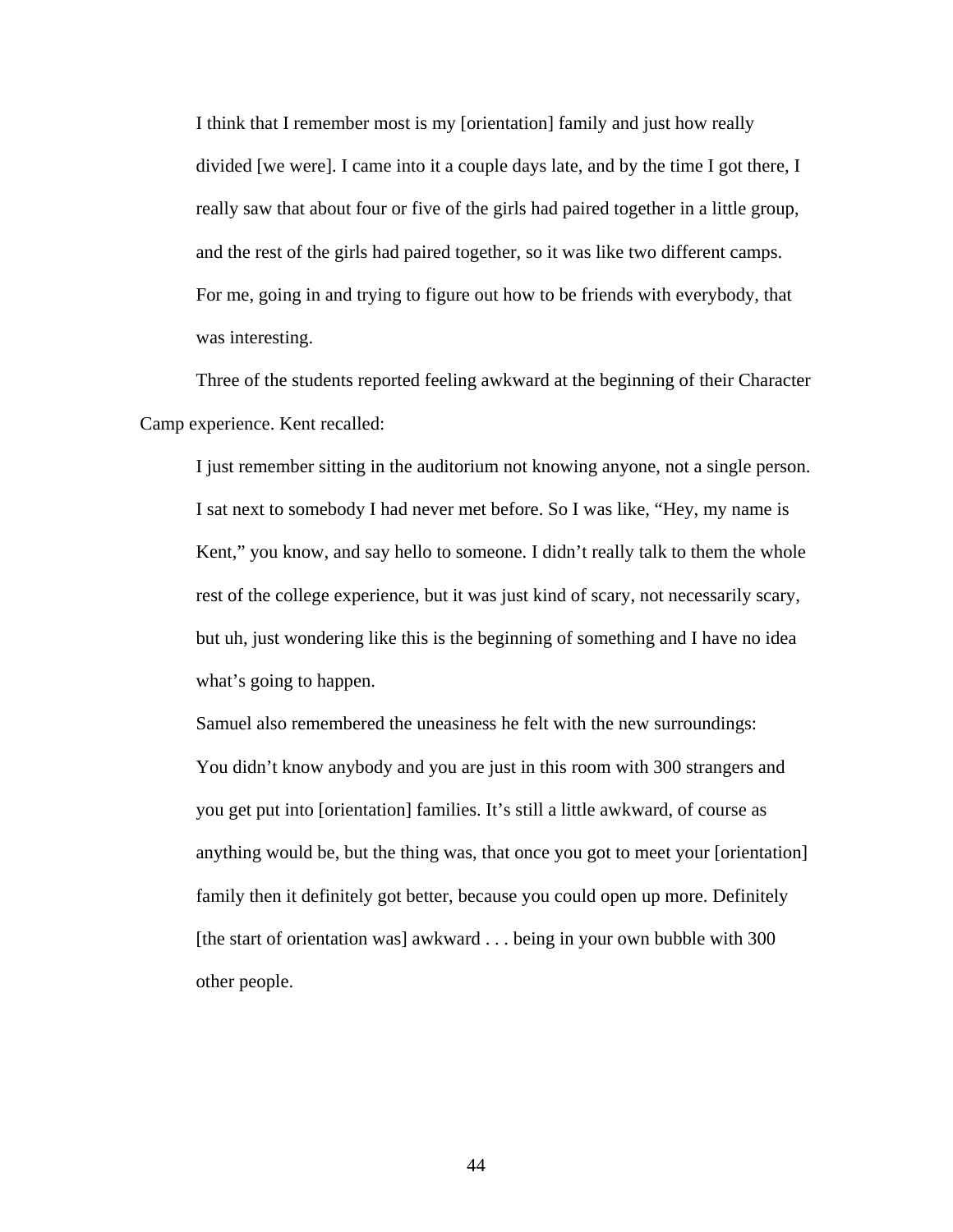Howard's answer stated that during Character Camp he had made some of his closest friends. Irving recalled the effort of those involved in Character Camp to help nurture friendships:

Character Camp was, from the moment I stepped into the auditorium—where all the freshmen and moms and pops were gathered, high energy. There was this crazy excitement, making it a real rush and a real positive atmosphere. I wasn't expecting that. I was thinking it was going to be some formal, boring, dry event. I showed up, and every person who was involved in the leadership of Character Camp, including the [orientation] moms and pops, helped to make it an exciting time. They made every effort to open the door for new friendships.

### *Were any goals for Character Camp mentioned during the orientation?*

 When students were asked if the goals for Character Camp were stated during the orientation, there were three typical responses. The first, as described by Kent, was getting to know people, your peers—the other students. Howard elaborated on that in his answer:

My Character Camp parents, they told us what the school is about. How the Character Camp program is to ease people into college rather than just throwing them all into taking classes where they don't know anybody. It's just to build friendships and get a good base before classes start.

 Secondly, as Alan recalled, one of the goals of Character Camp was disseminating school policies. He stated it this way in his response, "Well, they just kind of went over the rules, and went over what was expected as far as conduct and what the college was aiming to do. Of course, they want everybody to graduate." Irving and Sally's answers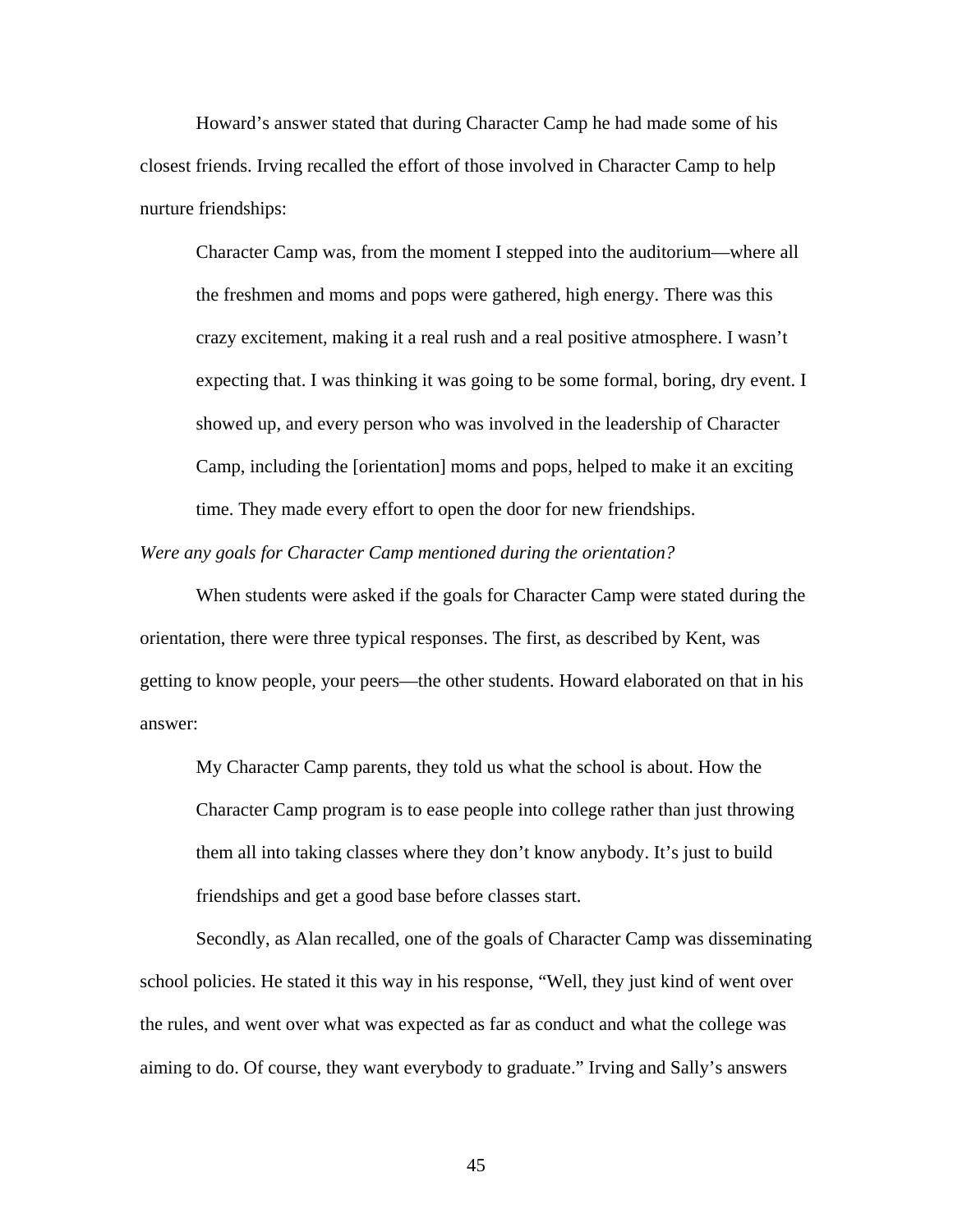concurred; a goal for Character Camp was "informing students about the college, its policies, and expectations."

 Last, Sarah, Samuel, and Rebecca stated, they were "sure there were goals; they just could not remember any." Samuel answered the question this way: "I would say yes. I mean I can't remember for sure, but I'm pretty sure I had a good idea what Character Camp was for and why we were there."

# *How would you describe Character Camp as a whole?*

 When asked how you would describe Character Camp as a whole, half the students' responses again referred to the Character Camp family to which they were assigned. Charlotte's response typified the others: "It's a week of activities . . . with a group; you call it the [X] family. You have male and female group leaders who are your [orientation] mom and pop, who get you acquainted with the college and its goals."

 Kent gave another typical response shared by Alan and Samuel. Kent stated, "There are a lot of different aspects to it, but overall I would just say simply an orientation to Summit College life. Ten days of fun and learning about the college."

 According to three students' responses, Character Camp informed them of what was expected of them by the college. During his interview, Irving answered it this way:

Character Camp is a fun and very proactive environment, trying to thrust students into community and student body life here at Summit. It promotes the issues of character that the college stresses and holds really important. So right away, you know what's expected of you. You know about the opportunities in the school that you have at your fingerprints, to thrive here at the school.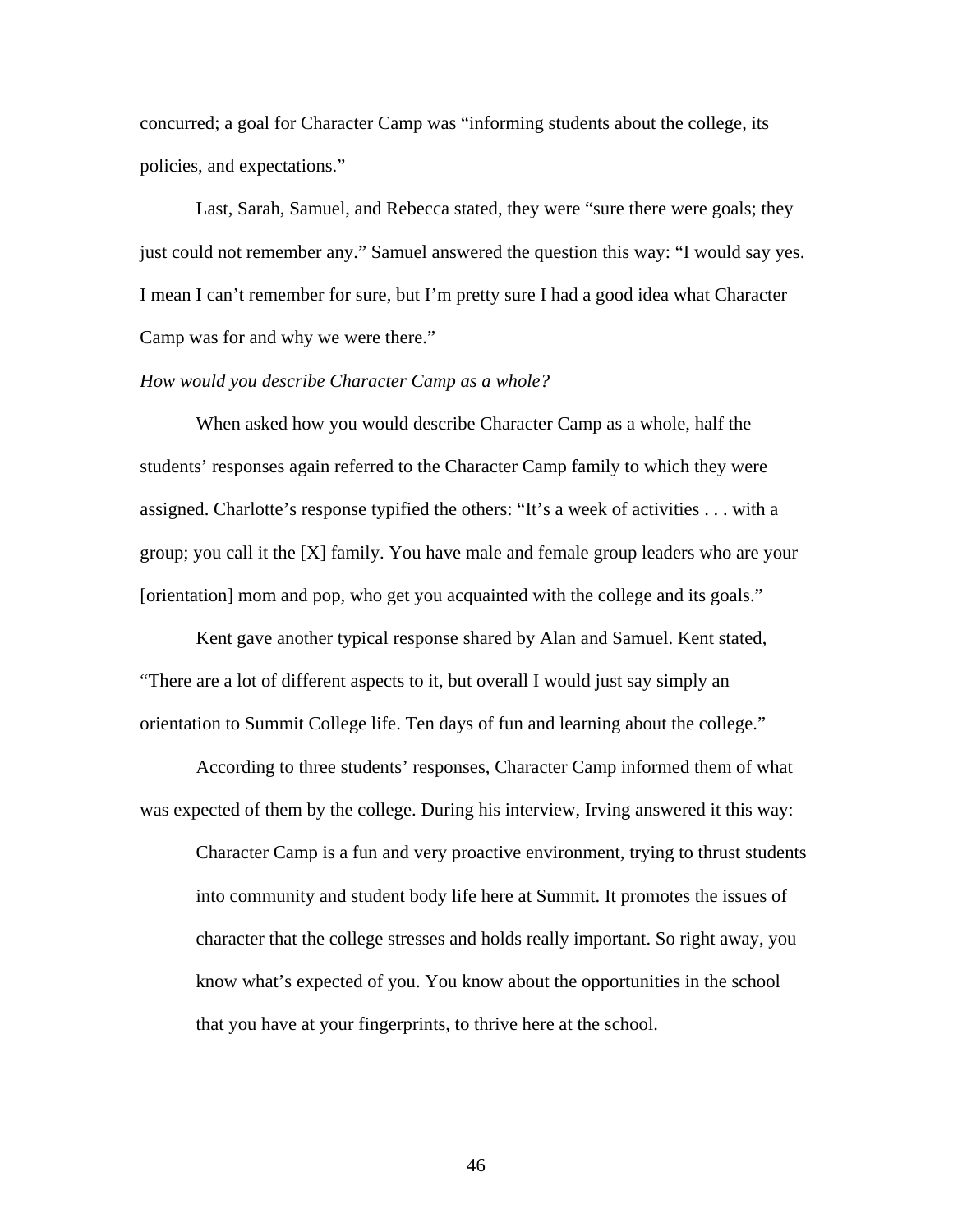*How, if at all, did Character Camp impact your social experience at Summit College?*

 When asked how, if at all, Character Camp impacted their social experience at Summit College, Kate, Samuel, and Rebecca's responses were typical of students stating Character Camp had impacted their social experience. Kate responded:

Socially, it was good in the beginning to help me feel comfortable with that small group of people. It definitely did help me feel comfortable at first. Instead of looking at a campus of 1,500 people and saying, "What do I do now?" it was very manageable. There were six girls and five boys, and I had to get to know their names. I can do that. We'll work together and play together, and that's doable. Further Rebecca stated,

Character Camp makes you get out more. You get adjusted, and you're not just shut in your room moping and crying and missing home. You're out meeting people, so you can form bonds with them if you want to later. You're out with your [orientation] family throughout the week. The brothers have their time and the sisters have their time, where we met with the mom or the pop.

 Margaret was the only student that indicated Character Camp had not helped her social experience at Summit College. When asked if Character Camp helped her socially, she answered, "It didn't. It actually did not at all, because there is one [orientation] sister I keep in contact with, just one. I was not at all connected with anybody in my [orientation] family except that one sister."

*Are there ways Character Camp could be improved?* 

When asked if Character Camp could be improved, six students stated it accomplished what it was supposed to do. Kent's answer was typical for that group: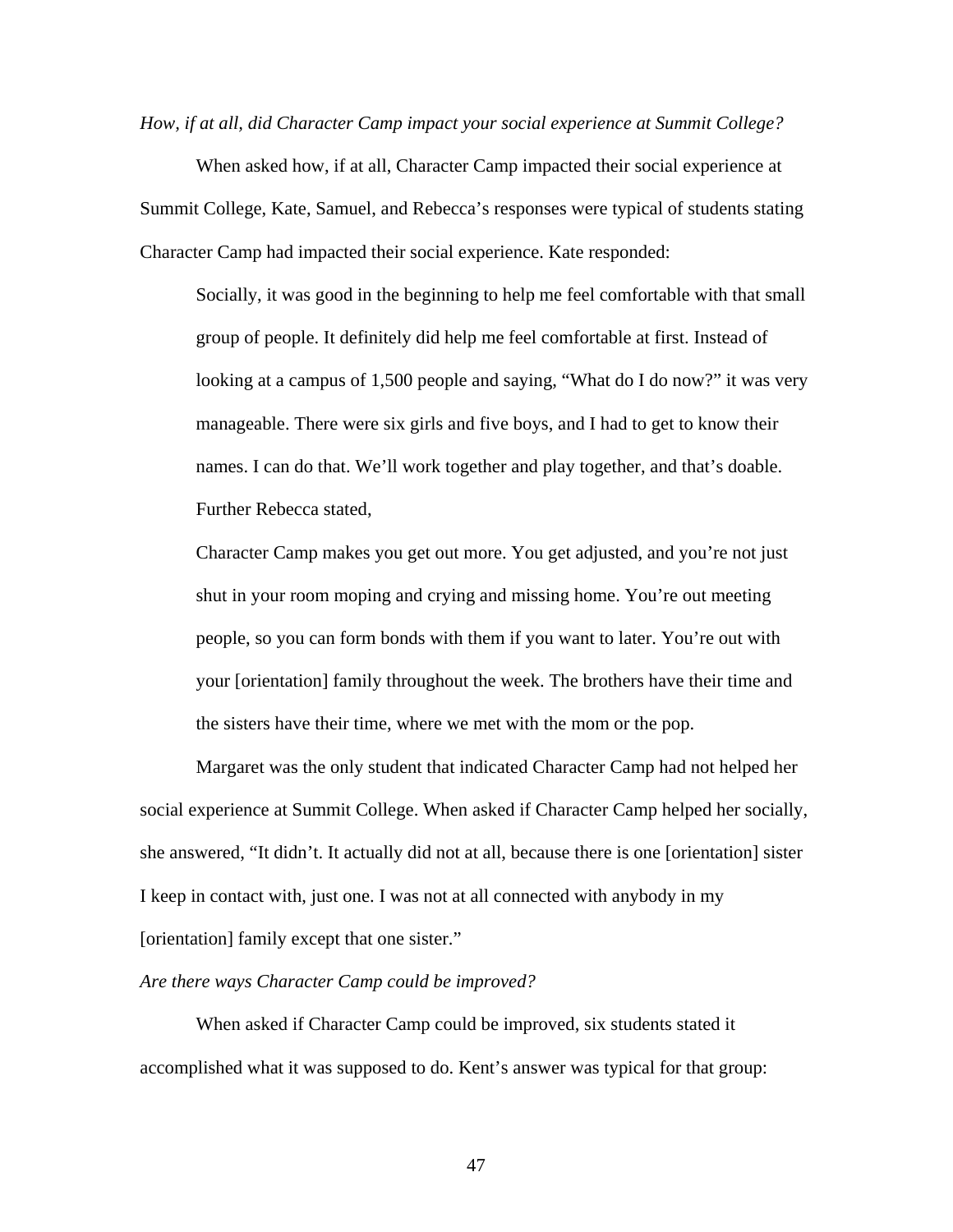I think, honestly, they take care of that every semester. They do a follow-up with the [orientation] moms and pops. They do a follow-up with each student. They do an evaluation. I remember writing out my evaluation when I was a student and they improve on it.

 Alan and Sally requested more free time during Character Camp. Karen and Irving indicated they wanted more time with everyone. They stated how mingling more with the other Character Camp families would have been appreciated. Margaret and Sarah mentioned a desire for something more academic at some point in Character Camp, although they declared they had a fun time.

# *Did you ever think about leaving Summit College?*

 When asked whether they had ever considered leaving Summit, five students said they had considered leaving and seven students said they had not. Kent stated, "Everybody at some time or the other thinks about leaving." The students who considered leaving had a variety of reasons. Margaret said she consider leaving because of "a [biological] family situation." Kate indicated that she had contemplated "going to a different school with a larger music program." Rebecca reported that she wanted to leave when she became concerned about her academic major.

I put a lot of stress on myself for knowing a major. You're trying to pick one, and it's for the rest of your life; what do I want to do the rest of my life. You really don't know what you want to do for the rest of your life. But the summer came pretty fast that semester, and I took a semester to think about it.

During the interview Sarah shared two instances when she had considered leaving: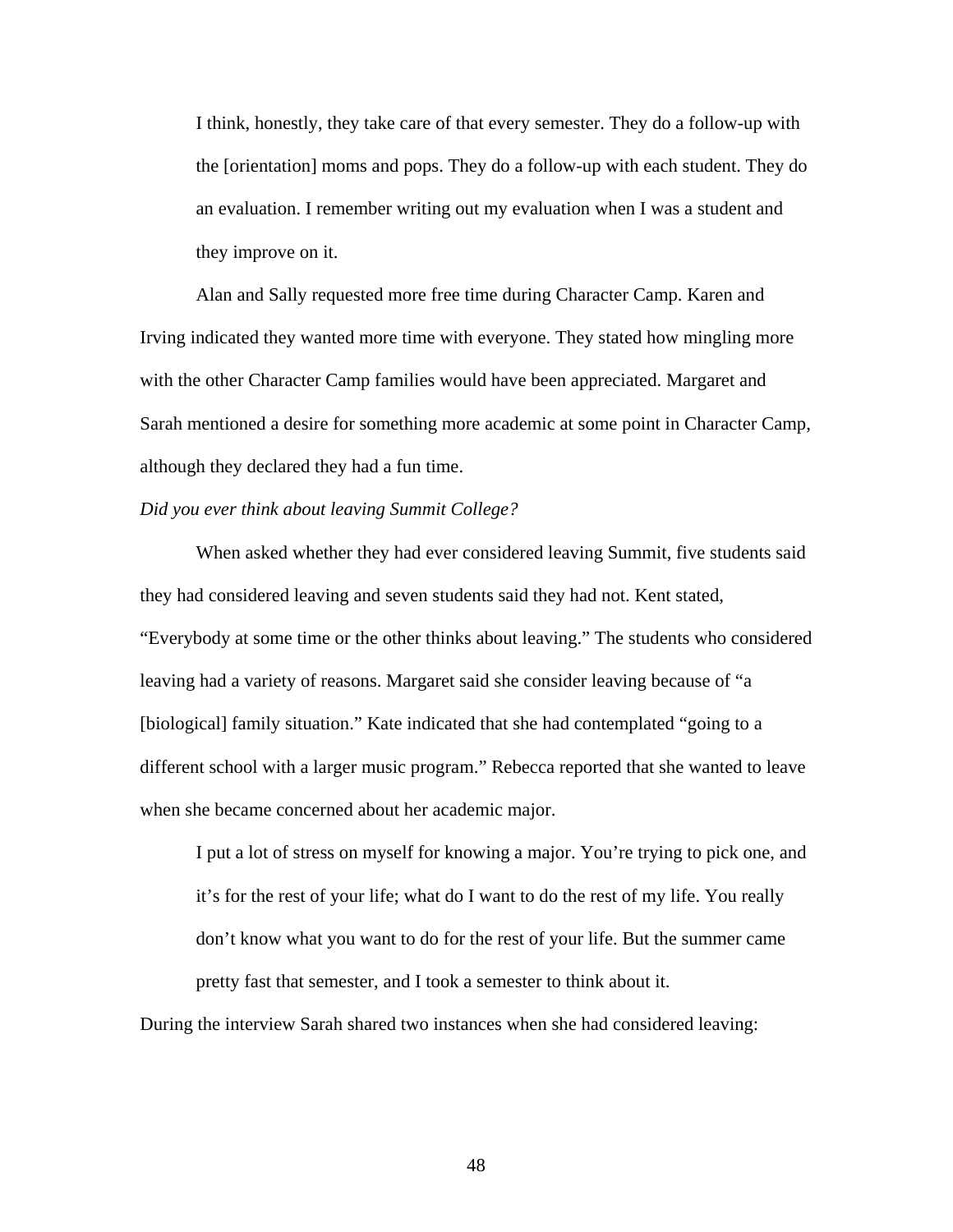Some rules at Summit College are very extreme. I knew the rules coming into college, but of course, sometimes you don't always want to follow all the rules, you know. I don't think the rules were—being 21 years old, I think things should be a little more lax. Like, my girlfriends and I stay off campus on a Thursday, one Thursday. That turned into a big huge deal, and we were going to get kicked out for staying out on Thursday. I was like, this is crazy. That's it, I'm leaving. I'm going to a normal college. And then, I did some soul searching and some praying, and I realized all these rules are for a reason. My [biological] sister talked some sense into me, so I ended up staying. I have two times, actually. I worked in the cafeteria my first semester, and I absolutely hated it. The supervisors were so mean every day. I'd go home and cry the first two weeks, they were so mean. I think I had the worst supervisor. I didn't want to be here anymore. I'm not a baby, I can take things. But that's how bad it was. So I was given a position out of the cafeteria the next semester. I can't do it again, I just cannot do it. I would have to quit, I hated it that bad. So I got moved from the station I was in at the cafeteria to a different station, so it wasn't half as bad. I almost left my freshman year because of the work station, that's for sure.

*What is the greatest need students have or difficulty they face when they arrive at Summit College?* 

Karen and Rebecca mentioned an ongoing struggle that students have with Summit's rules. According to Karen: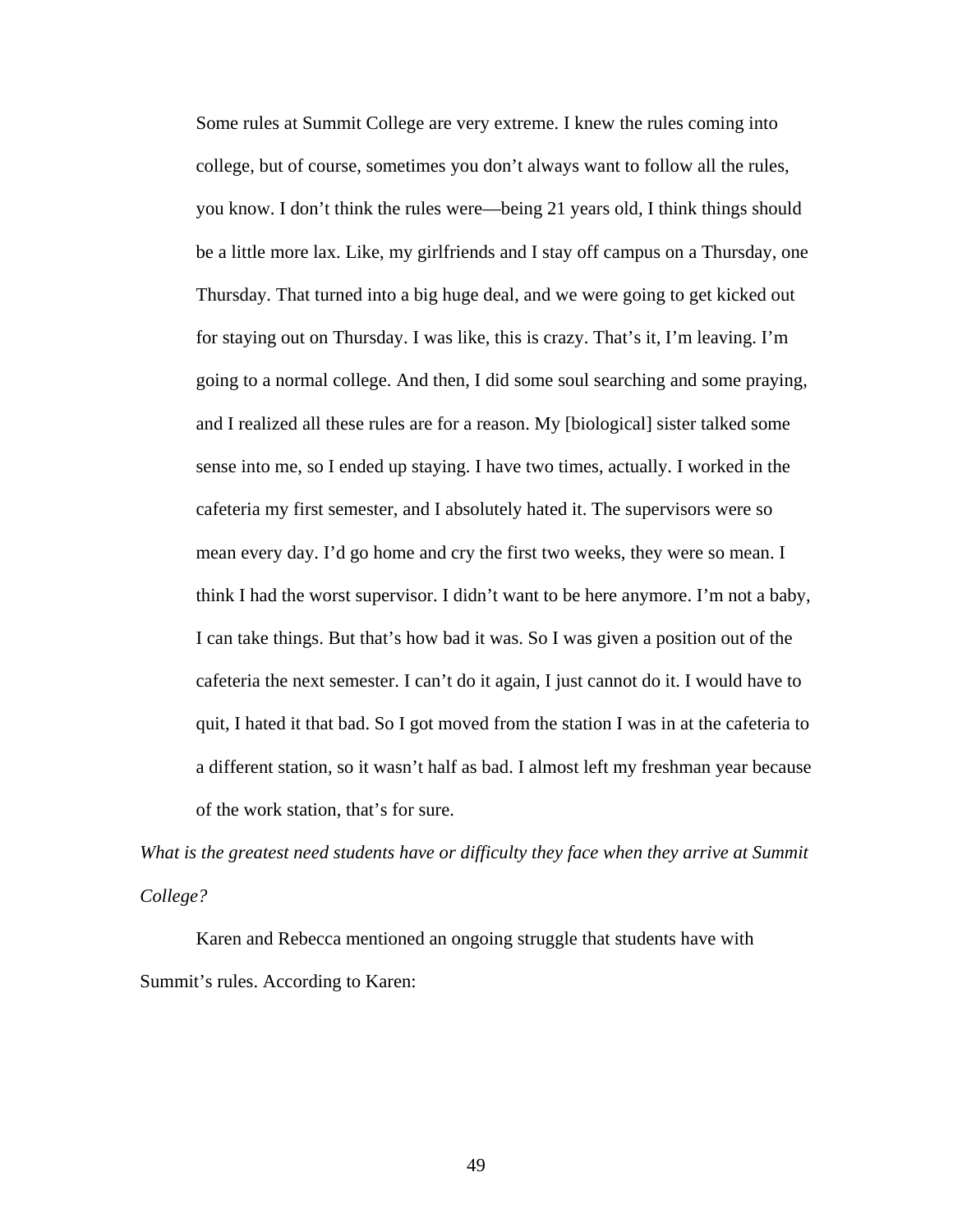A lot of people have difficulty with the rules. A lot of people aren't used to rules in their life, and so they don't want to listen to these rules. I think that is the main reason people leave, if they do.

Rebecca added:

I think that the rules are difficult for some students to face. Not all students were disciplined as a child and that shows up when they come to college and get a lot of rules that are strict. I personally know some students that have had problems with these rules that you are expected to follow and I think it is because they didn't have discipline as a child. One thing to keep in mind . . . every student signs a statement that is kept on file saying that the student agrees to follow the rules of the college and that they understand the consequences to breaking the rules. In answering the question, what are students' greatest needs, Samuel listed three

needs that typified the remaining respondents' answers:

The first need is to get to know people and make new friends because the students will not enjoy the first couple of weeks or months [of college] if they do not know anyone. Another difficulty, [a student] does not know what to major in. Many students come worrying about not knowing their major. Thirdly, I think the students need to feel welcomed and at home by the college faculty and staff.

*Responses of Students' Who Dropped Out of Summit College Can you explain the circumstances surrounding why you did not return to Summit College?*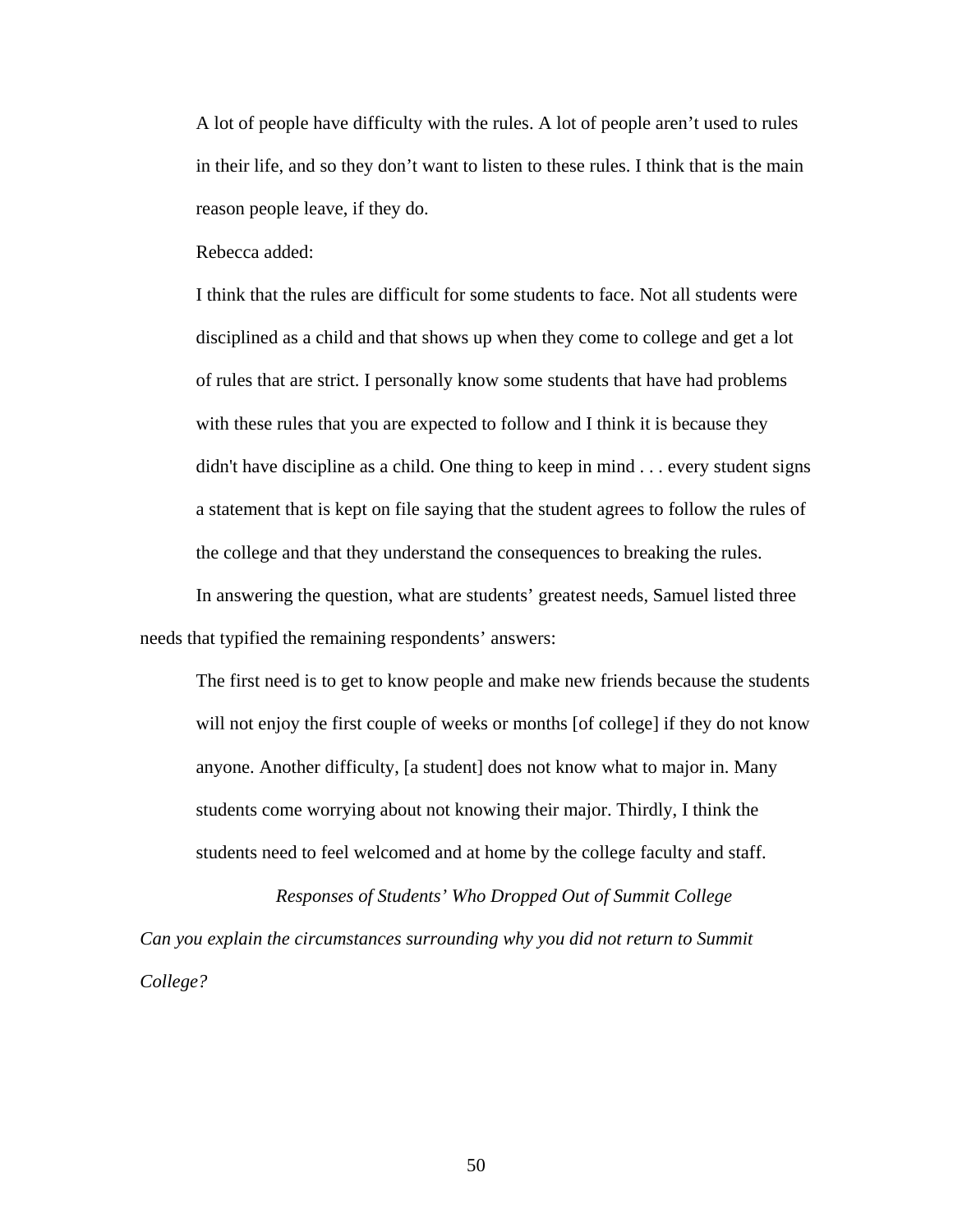When asked why they did not return to Summit College, three of the four students stated, one of the reasons they withdrew from SC was the area of study decided upon was not offered. John reported:

I couldn't fulfill the graduation requirements that I wanted to, because they didn't have an adequate program. They didn't have any program, really. I wanted to find a place that did have a program, so I wouldn't have to treat it like it was a graduate college.

William stated:

There were a couple of different factors. The area of study that I wanted at the very beginning was not offered by the college, and I decided not to settle for just a business degree, which is basically a blanket degree. I decided to move out and finish at a different college. That, and family life—it was a far commute.

 Amelia added, "I switched majors, and they didn't have the major I wanted. I could have done independent study, but I figured I could do more good at some other school."

 The fourth student's reasons included another institutional deficiency—no football team. In addition, Robert said he missed his home church: "I like being involved in the church in another city where my father was pastor."

*What experience(s) most impacted your stay while at Summit College?* 

When this group of students was asked what experience(s) most impacted their stay at SC, all four answered, "the people". William answered:

You meet some of the best friends you'll have the rest of your life at college. The relationships I built with a lot of people I met in my freshman and sophomore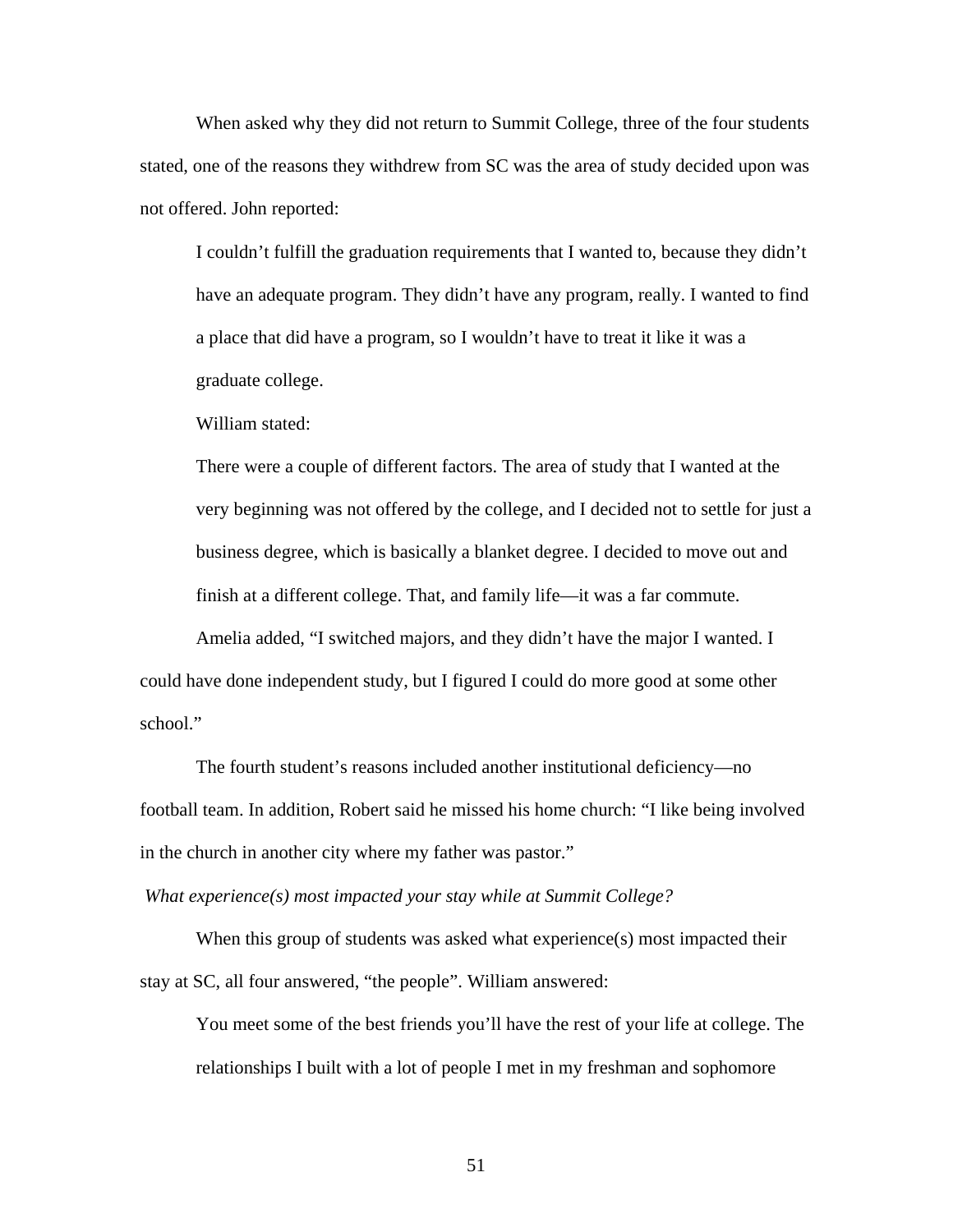years and developed those friendships, because you're in such close contact with them. You take classes with them; you're suitemates with them, that sort of thing.

 John added, "To tell the truth, I think it was the tight-knit, close camaraderie that I had. The people that I got set up with from the beginning, I really enjoyed." Amelia stated, "The people I worked with, the people I lived with, I absolutely fell in love with them. I really got to know a lot of people here. And it was the people that kept me here for so long."

#### *Do you see Summit College as being different from what you thought it would be like?*

 When asked if they saw SC as being different from what they expected, students gave diverse responses. Amelia stated:

The fact that I went to Character Camp was a big, big deal, because normally everyone goes into college not knowing anybody; they're left on their own. At Character Camp, you had an automatic family of eight to twelve people who you were with day and night, every day for a week. You had people who knew what they were talking about, that got you everywhere you needed to go, got you all the papers you needed filled out, in order, so that you were ready to start class on the first day. You weren't out on your own at first. They treated you like a high schooler who's never been to college who didn't know what they were doing, which is exactly what we were.

John reported:

Yes and no. It was different because when you read about it (this isn't going to make it sound the best, but whatever), and when you talk to people about it especially in your interview, I was ready to get down to business working. My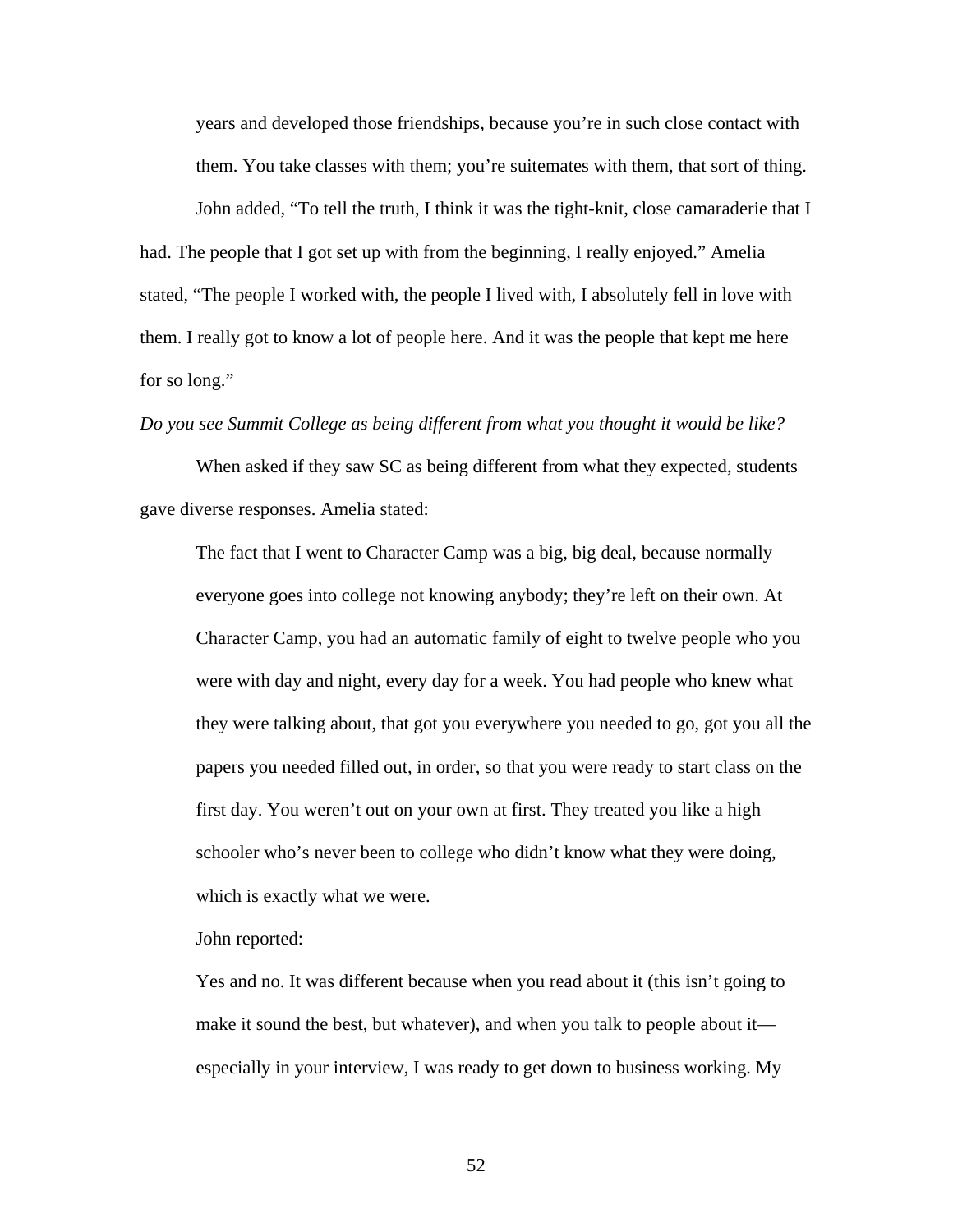first day, I was ready to work my butt off, however long I was there. They call it a work week, so I figured it was going to get there and work eight hours, nonstop. I was in landscaping. But I found out that people who have been there before have been taught by people before them, and it's not that they didn't get the job done, it's just they didn't really work all that hard. So that kind of changed my thinking.

 Robert stated, "No, sir. I had two siblings that had gone there before me. I pretty much expected what it would be [like] going in. I knew what to expect."

#### *What do you remember about Character Camp?*

 When asked what they remembered about Character Camp, Amelia, Robert, and William gave similar answers. Amelia stated:

All the activities. We had activities every day. We had to think of a group name; we had a group number. We thought of a song for every day. All the groups would come together in the auditorium. The Character Camp family, like your mom and pop, prepared for you to come. They got you presents and made posters for you. They knew who you were before you got here. We had activities every day. We did things in the town and got together with other [orientation] families who were friends of our Character Camp mom and pop. We networked with everybody. We got to know everybody during all the interactive stuff. Robert reported:

Just you were always with the people that were in your families, and you did things as a group, and everyone was together. They really got you involved. They really got you plugged in good. They got you meeting people, was the main thing. People you could study with later on down the road. People you could have fun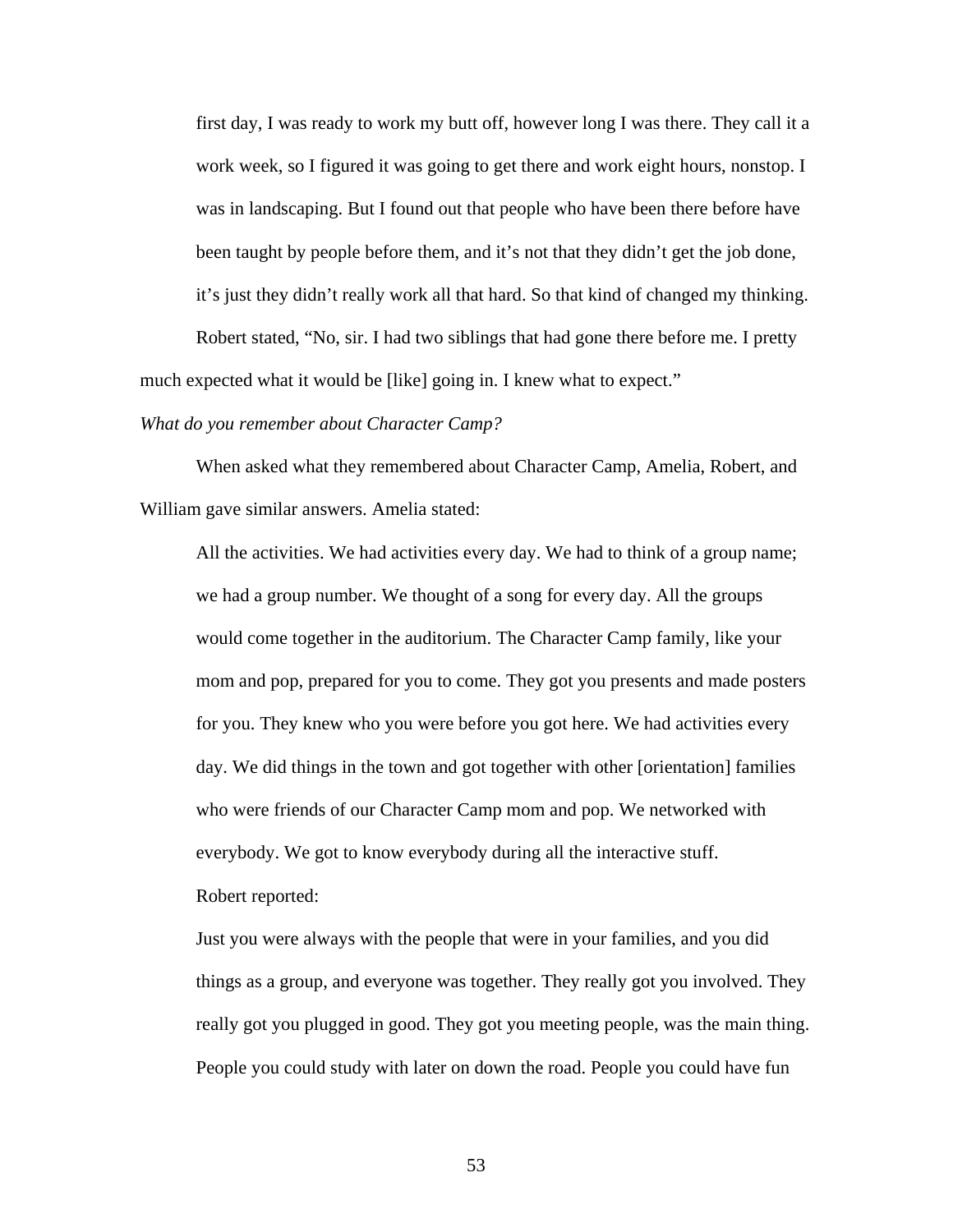with, obviously, because you want to have friends. Meeting people was the big thing that really helped me and is helpful to kids at Summit College. William added:

Character Camp brought you out of your shell. When you first come in, you don't really know anyone. You don't know who anybody is. You don't know what to expect. They got some of the most real people; they call them [orientation] moms and pops. They designate them to [orientation] families with one guy and one girl upperclassmen, with a group of 12-14 underneath them. They did a whole lot of crazy fun things, a lot of different activities. They had us do an obstacle course, where you had to come together as a team to be able to make it through. John elaborated about his memories of Character Camp this way:

 Probably being pushed to do things that I wouldn't want to do, necessarily, because I thought I was cool. This is the type of stuff people do in church camp. We still have to do this? We graduated high school and this is what middle schoolers have to do. I remember that we were kind of forced to do things that made you—not lessen your self worth, but kind of brought you down a notch. You were put in a position that was outside your comfort zone, no matter who you were. I remember Character Camp was a lot more like a seminar. They had etiquette classes. They had rules to go over, because there are a lot of rules. I remember sitting a lot and watching a lot of stuff and getting kind of tired but not being able to sleep. Not because it was so boring, but just because I remember having to actually listen and hear all about the college, because they give you history classes, which I think are really important.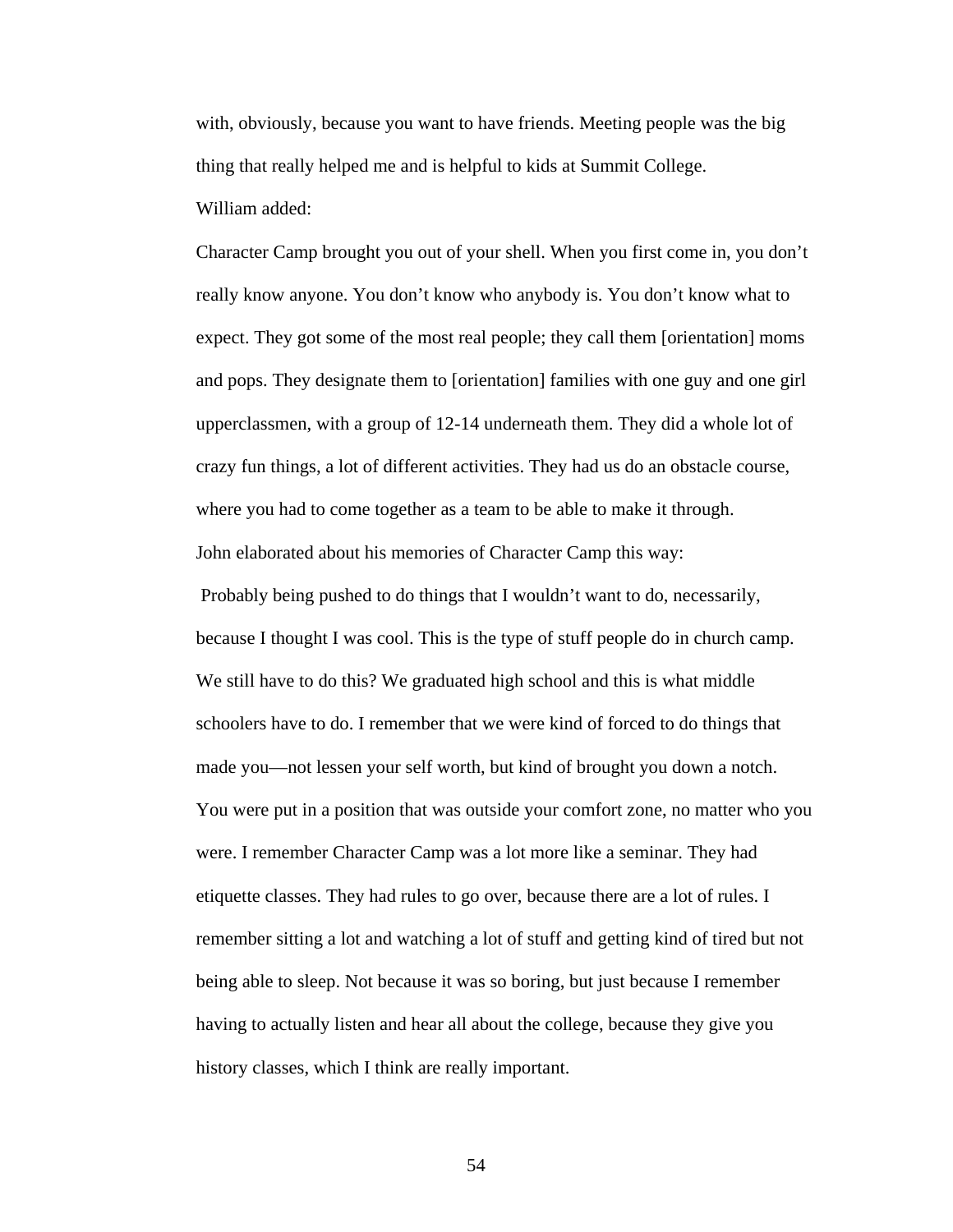# *Were any goals for Character Camp mentioned during the orientation?*

 When students were asked if the goals for Character Camp were stated during the orientation, William and John stated that they did not remember exactly what the goals were. In contrast, Robert and Amelia recalled Character Camp goals. Robert reported:

They want you to build character, and they want to help you be ready for college. Maybe not people like me so much, who had siblings that have been there. They just say, "Hey, our college, this is what we're about." And Character Camp is led by juniors and seniors at the college. They take you through and say things like what happens if you get—they do case studies with you and tell you what happens if you get caught with this or that, because there's a lot of controversial rules down there. People might say, "Why do they have that rule?" They go over things like that. That's a big reason, and obviously to get you plugged in and meet a lot of people.

When asked about the goals for Character Camp, Amelia stated:

Yeah, they did. They mentioned them a lot in the big group time. The goals were pretty much to help you meet people, and help you get acquainted with your class schedule, your work schedule, and where everything was. They knew all the buildings, what type of classes were in what buildings. Really that was the goal, to get you acquainted with what you'd be doing every day.

*How would you describe Character Camp as a whole?* 

 When asked to describe Character Camp, John expressed Character Camp as "an orientation course that students receive one credit for their required participation." Robert portrayed it this way: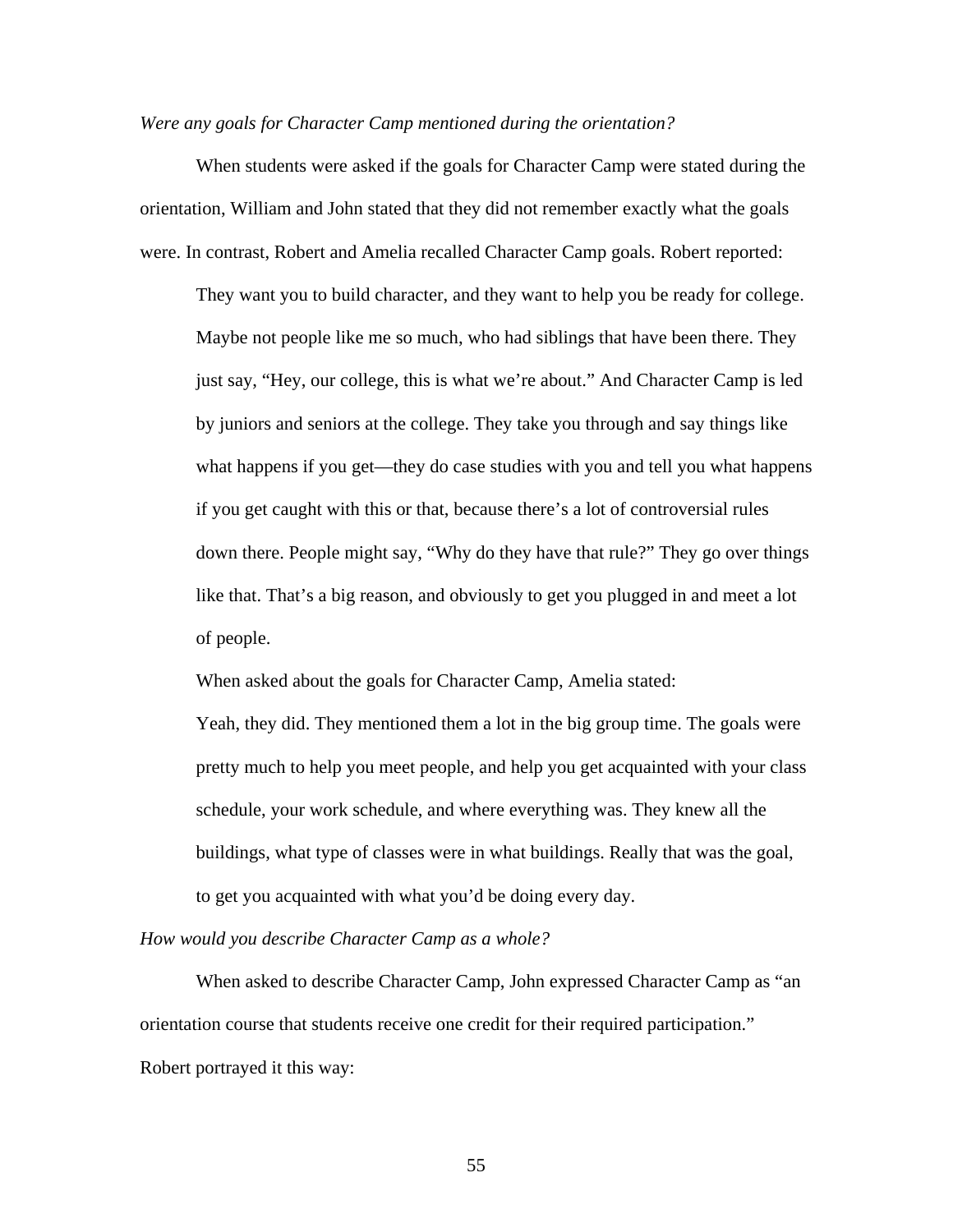I would say it's like a big family with a bunch of kids. For ten days, you're going to be with twelve kids your age, and that's all you're going to be with. Even things like, if you have a girlfriend, it's going to be hard even to talk to her very often, unless she's in your [orientation] family. When you're in Character Camp, it's your [orientation] family and that's it for ten days.

Amelia stated:

Character Camp is a place where you get introduced to a [orientation] family of people. Most of them are just like you, and your two group leaders are going to introduce you to everything you need to know, and they're going to make it fun. *How, if at all, did Character Camp impact your social experience?* 

 When asked about the impact of Character Camp on their social experience William, John, and Amelia stated, that it had helped them develop friendships. William expressed how Character Camp gave assistance in establishing his initial friendships.

It helped start it, without a doubt. If you ever start a new school, you're the new person, and you walk into an open cafeteria, you have no idea where to sit. But Character Camp gave you a group of people to go in and start with. Whether you carried on all those friendships—it helped break the ice from the beginning. If you have something you need to talk about, you have people to talk to. It kept me there longer, because it was the people that kept me there—because of the friendships that I made. They were like brothers to me. We still call ourselves brothers now.

Robert added: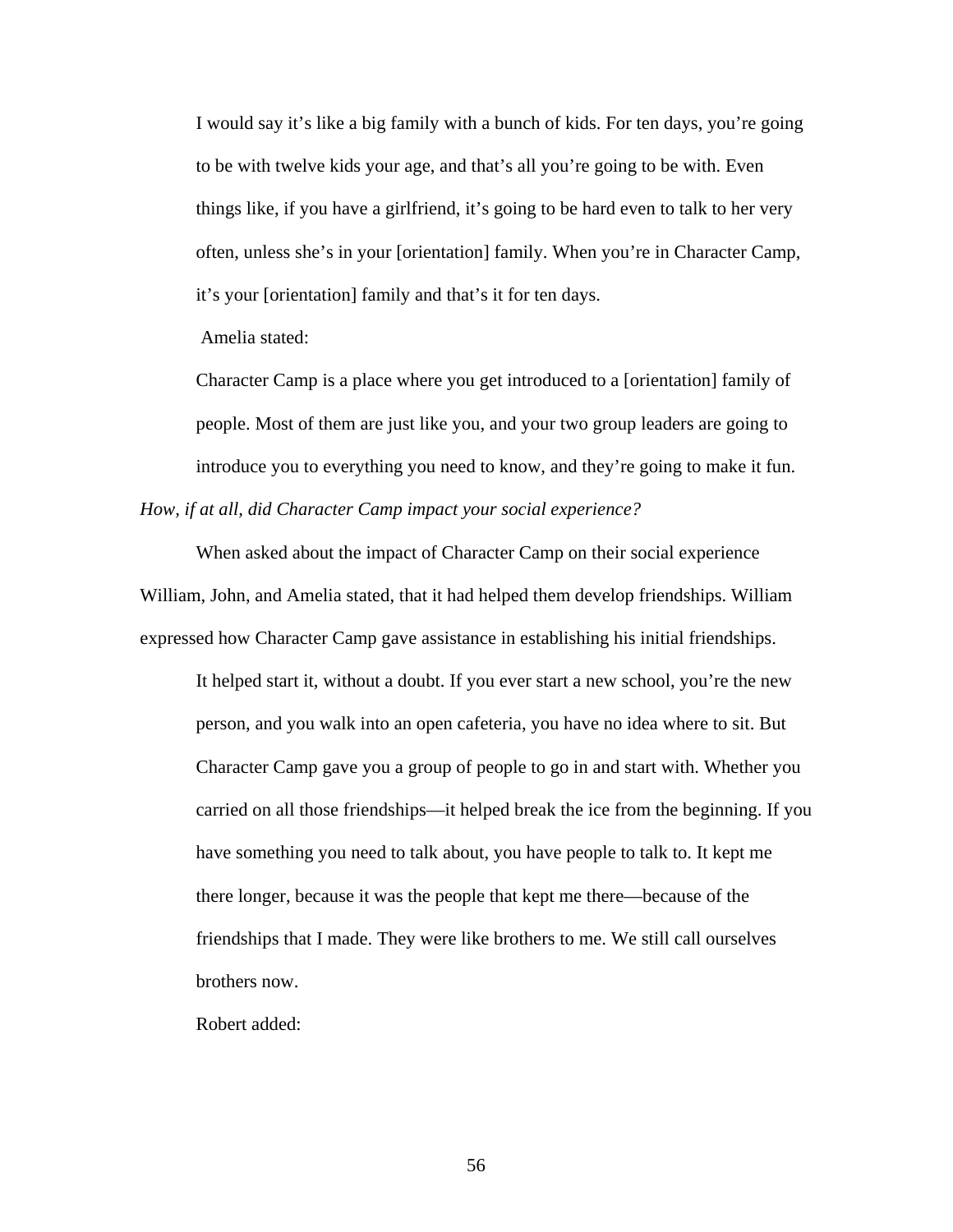It impacted it in a big way. Like I said, my best friends were in my [orientation] family at Character Camp. Those friends—I have three or four of them that I still talk to now, and I haven't been there for a good year. Socially, when I went to class, I saw kids in my family [orientation family]; I sat by them and studied with them. And obviously, I made other friends too. But the easiest ones to talk to in the first couple weeks were the Character Camp family. Socially, it did impact me in a big way. It got you talking to people, and it broke the ice, so you didn't have to go and make friends. You already had friends. You could make more friends if you want to.

Amelia illustrated the impact of Character Camp this way:

If I didn't have Character Camp, I wouldn't have known anybody. It introduced me to my first group of friends. And even though after a while, we all went our separate ways, they were the first people I knew. We got to be friends really quick. Most Character Camp families will still sit together at lunch and stay the same group for months after Character Camp is over, until they really start to branch out into their majors and things like that. So really, your freshman year, that is your group of friends.

#### *Are there ways Character Camp could be improved?*

When asked how Character Camp could be improved, two students, John and Robert had no suggestions, but the other two former students did. William requested less rigidity, more freedom, and time to sleep. He did state, "They do a real good job screening the [orientation] moms and pops. They're usually just really fun, real people.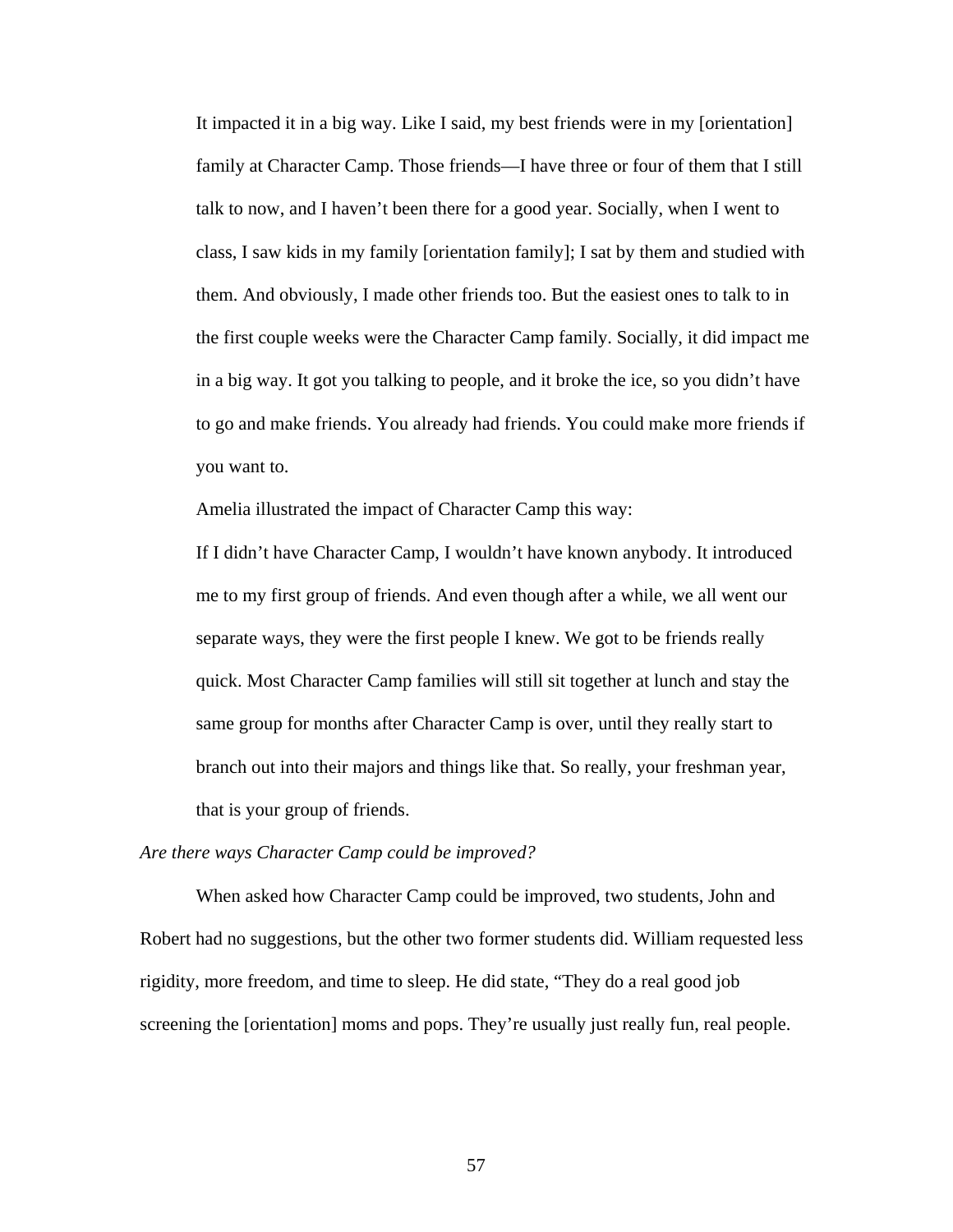So keep that up. I think for what it sets out to do, it does a pretty good job of it." Amelia enjoyed Character Camp, but she suggested:

I had a blast at Character Camp. Maybe have a little bit more time to explain where things are. The first week is pretty chaotic, trying to find out where to go for class registry, where to get all that, student ID photos, financial aid. It would be a little bit more helpful if it was more organized. Maybe a little bit more structured that way. That's the important stuff, that's the stuff you worry about. Is everything paid for? Is my loan coming through? Have I gotten my picture? Am I registered online? All that stuff.

*What is the greatest need students have or difficulty they face when they arrive at Summit College?* 

 While all four students were asked, only three students directly answered the question, "What is the greatest need students have or difficulty they face when they arrive at Summit College?" Each student gave a differing answer. William stated:

I think the greatest need in people's lives is just to feel loved, first of all. They get that in a family. So what they try to do is create a social ring around you to help you feel loved and wanted— fitting in.

John responded:

I think the greatest need or difficulty is very much like coming to any other college. Either you need help finding your social friends, which is what Character Camp is for, or developing the right habits that bring you to success. In both colleges, I had friends that didn't go to class as much as they should. They didn't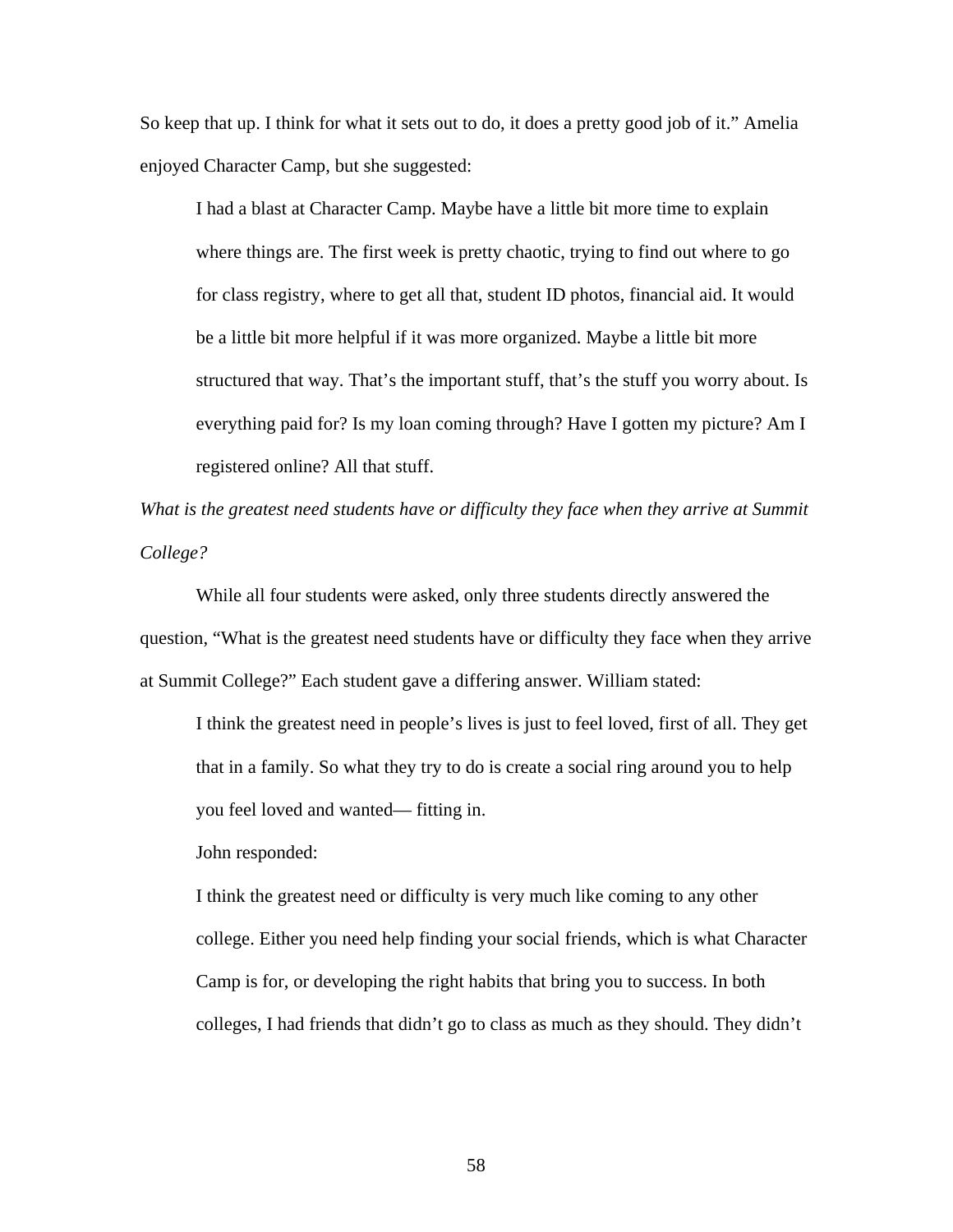really know that they were supposed to do that in order to do well. Some of them were not disciplined enough to do that.

Robert added:

This is different person to person, too, but maybe abiding by all the rules. I didn't keep every rule there. Obviously, I wasn't doing terrible things, but I wasn't doing everything exactly by the guidelines they would want me to do. For a freshman going into Summit College, it's hard because they take away your car for your first year. That's a bummer, but it's for a good reason. They've seen better grades from it. That's something every freshman, or people that hear about Summit College, say, "Man, they take away your car, that stinks." So that's something that would be a difficulty.

### *Administration and Faculty Responses*

# *What is Summit College doing to help students adjust to college?*

When asked what Summit College is doing to help students adjust to college, all eight responded, "Character Camp". Catharine, an administrator involved in Character Camp, gave the typical response:

Character Camp is a program that started a few years ago and has developed over time into a program that gives them an introduction into college, into the work program, the academic side, the activities side. But more than anything else, I think that the Character Camp does for our new student is give them a [orientation] family group, a unit, to identify with. There is someone else on campus that they know when they go to the cafeteria, go to class, and when they start school in the fall. The student that walks in on day one of school, with no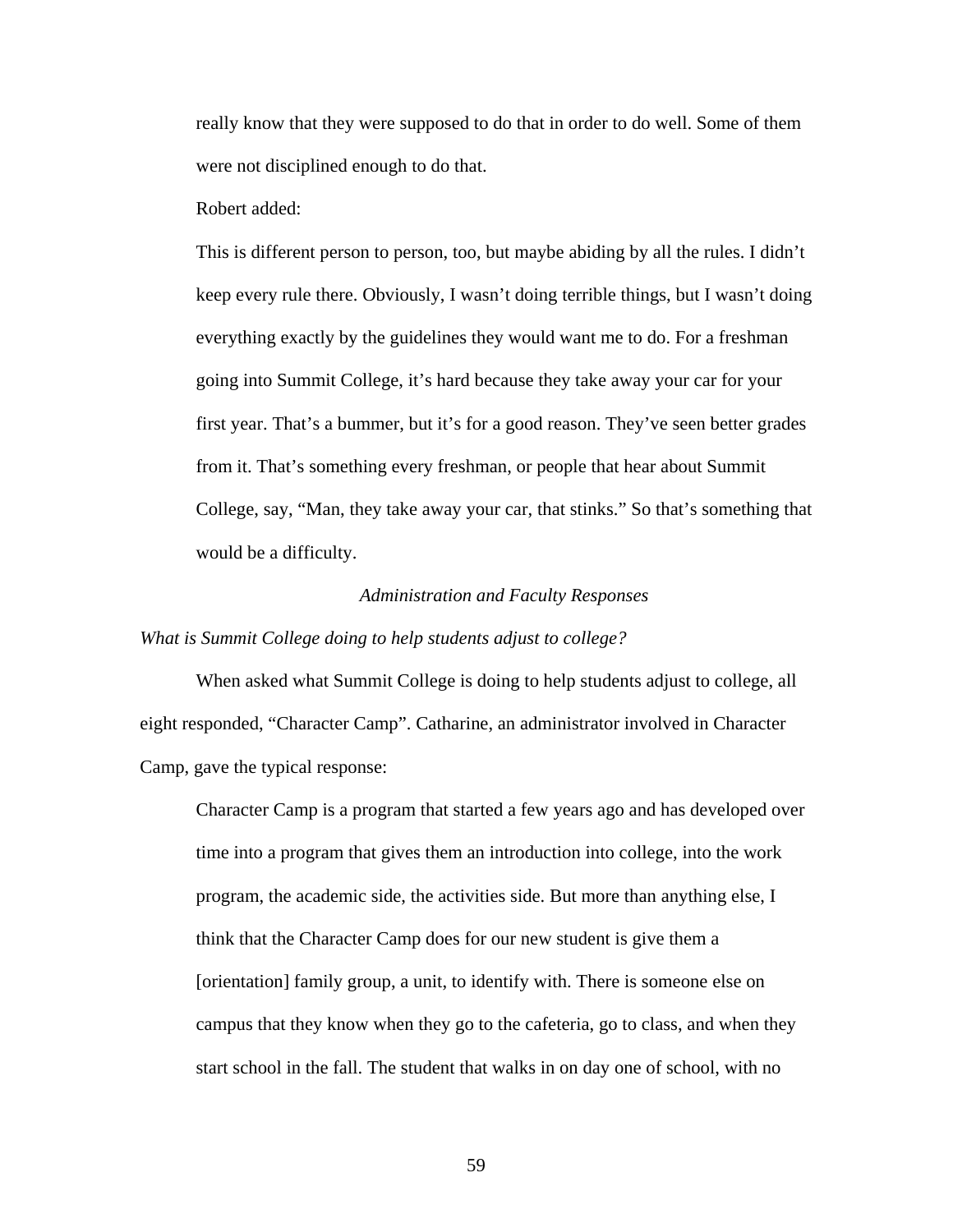Character Camp program, nothing to initiate them to the college, only a few meetings with a few deans, which gives them a system overload to begin with information, which no one would comprehend or keep in their memory. They would go to their room and then start classes and not know a soul. Go to the cafeteria and not have anyone to sit down to eat with that they would know as a familiar face. Character Camp provides that for the everyday student.

 Marshall, a faculty member who was a nonparticipant in Character Camp, added: We are interested in kids basically not getting overwhelmed by the change from home in terms of social aspect. In our Character Camp, they are divided up into [orientation] families, with about 15 kids in each family. Each one of those has what we call a [orientation] mom and a pop which are male and female upperclassmen. Of course, during those two weeks, they do everything together as a family. There is a close bond for each one of these kids. Once the semester gets going, obviously school starts and they have other responsibilities and they have work responsibilities, but their families still continue to operate for the entire first year of school. So they have at least that bond with the 15 kids before school even starts. As a result, they don't have quite the socialization problems, plus not only with those 15 kids, but they are here with every brand new freshman and several hundred of them are all together for that two weeks so they all have that in common. Certainly they intermix a lot in terms of their activities during that time as well. Especially a kid that comes in and they are the only one from their home town, and that can be very traumatic for some kids.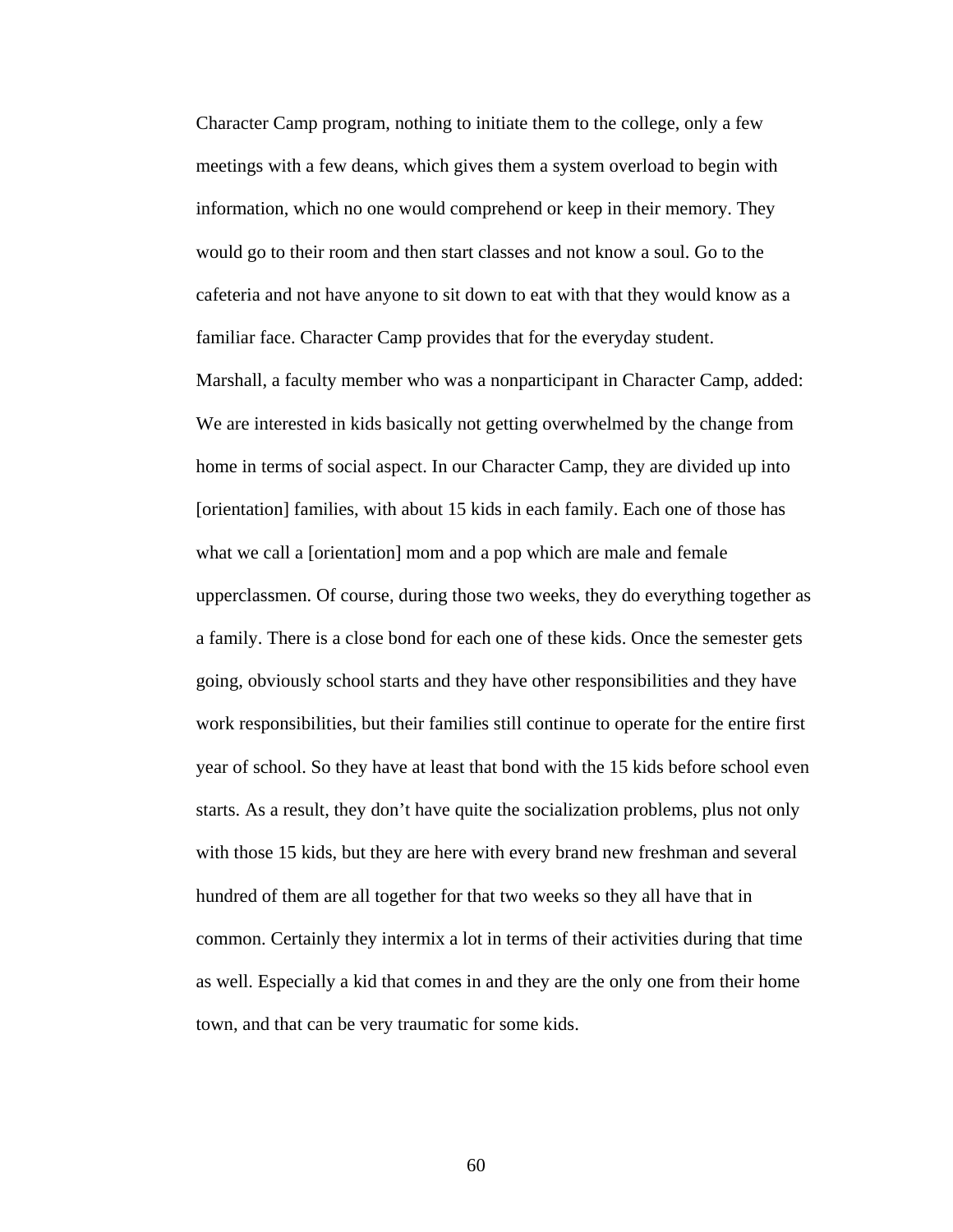# *How would you describe Character Camp as a whole?*

 When asked to describe Character Camp, all but one respondent mentioned family. George and Martha's responses typify those using orientation families in their answers. George, a faculty member involved in Character Camp, described Character Camp this way:

It's almost like a party atmosphere. They do a lot of fun activities, team building activities; they are vibrant, full of energy. There is not really a dull moment. There is a lot of team building, like I said. They are broken up into what they call [orientation] families where they are given an upperclass [upperclassmen] female and male to lead, that are known as mom and pop, and then their fellow freshmen are their brothers and sisters, so it is a family and they feel like a real part of a family. It is very exciting.

Martha, an administrator also involved in Character Camp, reported: I usually describe [Character Camp] as an orientation program in which the students are placed in groups that we call families; with a mom and a pop who are upperclassmen, that they learn about the expectations of the college, the essence of the college, and they participate in anything from an etiquette class, to a community project, to a physical tour of campus, to an address by our president. It's just helping them integrate well and to connect with the institution and its values.

 Richard, a faculty member who was a nonparticipant in Character Camp, answered: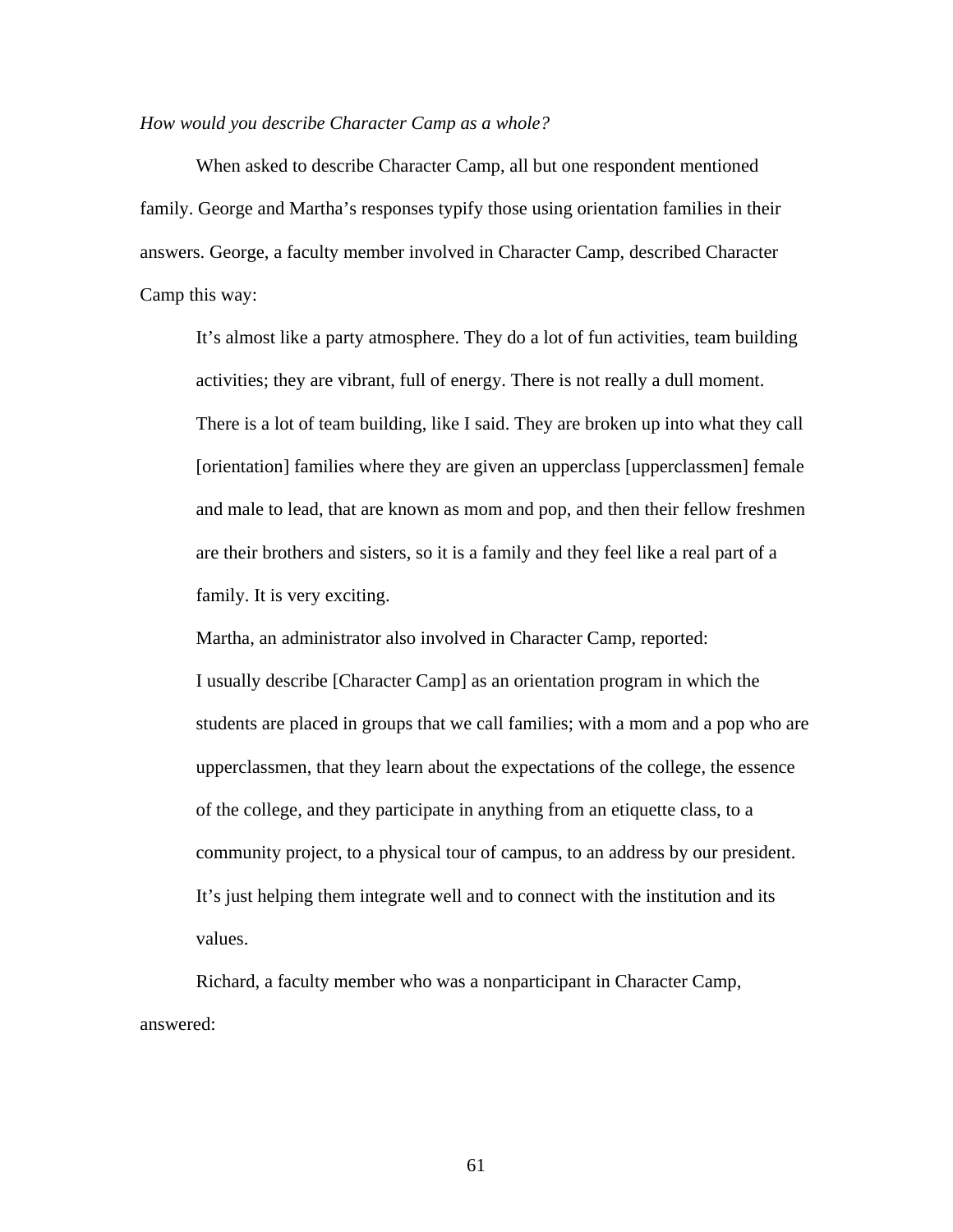[Character Camp] is seven or eight days of intense, I guess you could call it indoctrination, identification of what we are and what we try to be here at the Summit College. A lot of meetings, actually, there is some community service that is involved in it. Also there are a lot of social activities. They get out being a part of our community and visiting some of the things.

# *What are the goals for Character Camp?*

When asked about the goals of Character Camp, Marshall, a faculty member not involved with Character Camp, stated, "Assisting the acclimation process so students are ready to start." Two additional faculty members, not involved in Character Camp, had similar responses. Archibald and Richard mentioned "student retention" as a goal of Character Camp. Charles, a faculty member involved in Character Camp, stated that the development of "friendships and having an adequate introduction to the college" were goals that he perceived for Character Camp.

 Martha gave the typical response for administrators involved in Character Camp: Understanding expectations and lining those out very specifically. Learning rules and regulations of the institution, so we don't have any surprises. We are all on the same page. Everybody is getting the same information. But the key is they are getting it from their peers. These upperclassmen are their [orientation] mom and pop, are doing a lot of the communicating, which is very effective.

*How do you see the Character Camp helping students complete their program of study?* 

 When asked how Character Camp assists students to graduate, Elizabeth gave a typical answer for faculty or administrators involved in Character Camp: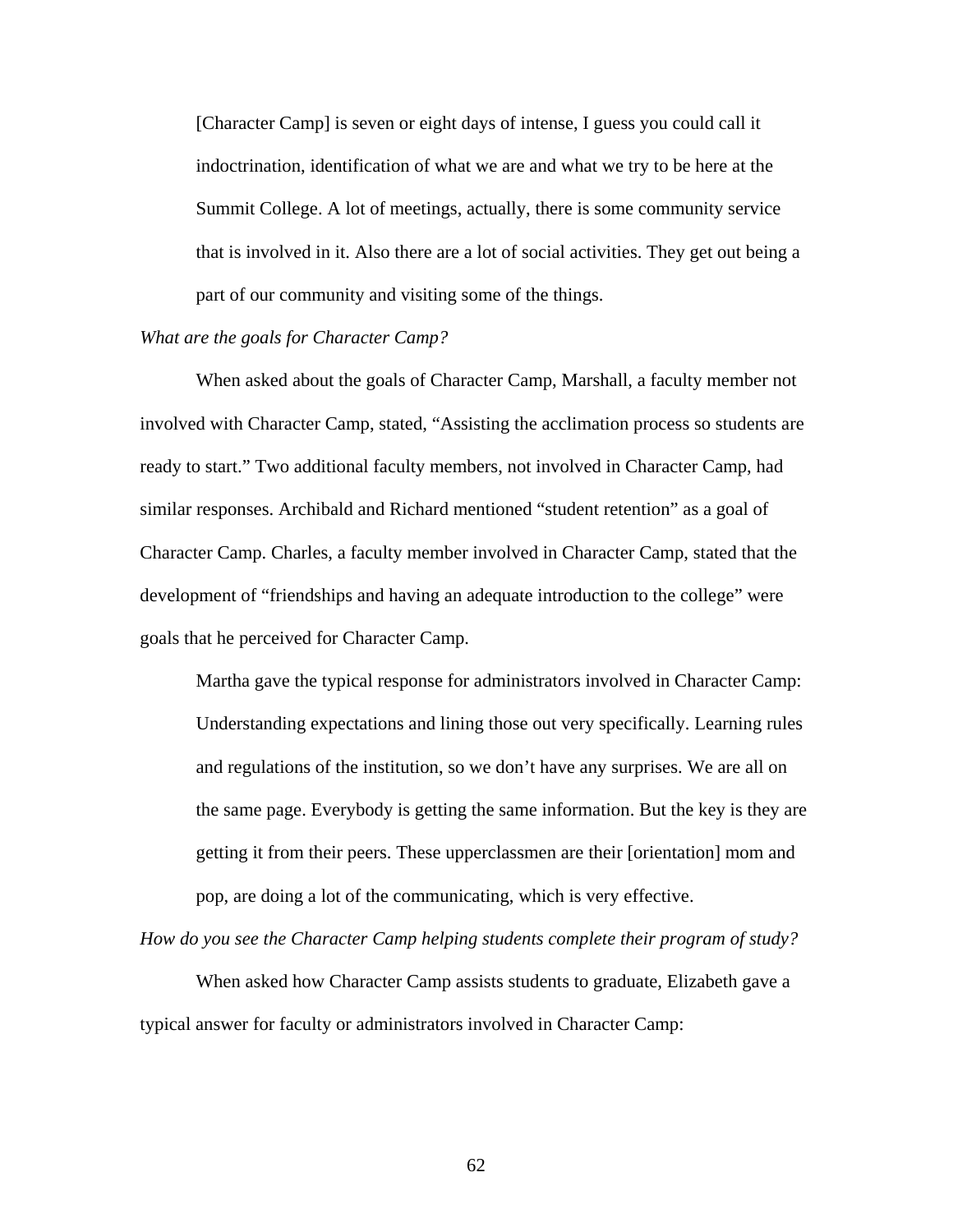You give them those hypothetical situations in Character Camp for example, the character case studies in a situation you might find yourself in. How are you going to handle it? So they get a practice run at just sitting around talking about it, but they have actually thought about it and then when they are faced with those things they still may not make the right decision, but it's not totally foreign to them. I mean, it is like we have made this bridge. Character Camp is helping by virtue of introducing them to the very services that the college provides. If the student finds themselves in a crisis they have a support system via their Character Camp leaders which are known as their [orientation] moms and pops. Even though they have also been introduced to the various student services, they have someone that I would consider more immediate, more on their peer level through the [orientation] mom and pop. There is a support network in place for students. She continued:

The one thing I would attribute to Character Camp, wherein you can say it is an effort toward retention and to a positive campus life is participation: student participation, student involvement, and campus activities as a whole. You basically have no choice but to participate in the activities that your [orientation] family participates in during Character Camp.

 Archibald, a faculty member not participating in Character Camp, stated his response in this manner:

Well, I think this is what happens: I can't base it on any facts, but this is just what I believe happens, is that the role of the [orientation] mom and pop is huge, because those are upperclassmen talking to beginning students about what goes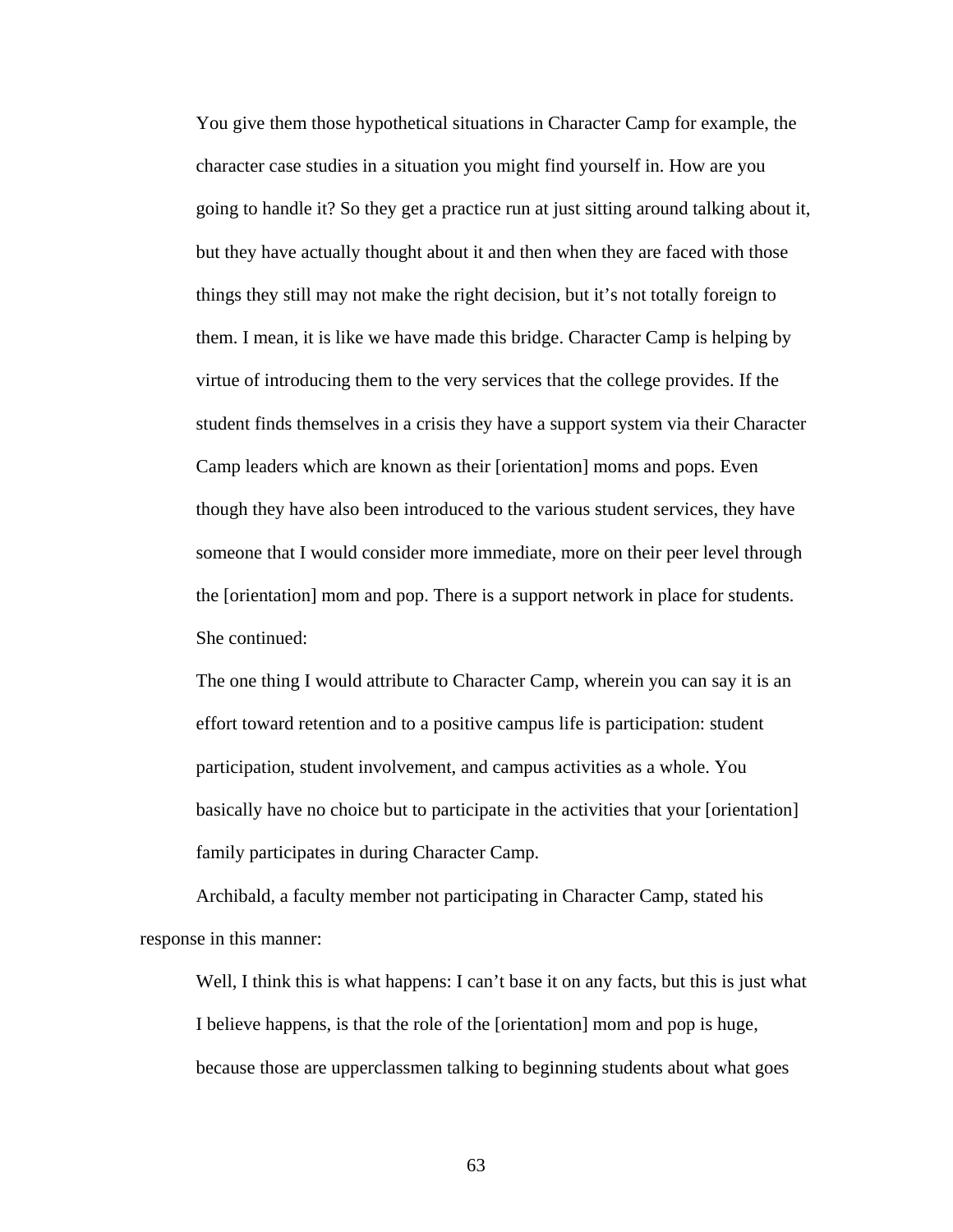on and how certain things happen here. So, as a result, I think that they can give them from a student's point of view, how to be successful and complete their degree program.

Richard added, "It [Character Camp] gets students off to a good start."

# Summary

 In this chapter the findings from the 24 interviews were presented. The 24 interviewees included four groups of respondents. The academic years reviewed were 2002, 2003, 2004, and 2005. The interview questions were directly related to the purpose of the study, which was to investigate how students', faculty, and administrators within a particular liberal arts college perceived a new-student orientation program's effect on students' social integration and retention. Analysis of findings follows in Chapter Five.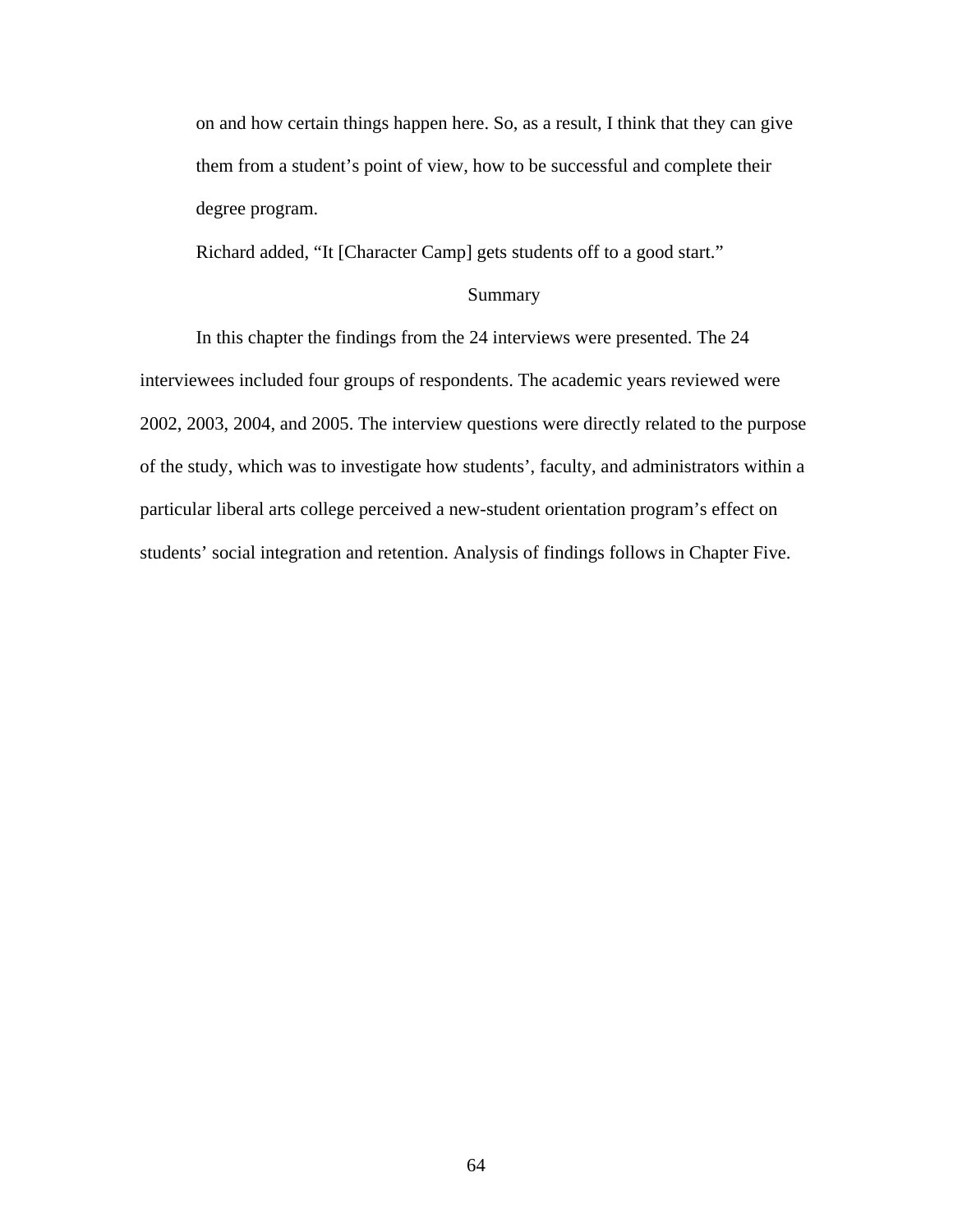### **CHAPTER FIVE**

# ANALYSIS OF FINDINGS

 Chapter Five focuses on themes derived from the interviews with 24 participants selected through purposeful sampling. Interviews followed a written protocol with several open-ended questions designed to elicit participants' lived experiences. When the responses were color coded, all responses were coded even though a response may have occurred while a different question was being asked. Their responses were reviewed to determine emergent themes, which were then categorized into four major themes to investigate how students, faculty, and administrators within a particular liberal arts college perceived a new-student orientation program's effect on students' social integration and retention. The chapter concludes with a summary of the analysis of findings.

## Social Atmosphere

 In recounting their experiences in the orientation program, students spent a significant amount of time discussing Character Camp's social atmosphere. This social setting was conducive to the new students attending Summit College who naturally preferred team or group activities. According to Tinto:

Interactions among students in that system are viewed as central to the development of the importance of social bonds that serve to integrate the individual into the social communities of the college. The social (personal) integration and resulting social rewards which arise from it lead to heightened institutional commitment (1993, p. 118).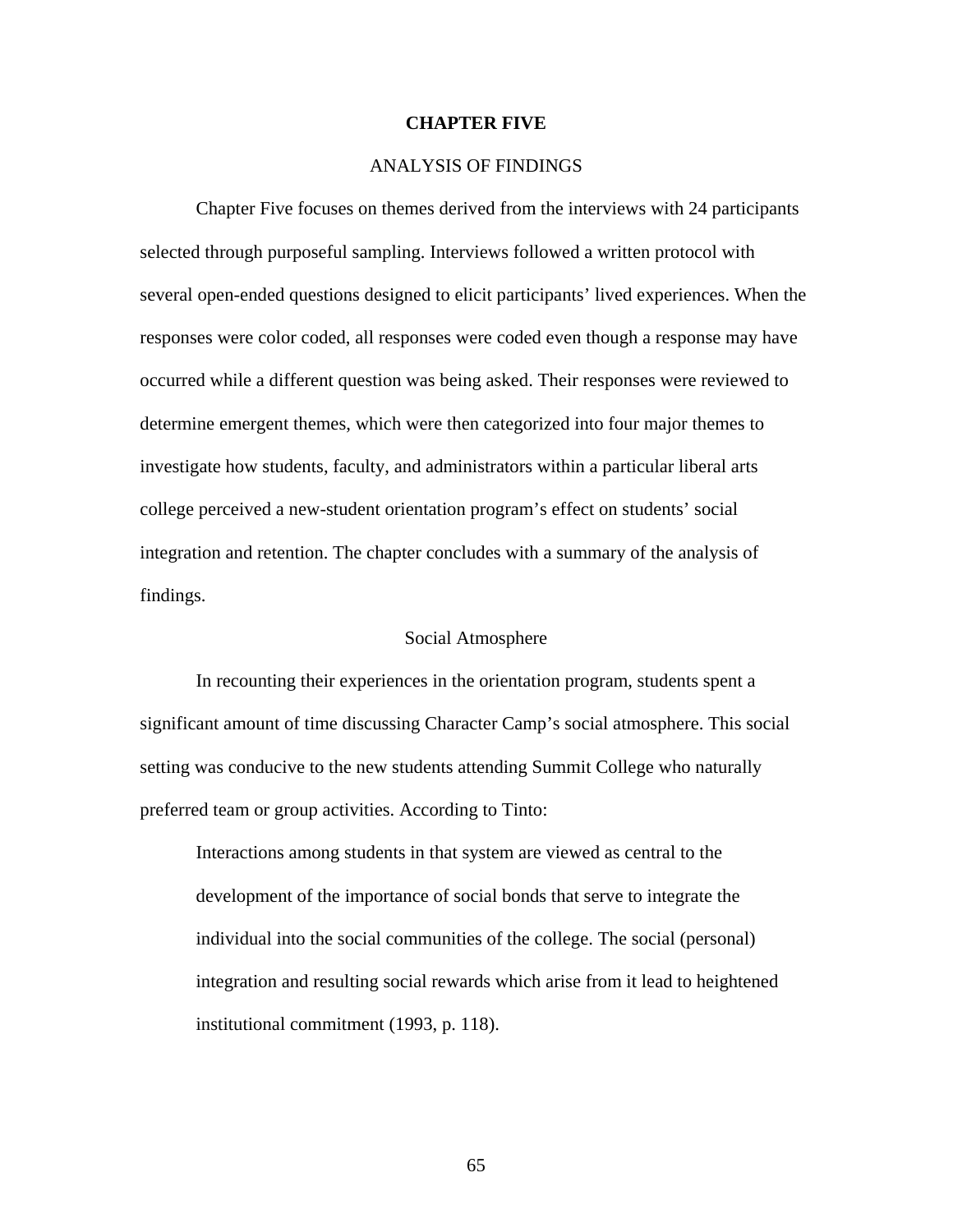Respondents' comments linked to this heightened institutional commitment—retention, were grouped under the topics: environment provided, activities, and required participation.

# *Environment Provided*

 Numerous characteristics were noted in comments regarding the environment provided by the orientation program. They included facilitating interaction, establishing a surrogate family, and fostering long-term friendship.

#### *Facilitating Interaction*

 Students discussed the importance of the Character Camp encouraging contact with fellow students. Several students talked about the apprehensions they and fellow students naturally had about meeting fellow students and how Character Camp facilitated interaction between students. For example, Karen summarized that apprehension and Character Camp's impact:

It's just the fear of meeting new people, but that goes away so quickly. After the first family meeting, you already decide who you're going to hang with the rest of the week. It definitely impacted me a lot. I think it made me know from the beginning that I was going to enjoy college and to not be afraid of being lonely for four years.

 Three of the students stated how Character Camp removed self-imposed barriers to involvement with others. Irving expressed how that occurred: "Normally you don't have multiple people coming up to you asking your name and where you're from. You didn't need to pursue other people right away; they were pursuing you." William reminisced about being placed into his orientation family and then being asked to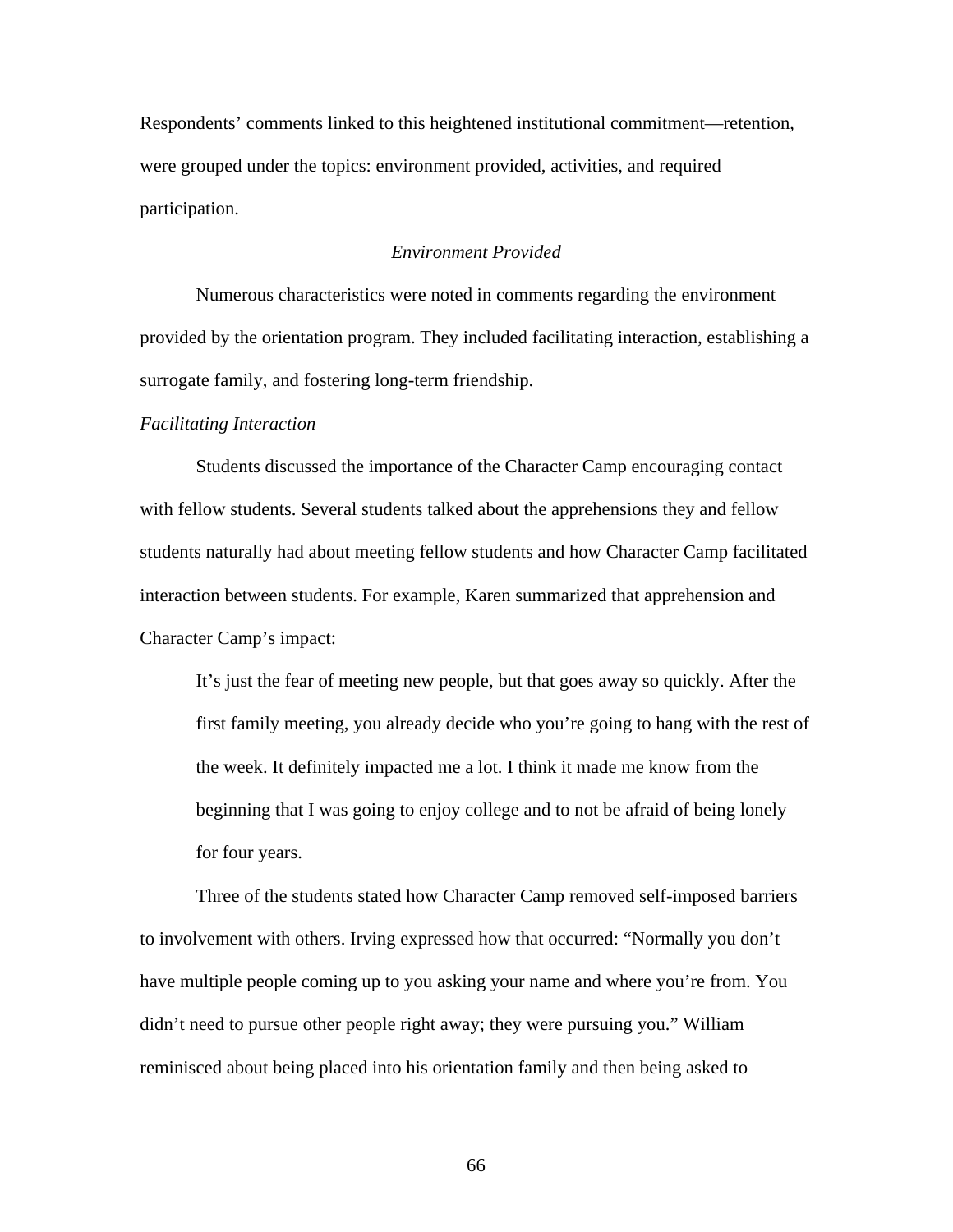introduce himself. He stated, "If you have something you need to talk about, you have people to talk to."

 Faculty also perceived that Character Camp facilitated student interaction. George, a faculty member who participated in Character Camp said, "You have those that lack in those skills and need help in interaction. Character Camp forces them to get involved and pushes them in that direction. It helps them to know they are accepted and we welcome them here."

#### *Establishing a Surrogate Family*

 Most interviewees referred to the small group students were placed in while participating in the initial portion of Character Camp. Students reported they were comfortable with these smaller groups called families. John expressed the pervasive attitude, "That's why they called it families, to give you somebody to lean on." Kate described it, "There were six girls and five boys, and I had to get to know their names. I can do that. We'll work together and play together, and that's doable."

 Irving linked his ability to interact on the size and structure of the family unit. To him, involvement and the resulting socialization were a natural occurrence. He felt involvement was not something at which one labored; "it wasn't work." For him the orientation family context was natural; "it just happened."

 Several students identified the small size of the group allowing close relationships to develop. Karen indicated how this brought understanding within the orientation family and helped students with other relationships. She commented that when her orientation family learned to work well together, it helped them make friends with other families when involved in a large group activity.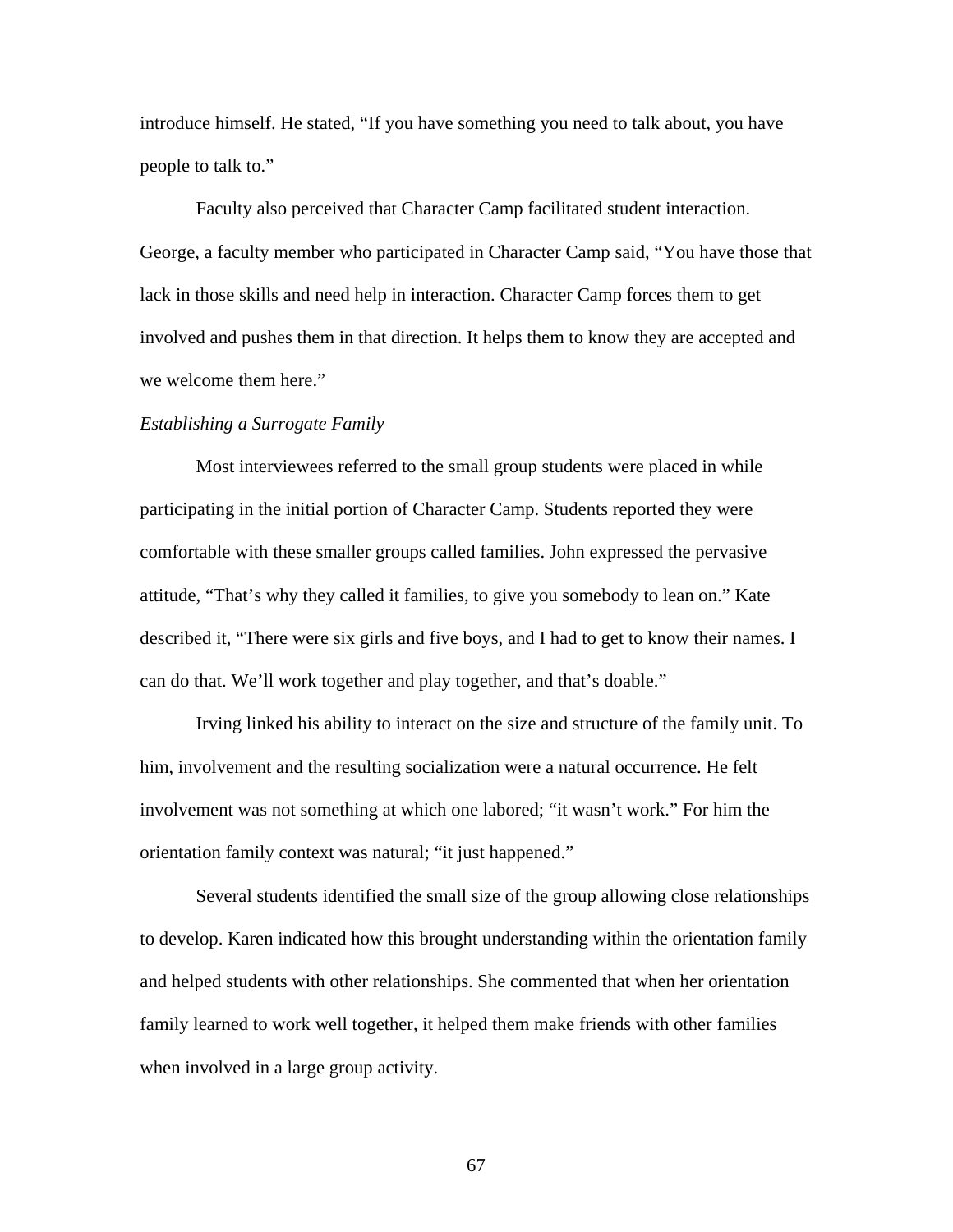Elizabeth, an administrator involved in Character Camp, also commented on how participation within small groups facilitated current and future socialization.

All the walls come down in that little [orientation] family. I mean, it's just like a real family. Sometimes you get along, sometimes you hate each other. When those barriers come down, you are more likely to participate and that transcends outside that [orientation] family.

# *Fostering Long-term Friendships*

 Several students and faculty made reference to the orientation program affecting the development of friendships. Although Kent could not explain how it happens, he described the result as follows:

My social experience here at Summit College was shaped very much by Character Camp. My [orientation] brothers and sisters, one of them actually is still my very, very good friend. Two of them are still my very good friends to this day. I don't know if that is just how it happened, like I would have become friends with them anyway, but I got to know them very well during Character Camp and they are still two of my best friends and probably will be in my wedding coming up.

 Describing their experiences, Charlotte and Sarah, specifically credited their orientation families for enduring friendships. The taking of meals together with their orientation family, acknowledging an orientation family member met while crossing the campus, and just hanging out together were just a few of the circumstances students attributed to taking pressure off them and allowing them to build lasting friendships. Irving, in continuing to express the positive sentiment of other students noted, "I met my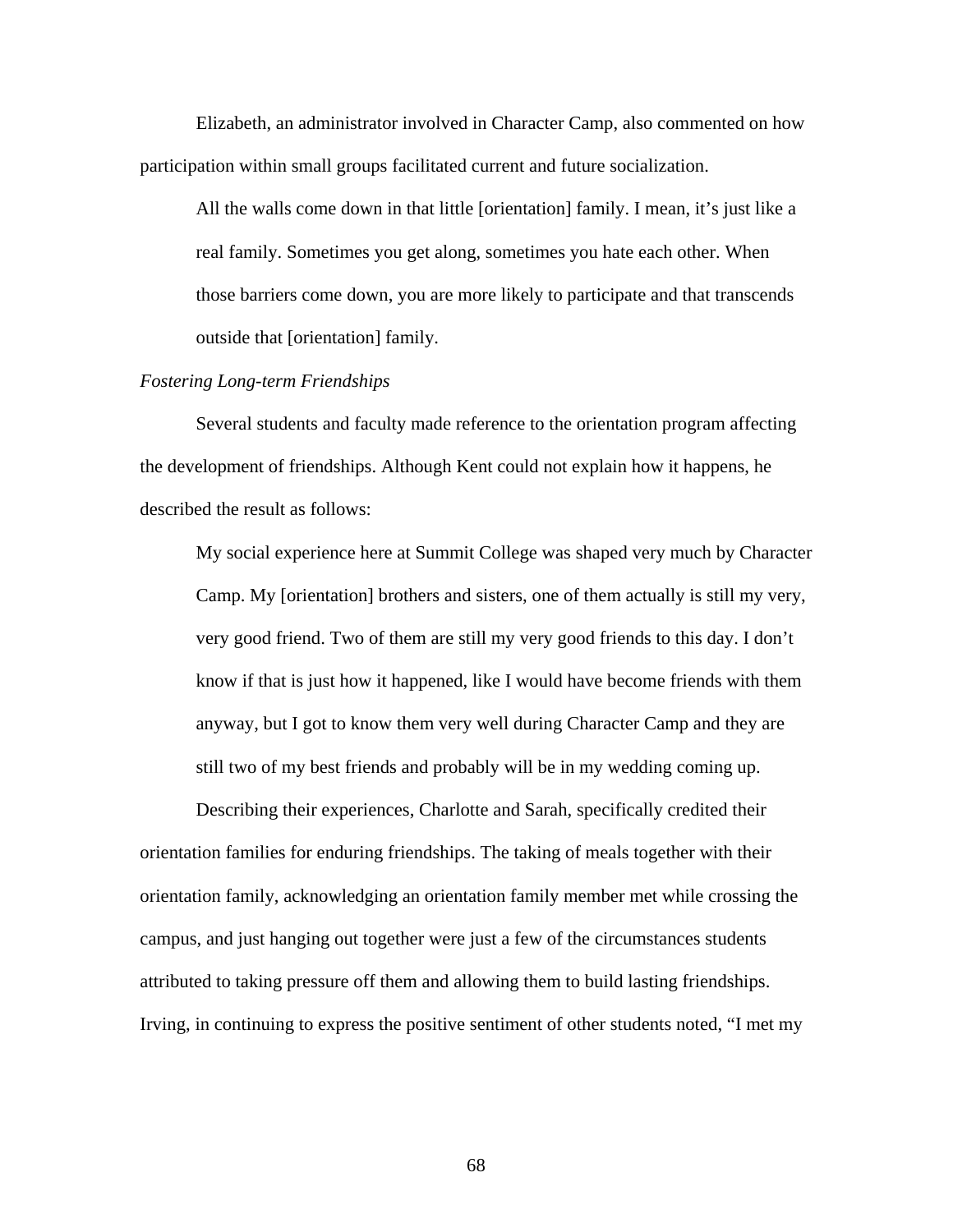best friend who is now my roommate and has been since my freshman year. I met him the third or fourth day of Character Camp."

 Faculty and administrators were not oblivious to these outcomes. Faculty member George, a participant in Character Camp, stated it this way:

I know during their freshmen year they refer to each other long after Character Camp is over, as [orientation] brother and sister and mom and pop. They have [orientation] family reunions throughout their college career. I think this sets up some long-term friendships and long-term relationships. Right off the bat it establishes an atmosphere of loving, caring, and giving.

 Although most students, including all four students who dropped out of Summit College, felt Character Camp created an environment for lifelong friendships to initiate, Margaret and Sally were the exceptions to that belief. Margaret's responses were usually neutral or negative in reflecting upon her own experience during Character Camp. She described the friendship aspect in this manner: "There is one sister I keep in contact with. Just one. And I was not at all connected with anybody in my [orientation] family except that one sister." Sally, although extremely positive about her overall experience at Summit, indicated "I didn't end up making my real strong group of friends from Character Camp, but it made me feel so much better going into school, knowing that I'd already been here for ten days with other people."

# *Activities*

 Common to most students' experience and involved administrators descriptions were the positive comments given in reciting what they actually did during the orientation. Many of the most positive responses about Character Camp were about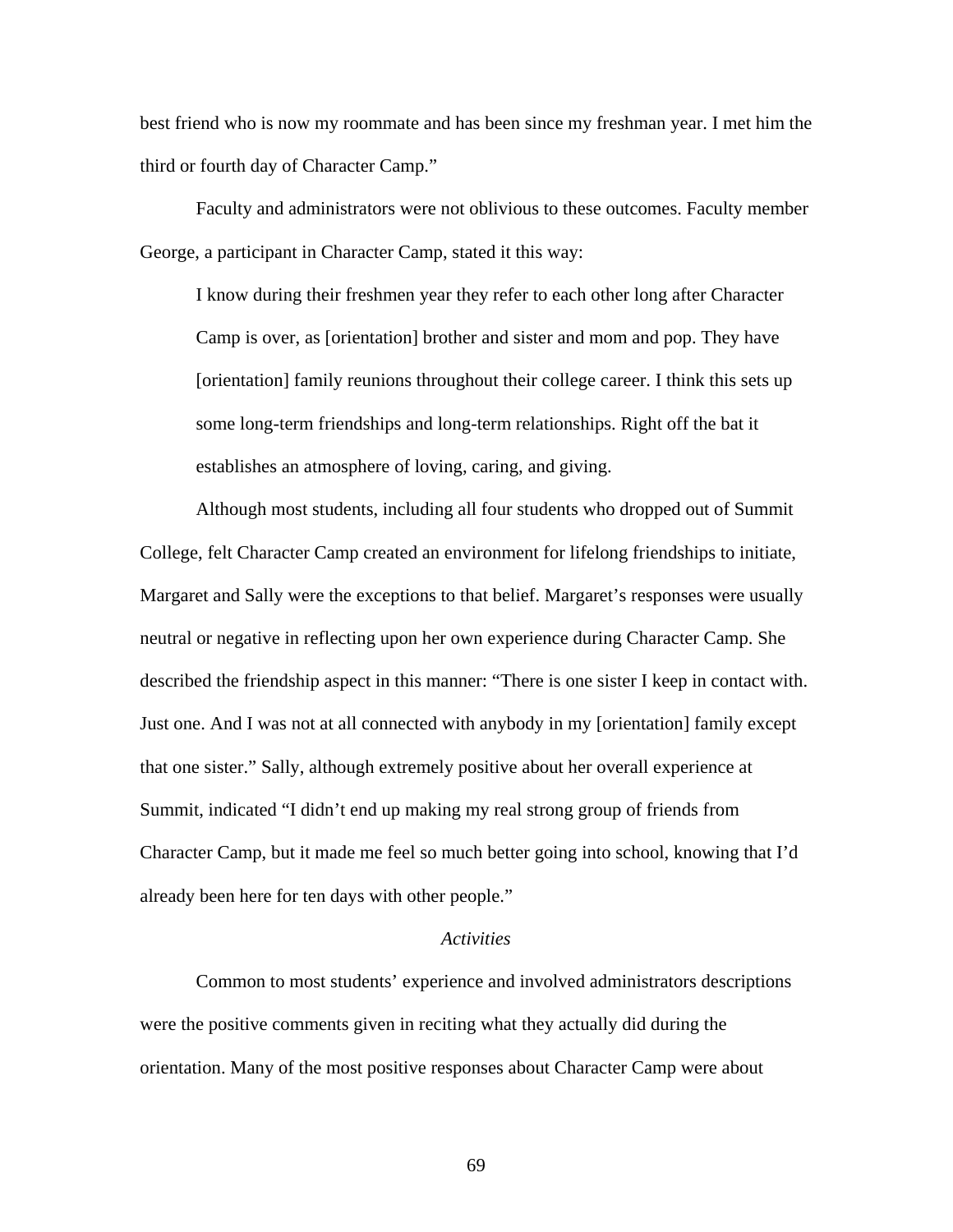events students participated in. William vividly remembers having to go through an obstacle course. He commented on how "you had to come together as a team to be able to make it through." Alan and Rebecca described the diversity of other activities. Alan stated, "Just all kinds of activities. You do everything, like riding the Ducks. We played basketball and went to a water park. It was cool." Rebecca added, "A couple families went bowling one time. We saw shows around here. There was a dance that the school put on." Sarah, in reflecting back to her experience, recounted how students initially started to socialize during the above and other activities.

Then I met my [orientation] family—brothers and sisters, and we had some really good icebreaker games, and everyone got to learn things about each other. It was really great that we had to always sit together. We reserved tables for our [orientation] family. We were Character Camp [X]. There was always a reserved time for us, and we were always sitting together.

 Many of the students indicated they were aware of the purpose for specific orientation activities. For example, Charlotte said,

I think the overarching goal is to start to build community and help us be comfortable at school, so that was just known. We did teamwork activities, things that we started knowing it was an activity that was supposed to build cohesion in our team.

 Martha, an administrator who participated in Character Camp, indicated that some orientation activities give students an opportunity to interact with not only other students, but faculty and administration. She identified a pool party hosted at the president's house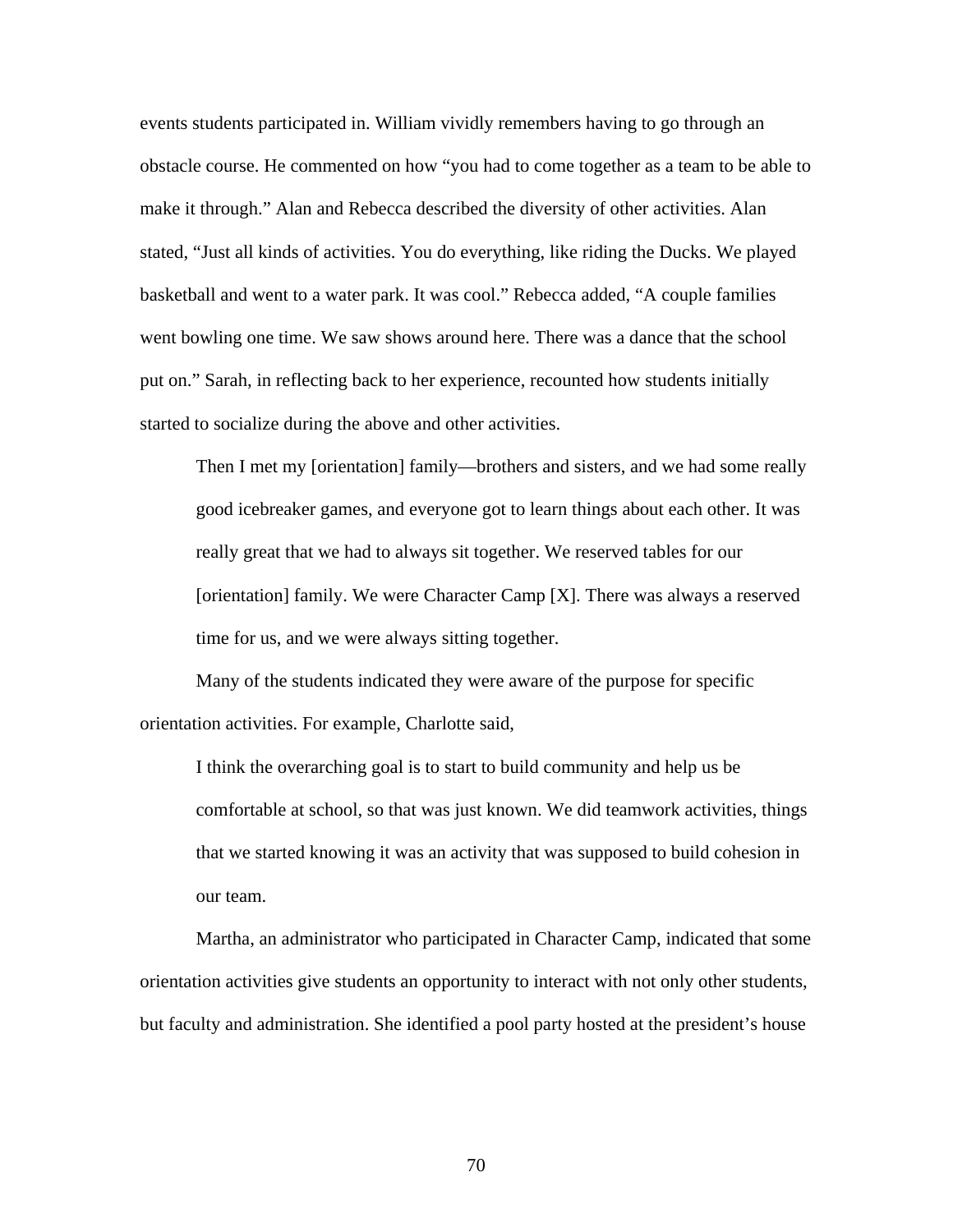as one such occasion. Similarly, Marshall, a faculty member not participating in Character Camp, described his experience:

We see them all the time, not just in class. Where I taught before, I was teaching kids on the internet. You just don't develop the same relationships that way, where here you see them all the time. Last night we had what we call Mud Fest. I'm in the mud pit with those kids, that doesn't happen in most schools! So there is just a closer bonding and therefore kids are willing to share their problems.

### *Required Participation*

 Interviewees reported Character Camp as a requirement for new students. Several participants stated that the mandatory nature of the program resulted in desired and facilitated results. For example, Robert described required involvement in Character Camp this way:

There were people that didn't want to get involved with playing games. Kids that did sit back and try to not get involved with the case studies, they [orientation parents] would say, "Hey, you need to get involved with this." The [orientation] parents, the upperclassmen, will say, "Look, you wanted to come to this college." They would almost force your hand. Not forcing you, but they would use peer pressure and things like that. It was good to get kids involved that maybe were shy. They helped bring them out. If a kid doesn't want to participate, you can't just sit there, because they'll come get you in your room. You can't just say, "I want to sit in my room."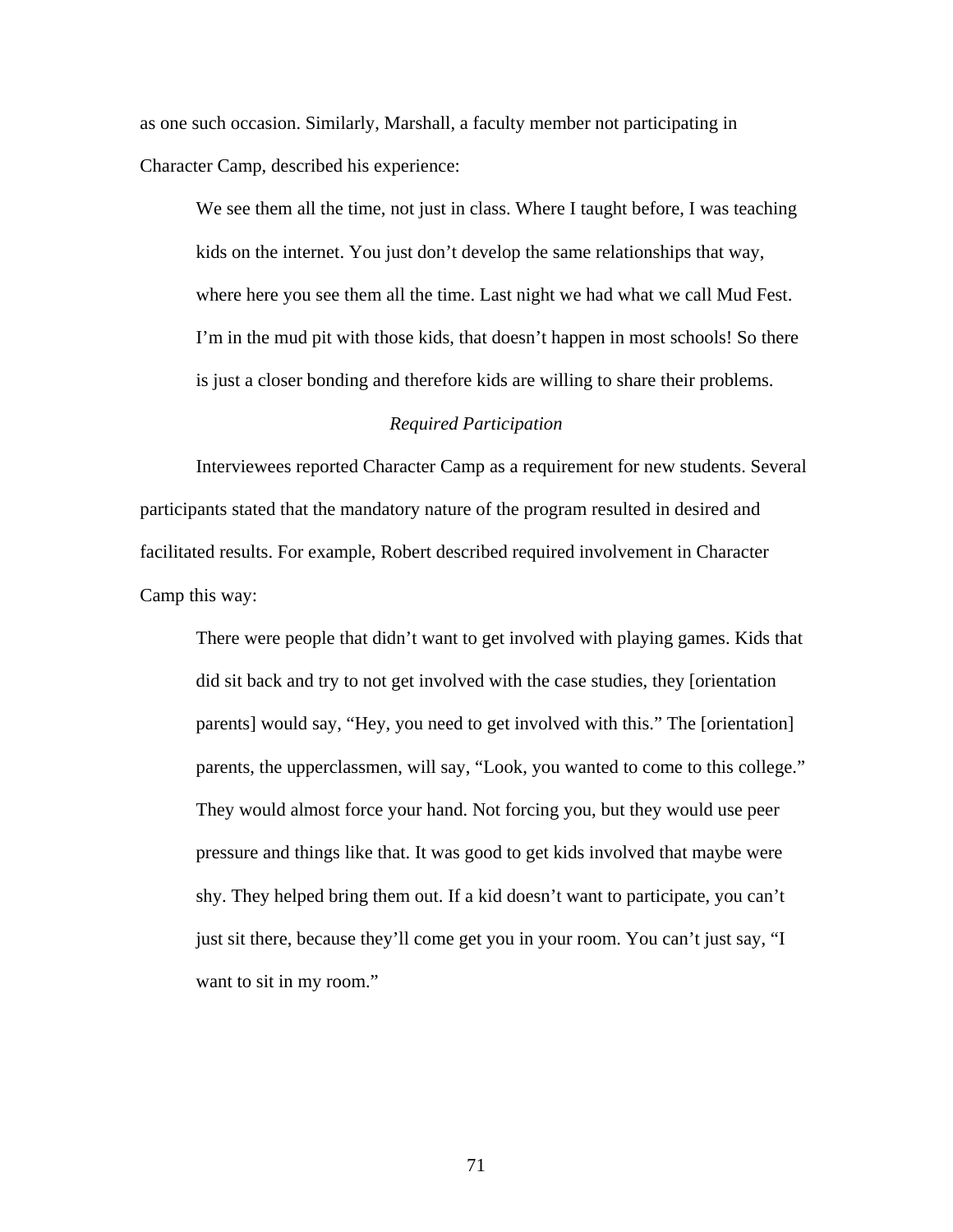Elizabeth, an administrator involved in Character Camp, stated how she wished they would have had a similar orientation program when she started college. Her comments showed little or no sympathy for students who were reluctant to participate.

You basically have no choice but to participate in the activities that your family participates in during Character Camp. It is just like one of those things you can be the little kid that sulks on the side of the road while everybody else is out having a good time. Some of them, yeah, they harp on them; well not harp on them, but community service projects are required. People are going to pull their weight and if you have a deadbeat over here not pulling his weight, [orientation] mom and pop are going to tell them to get with it. Is that forced socialization, maybe, maybe not? I think it is having good expectations of someone and then, you know, sometime he may just need a kick in the pants, you know to get going. The other activities, I don't know if I would call it forced socialization? I wouldn't just because I'm a fun kind of person and I'm going to get involved and pay attention. Force people to come out of their shells? Maybe more than that. If you are sitting around in a group of people and you are the one that is quiet, you are the one that is an observer, maybe you are just a background person, or maybe you just don't like that kind of thing. There are some people who just hate that kind of stuff, you know. Before long you don't feel like the odd man out any more so you just get in and get involved and (a) either suffer through it and come out on the other side, or (b) wind up having a good time.

 John expressed his disbelief that Character Camp leaders required him to be involved in certain aspects of the program. He stated how he had to do things he didn't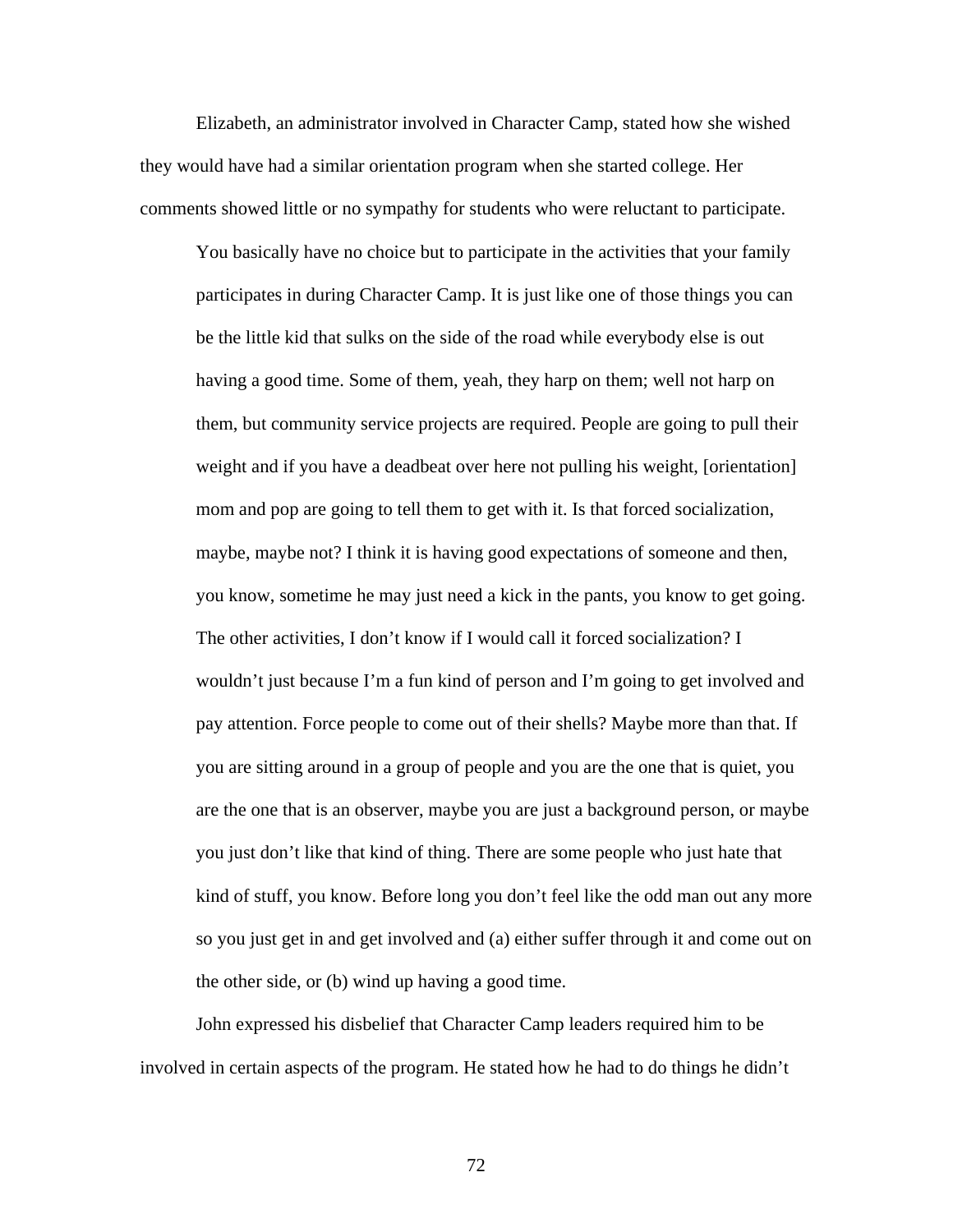want to do because it might change the image others had of him. "This is the type of stuff people do in church camp. We still have to do this? We graduated high school and this is what middle school students have to do." Although he was surprised by the involvement required, he admitted he understood the purpose:

 Many students believed the mandatory participation leveled the field for all incoming students. Most students appreciated the compulsory nature of the program because they realized other students were just like them. The administration specified outcomes they desired to occur naturally and others, like student interaction, they felt needed facilitation. Margaret commented on being a recipient of facilitated student interaction:

I think it's different for everybody. I think it's a good thing. I'm glad I did it, because it made me . . . . I'm a people person, but it made me get to know thirteen other strangers that I probably would never, ever sit in the cafeteria with if I had to.

According to Strange and Banning (2001) "Educational environments are most powerful when they offer students three fundamental conditions: a sense of security and inclusion, mechanisms for involvement, and experience of community" (p. 13). Character Camp provided all three conditions. The environment provided, activities, and required participation of Character Camp helped students through Van Gennep (1960) and Tinto's (1993) so-called rites of passage (separation, transition, and incorporation) to not only a higher level of maturity, but retention.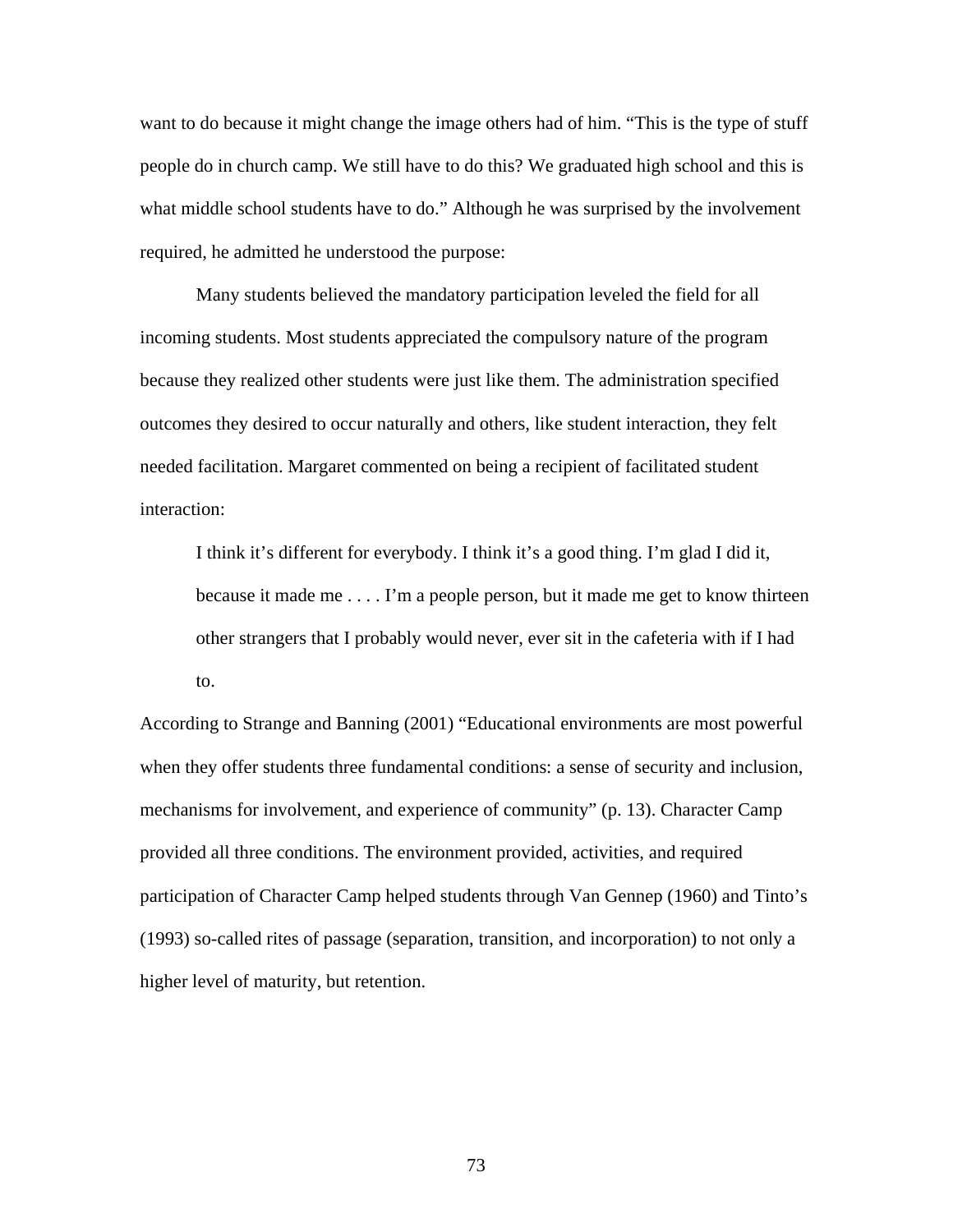## Retention

 The descriptions of participants regarding Character Camp revealed several characteristics that appear to impact student retention. Interviewees identified characteristics as either being a trait of the institution or a student characteristic. Traits controlled or impacted by the institution and the characteristics of students are presented under applicable headings: Should I leave? Where do I go? Who cares? What rules? and I don't want to!

### *Should I leave?*

 Although four students who withdrew from Summit before graduation were part of the purposeful sample, five of the remaining student participants gave serious consideration to withdrawing from the college. Their reasons for considering leaving included: unjust treatment, a desired program somewhere else, difficulty deciding on a major, work conflicts, and rules of the institution. Sarah described why she had considered leaving: "So I was given a position out of the cafeteria the next semester. I can't do it again, I just cannot do it. I would have to quit [college]. I hated it that bad." She continued, "Some rules at Summit are very extreme. I was like, this is crazy. That's it! I'm leaving! I'm going to a normal college."

 These reasons were important. Three of the four students who withdrew gave an academic related reason, "a desired program elsewhere", as their rationale for departing Summit College. Further, Amelia, a student who withdrew, described a situation similar to Sarah's regarding rules playing a significant role in her decision to withdraw from Summit College.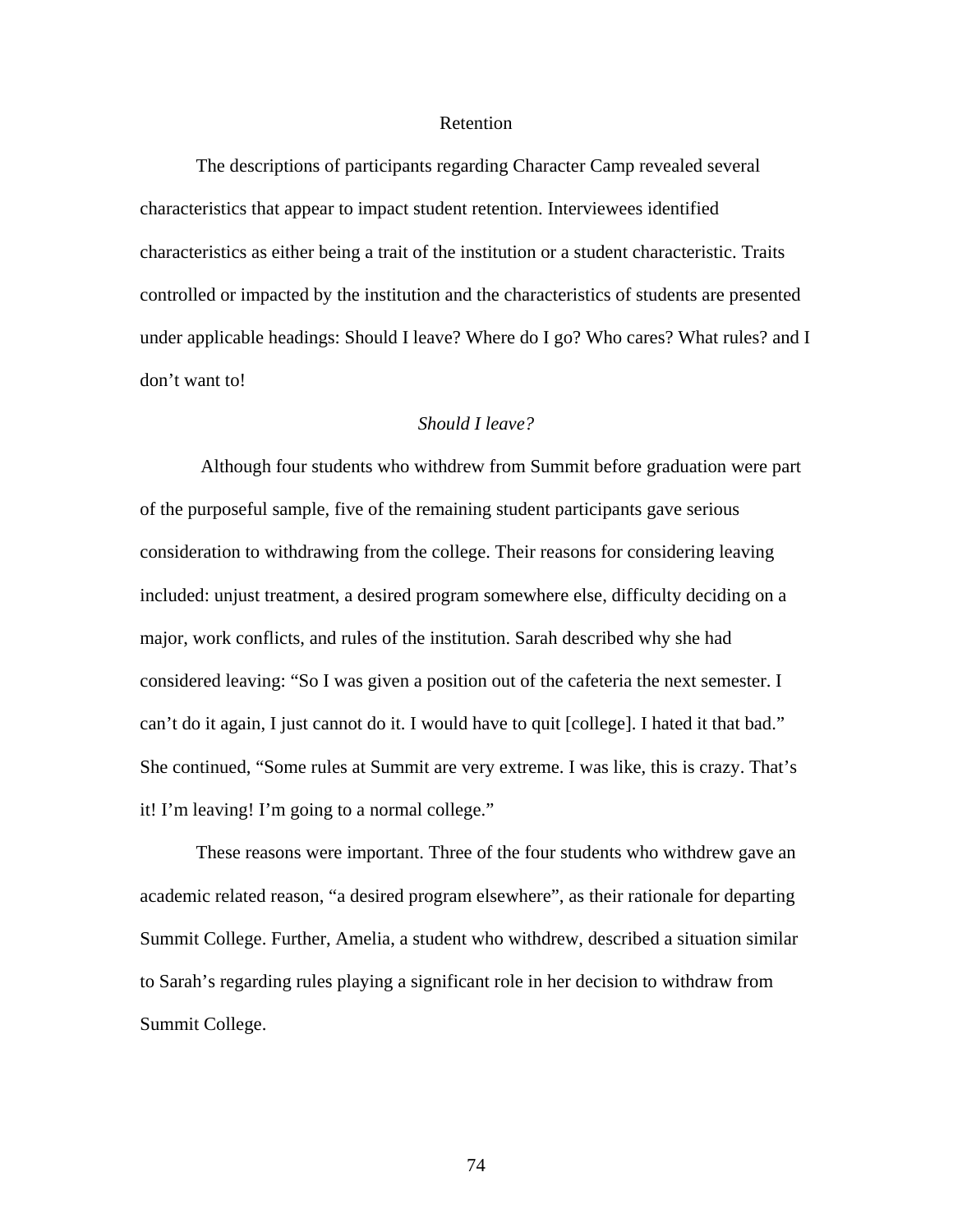# *Where do I go?*

 Common to most students' responses was that Character Camp assisted their knowledge of the campus facilities. For example, although Margaret reported being disappointed with several aspects of Character Camp, she acknowledged it was successful in familiarizing her with the campus. Kent was very positive in his description of the process that acclimated students to Summit College.

A goal for Character Camp was getting you familiar [with] the college. It is a new surrounding for everyone and they want to make sure you know how to get around, how to pretty much flourish in the college environment and Summit's environment—how to get around from class to class.

Several other students described how they were given a personal tour of the campus during Character Camp. Rebecca summarized that assistance as follows:

The first week, we went to the registrar's office, and they had our class schedule waiting for us. So we picked that up, and during our one-on-one time with our [orientation] mom, she took us to our classes. She told us if she had had the classes, what the professor was like and what the class was like. 'Don't worry, you'll do fine.' I was prepared for classes. My [orientation] mom had taken me around to them and explained them to me.

 Participants reported that they knew Summit College was different from other institutions of higher education. Catharine, an administrator involved with Character Camp, stated that other institutions did "nothing to initiate students to college" or they "give them a system overload." Kate, and other students described Character Camp's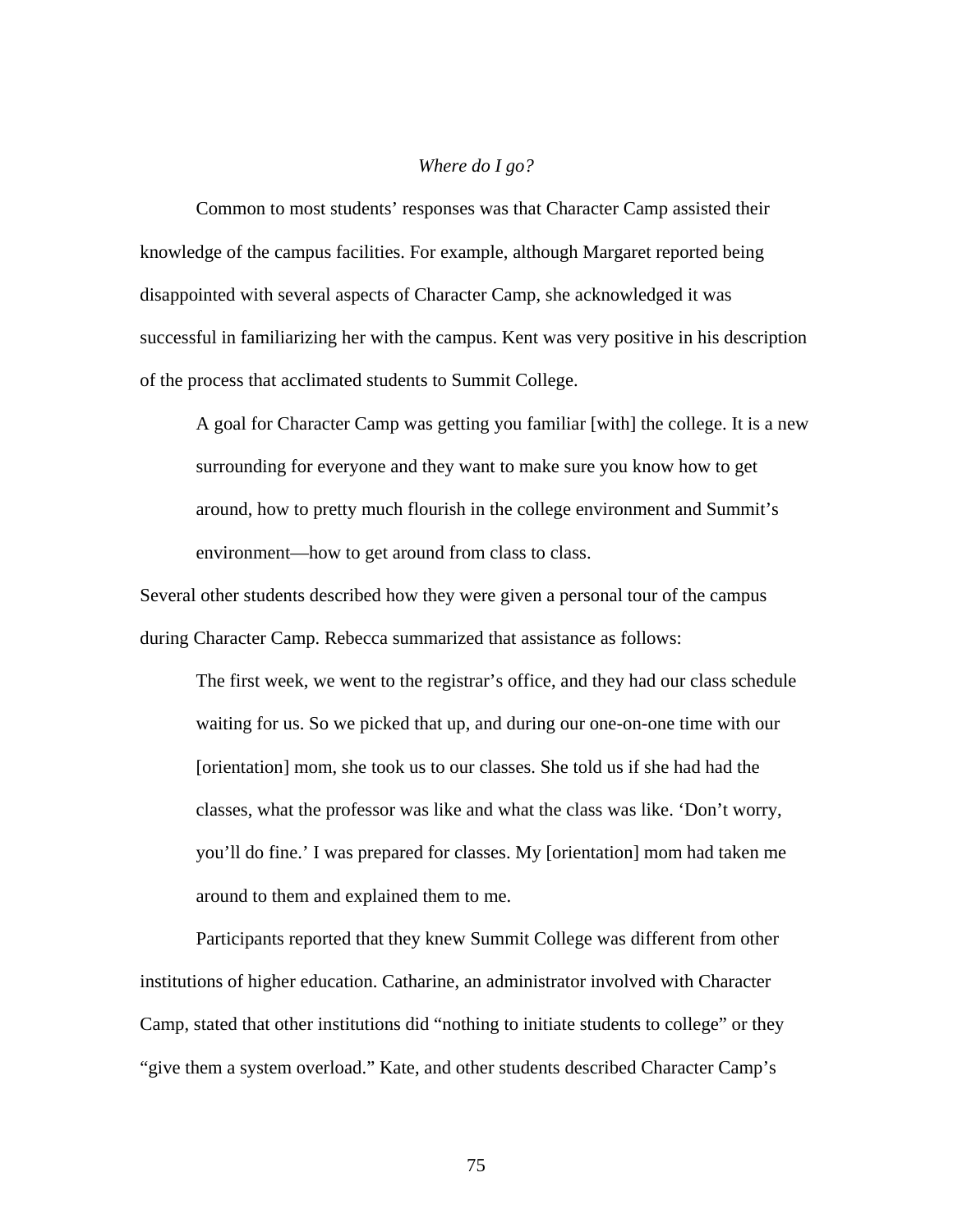process of creating familiarity with the campus as an added benefit that incoming students at other institutions may not receive. Karen and Irving expressed the typical sentiment. Karen depicted it this way:

You know where your classes are, you know where your work site is, and you don't feel scared your first day, because you know where everything is. You feel like you have an edge on most college freshmen that don't know anything about their classes and stuff.

Irving recounted his experience this way:

So Character Camp definitely helps you get in touch with different places, like the Center for Writing and Thinking, the math labs, science labs, and business department. It gets you in touch with those places, where you can go for help and go with questions. It was nice to know where those places were at starting school.

 Even though John and Amelia were students who left Summit College before graduation, they were in agreement that Character Camp had sufficiently acquainted them with Summit's campus. They stated when students arrived; they had no clue where things were. Character Camp changed that when it not only informed them, but showed them. They acknowledged how they learned where to go and what they needed to do. Although Elizabeth, an administrator involved in Character Camp, agreed that the orientation program brought familiarity, it also confronted students with their new reality.

### *Who cares?*

 Students described an overarching caring atmosphere on campus, with Character Camp being an essential component of that caring. Most student interviewees expressed gratitude for the concern shown students during orientation and beyond. As described by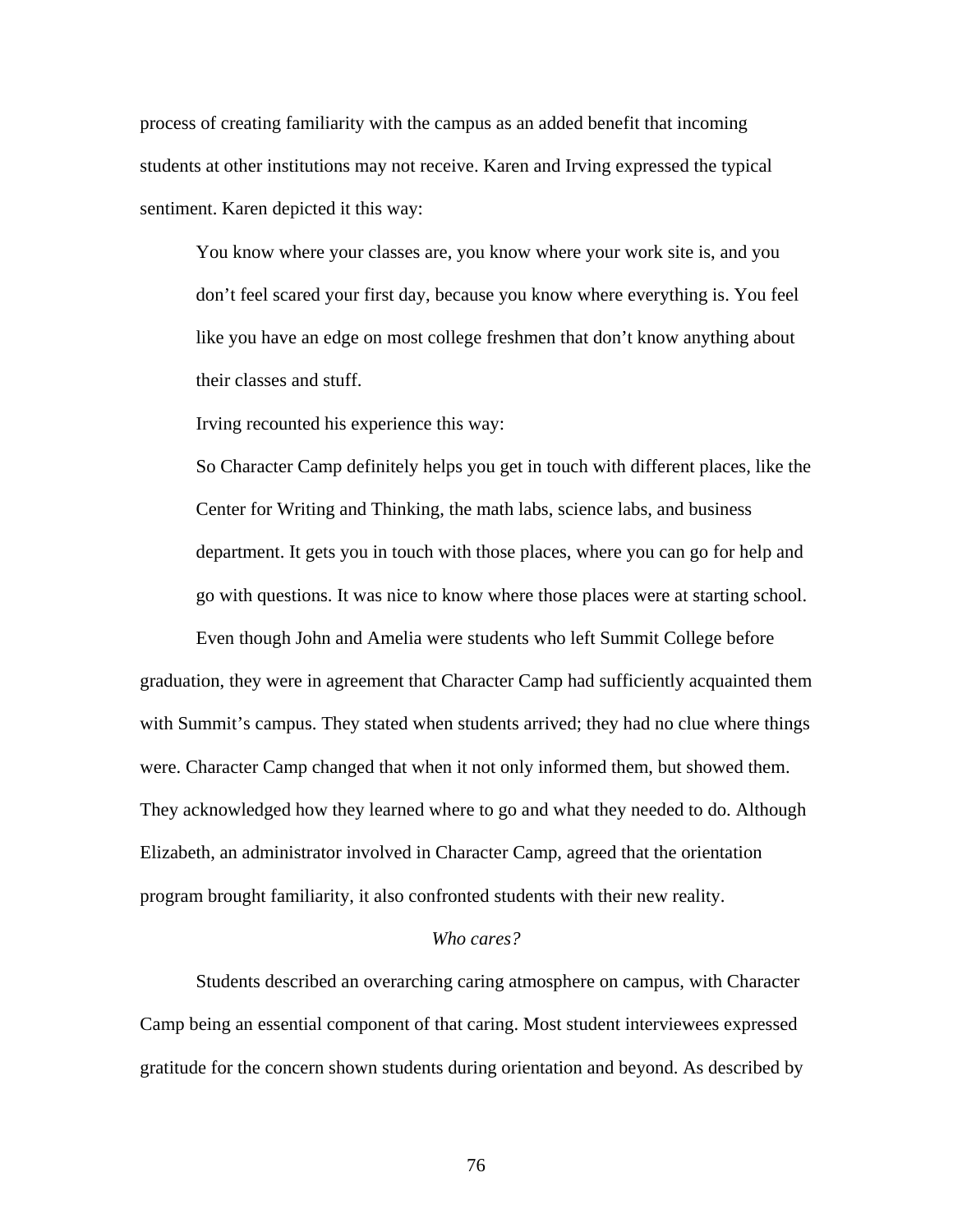William, "You have something you need to talk about; you have people to talk to. It kept me there longer, because it was the people that kept me there."

 According to the administration and faculty, Summit's helpful concern for students was reflected by Character Camp. Elizabeth, an administrator involved in Character Camp, described Summit's atmosphere of care as follows:

Character Camp is helping students complete their program of study by virtue of introducing them to the very services that the college provides. If the student finds themselves in a crisis, they have a support system via their Character Camp leaders which are known as their moms and pops. Even though they have also been introduced to the various student services such as counseling, residence hall advisors, their work supervisors and things like that, they have someone that I would consider more immediate, more on their peer level through the [Character Camp] mom and pop. There is a support network in place for students. Charles, a faculty member involved in Character Camp, added: They know what the services are in terms of counseling when they come here. I mean, they are introduced to those departments of the college that are there to help them should they need it. They are very intentional about making those connections with them. I think what they try to do is put them in these [orientation] families and get them in a support network pretty quickly, that's what they are trying to address to make them feel comfortable.

# *What rules?*

 Almost all of those interviewed, in some manner or another, drew attention to the rules at Summit College. Martha, an administrator involved in Character Camp,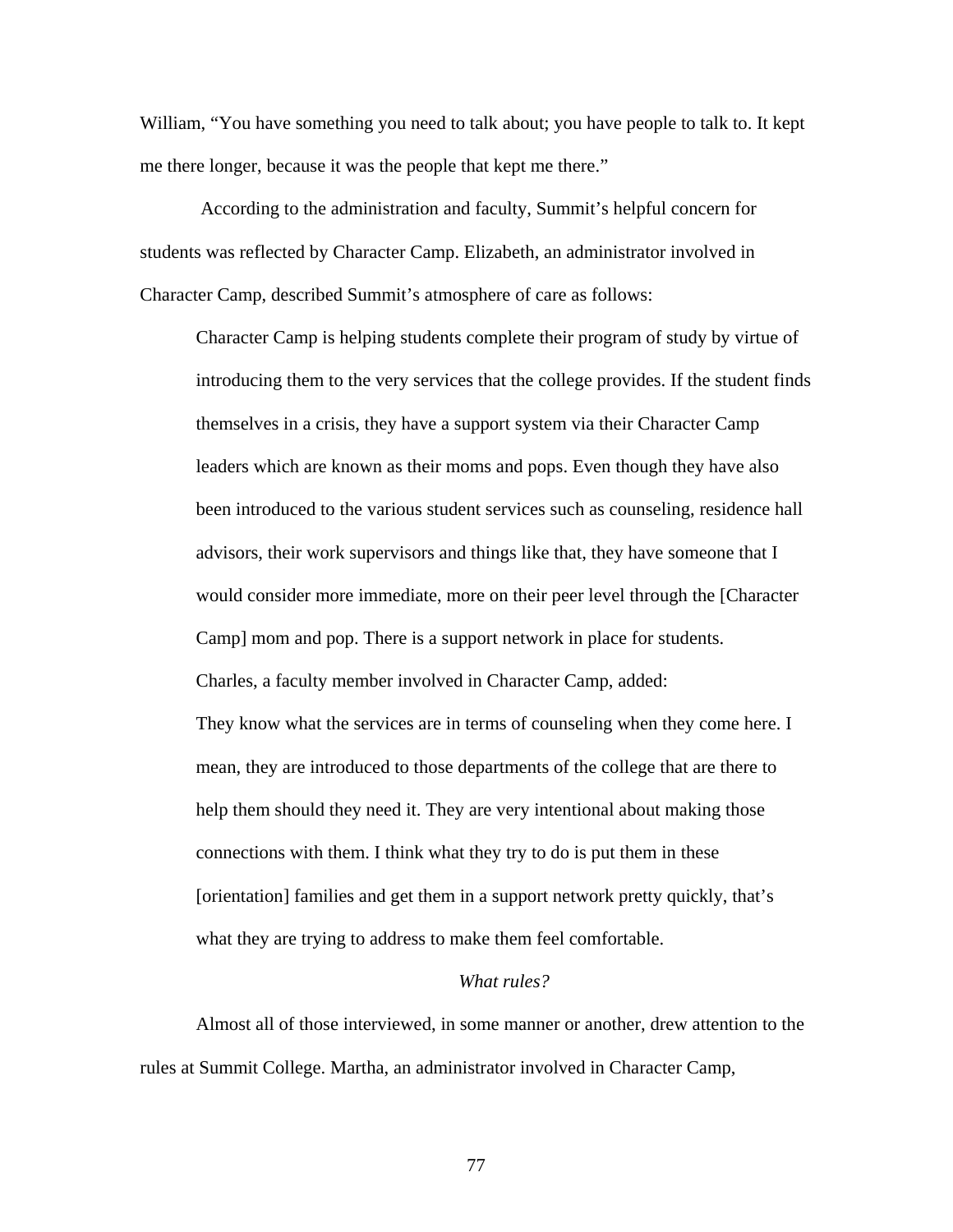commented on how the president of the college in his introductory remarks to students and their parents communicated the values and ideals of the institution. He informed them that they were expected to follow the guidelines established by the institution. "He is very clear about that." She concluded:

The [orientation] mom and pop are also reinforcing the laying out of the expectations of the institution. So you have the president giving it, you've got the administrative staff that are interested in the students, and you have the [orientation] mom and the pops giving it. Let there be no mistake that they know the expectations that we have here at the college. It works. We are grateful for that. I think that the sense of belonging that it develops in the students is key.

 Not only did the vast majority of interviewees draw attention to the rules at Summit College, but they stated how Character Camp informed them of the college's expectations of students. Alan remembered them going over the rules during Character Camp. He stated that he knew what was expected of him and what type of conduct the college considered inappropriate. He indicated that he understood the purpose for rules: ". . . they want everybody to graduate." Irving expressed similar sentiments:

Not only does it lay out the rules, what's expected, but it really communicates to you that the faculty and the administration and everyone here is not just looking over your shoulder trying to make sure you're following every rule. They're actually there alongside you, striving with you to succeed.

 Participants indicated that during Character Camp case studies were used to illustrate real-life situations. Students felt they were being prepared for something they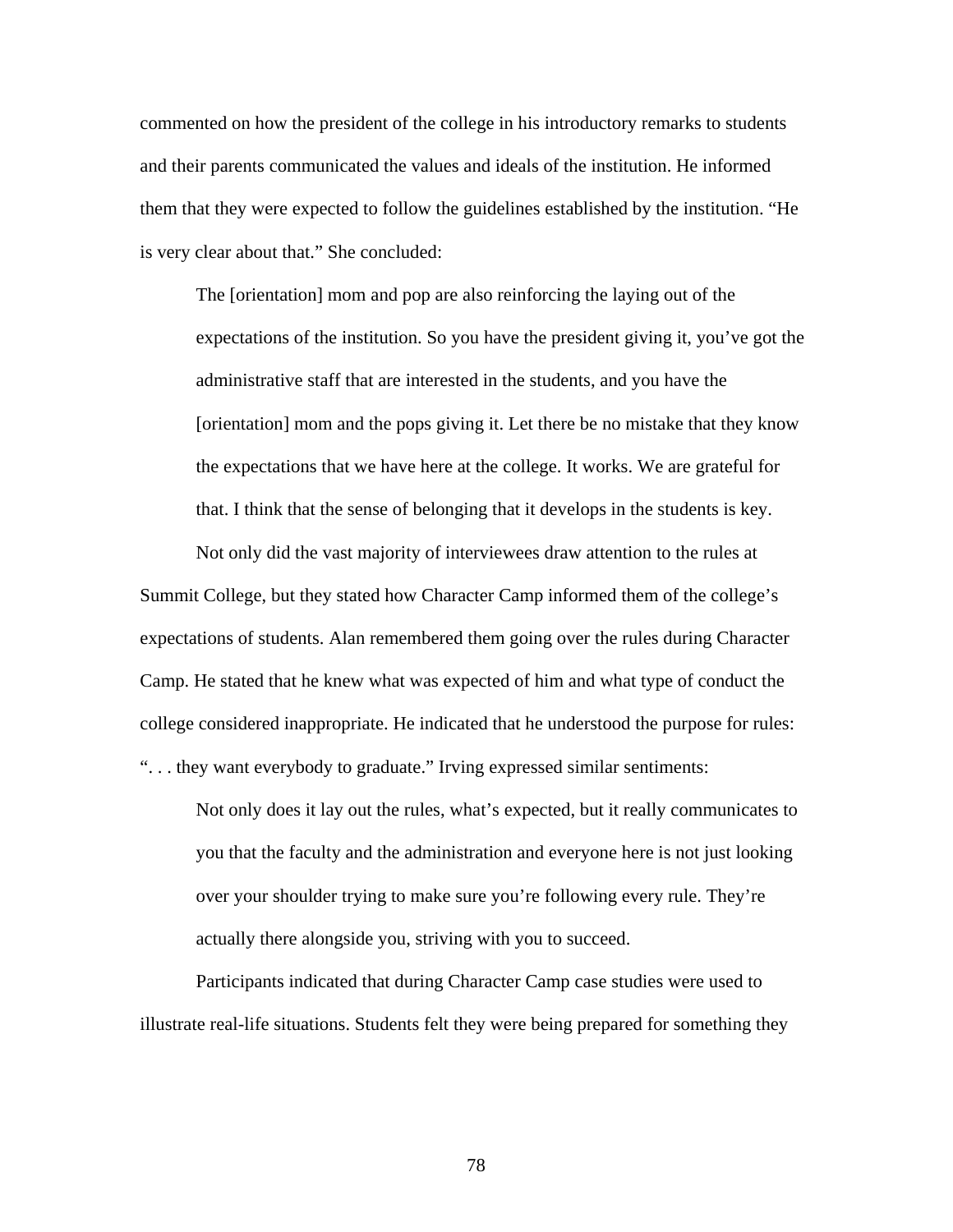might encounter. Others believed it gave a greater understanding and appreciation for certain rules. As Robert described his experience:

Character Camp is led by juniors and seniors at the college. They take you through case studies and tell you what happens if you get caught with this or that, because there are a lot of controversial rules down there. People might say, "Why do they have that rule?" They go over things like that.

Elizabeth, an administrator involved in Character Camp, expressed it similarly: You give them those hypothetical situations in Character Camp. For example, the character case studies in a situation you might find yourself in, and how are you going to handle it? So they get a practice run at just sitting around talking about it. They have actually thought about it and then when they are faced with those things they still may not make the right decision, but it's not totally foreign to them. I mean, it is like we have made this bridge.

## *I don't want to!*

 Students indicated that those who reluctantly participated in the orientation program were those who usually withdrew or were dismissed from the college. Respondents reported that those who did not work well with fellow students and those who did not participate in Character Camp activities failed to stay enrolled at Summit. Charlotte remembered the students that were reluctant to participate in Character Camp this way: "Most of them didn't [persist]. Most of the ones that I can think of, unless they had a strong tie, like their parents wouldn't let them leave or they were an athlete." Rebecca had similar memories: "It helped going through Character Camp if you were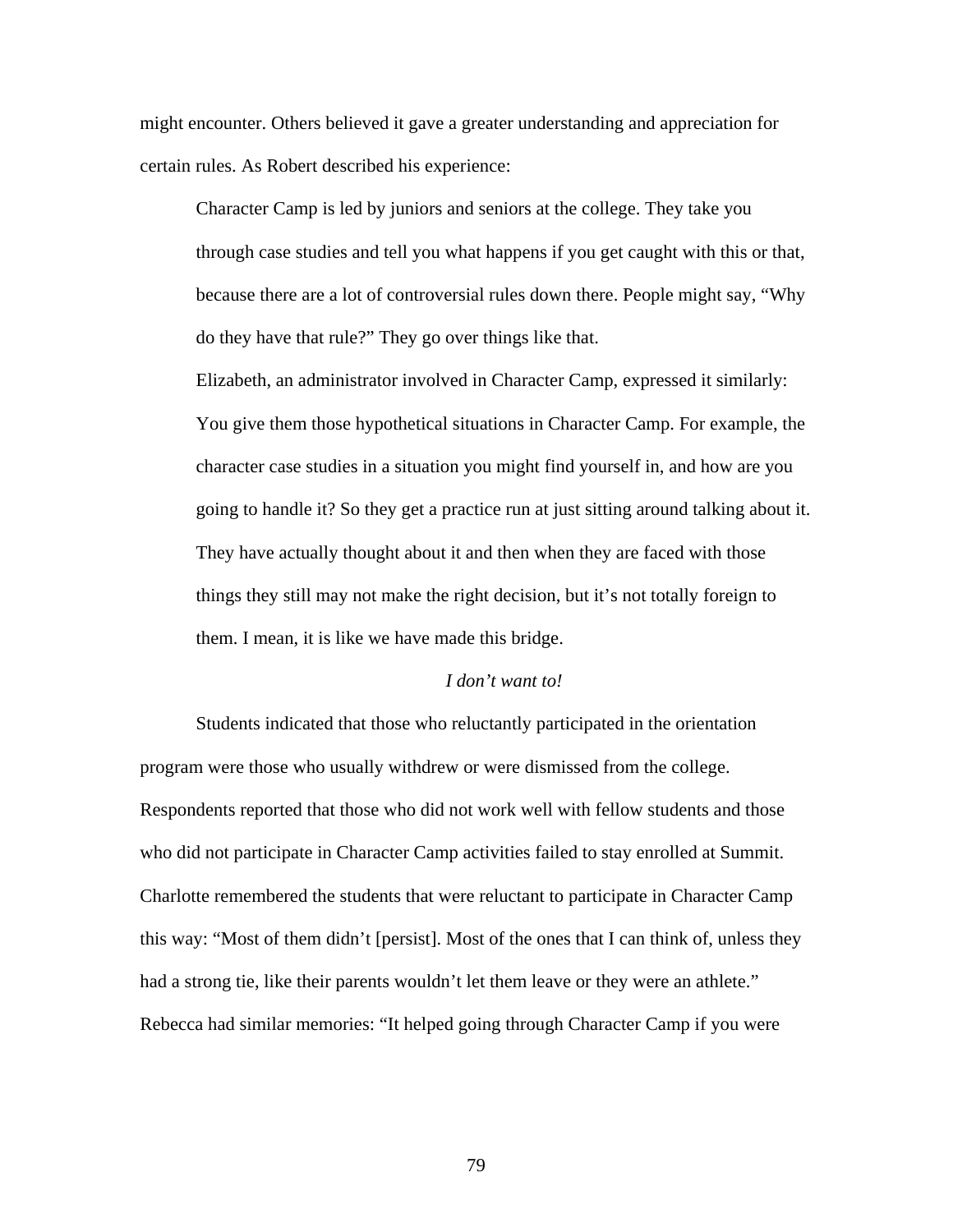open to it, because I had some [orientation] siblings who weren't open to it and just goofed off, and they're the ones that actually no longer go here."

 John, a student who withdrew from Summit, stated his disbelief and displeasure in having to participate in specific aspects of Character Camp. However, John and the three students who withdrew commented on their enjoyment of Character Camp and belief in Character Camp's benefits. Three of the five students who had considered leaving Summit reported, they were nervous or scared not knowing anyone as they approached their participation in Character Camp. However, all five agreed that Character Camp was a valuable experience.

 Students, administration, and faculty indicated their understanding of the importance for all students participating in Character Camp. Administration linked participation to retention and students acquiring and maintaining a positive campus life. Richard, a faculty member not participating in Character Camp, described it this way:

One reason I believe that we have the success from our program we have is that we tell them they have to buy into our rules program here, and if they don't buy into it, they can't make it here and they won't. Kids that don't buy into it don't make it.

Students required to participate in Character Camp received the benefit of not facing the "normlessness" that Tinto (1993) linked to anomic suicide and thus individual student departure. Students who attended Character Camp were not left with inadequate "guidelines for the conduct of their personal [collegiate] daily lives' (Tinto, 1993, p. 100).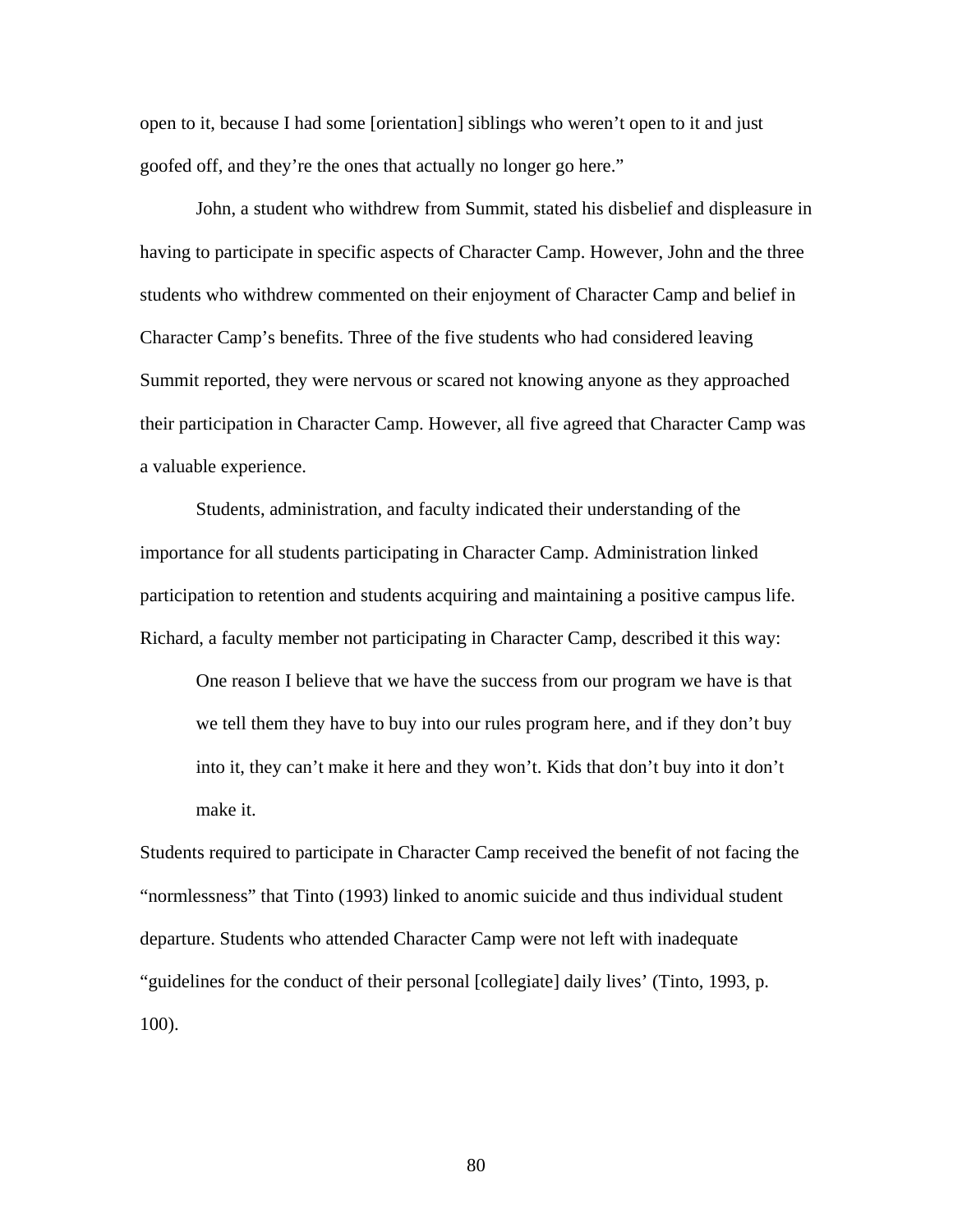## A Previous Picture

 According to Moxley, Najor-Durack, and Dumbrigue (2001), "Each student brings to higher education a background formed from the influence of personal and family experiences, economic, cultural, and social forces" (p. 25). That background influences a student's ability to adjust to situations encountered. A preconceived idea of college by a student determines whether incongruence, mismatch, or lack of fit will occur (Tinto, 1993). If students have no previous perception of college life, but allow a negative perception to develop, "that perception leads the person to perceive him/herself as being at odds with the dominant culture of the institution and/or with significant groups of faculty and student peers, then withdrawal may follow" (Tinto, 1993, p. 53). However, half the students interviewed reported beginning their college experience with little or no predefined perception of college life. Kent stated, "I guess I had no idea what it was going to be like." Samuel based his response on his previous environment. "Of course, where I was from, not very many people attend college. So I didn't really know what to expect." Irving, although he agreed with Kent and Samuel about not knowing what to expect, approached college as a quest.

Coming here, for me, was an adventure. It was something that I looked at not as a challenge, but as a privilege. From day one, from the time you apply, you realize your chances are slim of getting in, and you're thankful that you get in. For two students, they believed college was going to be just like high school.

 Howard not only thought that it would be a continuation of curriculum like high school, but his social interaction would be limited. "I really didn't know what to expect. I thought college was going to be like high school. My high school was really big, and I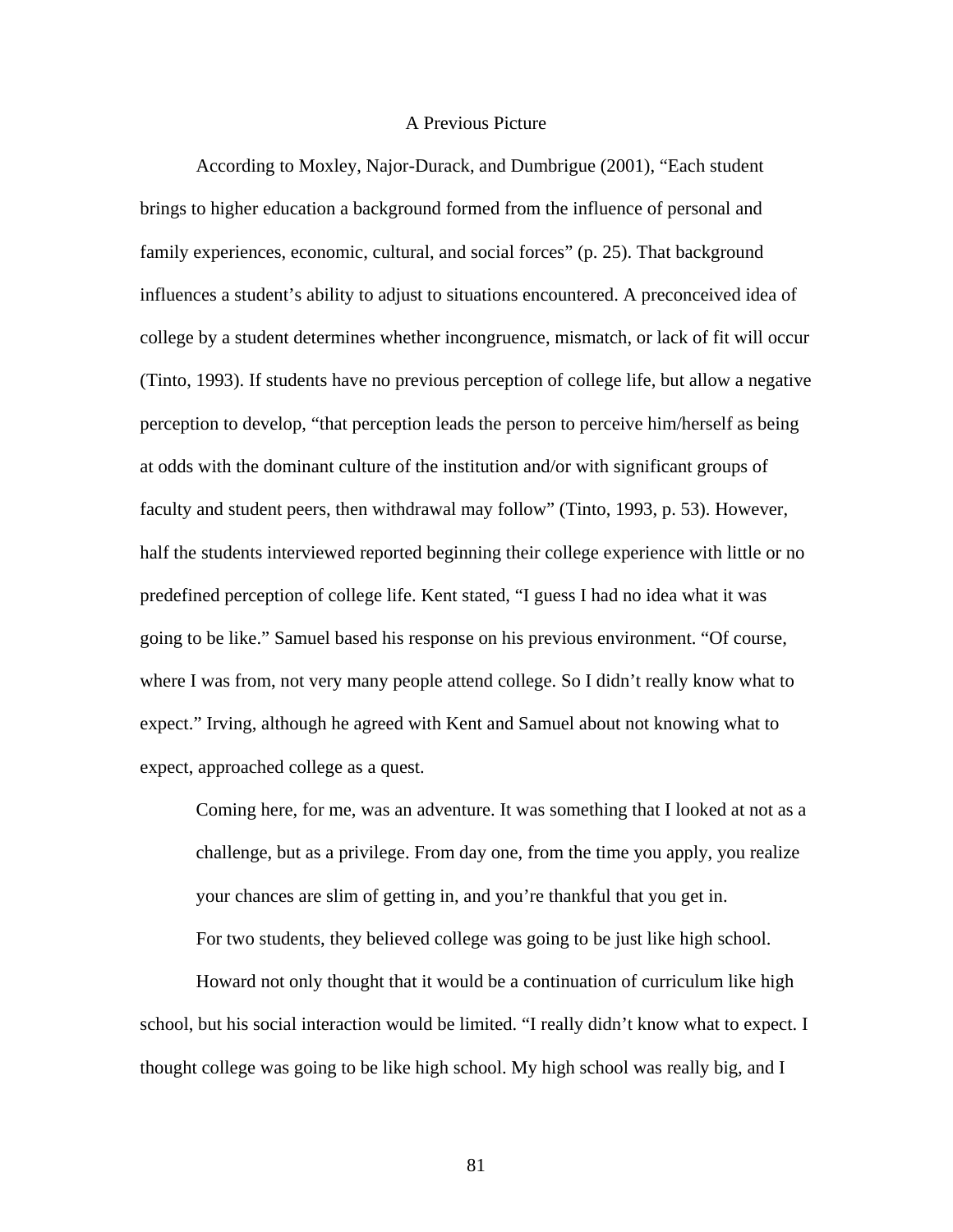wasn't super close to a lot of people." Alan expected it to be like high school and came with a preconceived plan of approach. "I think I expected it to be kind of more like in high school, where I would be more in control and I would pick more of what I was going to do. I had this plan and how I was going to go through it." Students who lack a proper perspective of what college life is like can develop a disproportional concern for finding out who they are rather than where are they going and what should they be doing. According to Tinto (1987), educational expectations or clear goals, are a predictor of persistence. However, "Searching for and developing identity is at the center of social integration undertaken during the college years" (Ward-Root & Hatch, 2003, p. 59).

### Those Who Lead the Orientation

 Common to most participants' responses were the praises given to experienced upperclassmen who directed Character Camp. Students, faculty, and administrators described these orientation moms and pops as genuine friends willing and wanting to assist their surrogate family anyway possible. According to Pascarella and Terenzini (2005), "Peers constitute another powerful socializing agent in shaping persistence and degree completion" (p. 418). Kate realized the importance of these student peer-leaders when she stated:

It still can be very hit-or-miss, because it just depends on the family that you're put into, what your experience is. But I think that has a lot to do with the [orientation] moms and pops, too. I think they do a good job of picking out people that are going to work out really well. It can always go wrong, depending on what happens in the [orientation] family.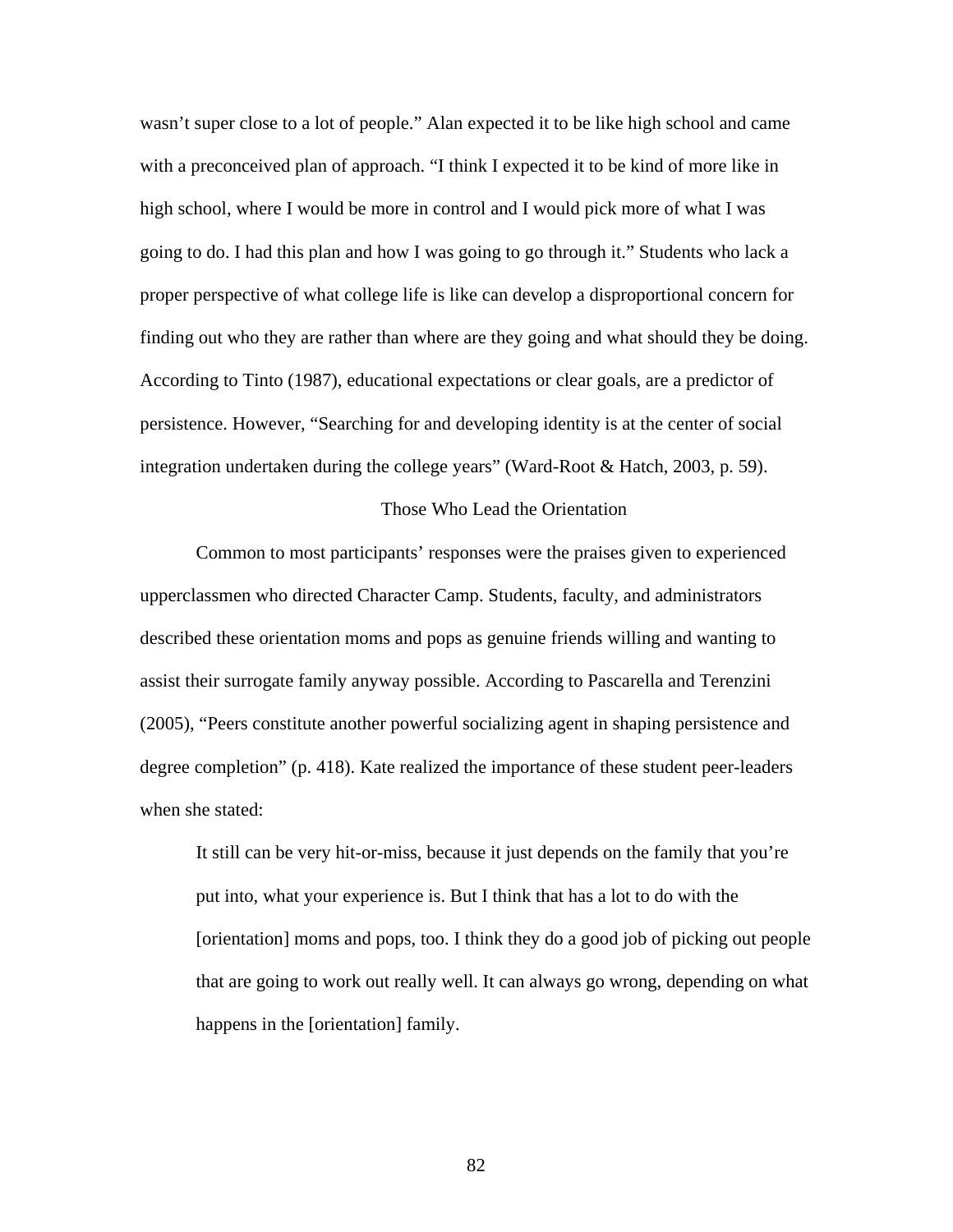Several students described the friendly interaction they encountered with their Character Camp parents. Students realized that these peer-leaders spoke from experience. Most interviewees commented on the great strides taken by student leadership to make Character Camp a positive experience for all involved. Irving described it this way:

I showed up, and every person who was involved in the leadership of Character Camp, including the [orientation] moms and pops, helped to make it an exciting time. They made every effort to open the door for new friendships. It sets up about 60 different upperclassmen who you know are solid people, that you can look up to and go to if you have questions.

 Kent and William expressed similar sentiments describing the moms and pops of Character Camp. Kent stated they are "solid personable people." William added, "They got some of the most real people, they call them moms and pops." Participants expressed how much they appreciated these leaders for facilitating interaction with other students, sharing on a peer level the expectations of the college, and familiarizing students with the campus logistically. The significance of personnel familiarizing Amelia to Summit College is described below:

The Character Camp family, like your mom and pop, prepared for you to come. They got you presents and made you posters. They knew who you were before you got here. I got a letter in the mail a month before Character Camp started. They decorated it. It had pretty letters and glitter. They wrote about themselves, they were funny; they introduced you to who they were and gave us an itinerary of what we'd be doing the first week. My [orientation] mom and pop were there the day I moved in. They helped me move in. I didn't realize it was my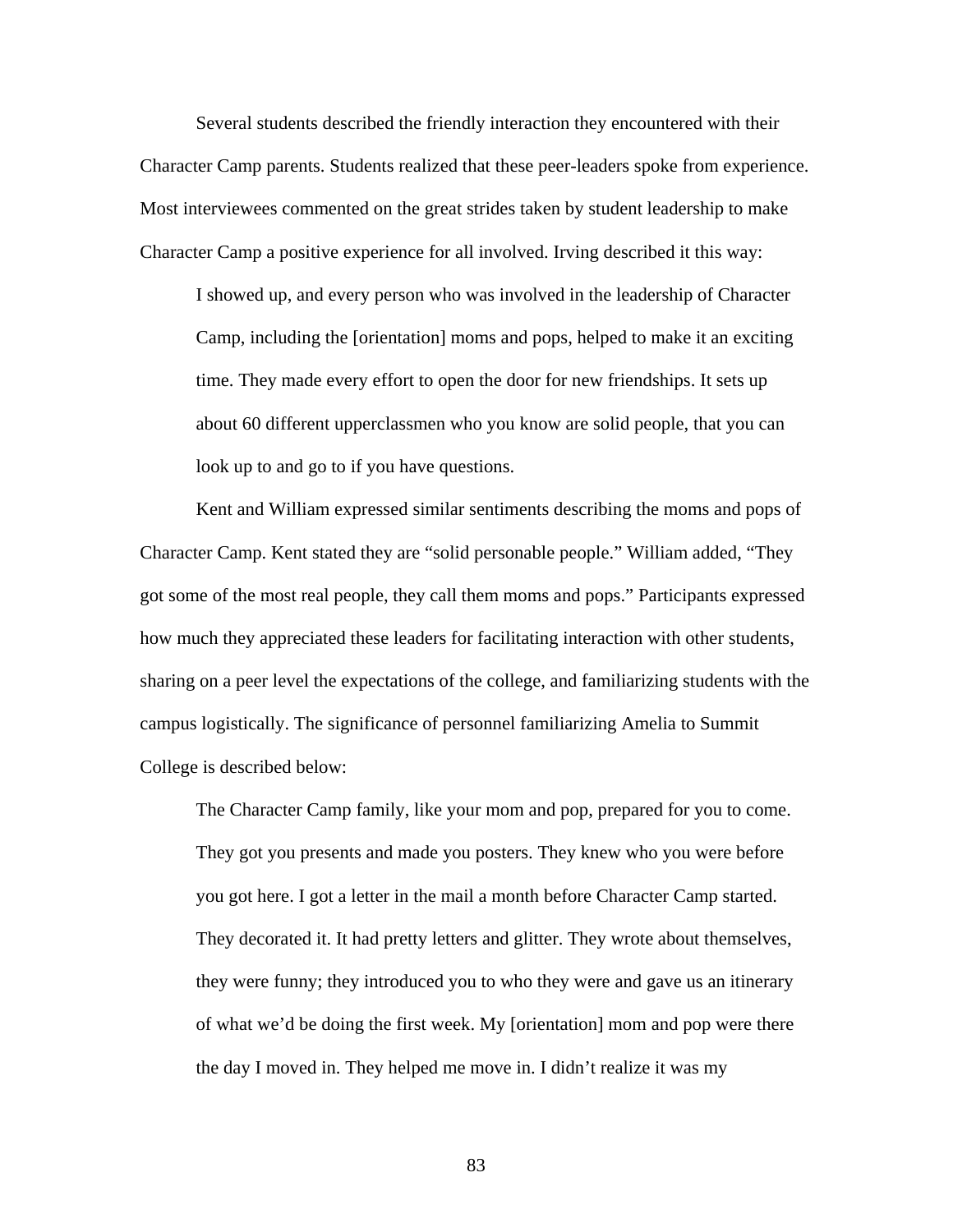[orientation] pop at first, but he helped me and my dad move everything into my room. They wanted to meet you the first day, first thing, before you really got into anything else. They were super helpful. You had people who knew what they were talking about, that got you everywhere you needed to go, got you all the papers you needed filled out, in order, so that you were ready to start class on the first day. You weren't out on your own at first.

 Administration and faculty members commented on the overall benefit they perceived these student leaders brought to the campus environment. Catharine, an administrator involved in Character Camp indicated:

You know and I know a student is much more likely to go ask another student than they are to come to faculty or anyone in administration; especially if that student is an older student that they know in the way of a Character [Camp] mom or pop.

Continuing to express similar sentiments for student leaders, Archibald, a faculty member not involved in Character Camp, described the impact this way:

I think it has a great influence. You walk across campus with students and they say, oh, there's my [orientation] daughter, or there's my [orientation] mom or there's my pop. Well, that leads to a sense of community and that sense of community I think is very important in terms of achieving a goal that you are here to achieve, which is to graduate. It contributes to it.

#### Summary

 This chapter focused on analyzing the descriptions obtained from the 24 purposeful interviews. The emergent themes (See Table 3) were then categorized into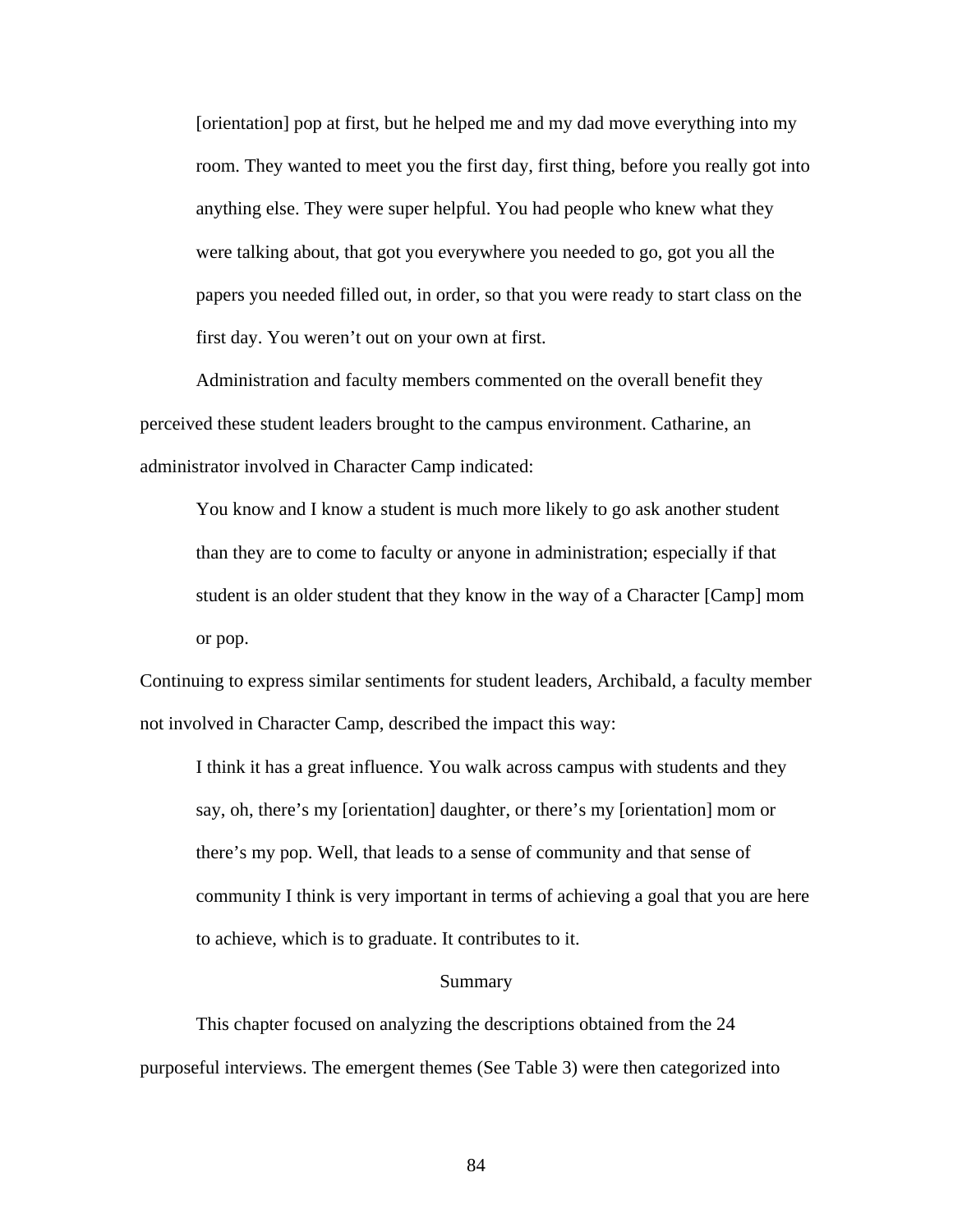four major themes to investigate how students, faculty, and administrators within a particular liberal arts college perceived a new-student orientation program's effect on students' social integration and retention.

Table 3.

Emergent Themes and Supporting Sub-themes

| <b>Major Themes</b>        | Sub-themes             | <b>Additional Characteristics</b>                                                    |
|----------------------------|------------------------|--------------------------------------------------------------------------------------|
| Social Atmosphere          | Environment provided   | Facilitating interaction,<br>Establishing a surrogate<br>family, and Fostering long- |
|                            | Activities             | term friendships                                                                     |
|                            | Required participation |                                                                                      |
| Retention                  | Should I leave?        |                                                                                      |
|                            | Where do I go?         |                                                                                      |
|                            | Who cares?             |                                                                                      |
|                            | What are the rules?    |                                                                                      |
|                            | I don't want to!       |                                                                                      |
| A Previous Picture         |                        |                                                                                      |
| Those Who Lead Orientation |                        |                                                                                      |

 Data from the interviews indicates that the vast majority of students at Summit College participating in Character Camp had a very positive experience. Participants believed socialization was facilitated by Character Camp. As a result of the social atmosphere provided, it appeared that retention was also impacted. On the other hand, some students noted only minimal benefit received from required participation. Half the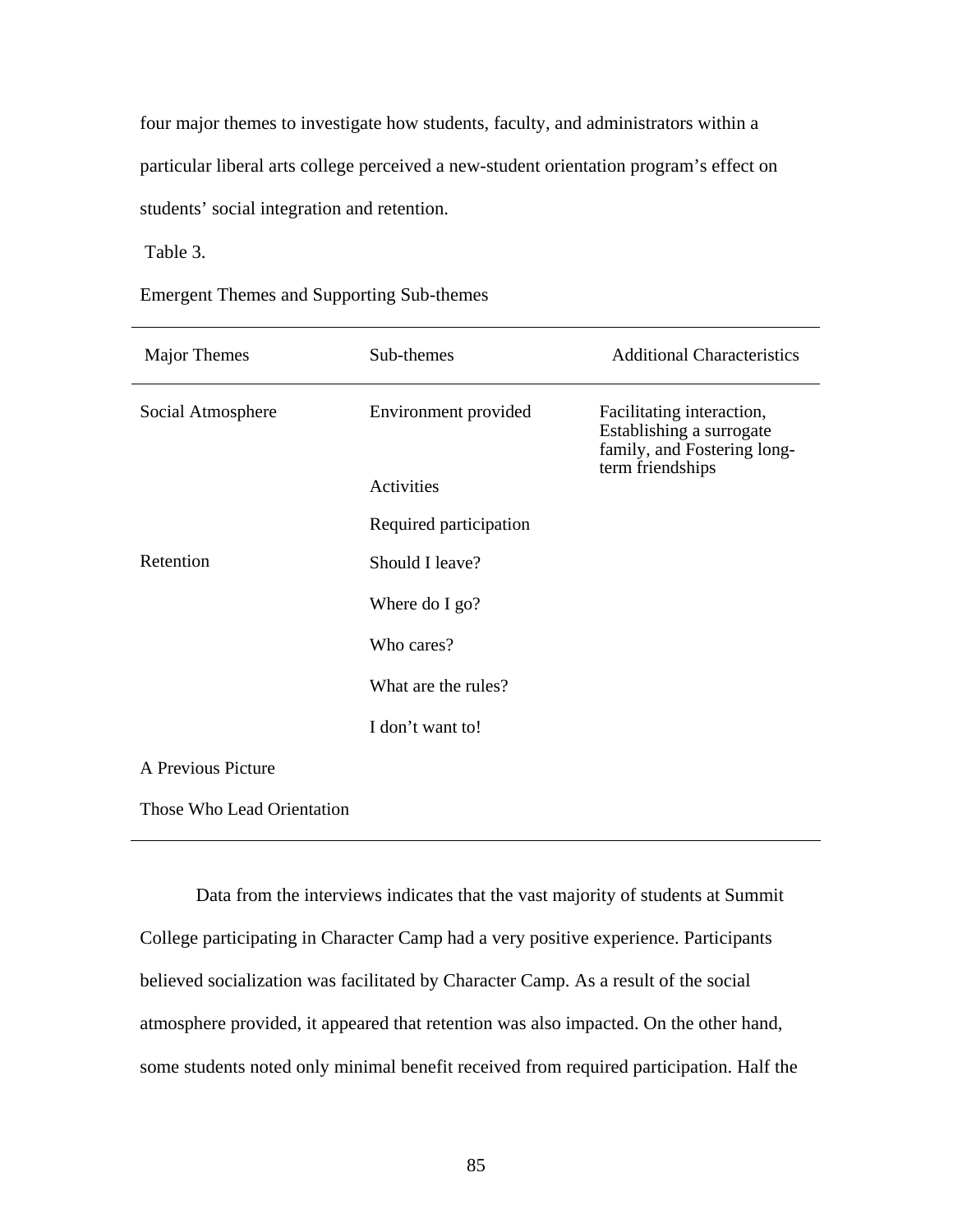students reported they arrived with a vague or blank perspective of what Summit Colleg e would be like. Many believed the overall success or failure of Character Camp was directly related to those leading the program. Participants generally agreed the greatest need incoming students have was finding friends. The conclusion follows in Chapter Si x.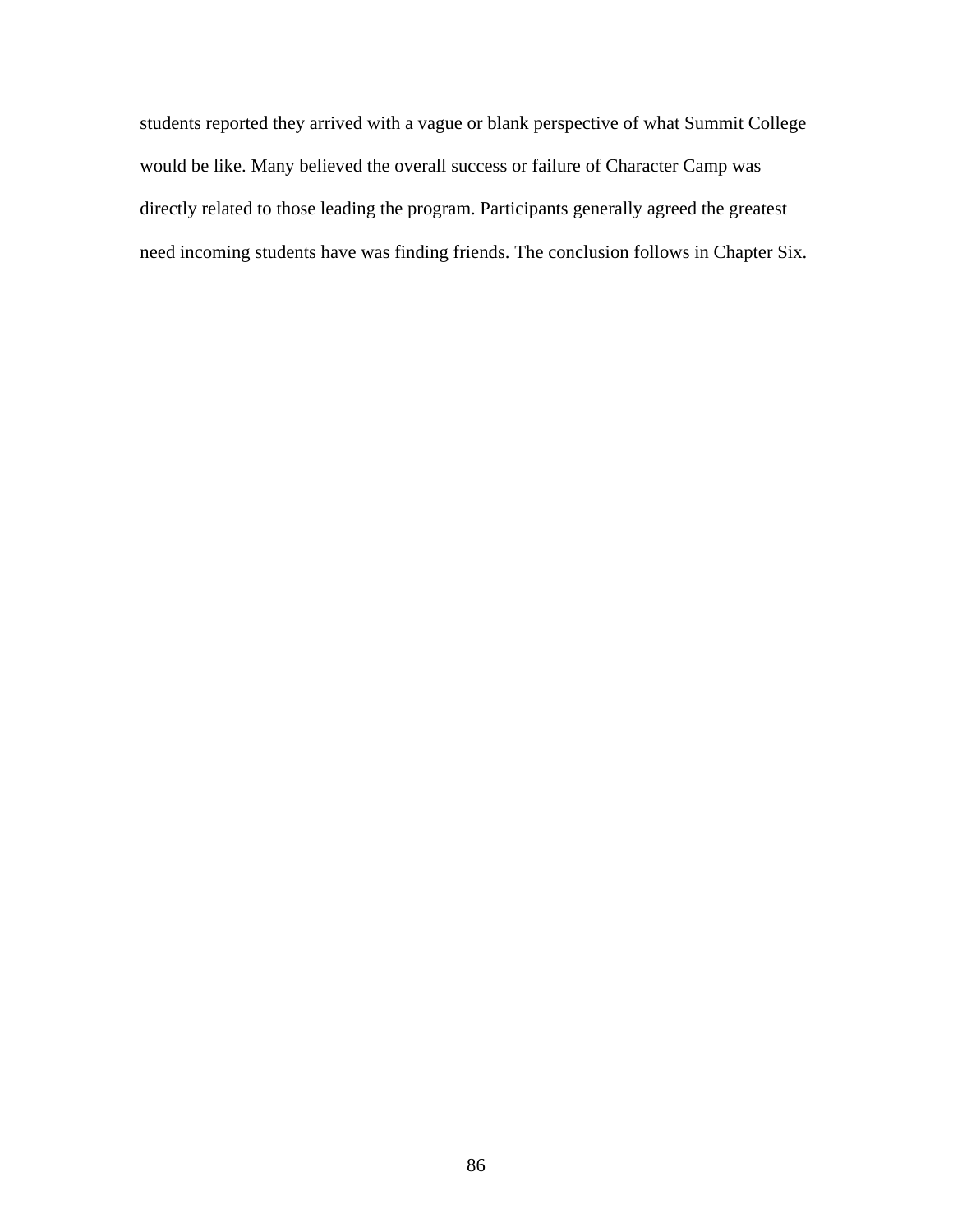### **CHAPTER SIX**

 The purpose of this study was to investigate how students, faculty, and administrators within a particular liberal arts college perceived a new-student orientation program's effect on students' social integration and retention. The study was designed to answer two research questions: What characteristics of a new-student orientation program are perceived to promote socialization? What characteristics of a new-student orientation program are perceived to have an influence on student retention? Because of the research questions studied, this qualitative study used interviews as the primary method of inquiry to obtain perceptions of the orientation program.

limitations. The chapter ends with a chapter summary and conclusions about the study. This chapter begins with a summary of the findings. Next, each research question and the validity of Tinto's ninth proposition, in this research setting, are addressed with the findings for each question compared to previous research and existing theory. Next, the chapter includes implications for research, policy, and practice, and the study's

#### Summary of Findings

environment by facilitating interaction among new students, establishing a surrogate family for new students, and fostering long-term friendships among students. A majority of interviewed students described having a positive experience during the orientation program. The environment provided, the orientation activities, and required participation in the orientation were the topics derived from respondents' comments linking students to social interaction. The orientation program provided this

Students enjoyed the fun and activities surrounding Character Camp, yet they were just like other students who want to know what it takes to succeed at college (Jones,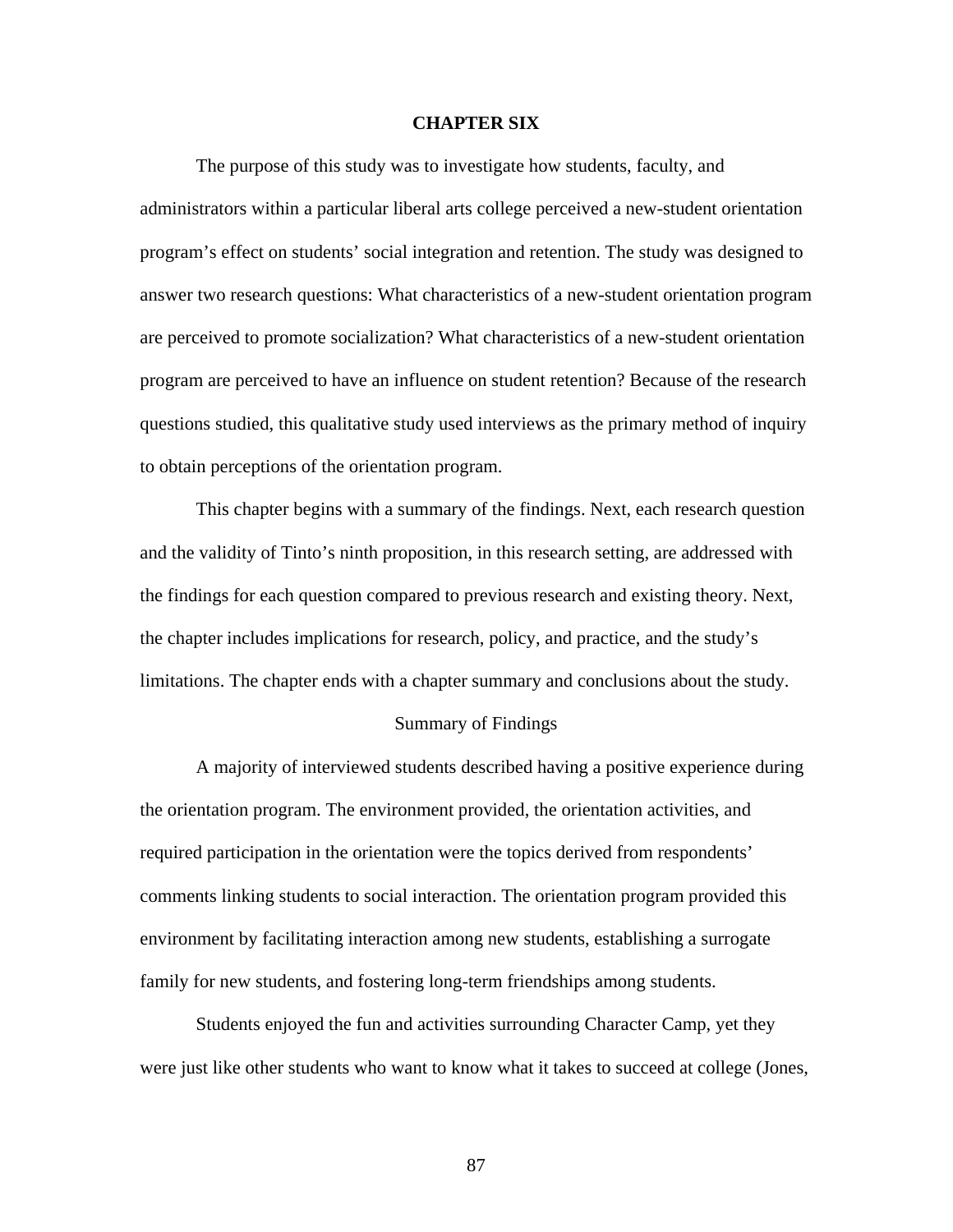2002). Character Camp's required participation attempted to help incoming students be successful by being involved. However, some students indicated they received minim al benefit from required participation.

Character Camp was directly related to those leading the program. The majority of participants agreed that the greatest need incoming students had, was finding friends. Through a series of open-ended questions it was revealed that participants believed socialization and retention were facilitated by the orientation program. Half the interviewed students described not having any or only a nominal preconceived picture of what Summit College would be like. Many believed the overall success or failure of

## Research Questions

orientation program are perceived to promote socialization?" As Astin has stated, "The Camp's structure supported and encouraged student involvement by helping students socially integrate into their new environment. The findings suggested Character Camp's The first research question was, "What characteristics of a new-student effectiveness of an educational policy or program is directly related to its capacity to increase student involvement" (1984, p. 298). According to the findings, Character duration, goals, size, group activities, and personnel collaborate to assist peer-to-peer relationships, student-to-faculty relationships, and small group interaction while facilitating and in some cases forcing socialization.

## *Duration*

Character Camp. Various lengths for an orientation programs agenda have been utilized by institutions. Character Camp began with an initial two week intensive and then The findings revealed duration as one of the distinguishable characteristics of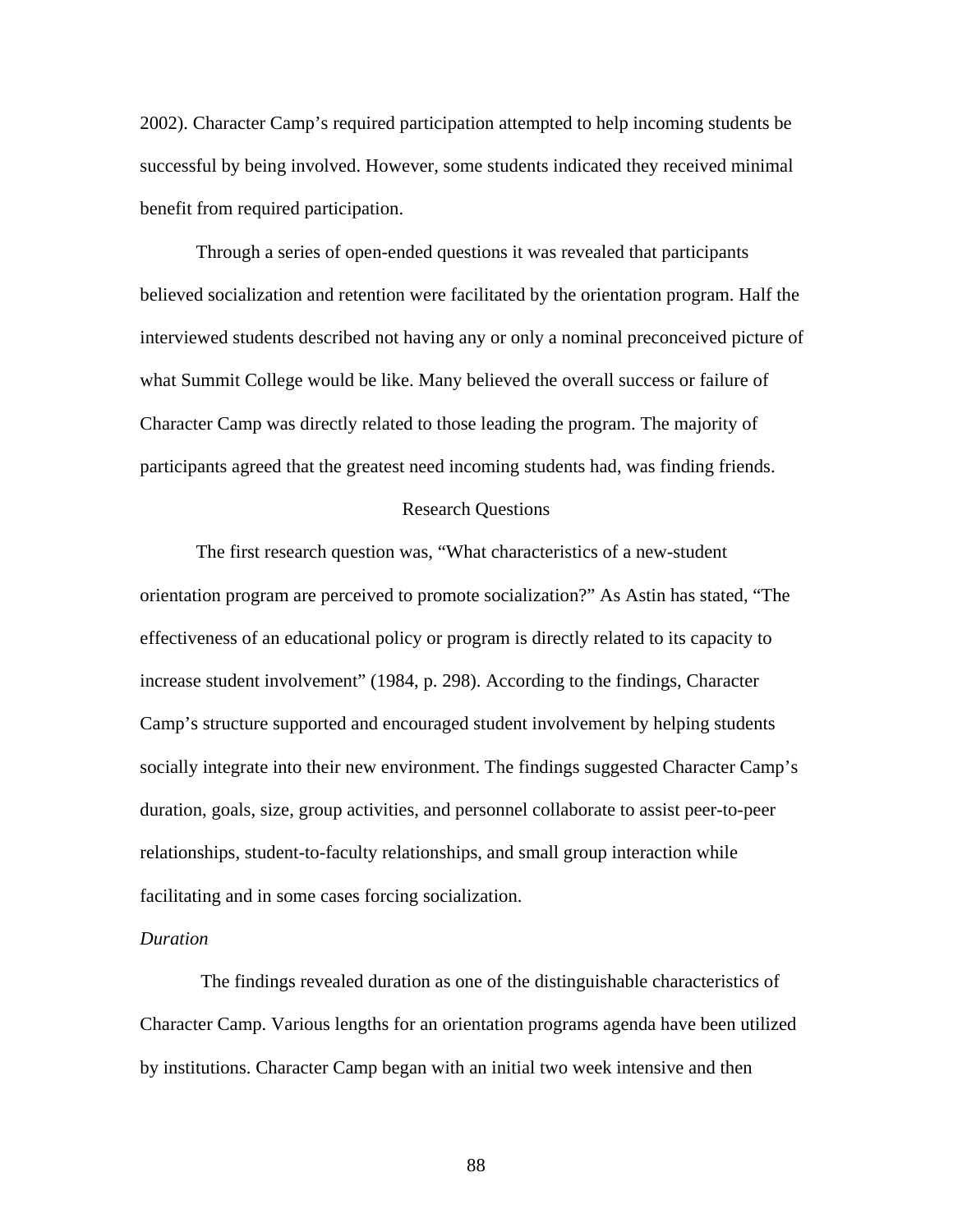continued throughout the first year. Researchers have maintained that an extended orientation program's design reinforces the orientation experience (Upcraft & Gardner, 1989). Character Camp's format was supported by Pascarella, Terenzini, and Wolfe's conceived as an institution's ongoing attempt to enhance students successful integration into the campus academic and social systems throughout the freshmen year" (p. 172). (1986) research in which they stated "Rather than a one-time experience of limited duration preceding enrollment, orientation to college might be more effectively The orientation of new students to college—including their socialization— is a process that requires time rather than being described as an event. Character Camp's duration allowed socialization to be facilitated, additional goals to be introduced, and the reinforcement of the expectations of Summit College to occur.

## *Goals*

demonstrated Summit College's commitment to its students. Having goals for Character Camp revealed a previous assessment of need, a focus to create structure, and a reason for continued evaluation (Ward-Root & Hatch, 2003). Since, according to Mann (1998), "orientation is the first formal exposure of many students to their new academic and convey [its] academic and social expectations (Nadler, Miller, & Casebere, 1998, p. 27). The underlying goals for Character Camp included an adequate acclimation to the college, student retention, and the development of friendships. These goals social environment" (p. 20), Character Camp served as "a means for the institution to Character Camp, like other orientation programs, strived "to integrate the institutional mission and [assist] the personal growth of entering students" (Ward-Root & Hatch,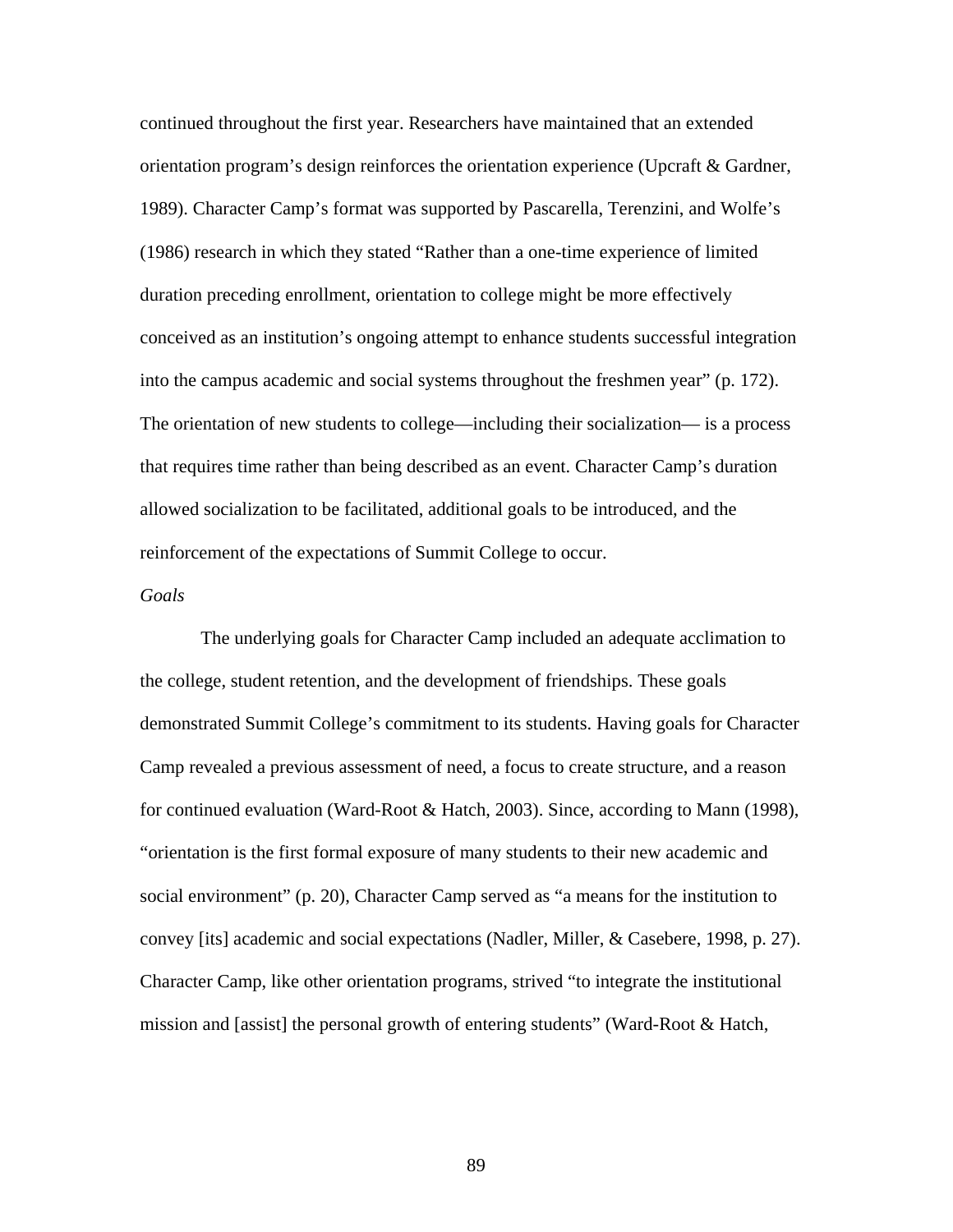2003, p. 39). The goals for Character Camp, which promoted institutional expectation s and socialization, were continually reiterated in the large and small group settings. *Size* 

 The findings supported the approach Character Camp used in dividing the incoming group of students down into a more conveniently sized unit called an orientation family. According to Ward-Root and Hatch (2003), "The most successful presentations also allow for small group experiences, where a level of intimacy and trust can develop" (p. 60). The orientation family unit—an upperclassmen orientation mom tended to suppress students social integration. The manageable size of the orientation family unit allowed and at times forced all orientation family members to participate in and pop and a dozen new students—presented not only an environment suitable for intimacy and trust, but a unit that students believed they could manage in their interactions within it. Astin's (1993) research found that of all institutional characteristics, large size affects educational attainment negatively. Although Astin's study looked at total size of an institution, the same could be true regarding the overall size of an orientation group. Stoecker and Pascarella (1991) found larger enrollments an activity.

#### *Group activities*

multifaceted program and supporting activities. Tinto (1993) stated, "Involvement leads likelihood that students will continue to be involved in the future" (p. 69). The purposes for most of the activities were two-fold: dealing with current circumstances and Students attending Character Camp were required to be involved in the to the appreciation of the need for involvement and both lead, in turn, to an increased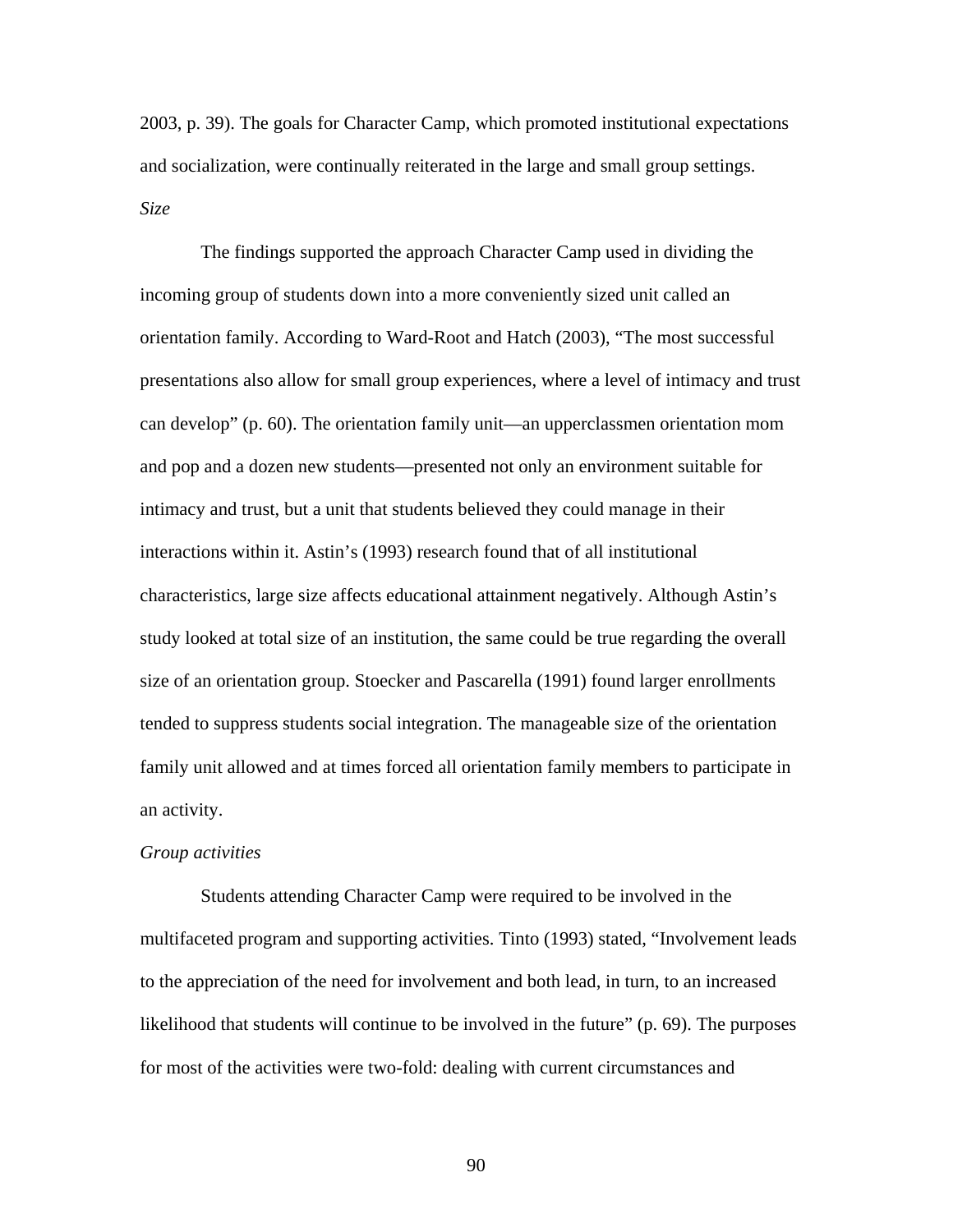considering future situations. Planned activities gave Character Camp an interna l element that assisted socialization. Character Camp helped students develop immediate friendships, within their orientation family, and a long-term personal network. Networking with others occurred as a result of those structured activities. This study found the established activities encouraged group discussion, teamwork, and frie ndships. This facilitated not only socialization, but presented students familiar with independent problem solving to group think (Wellner, 1999). Although the success for an activity to accomplish its purposes was directly related to the individual student, the Character Camp personnel also had a significant role.

# *Personnel*

 Character Camp's personnel were a key element in the program's overall success. In an effort to affirm entering students' membership with Summit College, student leaders, who formerly participated in Character Camp, directed many of the activities. These upperclassmen who had enc ountered similar difficulties in their new environment and had similar feelings about the unknown and still persisted now assisted students [and] conveying the differences between high school and college in the area of new students during their transition to college life. According to Mann (1998), "upperclass [upperclassmen] students are . . . effective in setting expectations for new academics, studying, and assuming responsibility for one's actions, and in passing on school traditions" (p. 18).

Students reported not only the value, but the difficulty that can arise if the wrong persons were selected to be Character Camp parents. Students even suggested continued vigilance in the selection process of orientation moms and pops. Students appreciated the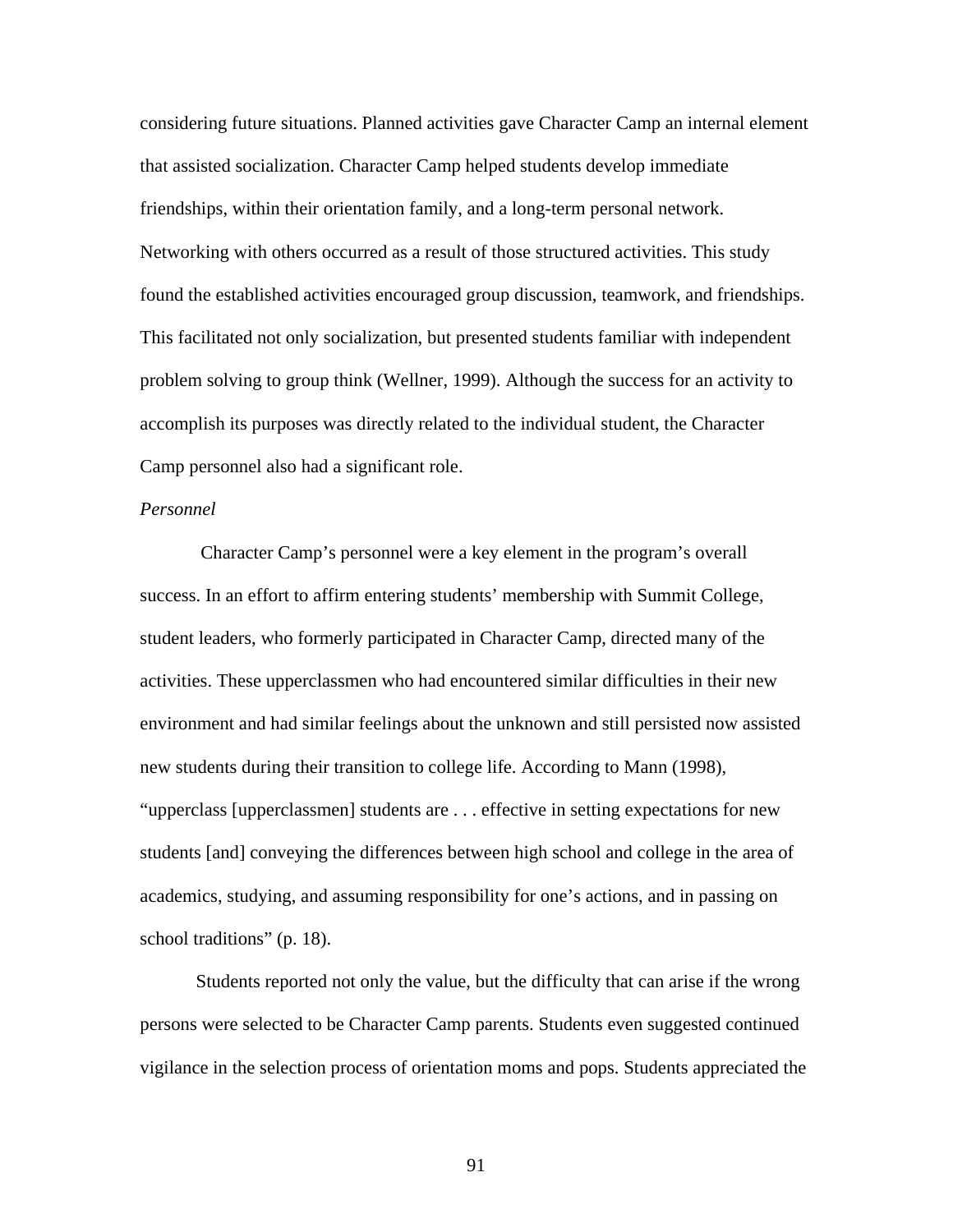candid and personal interaction provided to them by the Character Camp moms and po ps. These student peers addres sed important expectations, rules, campus history, while sharing their own personal history in a manner void of any hidden agenda (Ender  $\&$ Newton, 2000).

the atmosphere for their new students' encounters with not only other upperclassmen, but the entire incoming freshmen class. According to Ward-Root and Hatch (2003), "These student leaders, who often times are the first contact new students have with a college or university, will make the difference in creating excitement or discouragement in the The importance of these peer leaders was also noted in their initial contact with new students prior to the orientation program. Character Camp moms and pops establish hearts and minds of these new students" (p. 75).

evaluation" (p. 316). Although 24 individual perspectives were obtained, specific aspects deemed relevant to an orientation program influencing retention were usually agreed upon. These aspects were ones iterated in Tinto's (2002) research, which found four The second research question was, "What characteristics of a new-student orientation program are perceived to have an influence on student retention?" According to Patton (1997), "Different stakeholders will bring varying perspectives to the conditions that stand out as supporting retention: expectations, support, involvement, and learning.

### *Expectations*

students regarding Summit's expectations of them. "However expressed, research is clear Although learning—an integral part of academic integration—was beyond the focus of this study, the findings repeatedly reiterated how Character Camp informed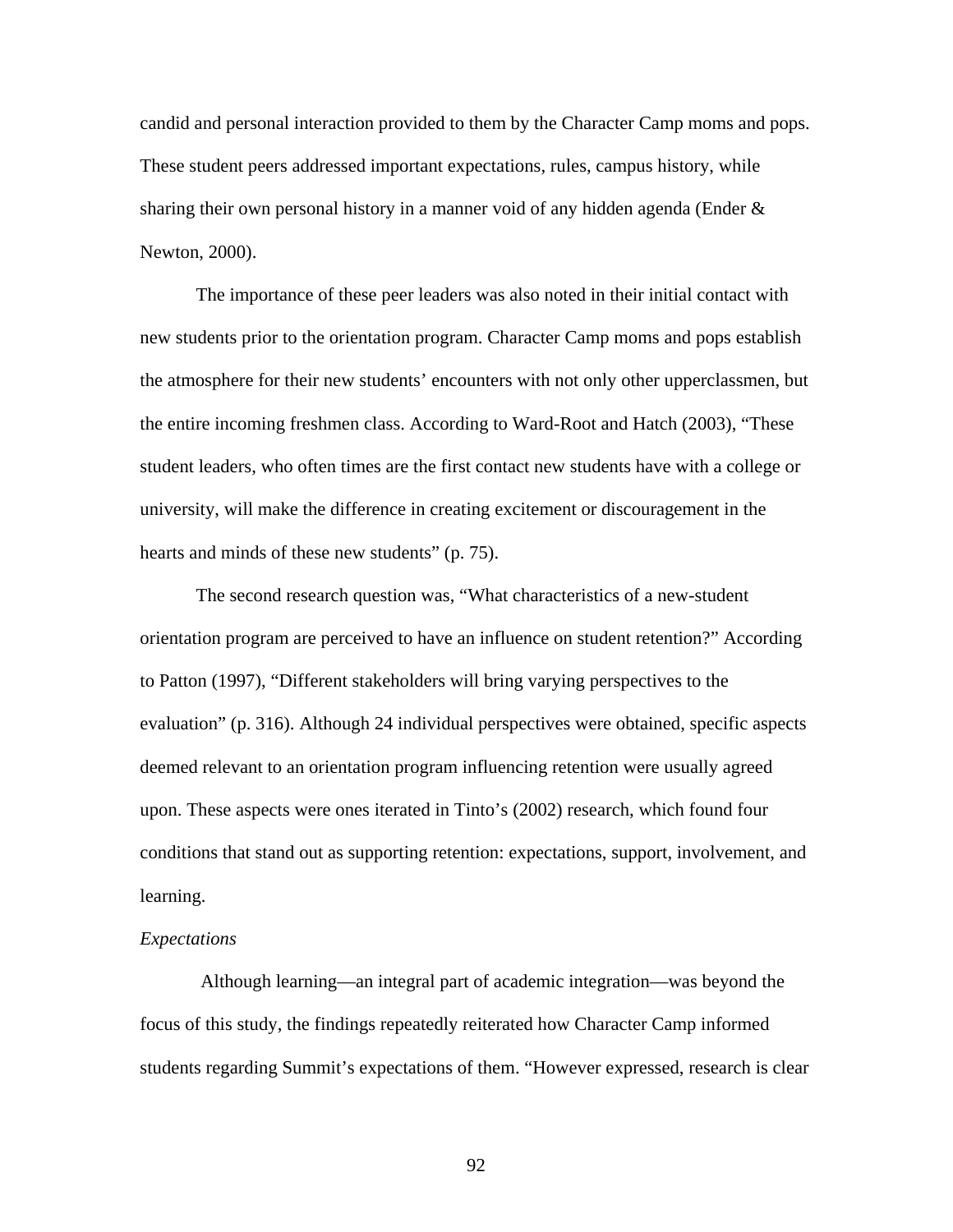that students quickly pick up expectations and are influenced by the degree to which those expectations validate their presence on campus" (2002, p. 3). Because Summit College was a highly selective institution, students were reminded that they were privileged to be there. With any privilege comes responsibility. Summit College had high expectations for its students. One of those expectations was that students persist and graduate.

#### *Support*

established to assist student success. Irving expressed it this way: "So Character Camp Thinking, the math labs, science labs, and business department. It gets you in touch with those places, where you can go for help and go with questions." According to Ward-Root and Hatch's (2003) research, Character Camp promotes retention by giving students information to help them cope with change and find help for issues they encounter. Character Camp informed students about support network Summit had definitely helps you get in touch with different places, like the Center for Writing and *Involvement*

Character Camp promoted an environment for student involvement. Tinto (1993) students. Students were placed in an atmosphere structured for networking, interacting, and socializing with others. This atmosphere was provided, as the involved faculty member Charles stated, ". . . in a place where they feel safe, they feel comfortable, and stated, "Though the presence of interaction does not by itself guarantee persistence, the absence of interaction almost always enhances the likelihood of departure" (p. 117). Character Camp students were encouraged and at times forced to interact with fellow they are with their peers."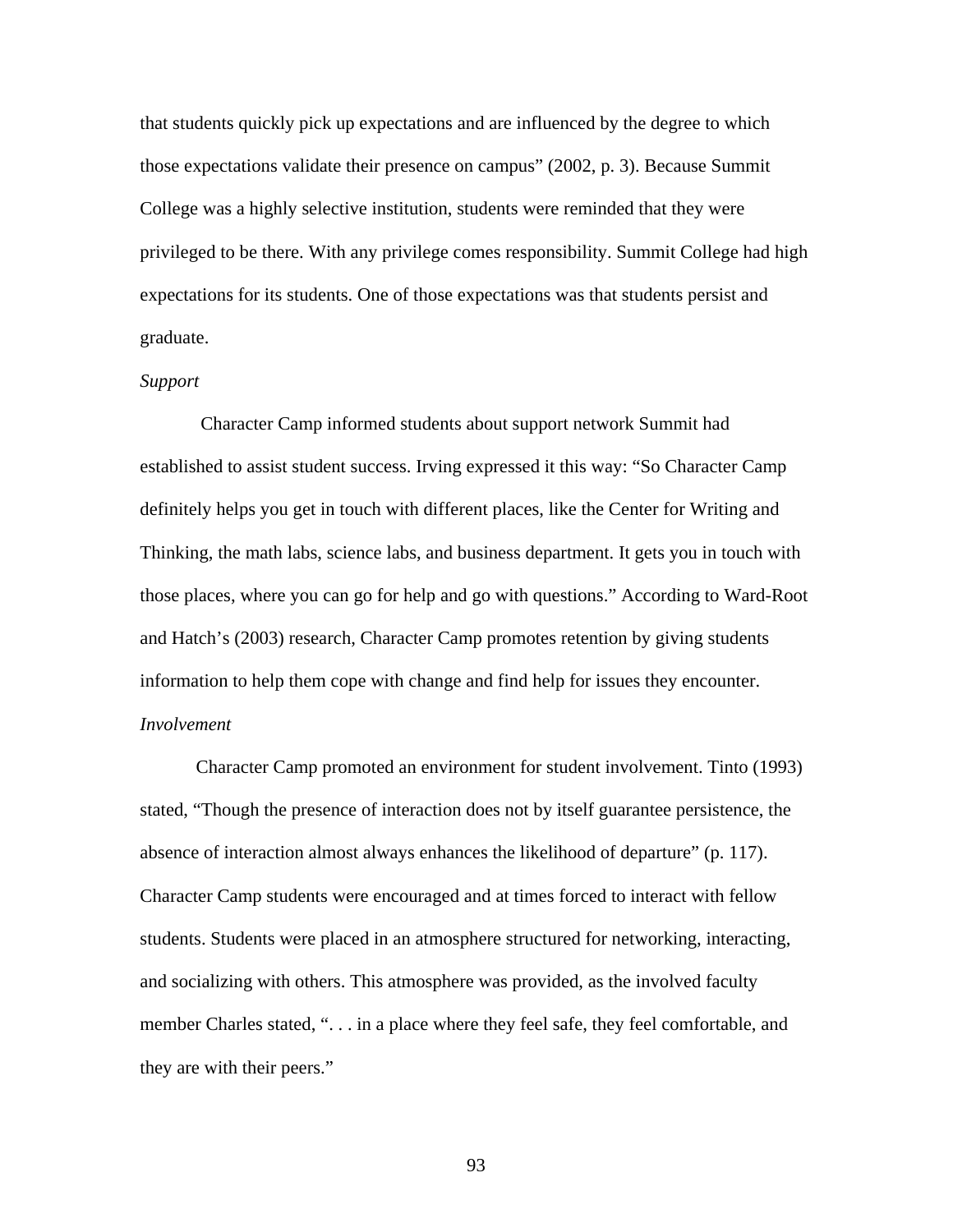*Peers*

 The importance of establishing friendships and involvement with other student peers during Character Camp was noted by Astin (1993) who said, "The student's peer group is the single most potent source of influence on growth and development duri ng the undergraduate years" (p. 398). During Character Camp, when student-to-student interaction and student-to-s taff interaction occurred, student persistence was promoted (Astin, 1984; Tinto, 1997; Moxley, Najor-Durack, & Dumbrigue 2001; Pascarella & Terenzini, 2005). Just as Tinto concluded, "Simply put involvement matters" (2002, p. 3), Character Camp positively influenced retention by promoting student involvement.

The Validity of Tinto's Ninth Proposition

propositions derived from Tinto's Interactionalist Model. The authors previously did not identify any investigation of the thirteen propositions at a liberal arts college. This study (Braxton, Sullivan, & Jo hnson, 1997, p. 123). According to Braxton, Sullivan, and Johnson (1997) there are thirteen examined at a liberal arts college Tinto's ninth proposition, "The greater the level of social integration, the greater the level of subsequent commitment to the institution"

Although four of the students interviewed were dropouts from Summit College, members of the institution to be the most important predictor of eventual departure, those four socialized students withdrew from Summit College. Their reasons for leaving were based on the Summit's programs being insufficient for their needs. According to Tinto (2002), the students who dropped out had an orientation family and friends. Even though the research of Pascarella and Terenzini (1979) found that sufficient contact with other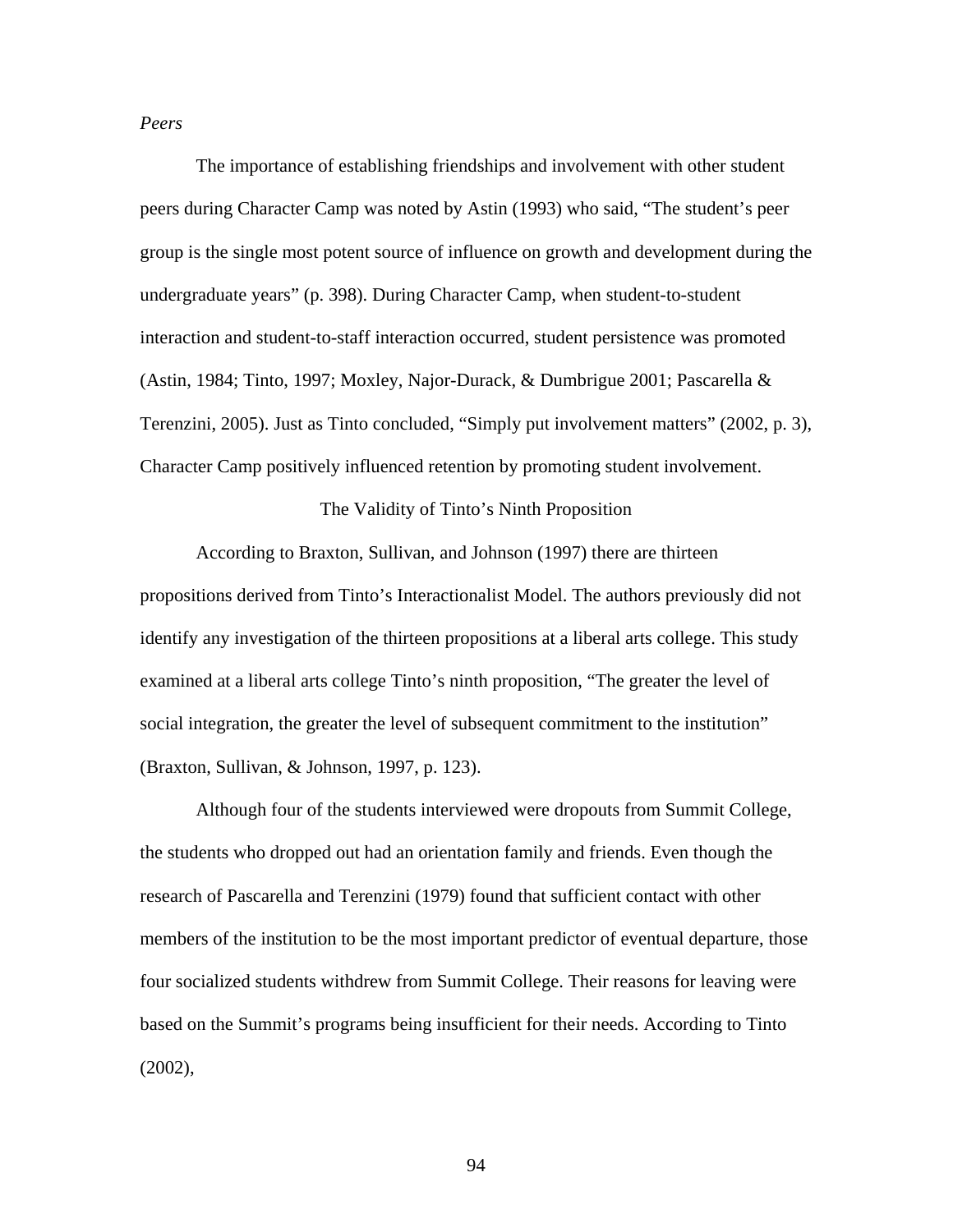Knowing why students drop out does not tell us what institutions can do to promote student retention . . . retention is not the mirror image of dropout; the factors that help explain why students leave are not the same as those that ex plain an institution's ability to help students stay and graduate. (p. 2)

Eleven of the other twelve students felt that Character Camp did a good job of socially integrating them. Students who had considered leaving Summit all gave reasons based o n other are as of concern. This finding is supported by Tinto's (1993) work where he says, "These theories implicitly assume all departures arise from the same sources—an assump tion we know not to be correct" (p. 90).

contact among students, the more likely individuals are to establish social and intellectual Character Camp socially integrated students with a subsequent commitment to the Based on Tinto's (1993) own words: "Other things being equal, the greater the membership in the social communities of the college and therefore the more likely they are to remain in college" (p. 118), it appears looking at this specific liberal arts college, Summit College accomplishes that with Character Camp. The findings from all 16 students and 8 faculty and administrators interviewed revealed Summit College's institution being a notable result. Therefore, Tinto's ninth proposition appears viable in this specific liberal arts college setting.

#### Suggestions for Future Research

Summit College, this study needs to be replicated at other liberal arts colleges. The study There are several suggestions for future research. Due to the uniqueness of should also be replicated reviewing all of the years Character Camp has existed at Summit, noting any significant changes made in the program due to the student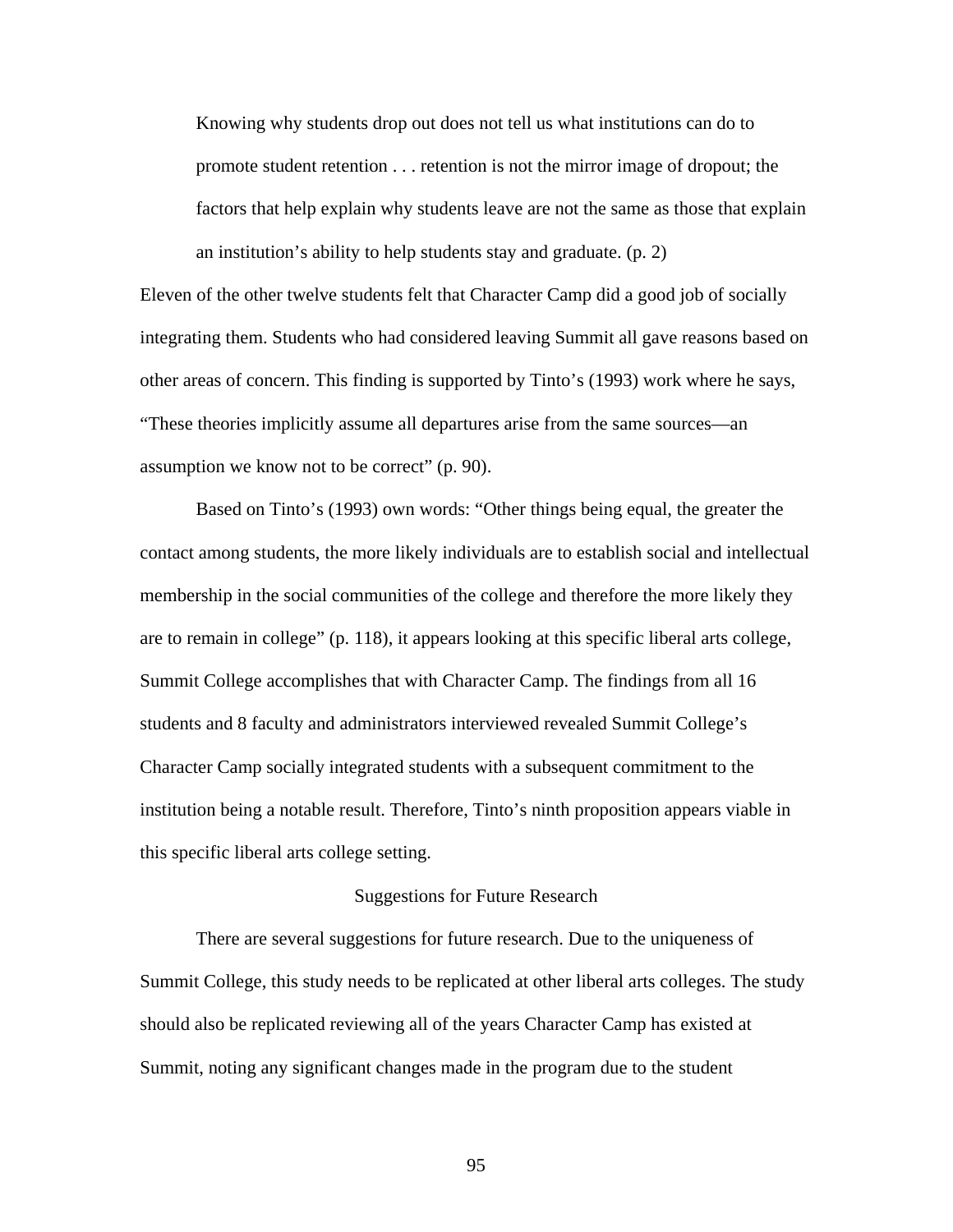evaluations of the program. A longitudinal study using the student evaluations of Character Camp as a data gathering tool should be pursued. Attempts should be made to not only replicate the study at Summit College, but at a larger institution of higher education. The question of whether this study's positive orientation characteristics are applicable at larger institutions or whether there are other dominant influential characteristics could be researched.

Although an equal number of male and female students were sought as part of the purposeful sample, a study looking specifically at how male and female students respond to specific aspects of the orientation program might show what facilitates socialization for one gender and hinders it for the other. A component-specific evaluation of the different aspects of the orientation program might facilitate such a study.

#### Implications for Policy and Practice

The results of this study and the support of literature suggest some implications wrong or at least misleading" (p. 3), the question of how to better promote students social continue over which aspect is of greater importance—academic or social integration. Both are essential. Both influence retention. Both are necessary for a student to persist until completion of a program of study. Programs that best facilitate academic and social integration can complement one another when students' best interests are involved. for those who have the responsibility to create and implement higher education orientation programs. Although Tinto (1993) stated "Much of what we think we know is integration continues to beg for orientation professionals' attention. Let the debate

 This study suggests that social integration is not just a goal, but a process. Character Camp endeavored to assist students' adjustment and growth in their new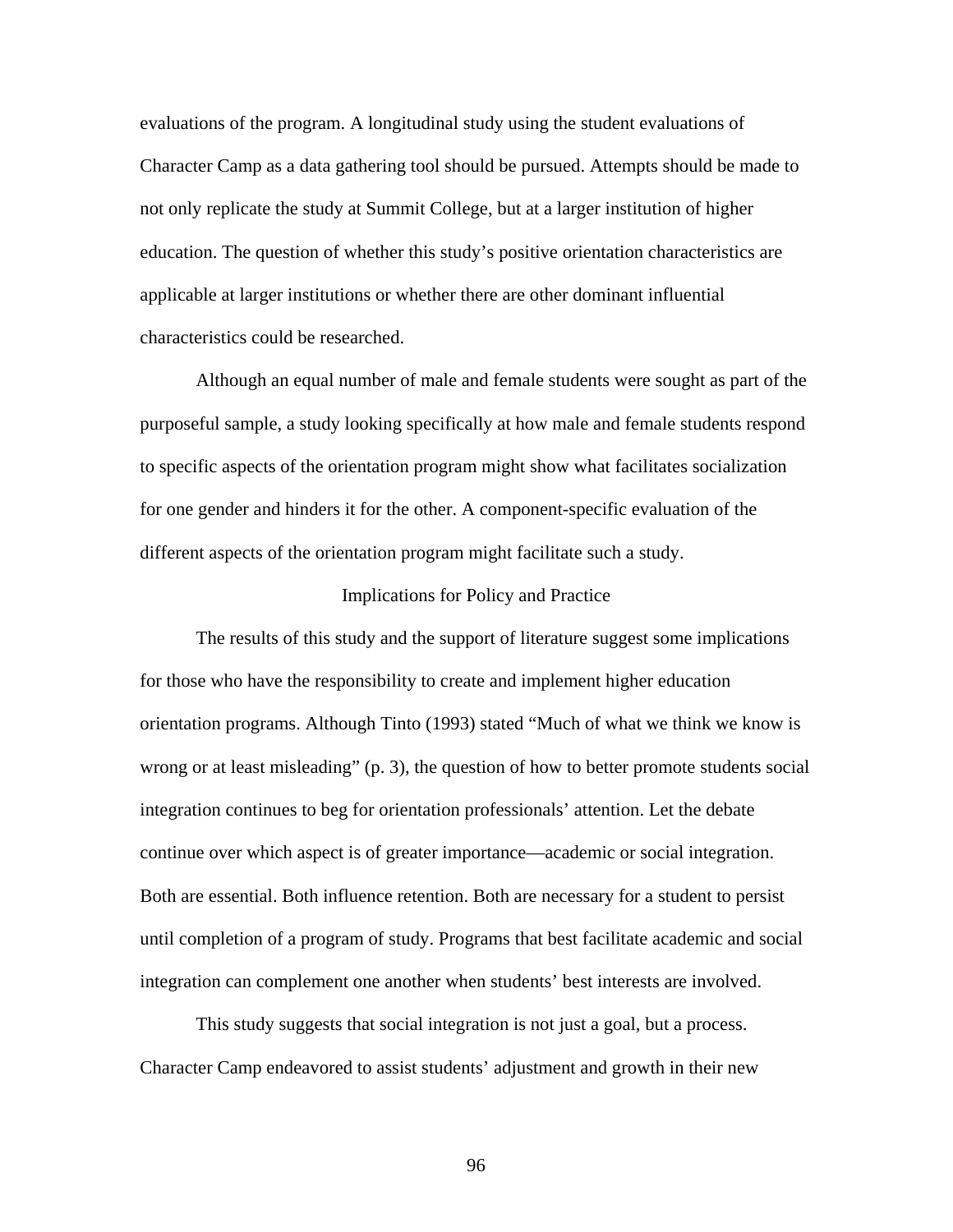environment. This growth process started even before the students arrived on camp us and continued well after the two-week initial program. Those who have the responsibility for orientation would do well to have a strategic systematic plan that looks at the stages/periods that a student encounters as they approach, arrive, and endeavor to acclimate to college life. As with Character Camp, evaluations are needed. From this study, it is suggested that a ten-day period of reflection be allowed immediately after the Character Camp intensive before an evaluation of the program occurs.

small-group activities. Although dividing up into families of fifteen may not be practical As this study discovered, those developing and implementing orientation programs will certainly enhance their program by incorporating elements that build for an institution of 5,000 students and above, certainly attention can be given to promoting small groups with extended periods of accountability and interaction.

institutional policy makers that a new-student orientation program be mandatory. Research supports a program that would include, at minimum a one-week thorough Transfers students, with adequate pre-requisites— that have been established by the enrolling institution—would be exempt from mandatory participation, but strongly encouraged to participate. Participants should receive credit equal to a course requiring similar time and participation. A token of one credit does not support the time required, the value of, or the benefits gained from participation in a program that potentially affects students during the remainder of their educational career and beyond. True, institutions Based on the findings and the collaborating literature I would suggest to introduction to the college and its student resources as well as participation in social activities followed by additional meetings throughout entering students first semester.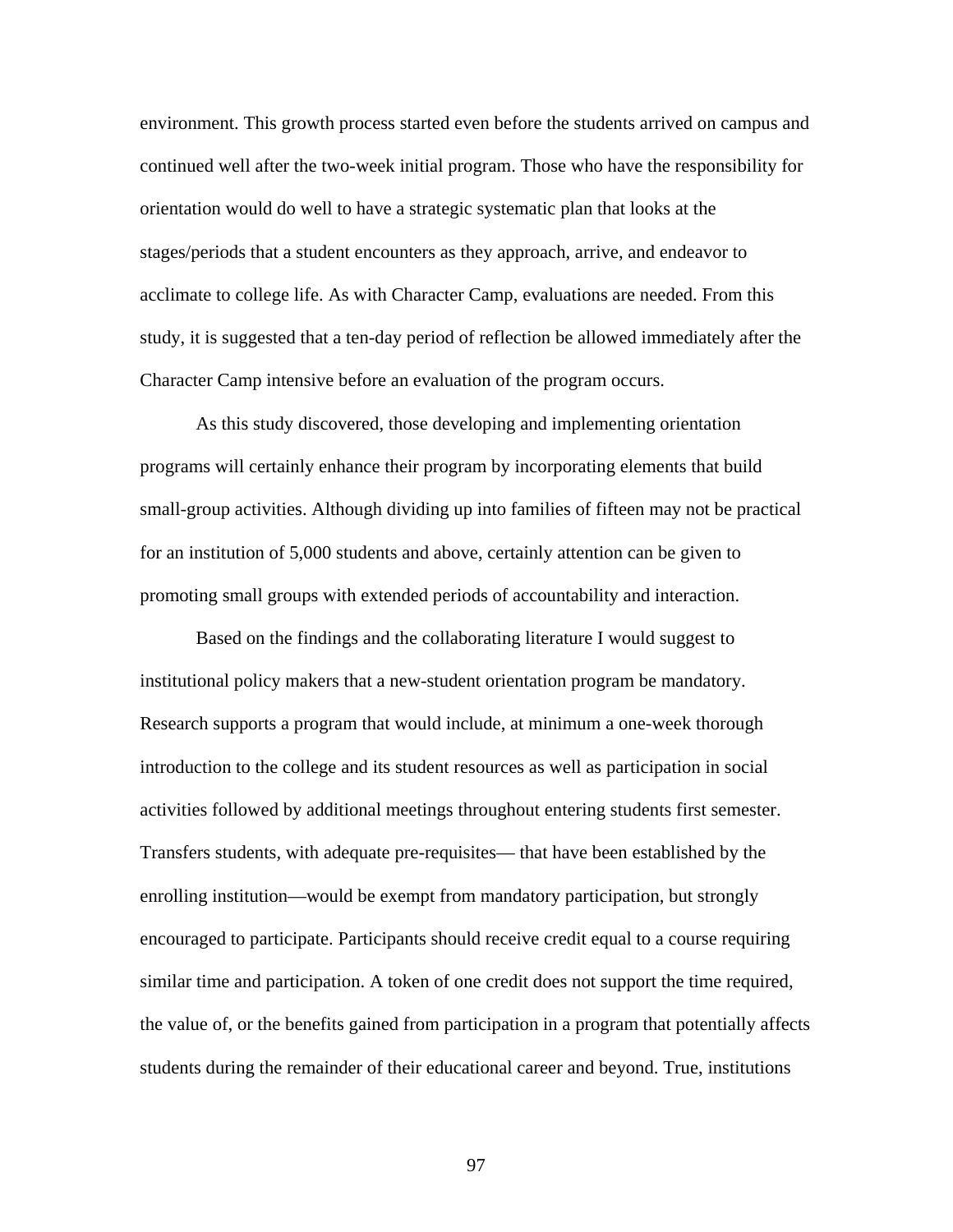cannot make people learn, but requiring their participation/involvement can lead to something positive—socialization.

 Upperclassmen who have the desire, academic qualifications, and the person al integrity should be recruited to facilitate the orientation program. Screening of students and evaluation of specific orientation components must be approached consistently and vigilantly. Integration of components assisting student's academic integration should be an integral part of the orientation program.

 Finally, institutional members need to continue to ask themselves, "What are we doing or neglecting to do that create s incongruence for students?" Yes, individual student college life. However, the institutional role in retention is significant and, as was the case characteristics are a valid measure of why some students have not been able to adapt to with Summit College, there is always the opportunity to improve an already influential program.

## Limitations

occurred if others were part of the purposeful sample. Although interviewees' experiences were real, they are unique to the setting of Summit College. This study has A potential limitation of this study was the inability to know the impact Character Camp had on students' retention until they complete their program of study. Due to the years reviewed in the study, rates of persistence until graduation were incomplete. I am confident that I have reported the essence of the experiences of students, faculty, and administrators with Character Camp. However, a different perspective might have found characteristics that impact socialization and thus retention, but the ability to extrapolate those findings to other like institutions of higher learning is not yet known.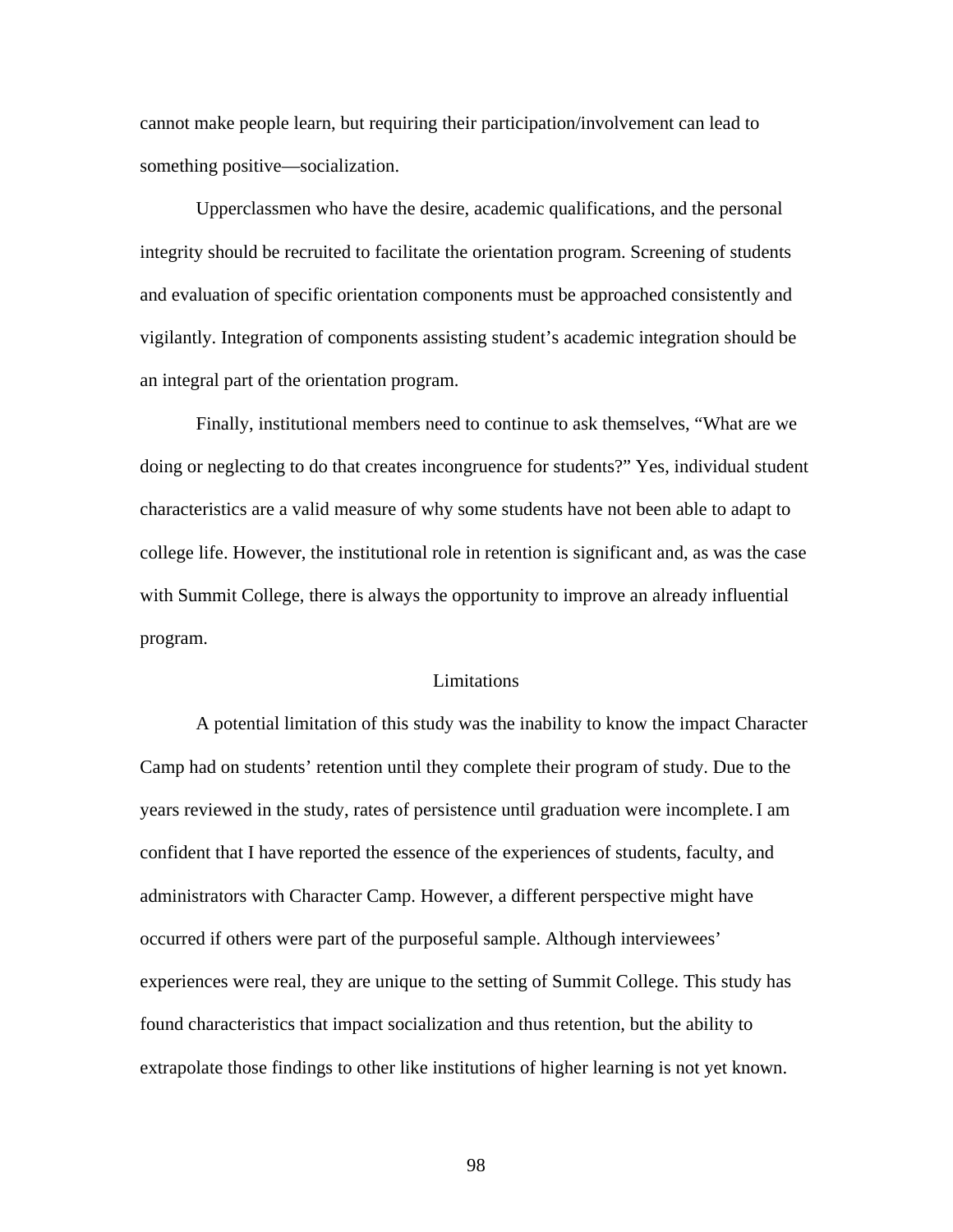## Summary and Conclusion

 This chapter began with an overview of the study that included the purpose, research questions, and study design. Next, the two research questions were analyze d from the findings and compared to previous research and existing theory. Then the validity of Tinto's ninth proposition in this research setting was presented. Implications for future research and implications for policy and practice followed. The chapter and study ends with the following conclusion.

I started this study asking myself if the wrong question regarding retention was believe that this study validates the importance of not only a new-student orientation being asked, "Why are students leaving?" That was the purpose for the personal introductory quote, "We were concerned about why they left when we should have focused on what would have encouraged them to stay." Yes, I do believe we need to understand student departure. However, I also believe and have discovered the correct answer is derived from asking the correct question, "Why do students stay?" I further program, but presents some characteristics that can help students socially integrate into their educational environment and persist until graduation.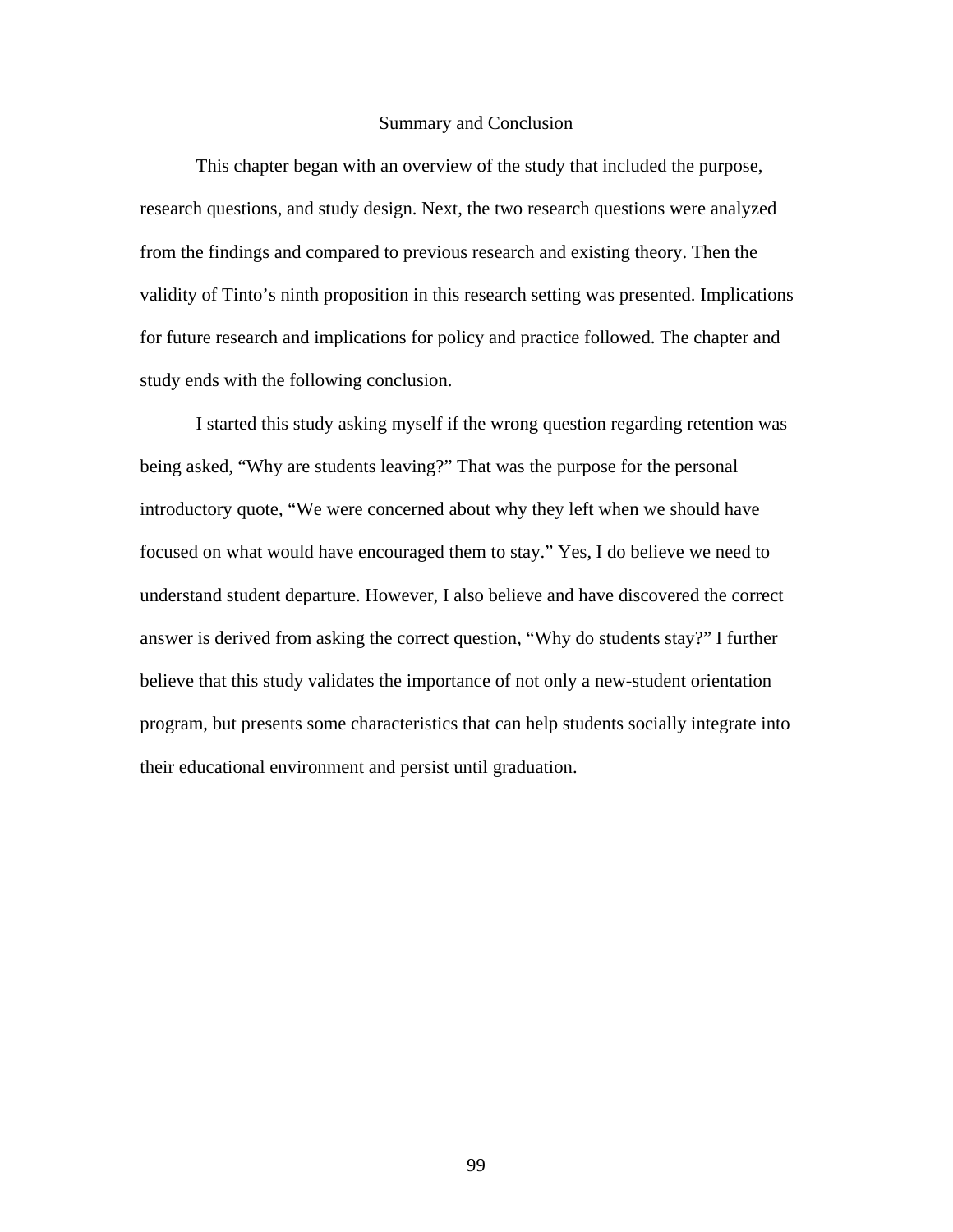## References

- AASCU. (1997, January 1). *Policies and practice: A focus on higher education retention*. American Association of State Colleges and Universities, Washington, DC. (ERIC Document Reproduction Service No. ED421045).
- ACT. (2004). *ACT news releases and retention completion summary tables*. Iowa City, IA: ACT, Office for the Enhancement of Educational Practices. Retrieved February 26, 2005, from http://www.act.org
- ACT. (2005). *ACT newsroom*. Iowa City, IA: ACT, Office for the Enhancement of Educational Practices. Retrieved April 6, 2005, from http://www.act.org
- Allen, D .F., & Nelson, J.M. (1989). Tinto's model of college withdrawal applied to women in two institutions. *Journal of Research and Development in Education*, *22*(3), 1-11.
- Andreatta, B.J. (1998). *The effects of social and academic integration on the retention of* first year university students: A quantitative and qualitative study (Doctoral dissertation, University of California Santa Barbara, 1998). *Dissertation Abstracts International, 59-07.*
- Aquino, F. J. (1990, May). *A typology of community college students behaviors: Defining* Association for Institutional Research, Louisville, KY: (ERIC Document *student success and student failure*. Paper presented at the Annual Forum of the Reproduction Service No. ED321678)
- Armstrong, W.B. (1994). *Accountability on educational reform in the community college:* California Association for Institutional Research, San Diego, CA. *Policy and implementation issues.* Paper delivered at the Annual Conference of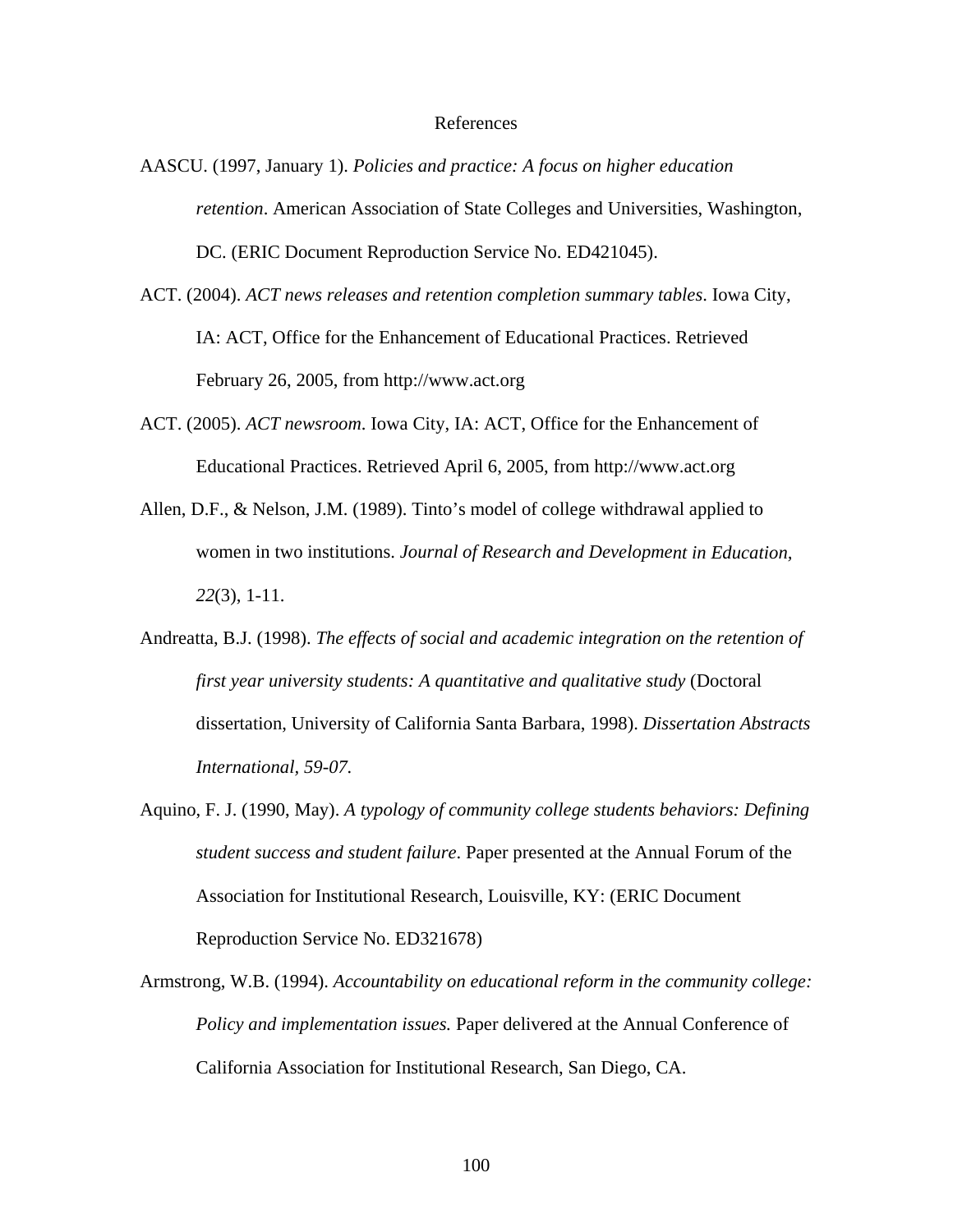- Astin, A. (1970). The methodology of research on college impact. *Sociology of Education, 43,* 223-254; 437-450.
- Astin, A.W. (1984). Student involvement: A developmental theory of higher education. *Journal of College Student Personnel, 2 5*, 297-308.
- Astin, A.W. (1985). *Achieving educational excellence: A critical assessment of priorities and practices in higher education*. San Francisco, CA: Jossey-Bass.
- Astin, A.W. (1991). Assessment of excellence: The philosophy and practice of assessment *and evaluation in higher education.* New York: Macmillan.
- Astin, A.W. (1993). What matters in college? Four critical years revisited. San Francisco: Jossey-Bass.
- Barefoot, B.O. (Ed.). (1993). *Exploring the evidence: Reporting outcomes of freshman seminars* (Vol. 11*).* Columbia, SC: U.S.C. National Resource Center for the Freshman Year Experience.

Barefoot, B.O. (2000). The first-year experience. *About Campus, 4*(6) 12-19.

- Barefoot, B., & Gardner, J. (1993). The freshman orientation seminar: Extending the benefits of traditional orientation. In M.L. Upcraft, R.H. Mullendore, Barefoot, B., & Fidler, D. (Eds)., *Designing successful traditions: A guide for orienting* students to college. (pp. 141-153). Columbia, SC: USC, National Resource Center for the Freshman Year Experience.
- Barefoot, B.O., Warnock, C., Dickinson, M., Richardson, S., & Roberts, M. (1998). Exploring the evidence: Reporting outcomes of first-year seminars (Vol. II Monograph No.25). Columbia, SC: U.S.C. National Resource Center for the Freshman Year Experience.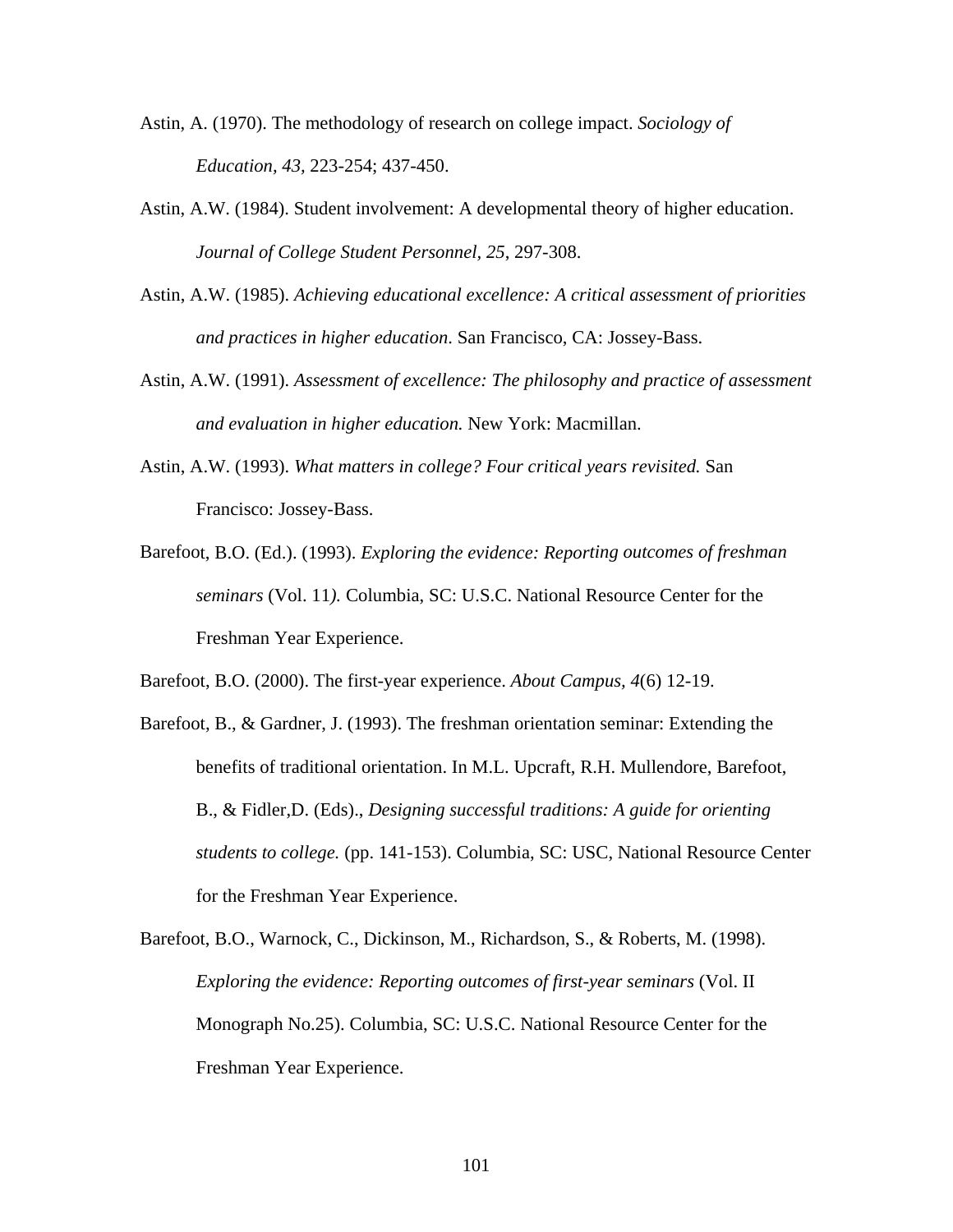- Baum, S., & Payea, K. (2004). *Education pays 2004: The benefits of higher education for individuals and society*. Retrieved April 11, 2005, from http://www.collegeboard.com
- Bean, J. (1980). Dropouts and turnover: The synthesis and test of causal model of student attrition. *Research in Higher Education, 12*, 155-187.
- Beil, C. (1990). *No exit: Predicting student persistence*. Paper presented at the meeting of the Association for Institutional Research, Louisville, KY.
- departure through theory elaboration: Examining the role of organizational attributes in the persistence process. Research in Higher Education, 39(2), 103-Berger, J.B., & Braxton, J.M. (1998). Revising Tinto's Interactionalist theory of student 119.
- Berger, J.B., & Milem, J.F. (1999). The role of student involvement and perceptions of integration in a casual model of student persistence. *Research in Higher Education, 40*(6), 641-664.
- Betts, K. (2003). National USA survey of student recruitment, satisfaction, and retention. Retrieved March 11, 2004, from http://www.GLOBALED.com
- Bogdan , R.C., & Bilken, S.K. (1998). *Qualitative research for education*: *An*  introduction to theory and methods (3<sup>rd</sup>. ed.). Boston: Allyn and Bacon.
- performance of participants in freshman orientation course. *Journal of College Student Development, 35, 444-449.* Boudreau, C., & Kromrey, J. (1994). A longitudinal study of the retention and academic
- Brawer, F. B. (1996). *Retention-attrition in the nineties.* (ERIC Document Reproduction Service No. ED3933510)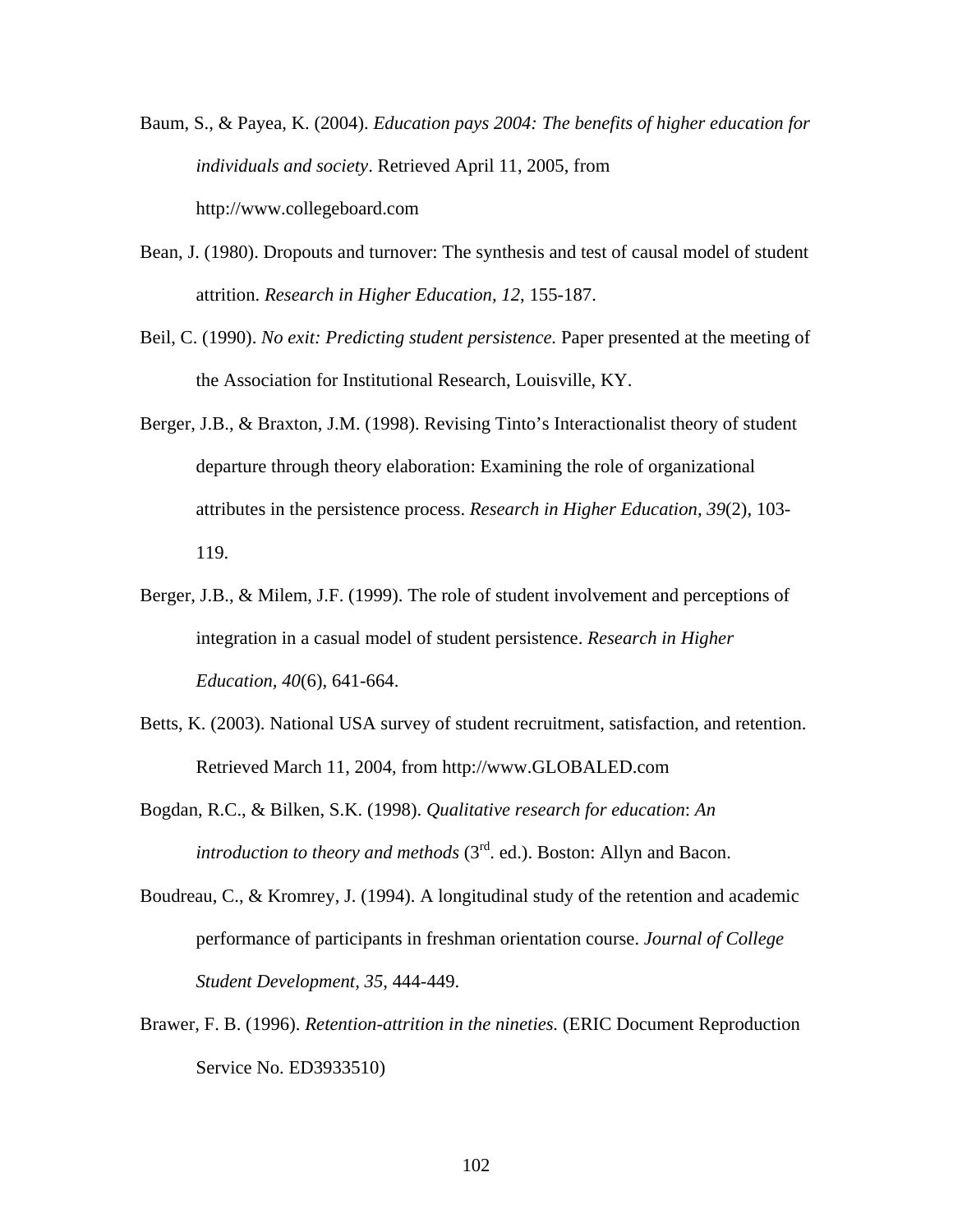- Brier, E. (1984). Bridging the academic preparation gap: An historical view. *J ournal of Developmental Education 8*(1), 2-5.
- theory and research, Vol. XII. (pp. 107-164). New York: Agathon Press. Braxton, J.N., Sullivan, A.V., & Johnson, R.M. (1997). Appraising Tinto's theory of college student departure, in J.C. Smart (Ed.), *Higher education: Handbook of*
- understanding of college student retention. Journal of College Student Retention, Braxton, J.N. (1999). Theory elaboration and research development: Toward a fuller *1,* 93-97.
- Braxton, J.N. (2000). *Reworking the student departure puzzle*. Nashville: Vanderbilt University Press.
- Braxto n, J.M., Hirschy, A.S., & McClendon, S.A. (2004). Understanding and reducing college student departure. *ASHE-ERIC Higher Education Report, 30*(3).
- Theory." Journal of College Student Retention, 1(3), 239-253. Burr, P., Burr, R., & Novak, L. (1999). Student retention is more complicated than merely keeping the students you have today: Toward a "Seamless Retention
- equations modeling test of an integrated model of student retention. *Journal of* Cabrera, A.F., Nora, A., & Castaneda, M.B. (1993). College persistence: Structural *Higher Education, 64*(2), 123-139.
- Castator, M.M., & Tollefson, N. (1996). Under-prepared students and the college *e*  curriculum: Identifying high-risk courses. *Journal of Applied Research in th Community College, 3*(2), 179-200.
- Colton, G.M., Connor, U.J., Shultz, E.L., & Easter, L.M. (1999). Fighting attrition: One freshman program that targets academic progress and retention for at-risk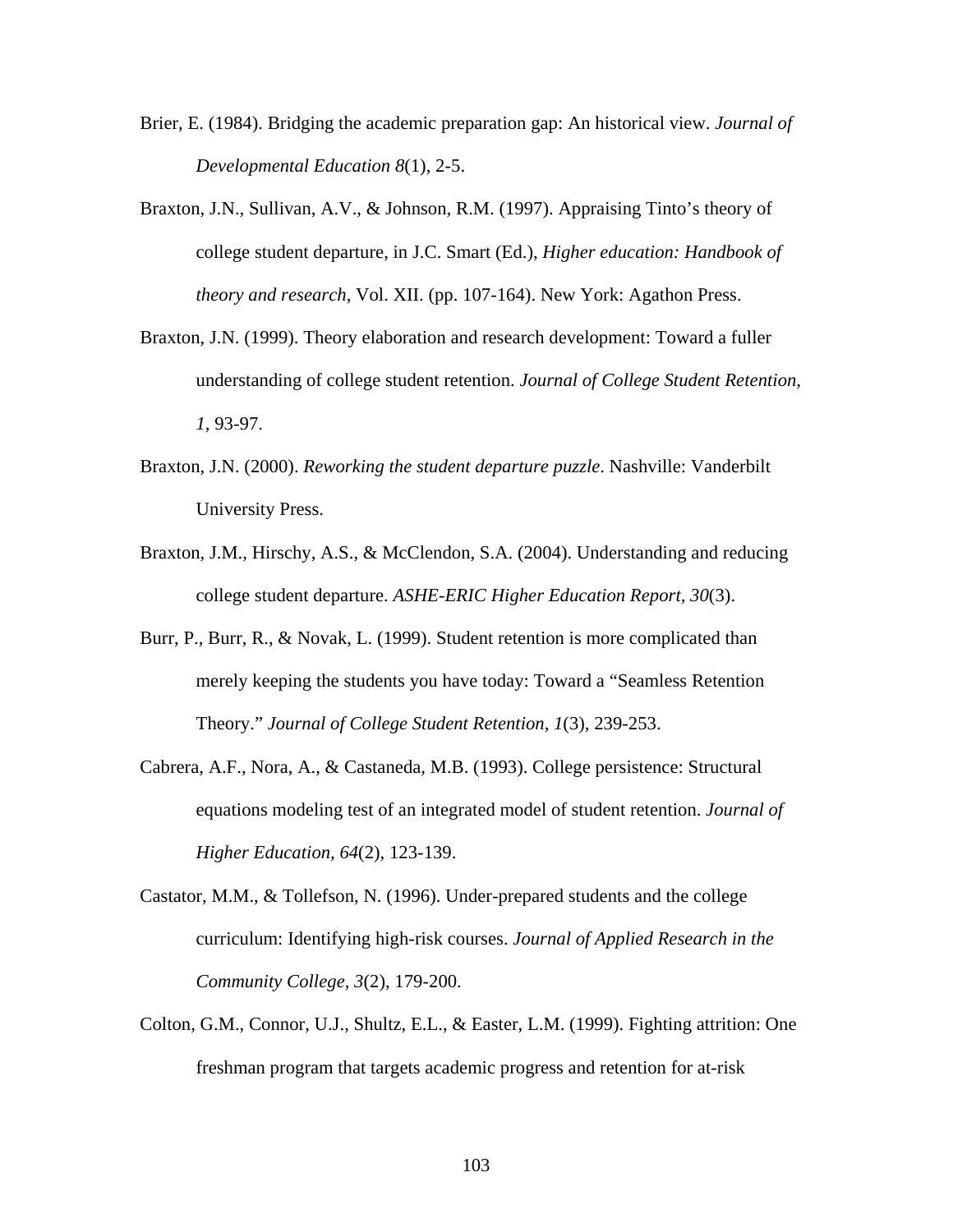students. Journal of College Student Retention: Research, Theory & Practice, *1*(2), 147-162.

Cooper, T. (2002). Why student retention fails to assure quality. Retrieved March 22, 2005 from the *Higher Education Research and Development Society of Australasia* database http://www.herdsa.org.au

- Crabtree, B.F., & Miller, W.L. (1992). *Doing qualitative research*. Newbury Park, CA: Sage Publications.
- Creswell, J.W. (1998). *Qualitative inquiry and research design: Choosing among five traditions.* Thousand Oaks, CA: Sage Publications.
- Crissman, J.L. (1999). The impact of clustering freshman seminars with English *n*  (Doctoral dissertation, Pennsylvania State University, 1999). *Dissertatio composition courses of new students' grade point average and retention rates Abstracts International, 60-08.*
- course content: Proposed persistence model. *Journal of College Student* Davig, W.B., & Spain, J.W. (2003-2004). Impact on freshman retention of orientation *Retention, 5*(3), 305-323.
- Durkheim, E. (1951). *Suicide*. Translated by J.A. Spaulding and G. Simpson. Glencoe: The Free Press. (Originally published 1897.)
- Edgerto n, H.A., & Toops, H.A. (1929). *Academic progress; A follow-up study of the*  freshman entering the university in 1923. Columbus, OH: Ohio State University.
- El-Khawas, E. (1984). *Campus Trends*. Washington, D.C.: American Council on Education. (ERIC Documentation Reproduction Service No. ED252171)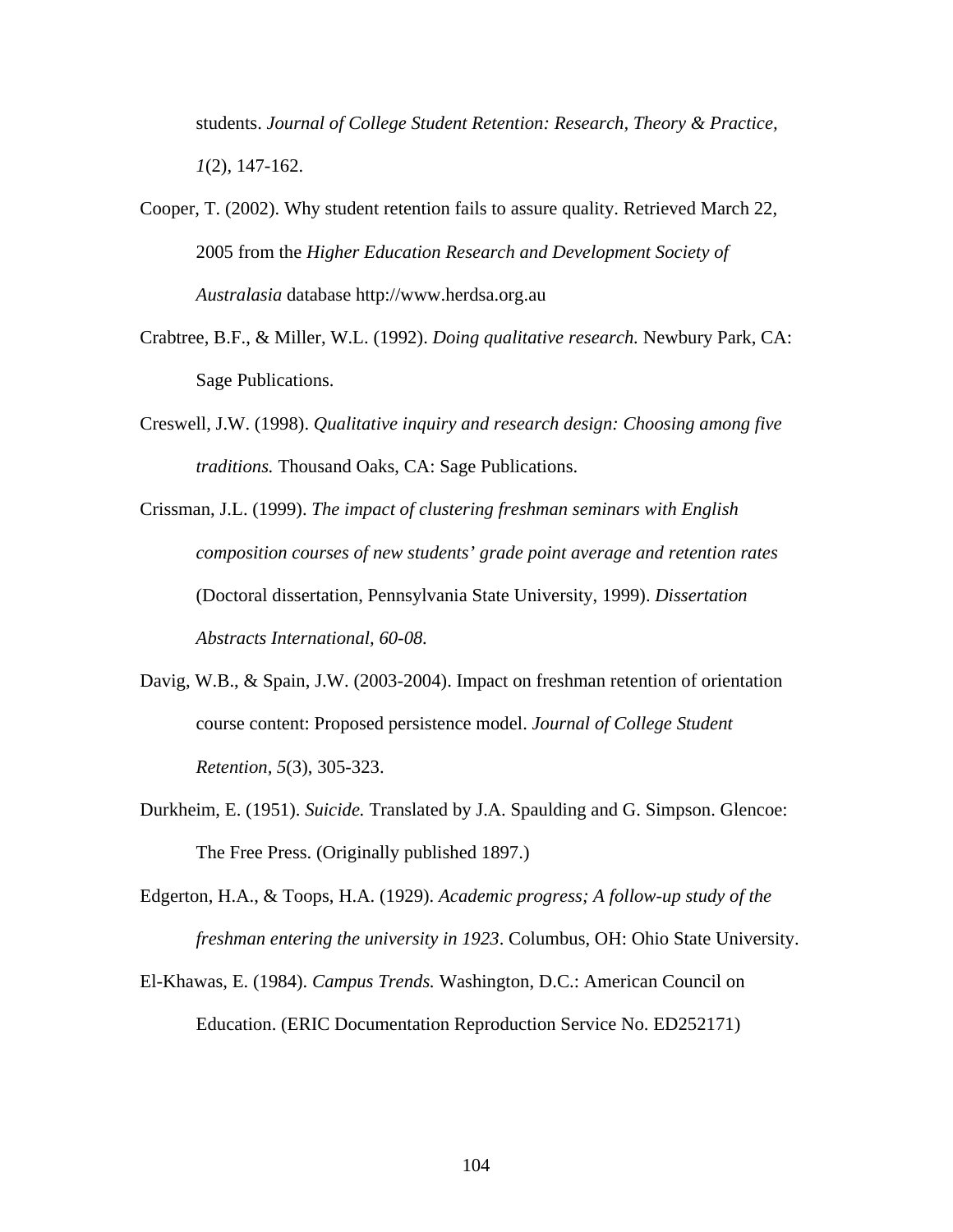- Elkins, S. A., Braxton, J. M., & James, G. W. (2000). Tinto's separation stage and its influence on first semester college student persistence. *Research in Highe r Education, 41*, 251-268.
- recruitment and retention. *Journal of Marketing for Higher Education*, 10, 1-11. Elliott, K., & Healy, M. (2001). Key factors influencing student satisfaction related to

Ender, S., & Newton, F. (2000). *Students helping students*. San Francisco: Jossey-Bass.

- Ertmer , P.A. (1997). Common qualitative research designs. In P.D. Leedy, *Practical*  research: Planning and design. (pp. 155-173). Columbus, OH: Prentice Hall.
- Fidler, P.P. (1991). Relationship of freshman orientation seminars to sophomore return rates. *Journal of the Freshman Year Experience, 3*(1), 7-38.
- Fidler, P.P. (1999). *The USC Freshman Seminar today: Twenty-five years outcomes* results. Paper presented at the 12th International Conference on the First-Year Experience, Edinburgh, Scotland.
- Fidler, P.P., & Fidler, D.S. (1991). *National survey on freshman seminar program: Findings, conclusions, and recommendations.* Columbia. SC: National Resource Center for the Freshman Year Experience.
- Gall, M .D., Borg, W.R., & Gall, J.P. (1996). *Educational research: An introduction.* White Plains, NY: Longman.
- Glennen, R.E. (1997). Academic advising-key to student retention. In *Policies and* practice: A focus on higher education retention. (ERIC Document Reproduction Service No. ED421045)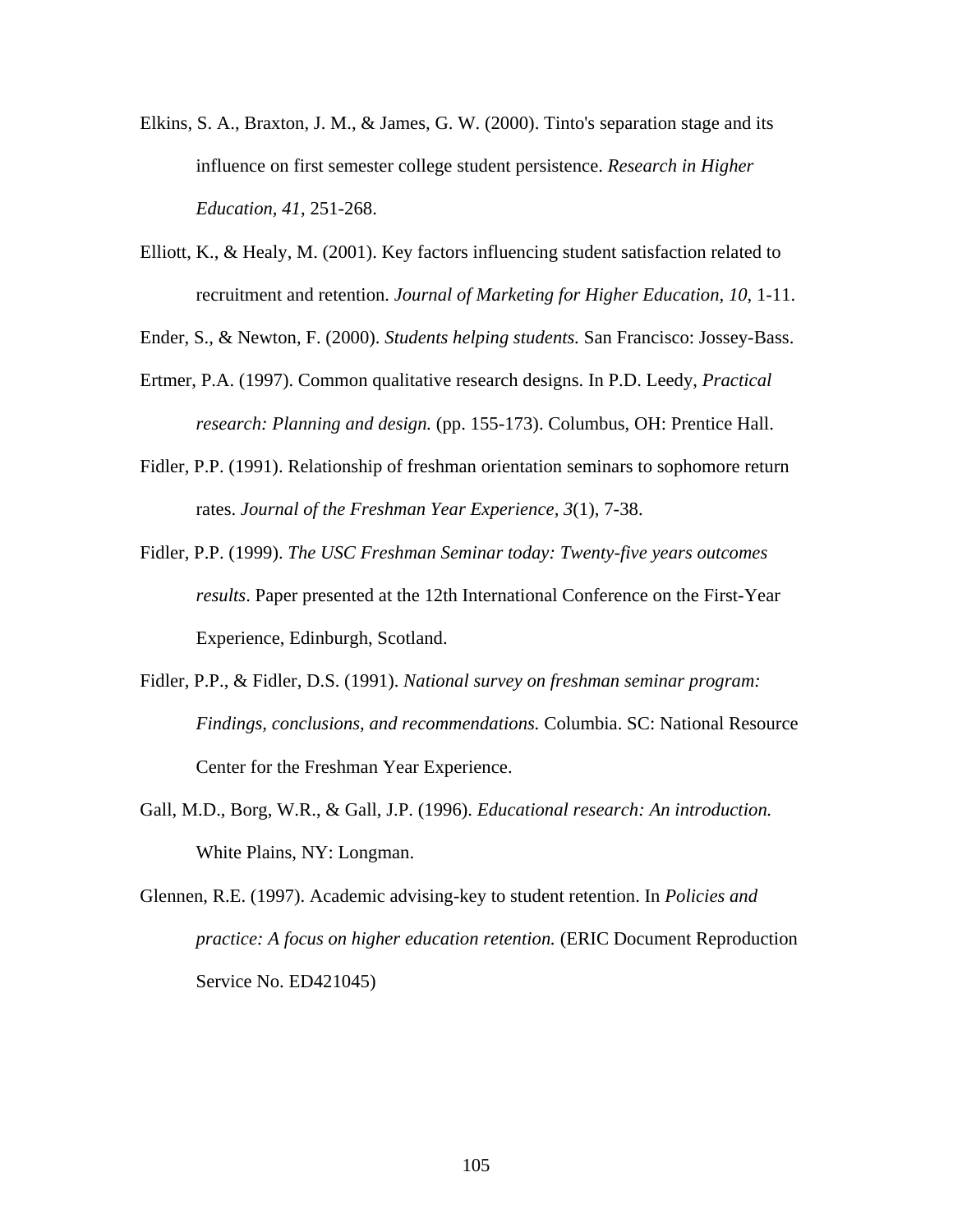- Habley, W., & McClanahan, R. (2004). *What works in student retention*? Iowa City: ACT, Office for the Enhancement of Educational Practices. Retrieved April 6, 2005, from http://www.act.org
- (ERIC Document Reproduction Service No. ED356003) Haeuser, P.N. (1993). *Public accountability and developmental (remedial) education*.
- Hassan, R. (1998). One hundred years of Emile Durkheim's suicide: A study in sociology *Australian and New Zealand Journal of Psychiatry, 32*, 168-171.

"Higher Education". (2003). Retrieved April 6, 2005, from The Educational Trust database at

http://www2.edtrust.org/edtrust/federal+state=policy/higher+education.htm

- Holmes, S.L., Ebbers, L.H., Robinson, D.C., & Mugenda, A.G. (2000). Validating African American students at predominately white institutions. *Journal of College* Student Retention: Research, Theory, & Practice, 2(1), 41-58.
- Horton, B. (1987). Virginia VIEW and the rural community college. *Community Services Catalyst, 17(2),* 28-30.
- Jacobi, M. (1991). Mentoring and undergraduate academic success: A literature review. Review of Educational Research, 61(4), 505-532.
- Jones, P .F. (2002). The value of the liberal arts and what it means for orientation professionals. *Journal of College Orientation and Transition, 9*(2), 13-18.
- Kuh, G .D. (2001-2002). Organizational culture and student persistence: Prospects and puzzles. *Journal of College Student Retention, 3*(1), 23-39.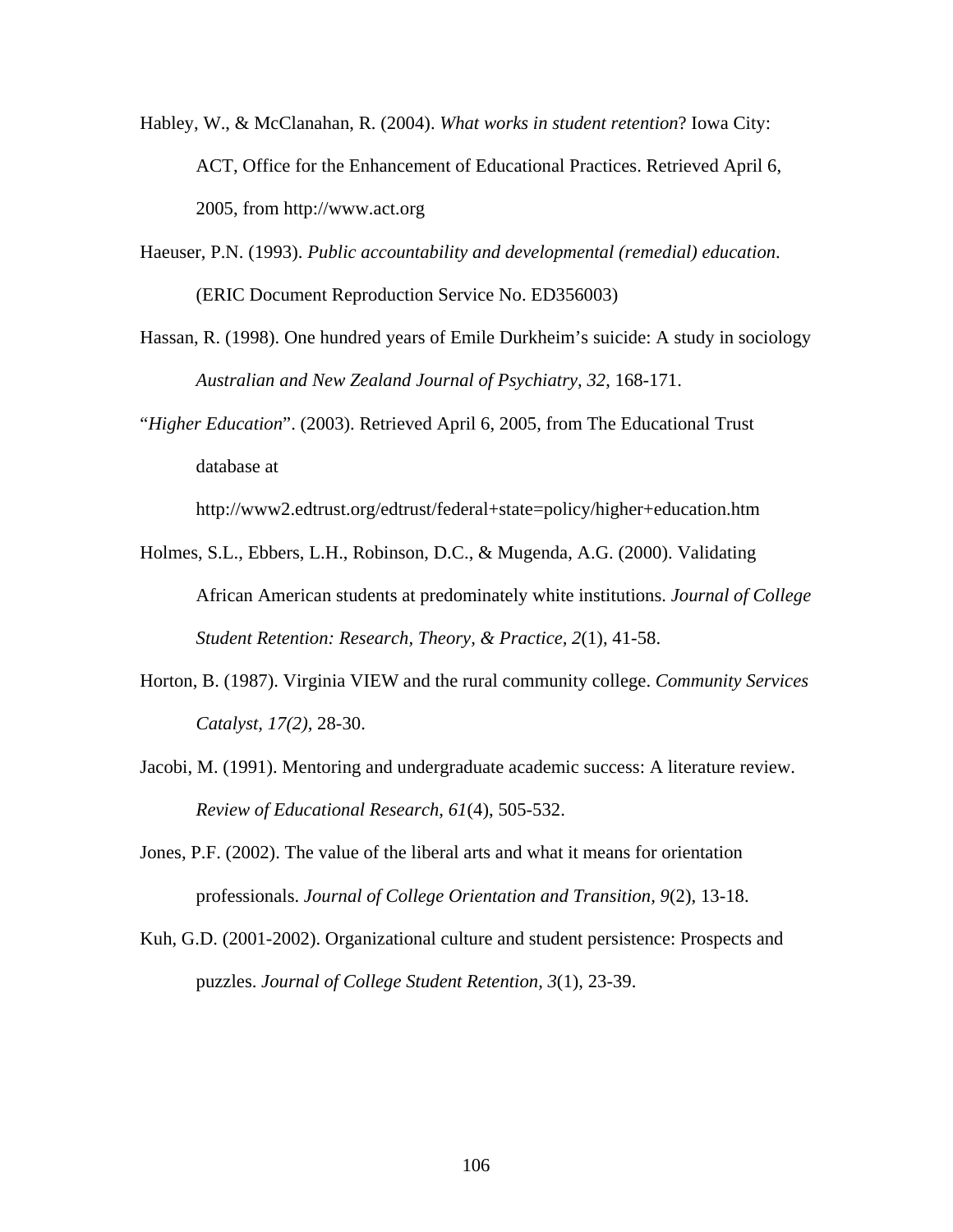- Kuh, G.D., & Love, P.G. (2000). A cultural perspective on student departure. In Braxton, J.N. (Ed.). *Reworking the student departure puzzle*. (pp. 196-213), Nashville: Vanderbilt University Press.
- Kulik, C., Kulik, J., & Shwalb, B. (1983). College programs for high-risk and disadvantaged students: A meta-analysis of findings. *Review of Educational Research, 53*, 397-414.
- (ERIC Document Reproduction Service No. ED410870) Lanni, J. C. (1997). *Modeling student outcomes: A longitudinal study*. Paper presented at the Annual Forum of the Association for Institutional Research, Orlando, FL.
- Lau, L.K. (2003). Institutional factors affecting student retention. *Education*, 124,126-137.
- Lester, D. (1992). Why people kill themselves. Philadelphia: Charles Thomas.
- Committee on Equal educational Opportunity, 92<sup>nd</sup> Congress Washington, D. C.: Levin, H. (1972). *The cost to the nation of inadequate education*. Select Senate U.S. Government Printing Office.
- . Levin, J. (1999). *Learning communities: New structures, new partnerships for learning* Columbia. SC: National Resource Center for the First-Year Experience and Student Transition.
- Levitz, N., & Noel, L. (1989). Connecting students to institutions: Keys to retention and Helping students survive and succeed in college. (pp. 65-79). San Francisco: Jossey-Bass. success. In M.L. Upcraft, & J.N. Gardner (Eds.) *The freshman year experience:*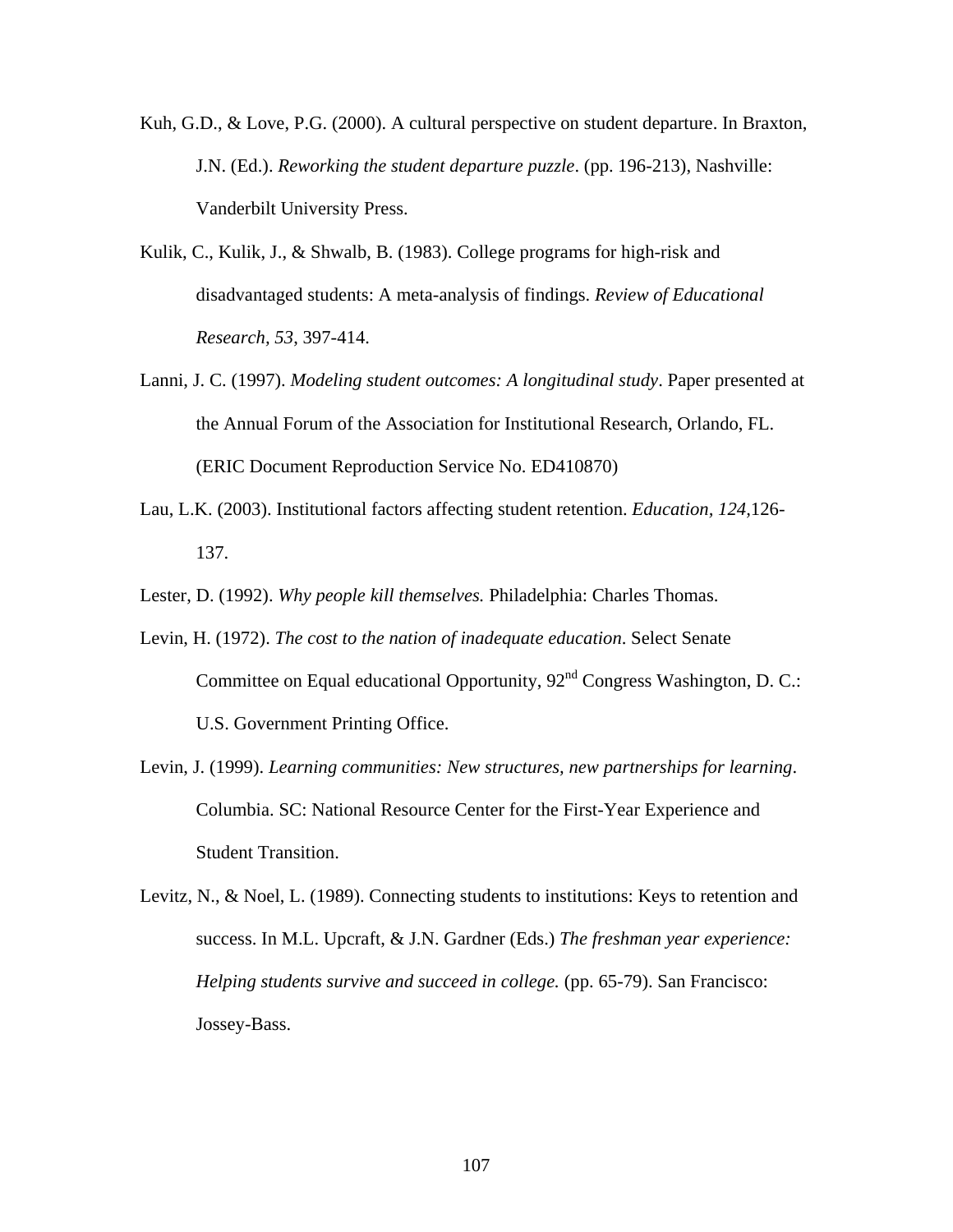- Li, G., & Killian, T. (1999). *Students who left college: An examination of their characteristics and reasons for leaving*. A paper presented at Association of Institutional Research: Seattle, WA.
- Lincoln, Y.S. & Guba, E.G. (1985). *Naturalistic inquiry.* Beverly Hills, CA: Sage Publications.
- MacGr egor, J. (1991). What difference do learning communities make?. *Washington 6(1)*, 1-4. Olympia, WA: Washington Center for Improving the *Center News,*  Quality of Undergraduate Education.
- Mann, B. (1998). Retention principles for new-student orientation programs. *Journal of 6*(1), 15-20. *College Orientation and Transitions,*
- survival skills. NASPA Journal, 29, 299-306. McIntyre, R. W. (1992). Improving retention through intensive practice in college
- Miller, M.F. (1985). *Pre-freshmen summer program*. (Eric Document Reproduction Service No. ED269107)
- Minnesota University. (1924) Report of survey commission VI: Student mortality. *Bulletin of Minnesota University, 4.*
- McCance, N., & Vanlier, N. (n.d.). *First-year student retention and survival*. Retrieved March 21, 2004, from Carleton University at http://chat.carleton.ca/~taeix/chapter3.html

McNeely, J.H. (1937). *College student mortality*. U.S. Office of Education, Bulletin 1937, no.11. Washington, D.C.: U.S. Government Printing Office.

Mohammadi, J. (1994). *Exploring retention and attrition in a two-year public community college*. Martinsville, VA: Patrick Henry Community College, Institutional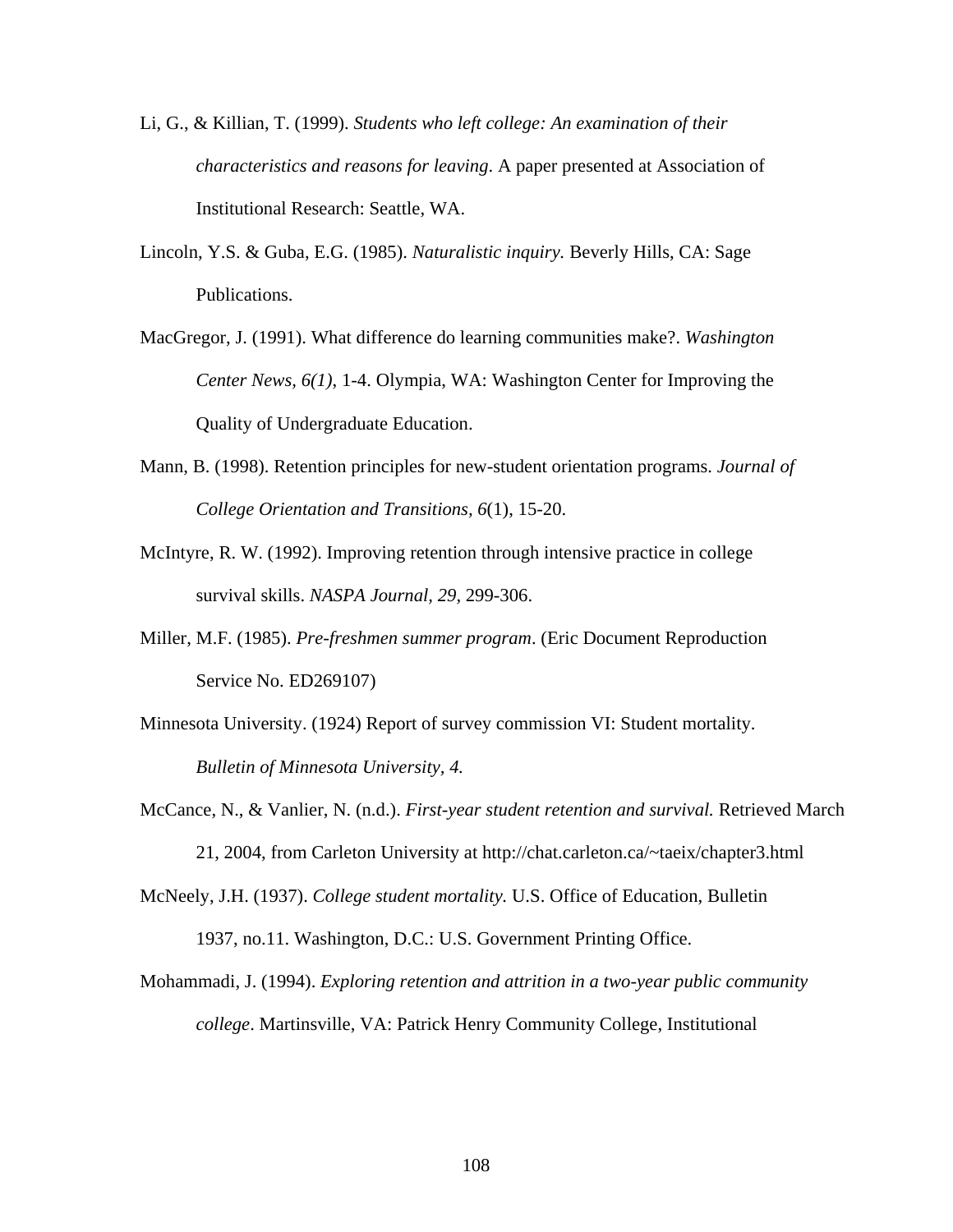Planning and Research Information Services. (ERIC Document Reproduction Service No. ED382257)

- Morgan, L.G. (1990). The effect of orientation courses on freshman retention at selected *public colleges*. (Doctoral dissertation, University of Texas at Austi n, 1990). *Dissertation Abstracts International, 51-10*.
- Moxley , D., Najor-Durack,A., & Dumbrigue, C. (2001). *Keeping students in higher education.* Sterling, VA: Stylus Publishing.
- Nadler, D.P., Miller, M.T., & Casebere, J. (1998). Student satisfaction with orientation: Toward a framework for program effectiveness. *Journal of College Orientation and Transition, 6*(1), 27-35.
- National Center for Education Statistics. (1997). *Findings from the condition of* Department of Education Office of Educational Research and Improvement/ *education 1997: No.13 post-secondary persistence and attainment:* U.S. NCES97-984.
- Noel, L ., & Saluri, D. (1985). *Increasing student retention*. San Francisco: Jossey-Bass.
- Pace, C. (1980). *Measuring the quality of student effort*. Los Angeles: University of California, Higher Education Research Institute.
- Pascarella, E.T. (1985). Students' affective development within the college environment. *Journal of Higher Education, 56*, 640-663.
- Pascarella, E.T., Terenzini, P.T., & Wolfe, L.M. (1986). Orientation to college and freshman year persistence/withdrawal decisions. *Journal of Higher Education, 57*(2), 155-175.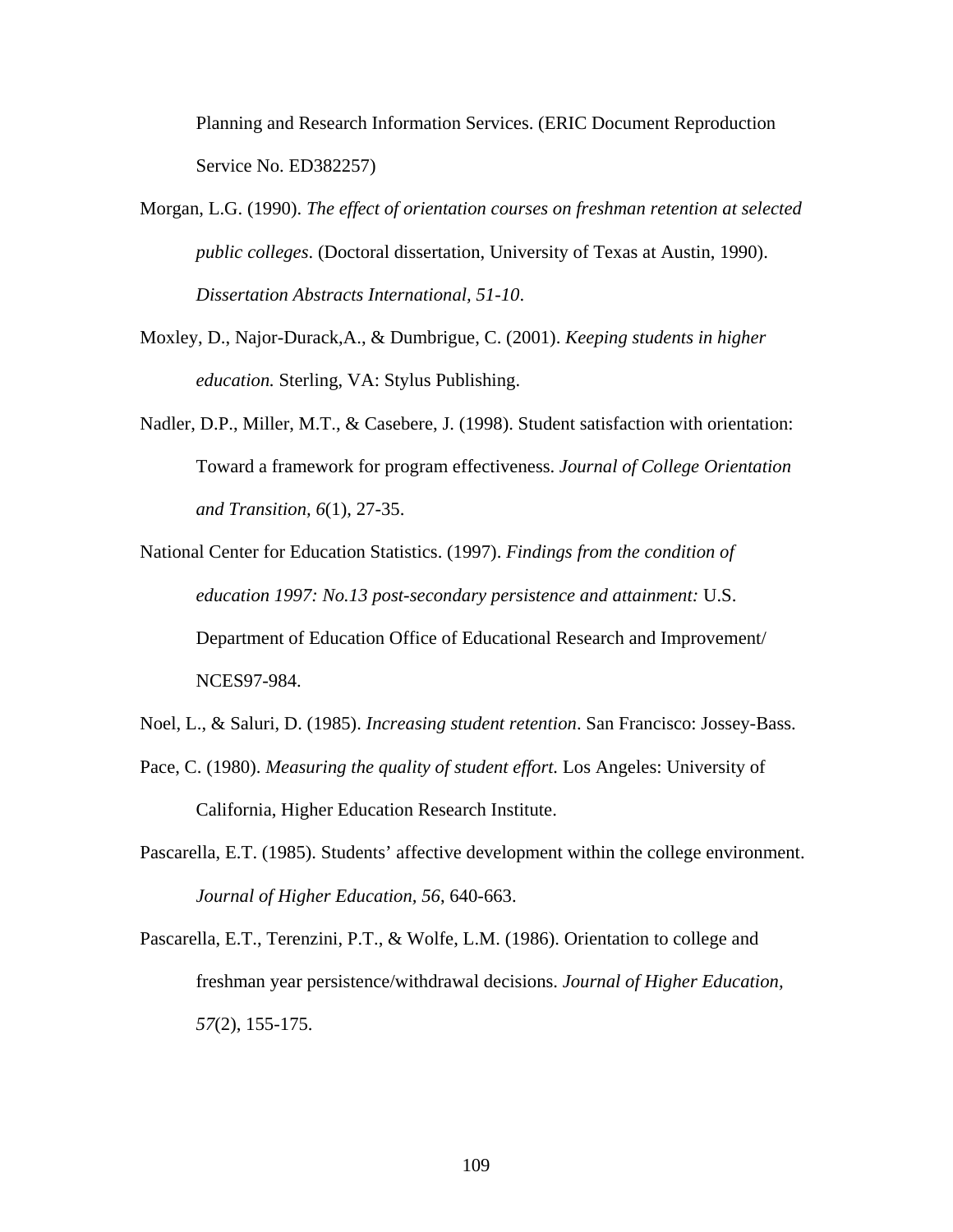- Pascarella, E.T., & Terenzini, P.T. (2005). *How college affects students. A third decade of research.* San Francisco: Jossey-Bass.
- Patton, M.Q. (1997). *Qualitative evaluation and research methods*. (2<sup>nd</sup> ed.). Beverly Hills, CA: Sage Publications.
- Perigo, D.J., & Upcraft, M.L. (1989). Orientation Programs. In M.L. Upcraft & J.N. succeed in college. San Francisco: Jossey-Bass. Gardner (Eds.), *The freshman year experience: Helping students survive and*
- student's perceptions of their university. *Journal of Marketing for Higher* Peterson, M., Wagner, J., & Lamb, C. (2001). The role of advising in non-returning *Education, 10,* 45-59.
- Rendon , L. (1995). *Facilitating retention and transfer for first-generation students in* community colleges. University Park: Pennsylvania State University, National Center on Post-secondary Teaching, Learning and Assessment.
- "Reten tion and persistence." 2004. Retrieved March 22, 2004, from http://www.tgslc.org/publications/reports/persistence/persistence.cfm
- Robinson, D., Burns, C., & Gaw, K. (1996). *Orientation programs: a foundation for student learning and success*. (ERIC Document Reproduction Service No. ED546999)
- Ryan, M.P., & Glenn, P.A. (2004). What do first-year students need most: Learning strategies instruction or academic socialization? *Journal of College Reading and Learning 34*(2), 4-28.
- Seidman, A. (1991). The evaluation of a pre/post admissions/counseling process at a suburban community college: Impact on student satisfaction with the faculty and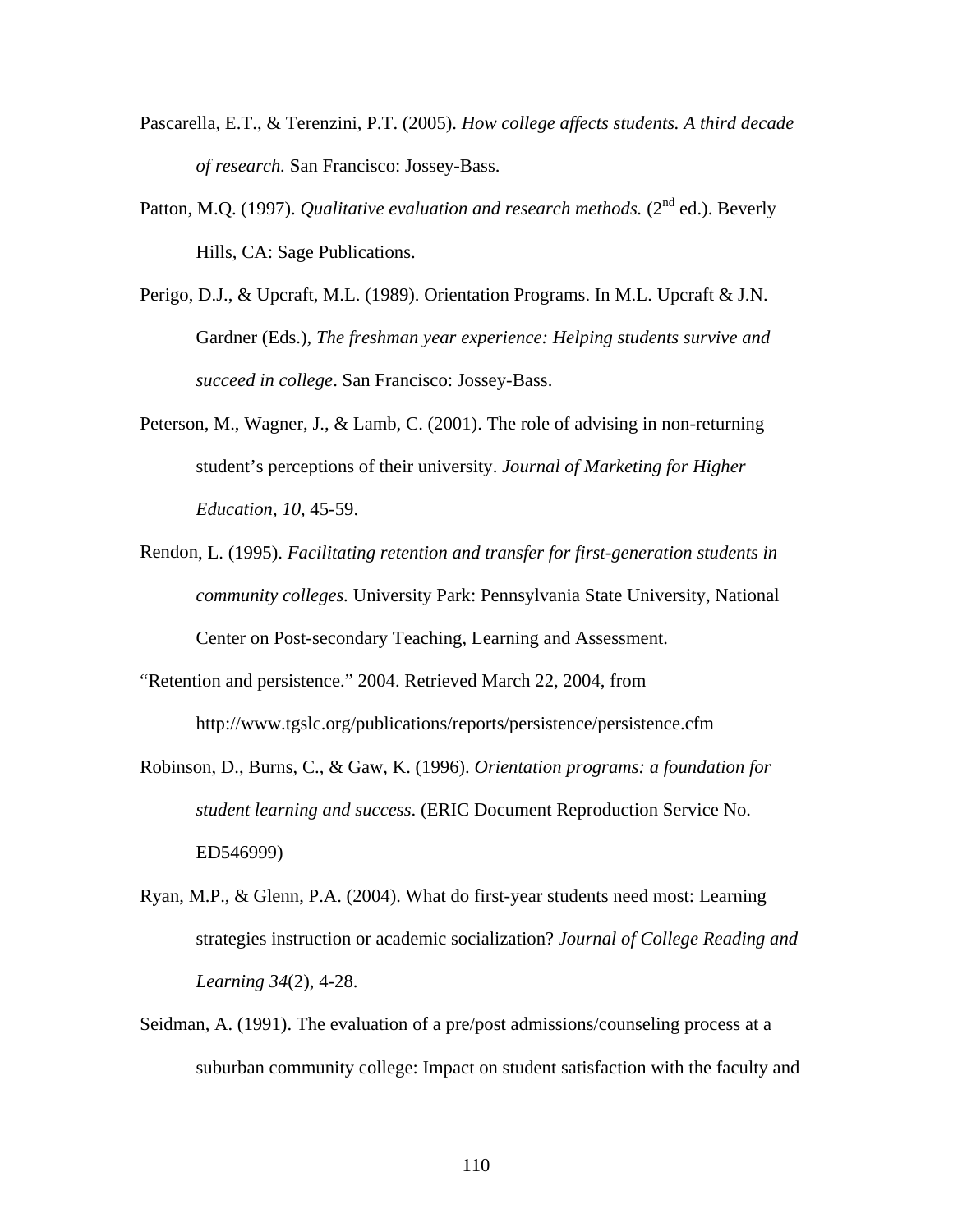the institution, retention, and academic performance. *College and University, 66*, 223-232.

- Sidle, M., & McReynolds, J. (1999). The freshman year experience: Student retention and student success. *NASPA Journal, 36*, 288-300.
- Smith, A.H. (2002). An examination of the retention literature and application in student success. *Promoting Inclusion,* Nov. 2002.
- Spady, W.G. (1970). Dropouts from higher education: An interdisciplinary review and synthesis. *Interchange, 1*, 64-85.
- Spady, W.G. (1971). Dropouts from higher education: Toward an empirical model. *Interchange, 2*(3), 38-62*.*
- St. John, E.P. (1990). Price response in persistence decisions: Analysis of the high school NASSGP/NCHELP Network, 29-56. Trenton: New Jersey Higher Education and beyond senior cohort. *Proceedings for the Seventh Annual Conference of the* Assistance Authority.
- Steele, G., Kennedy, G., & Gordon, V. (1993). The retention of major changers: A longitudinal study. *Journal of College Student Development, 34,* 58-62.
- Strange , C., & Banning, J. (2001). *Educating by design: Creating campus learning environments that work*. San Francisco: Jossey-Bass.
- Stoecker, J., & Pascarella, E. (1991). Women's colleges and women's career attainments revisited. *Journal of Higher Education*, 62*,* 394-406.
- "Student Retention". (1998). In *Toward a culture of responsibility*. Retrieved April 19, 2005, from The University of Arizona web site at http://web.arizona.edu/~uge/srr/srr3.htm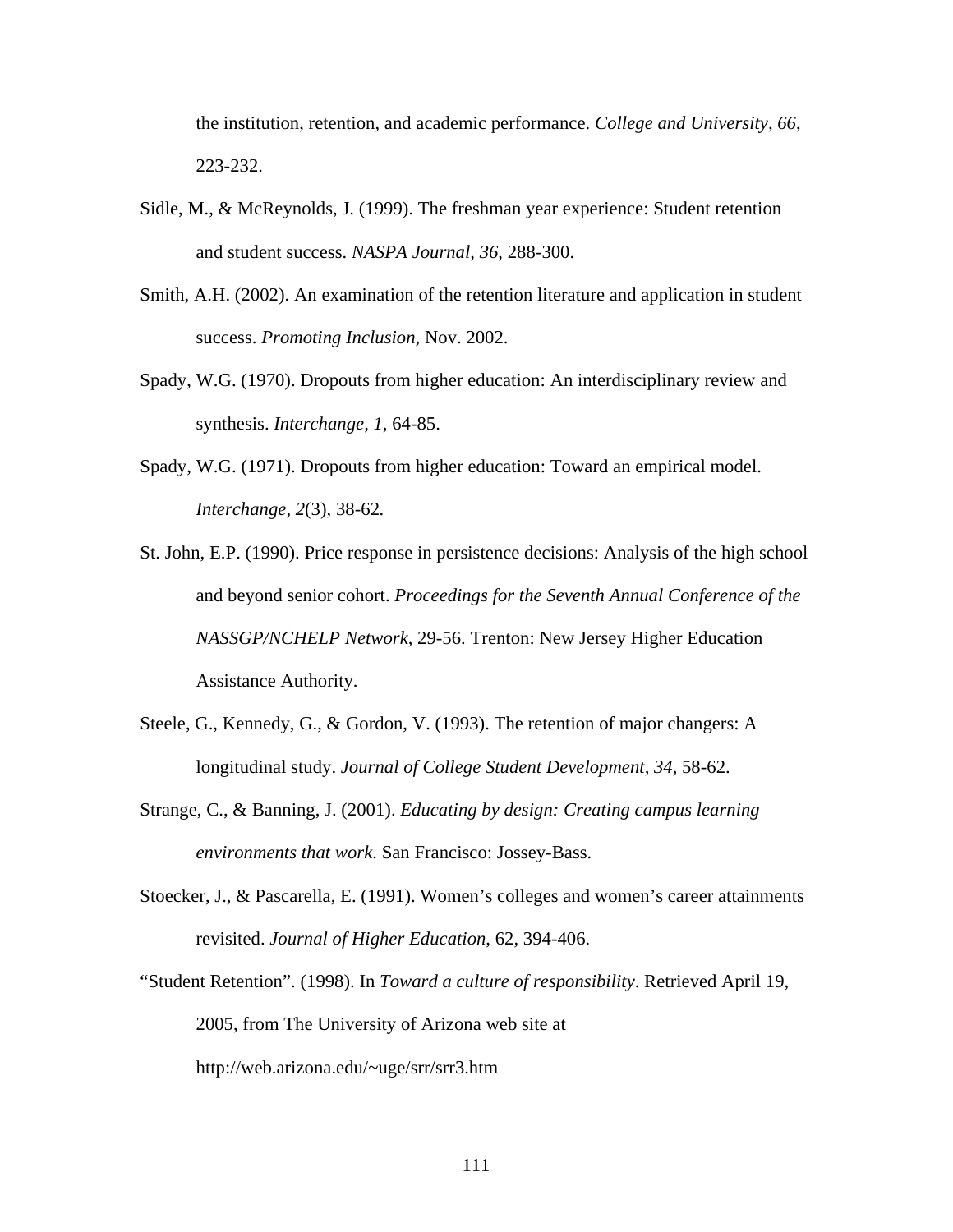- Stupka, E.H. (1986). *Student persistence and achievements: An evaluation of the effects of an extended orientation course*. (ERIC Document Reproduction Service No. ED271135)
- Summers, M.D. (2003). *ERIC review: Attrition research at community colleges*. (ERIC Document Reproduction Service No. ED433762)
- The Lilly Project. (2000). *Adapting to students' needs*. Retrieved March 22, 2004 from Indiana State at: http://www.indstate.edu.lilly/aboutlilly.htm
- Thomas, R.M., & Brubaker, D.L. (2000). *Theses and dissertations: A guide to planning, research, and writing.* Westport, CT: Bergin & Garvey.
- Thomas, R.O. (1990). Programs and activities for improved retention. In Hoissler, Bean, - and Associates. *The strategic management of college enrollments:* Chap. 11, 186 201. San Francisco: Jossey-Bass.
- integration and persistence. The Journal of Higher Education, 71, No.5, 591-615. Thomas, S.L. (2000). Ties that bind: A social network approach to understanding student
- Tinto, V. (1975). Dropout from higher education: A theoretical synthesis of recent research. *Review of Educational Research, 45,* 89-125.
- Tinto, V. (1982). Limits of theory and practice in student attrition. *Journal of Higher Education, 53*(6), 687-700.
- Tinto, V . (1987). *Leaving college: Rethinking the causes and cures of student attrition.* Chicago: University of Chicago Press.
- Tinto, V. (1993). *Leaving college: Rethinking the causes and cures of student attrition*. (2nd ed.). Chicago: University of Chicago Press.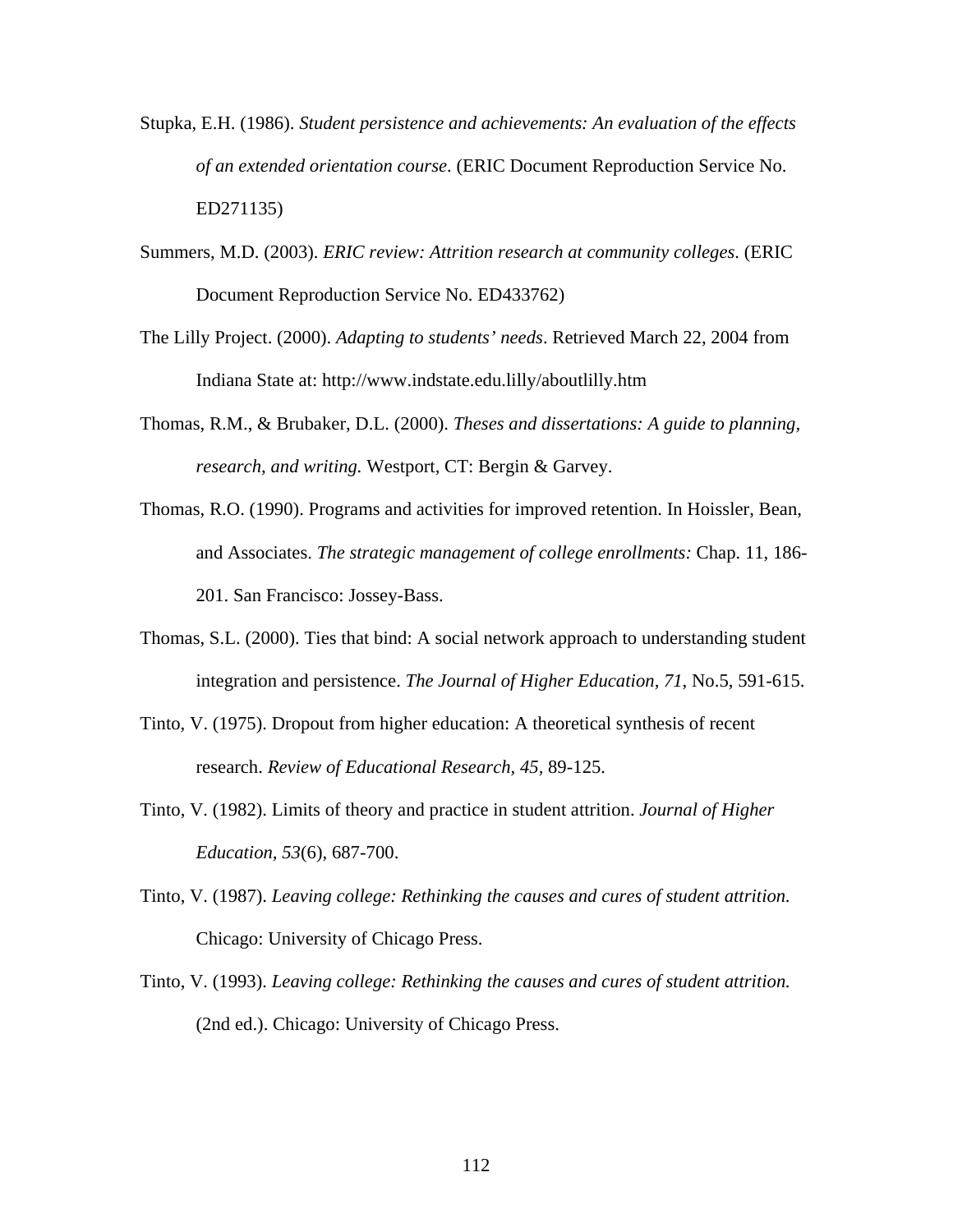- Tinto, V. (1997). Classrooms as communities: Exploring the educational character of student persistence. *The Journal of Higher Education, 68*(6), 599-623.
- University of Washington. The Pennsylvania State University: The National Tinto, V., & Goodell, A. (1993). *A longitudinal study of freshman interest groups at the* Center on Post-secondary Teaching, Learning, and Assessment.
- Tinto, V. (2002, June). *Promoting student retention: Lessons learned from the United States.* Presented at the 11<sup>th</sup> Annual Conference of the European Access Network, Prato, Italy.
- Upcraft, M.L., & Farnsworth, W.M. (1984). Orientation programs and activities. In M. L. Upcraft (Ed.), *New Directions for Student Services*, *25*, (pp. 27-38). San Francisco: Jossey-Bass.
- Upcraft, M.L., & Gardner, J.N. (Eds). (1989). *The freshman year experience: Helping students survive and succeed in college.* San Francisco: Jossey-Bass.
- Van Gennep, A. (1960). *The rites of passage*. Translated by M. Vizedon and G. Caffee. Chicago: University of Chicago Press.
- research to guide assessment efforts at a community college. Mays Landing, NJ: Wall, M., Lessie, L., & Brown, J. (1996). *From theory to practice: Using retention*  Atlantic Community College. (ERIC Document Reproduction Service No. ED 397929)
- Walleri, R.D. (1987). A longitudinal study of "Guided Studies" students. Air 1987 Annual Forum paper. (ERIC Document Reproduction Service No. ED293432)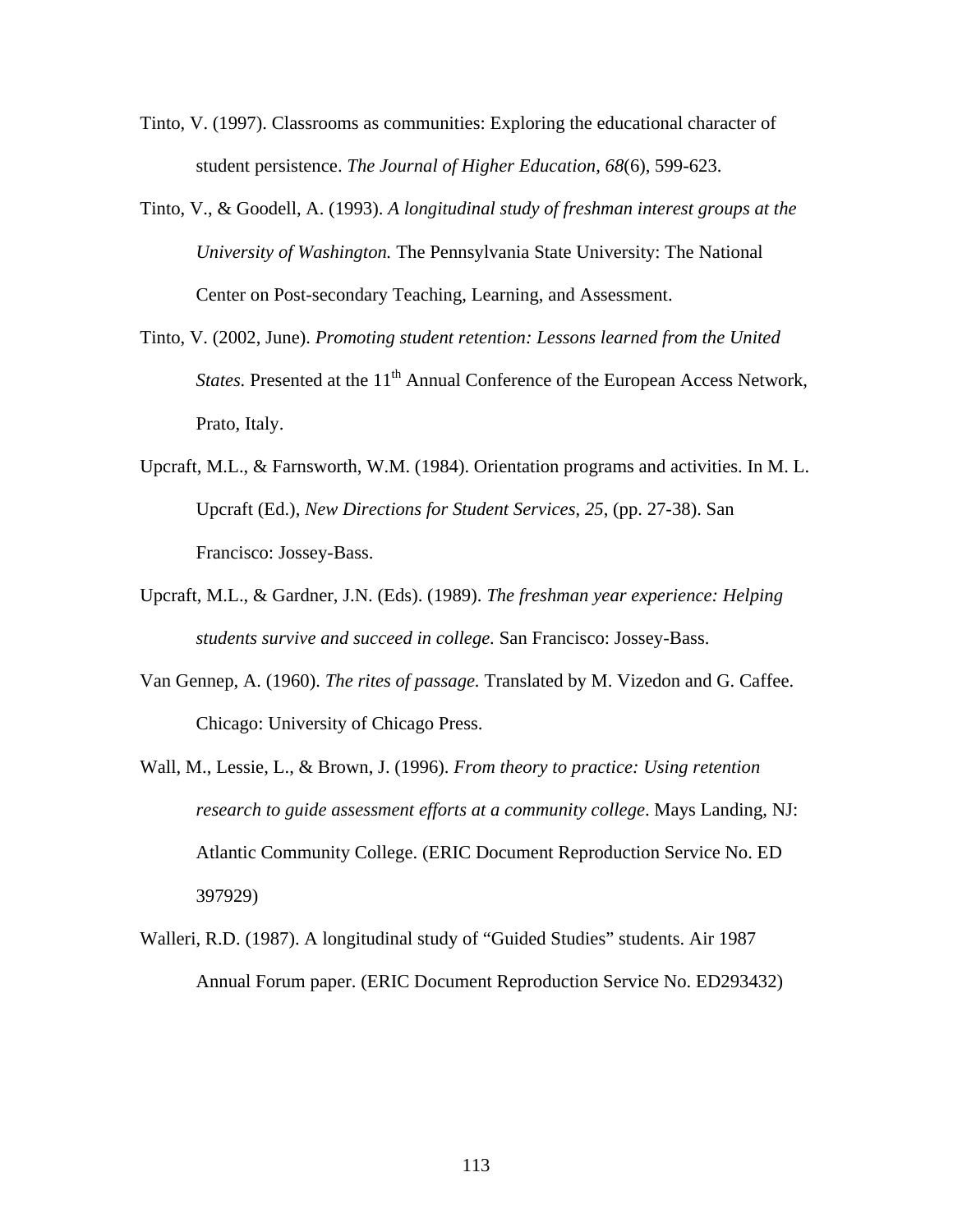- Ward-Roof, J.A., & Hatch, C. (Eds.). (2003). *Designing successful transitions: A gu ide for orienting students to college* (Monograph No.13, 2<sup>nd</sup> ed.). Columbia, SC: University of South Carolina.
- Warner , M.J. et al. (1994). Increasing student retention through resident hall lifestyle assignments and developmental programming. *Journal of the Freshmen Year Experience, 6,* 91-114.
- Weissm an, J., Silk, E., & Bulakowski, C. (1997). Assessing developmental education policies. *Research in Higher Education*, 38(2), 187-200.

Wellner, A. (1999). Get ready for generation next*. Training, 36*(2) 42-44,46,48.

- Windham, P. (1995). *The importance of work and other factors to attrition: A* Community College Research, Asheville, NC. (ERIC Document Reproduction *comparison of significancy and odds ratios for different outcomes*. Paper presented at the annual conference of the Southeastern Association for Service No. ED 385312)
- Woosle y, S.A. (2003). How important are the first few weeks of college? The long term effects of initial college experiences. College Student Journal, 37(2), 201-208.